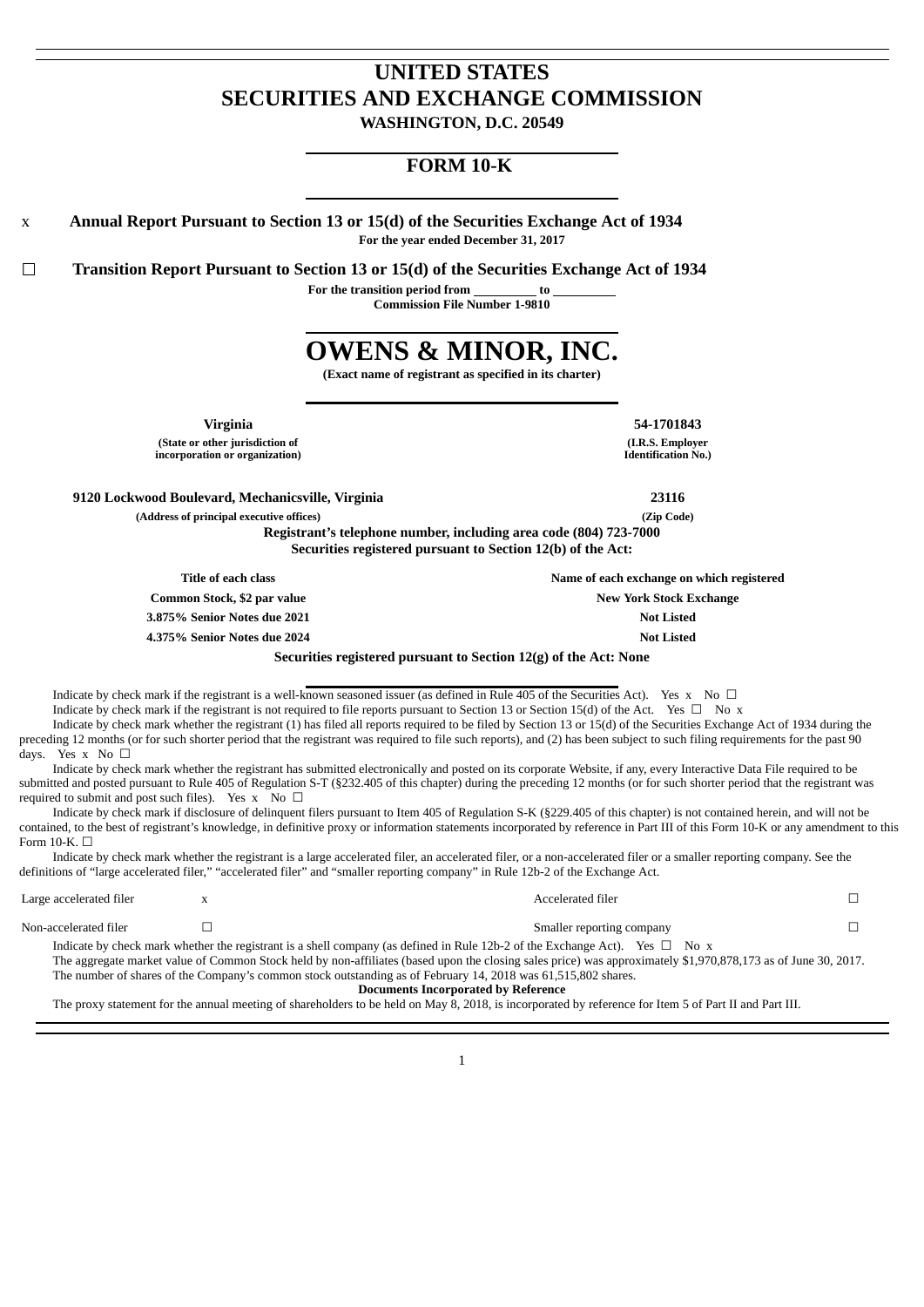| Item No. |                                                                                                              | Page |
|----------|--------------------------------------------------------------------------------------------------------------|------|
| Part I   |                                                                                                              |      |
|          |                                                                                                              |      |
| 1        | <b>Business</b>                                                                                              | 3    |
| 1A.      | <b>Risk Factors</b>                                                                                          | 7    |
| 1B.      | <b>Unresolved Staff Comments</b>                                                                             | 13   |
| 2        | Properties                                                                                                   | 13   |
| 3        | <b>Legal Proceedings</b>                                                                                     | 14   |
|          |                                                                                                              |      |
| Part II  |                                                                                                              |      |
| 4        | <b>Mine Safety Disclosures</b>                                                                               | 14   |
| 5        | Market for Registrant's Common Equity, Related Stockholder Matters and Issuer Purchases of Equity Securities | 14   |
| 6        | Selected Consolidated Financial Data                                                                         | 16   |
| 7        | Management's Discussion and Analysis of Financial Condition and Results of Operations                        | 17   |
| 7A.      | Quantitative and Qualitative Disclosures About Market Risk                                                   | 27   |
| 8        | Financial Statements and Supplementary Data                                                                  | 27   |
| 9        | Changes in and Disagreements with Accountants on Accounting and Financial Disclosure                         | 27   |
| 9A.      | <b>Controls and Procedures</b>                                                                               | 27   |
| 9B.      | Other Information                                                                                            | 27   |
|          | Management's Report on Internal Control over Financial Reporting                                             | 28   |
|          | Report of Independent Registered Public Accounting Firm                                                      | 29   |
|          |                                                                                                              |      |
| Part III |                                                                                                              |      |

| 10 | Directors and Executive Officers of the Registrant             | 30 |
|----|----------------------------------------------------------------|----|
| 11 | <b>Executive Compensation</b>                                  | 30 |
| 12 | Security Ownership of Certain Beneficial Owners and Management | 30 |
| 13 | Certain Relationships and Related Transactions                 | 30 |
| 14 | Principal Accountant Fees and Services                         | 30 |
|    |                                                                |    |

# [Part](#page-30-0) IV

15 Exhibits and Financial Statement [Schedules](#page-30-1) [31](#page-30-1)

Corporate Officers can be found at the end of this Form 10-K.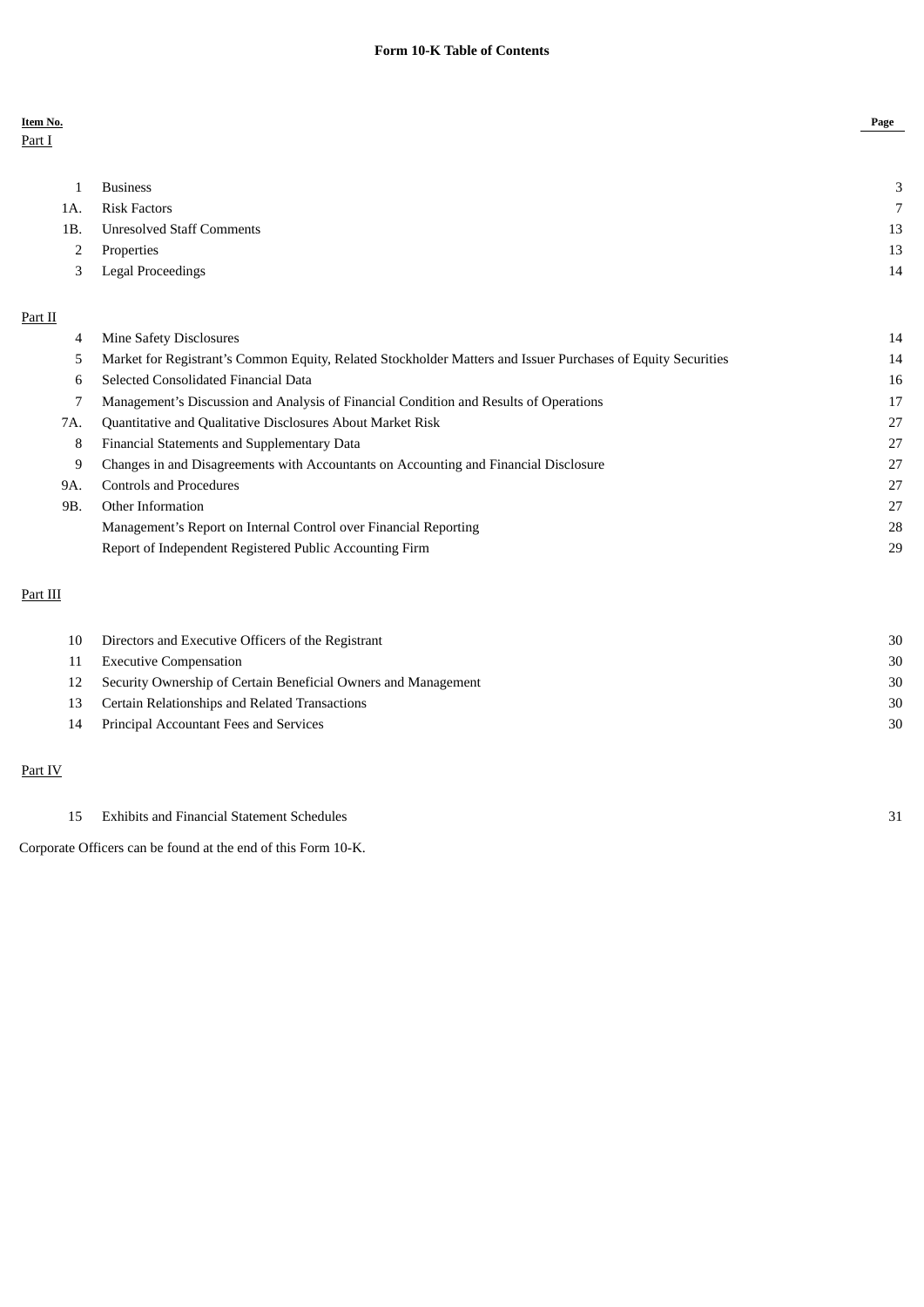## <span id="page-2-1"></span><span id="page-2-0"></span>*Item 1. Business*

## *General*

Owens & Minor, Inc. and subsidiaries (we, us or our), a Fortune 500 company headquartered in Richmond, Virginia, is a leading global healthcare solutions company that connects the world of medical products to the point of care. We provide vital supply chain assistance to the providers of healthcare services and the manufacturers of healthcare products, supplies and devices. With fully developed networks in the United States and Europe, we are equipped to serve a customer base ranging from hospitals, integrated healthcare systems, group purchasing organizations, and the U.S. federal government, to manufacturers of life-science and medical devices and supplies, including pharmaceuticals in certain markets. The description of our business should be read in conjunction with the consolidated financial statements and supplementary data included in this Form 10-K.

Founded in 1882, Owens & Minor was incorporated in 1926 in Richmond, Virginia. We focus our operations on healthcare logistics services and provide our customers with a service portfolio that covers procurement, inventory management, delivery and sourcing of products for the healthcare market. Through organic growth and acquisitions over many years, we significantly expanded and strengthened our company, achieving national scale in the United States healthcare market. In 2012, through the acquisition of the Movianto Group (Movianto), we entered into third-party logistics services for the pharmaceutical, biotechnology and medical device industries in the European market, leveraging an existing platform that also expands our ability to serve our United States-based manufacturer customers on an international level. In 2014, we completed the acquisitions of Medical Action Industries Inc. (Medical Action), a leading producer of surgical kits and procedure trays for the healthcare market, and ArcRoyal, a privately held surgical kitting company based in Ireland. These acquisitions further expanded our capabilities to offer our provider and manufacturer customers a range of kitting options.

In the third quarter of 2017, we completed the acquisition of Byram Healthcare (Byram), a leading domestic distributor of disposable medical supplies sold directly to patients and home health agencies. This acquisition expanded our capabilities beyond the hospital setting all the way to the patient's home with principal product lines of ostomy, wound care, diabetes, urology and incontinence supplies. We report Byram in our Domestic segment.

On October 31, 2017, we entered into a Purchase Agreement to acquire the Surgical and Infection Prevention (S&IP) business of Halyard Health, Inc. (Halyard) for \$710 million in cash, subject to certain adjustments as provided in the Purchase Agreement. Halyard's S&IP business is a leading global provider of medical supplies and solutions for the prevention of healthcare-associated infections across the acute and alternate site channels. The transaction is expected to close early in the second quarter of 2018.

We report our business under three distinct business units: Domestic, International and Proprietary Products (formerly Clinical and Procedural Solutions). Domestic is our U.S. distribution, logistics and value-added services business, while International is our European distribution, logistics and value-added services business. Proprietary Products provides product-related solutions, including surgical and procedural kitting and sourcing. Financial information by segment and geographic area appears in Note 19, "Segment Information," of the Notes to Consolidated Financial Statements included in this annual report.

## *The Domestic Segment*

Healthcare product volumes in the United States are dependent on the rates of utilization of medical/surgical procedures by consumers, which are subject to fluctuation according to the condition of the domestic economy and other factors such as changes in regulation affecting reimbursement. Aside from consumer-driven activity, the healthcare industry is also experiencing growing demand for advanced logistics and inventory management services as healthcare providers and manufacturers are focused on achieving more efficient and cost-effective supply-chain operations.

In the United States, healthcare supply distributors contract with group purchasing organizations (GPOs) that negotiate distribution contracts on behalf of their healthcare provider members and also contract directly with healthcare providers and manufacturers for their services. Healthcare providers are increasingly consolidating into larger, more sophisticated networks that are actively seeking reductions in the total cost of delivering healthcare products. These healthcare providers face complex financial challenges, including managing the cost of purchasing, receiving, storing and tracking supplies.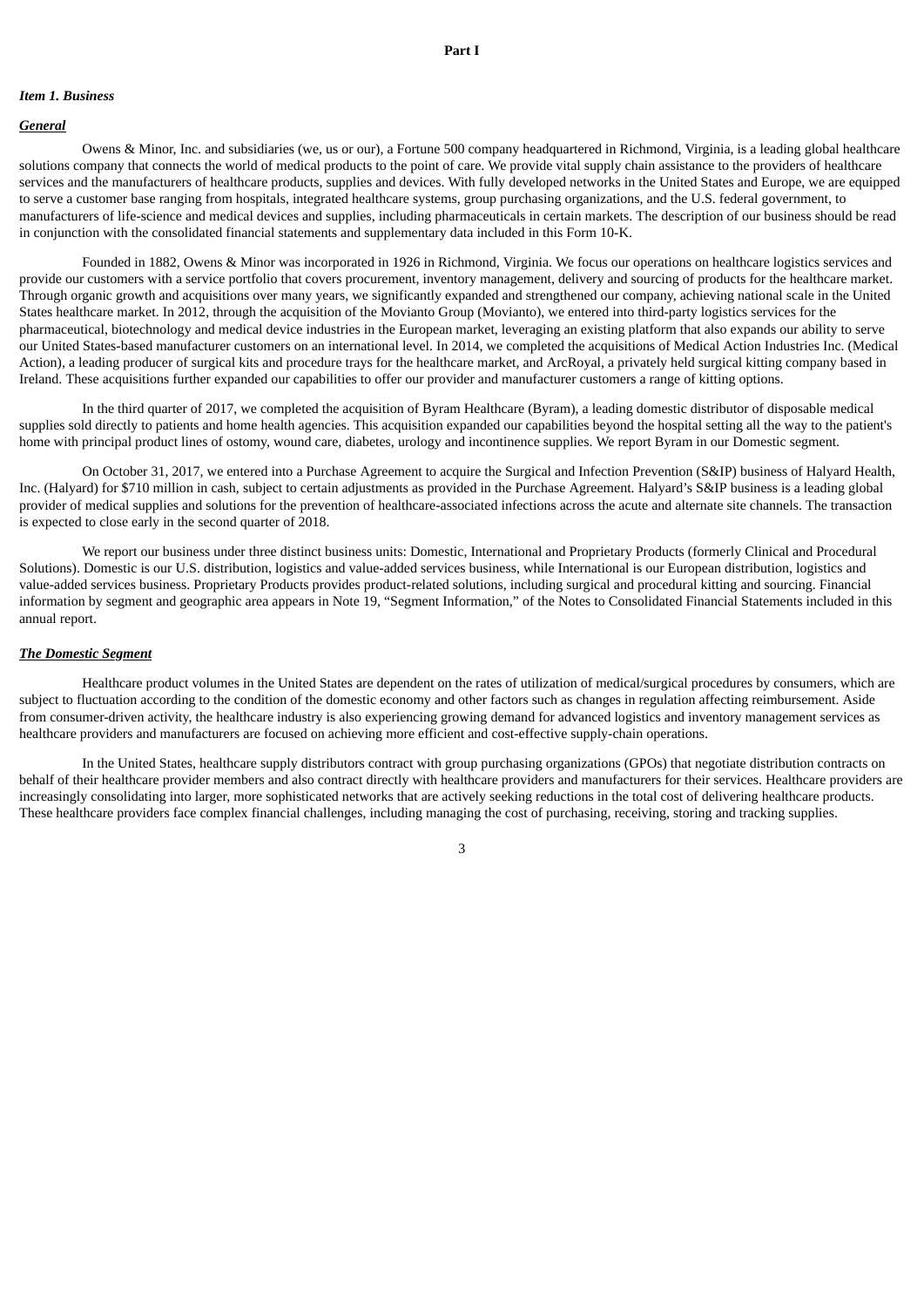Economic trends have also driven significant consolidation within the healthcare products distribution and logistics industry due to the competitive advantages enjoyed by larger organizations. Among these advantages are the ability to serve customers in widespread geographic locations, purchase inventory in large volume, develop more sophisticated technology platforms and decision-support systems and provide expertise to healthcare providers and manufacturers to help reduce supply chain costs.

We offer a comprehensive portfolio of products and services to healthcare providers and manufacturers in the United States. Our portfolio of medical and surgical supplies includes branded products purchased in large volume from manufacturers and our own proprietary private-label products, which are internally sourced through our sourcing capabilities abroad or through a select group of manufacturers. We store our products at our distribution centers and provide delivery of these products, along with related services, to healthcare providers around the nation.

Most supplies are delivered using a leased fleet and almost all of our delivery personnel are our teammates, ensuring a consistent level of performance and customer service. In situations where they are more cost-effective and timely, we use contract carriers and parcel delivery services. We customize product deliveries, whether the orders are "just-in-time," "low-unit-of-measure," pallets, or truckloads. We also customize delivery schedules according to customers' needs to increase their efficiency in receiving and storing products. We have deployed low-unit-of-measure automated picking modules in our larger distribution centers to maximize efficiency, and our distribution center teammates use voice-pick technology to enhance speed and accuracy in performing certain warehousing processes.

We also offer additional services to healthcare providers including supplier management, analytics, inventory management, outsourced resource management, clinical supply management and business process consulting. These value-add services help providers improve their process for contracting with vendors, purchasing supplies and streamlining inventory. These services include our operating room-focused inventory management program that helps healthcare providers manage suture and endo-mechanical inventory, as well as our customizable surgical supply service that includes the kitting and delivery of surgical supplies in procedure-based totes to coincide with the healthcare providers' surgical schedule.

The majority of our distribution arrangements compensate us on a cost-plus percentage basis, under which a negotiated percentage mark-up is added to the contract cost of the product agreed to by the customer and the supplier. We price our services for certain other arrangements under activity-based pricing models. In these cases, pricing depends upon the type, level and/or complexity of services that we provide to customers, and in some cases we do not take title to the product (although we maintain certain custodial risks). As a result, this fee-for-service pricing model aligns the fees we charge with the cost of the services provided, which is a component of distribution, selling and administrative expenses, rather than with the cost of the product, which is a component of cost of goods sold.

We offer a variety of programs and services dedicated to providing logistics and marketing solutions to our manufacturer customers as well. These programs and services are designed to help manufacturers drive sales growth, increase market share and achieve operational efficiencies. Manufacturer programs are generally negotiated on an annual basis and provide for enhanced levels of support that are aligned with the manufacturer's annual objectives and growth goals. We have contractual arrangements with manufacturers participating in these programs that provide performance-based incentives to us, as well as cash discounts for prompt payment. Program incentives can be earned on a monthly, quarterly or annual basis.

All of our distribution and logistics services utilize a common infrastructure of distribution centers, equipment, technology, and delivery methods (internal fleet, common carrier or parcel services). We operate a network of over 40 distribution centers located throughout the continental United States, which are strategically located to efficiently serve our provider and manufacturer customers. A significant investment in information technology supports our business including warehouse management systems, customer service and ordering functions, demand forecasting programs, electronic commerce, data warehousing, decision support and supply-chain management.

Through our acquisition of Byram Healthcare, we have expanded our business along the continuum of care through delivery of disposable medical supplies sold directly to patients and home health agencies. Byram specializes in various patient care product lines including ostomy, wound care, diabetes, urology, incontinence and enteral. We receive payments for products sold through Byram from the federal government under the Medicare program, state governments under their respective Medicaid or similar programs, managed care plans, private insurers and directly from patients. Byram has a nationwide sales force, focusing on managed care and key referral sources, six centers of excellence aligned with specific product categories, and a nationwide network to optimize shipping distance and time.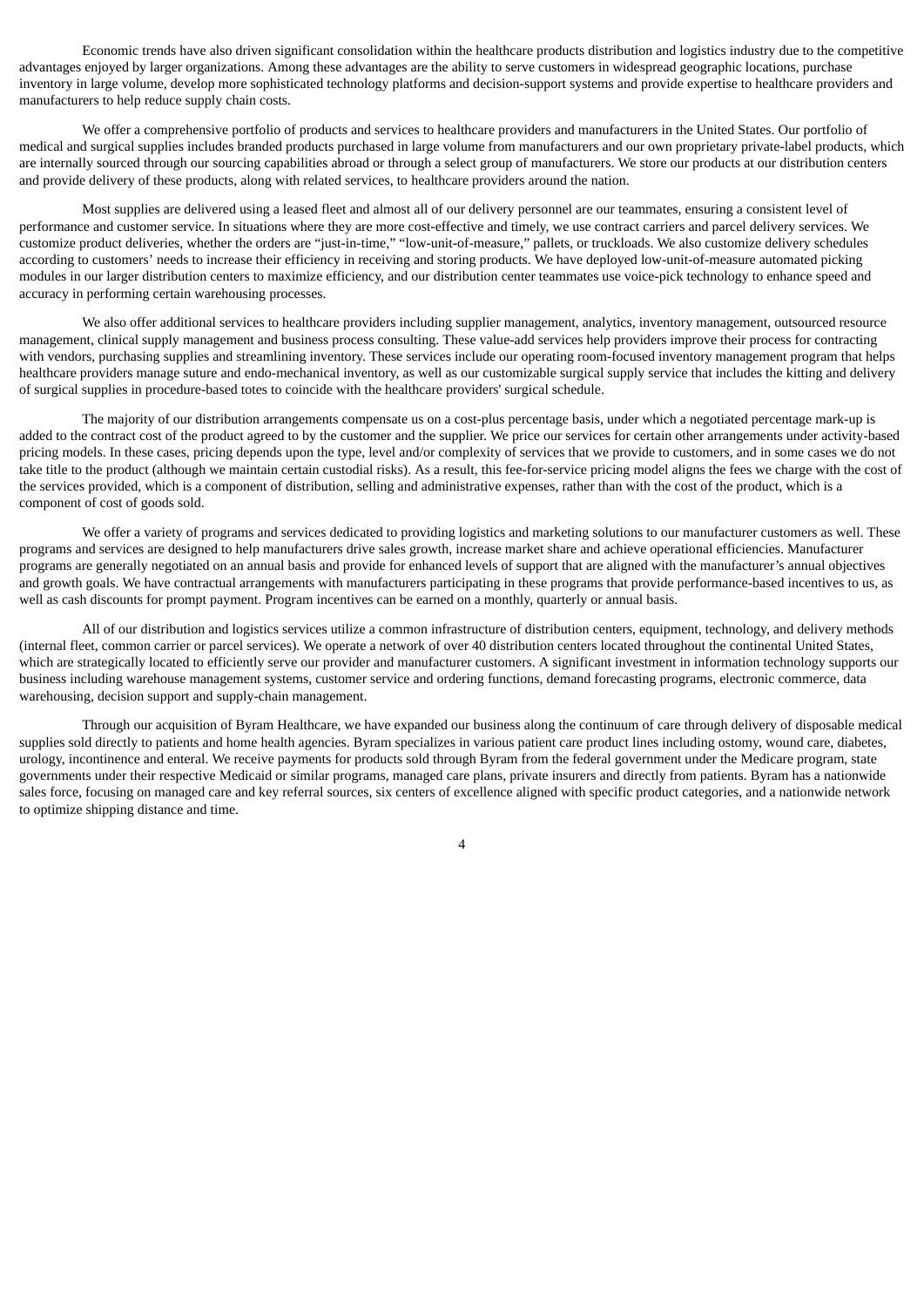# *The International Segment*

Our International segment includes our European distribution and logistics business. We provide contract logistics services to the pharmaceutical, biotechnology and medical device industries, offering a broad range of supply chain logistics services to manufacturers. Our business services include orderto-cash, re-labeling, customer service and returns management. Our warehousing and transportation offerings include storage, controlled-substance handling, cold-chain, emergency and export delivery, inventory management and pick & pack services.

Client logistics contracts in our International segment are generally for three-year terms with rolling automatic one- year extension periods. The tendering or competitive bidding process typically takes 12 to 18 months from the initial client request for proposal until becoming operational. We offer significant flexibility to tailor contracts to specific client requirements, and benefit from the expansion of clients into additional European countries. Pricing may be activity-based, with fees determined by clients' particular requirements for warehousing, handling and delivery services, or it may be based on buysell wholesaler arrangements for product distribution.

Our International segment has a network of 19 logistics centers serving customers in 12 European countries, including Belgium, Czech Republic, Denmark, France, Germany, Italy, Netherlands, Poland, Slovakia, Spain, Switzerland and the United Kingdom. To serve our clients, we use a fleet of leased and owned trucks, including cold-chain delivery trucks. The majority of our drivers are our International teammates, although contract carriers and parcel services are used in situations where they are more cost-effective and timely.

#### *Proprietary Products*

Our Proprietary Products segment provides product-related solutions, helping manufacturers and healthcare providers source, assemble and deliver procedure kits efficiently and effectively to the point-of-care. Our facilities in the U.S. and Ireland offer the combining of instruments and supplies into kits and trays which are assembled and delivered based on the specifications of U.S. based provider customers, as well as manufacturers and providers across Europe. These custom procedure trays (CPT) serve a wide number of surgical specialties, including robotics, orthopedics, cardiology, cath labs, gastric, laproscopic and labor and delivery. We also offer minor procedure kits, which give complete cost-saving solutions for the delivery of procedure-specific components, with more than 1,800 possible configurations assembled to meet the industry's most stringent standards. We operate two kitting facilities in the U.S and one in Ireland. For sterilized kits and trays, we utilize one or more third-party sterilization contractors.

Through our global sourcing services, based in Ireland with teams in Asia and the U.S., we work with a wide range of manufacturers around the world to offer an expanding portfolio of proprietary products and sourcing services for manufacturers and provider customers. Our full range of sourcing services include: manufacturing capacity management, container load optimization, customs compliance assurance and more. We offer our own proprietary brands of products across a wide spectrum of categories, including patient care, O.R. protection, and labor and delivery. By offering a single brand for thousands of regularly purchased items, we can increase efficiency and support product standardization initiatives.

Our products are typically purchased pursuant to purchase orders or supply agreements in which the purchaser specifies whether such products are to be supplied through a distributor or directly. This segment may sell on an intercompany basis to our other segments when we are the designated distributor, to other third-party distributors or directly to healthcare providers and manufacturers.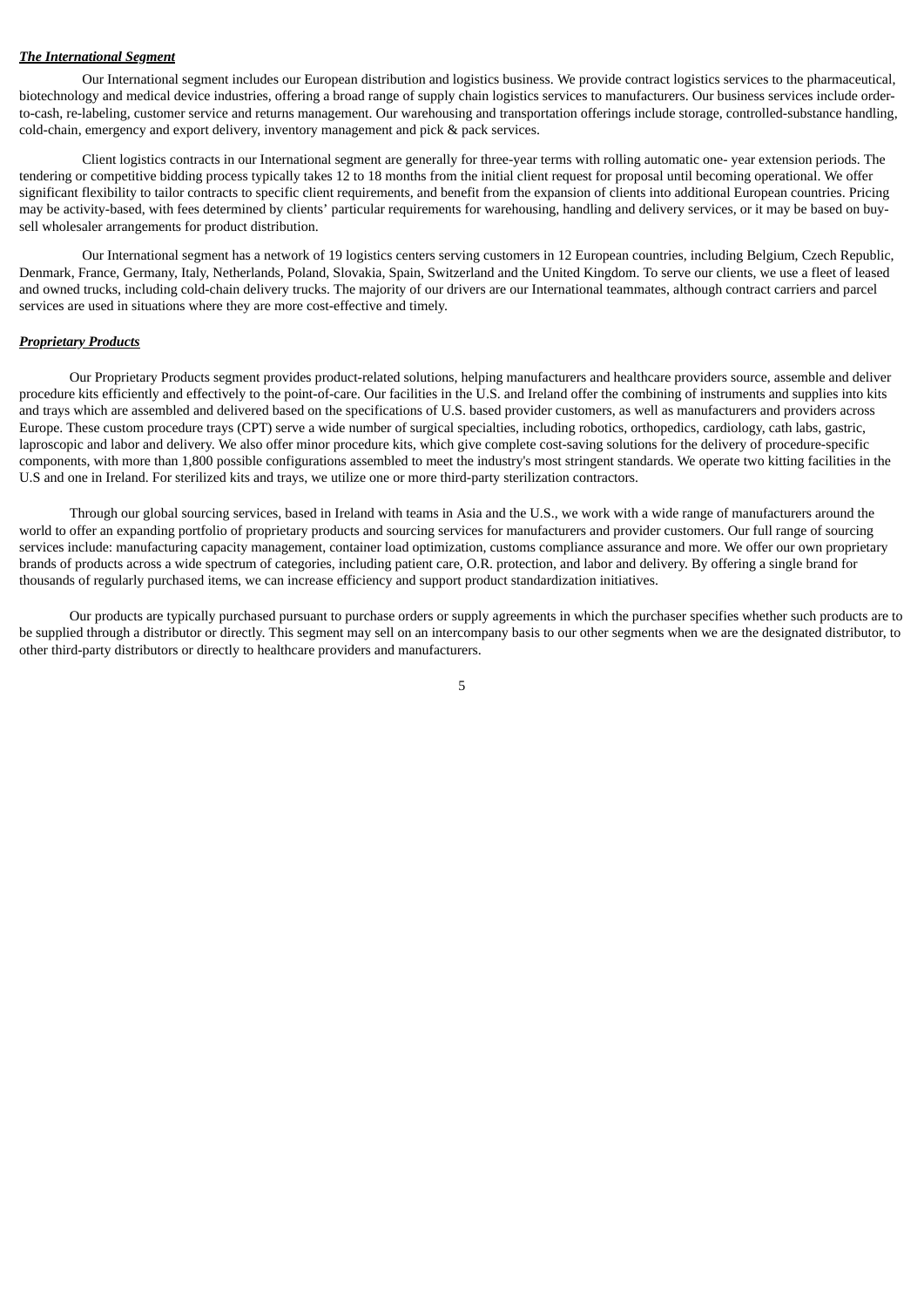# *Our Customers*

We currently provide distribution, kitting, outsourced resource management and/or consulting services to thousands of healthcare provider customers. These customers include multi-facility networks of healthcare providers offering a broad spectrum of healthcare services to a particular market or markets (IDNs) as well as smaller, independent hospitals in the United States. In addition to contracting with healthcare providers at the IDN level and through GPOs, we also contract with other types of healthcare providers including surgery centers, physicians' practices and smaller networks of hospitals that have joined together to negotiate terms. We have contracts to provide distribution services to the members of a number of national GPOs, including Vizient, Premier, Inc. (Premier) and HealthTrust Purchasing Group (HPG). In 2017, we renewed the distribution agreement with one of these GPOs to continue our status as an authorized distributor for their member healthcare providers and allow us to compete with other authorized distributors for the business of individual members. Below is a summary of these agreements:

| <b>GPO</b>     | <b>Year of Renewal</b> | Term    | Sales to Members as a % of<br><b>Consolidated Net Revenue</b><br>in 2017 |
|----------------|------------------------|---------|--------------------------------------------------------------------------|
| <b>Vizient</b> | 2016                   | 3 years | 43%                                                                      |
| Premier        | 2016                   | 5 years | 21%                                                                      |
| <b>HPG</b>     | 2017                   | 4 years | 14%                                                                      |

We have our own independent relationships with most of our hospital customers through separate contractual commitments that may or may not be based upon the terms of our agreement with the GPO. As a result, the termination or expiration of an agreement with a particular GPO would not necessarily mean that we would lose the members of such GPO as our customers.

Our supplier and manufacturer customers represent the largest and most influential healthcare manufacturers in the industry. We have long-term relationships with these important companies in the healthcare supply chain and have long provided traditional distribution services to them. We currently have relationships with approximately 1,100 supplier and manufacturer customers. In the Domestic segment, sales of products supplied by Medtronic, Johnson & Johnson and Becton Dickinson accounted for approximately 11%, 9% and 9%, respectively of our consolidated net revenue for 2017.

In Europe, we serve a diverse customer base of approximately 600 manufacturer clients, including pharmaceutical, biotechnology and medical device manufacturers.

#### *Asset Management*

In the healthcare supply distribution industry, a significant investment in inventory and accounts receivable is required to meet the rapid delivery requirements of customers and provide high-quality service. As a result, efficient asset management is essential to our profitability. We continually work to refine our processes to optimize inventory and collect accounts receivable.

#### **Inventory**

We are focused in our efforts to optimize inventory and continually consolidate products and collaborate with supply-chain partners on inventory productivity initiatives. When we convert large-scale, multi-state IDN customers to our distribution network, an additional investment in inventory in advance of expected sales is generally required. We actively monitor inventory for obsolescence and use inventory turnover and other operational metrics to measure our performance in managing inventory.

## **Accounts Receivable**

In the normal course of business, we provide credit to our U.S. and European customers and use credit management techniques to evaluate customers' creditworthiness and facilitate collection. These techniques may include performing initial and ongoing credit evaluations of customers based primarily on financial information provided by them and from sources available to the general public. We also use third-party information from sources such as credit reporting agencies, banks and other credit references. We actively manage our accounts receivable to minimize credit risk, days sales outstanding (DSO) and accounts receivable carrying costs. Our ability to accurately invoice and ship product to customers enhances our collection results and affects our DSO performance. As we diversify our customer portfolio, the change in business mix also affects our DSO. We have arrangements with certain customers under which they make deposits on account, either because they do not meet our standards for creditworthiness or in order to obtain more favorable pricing.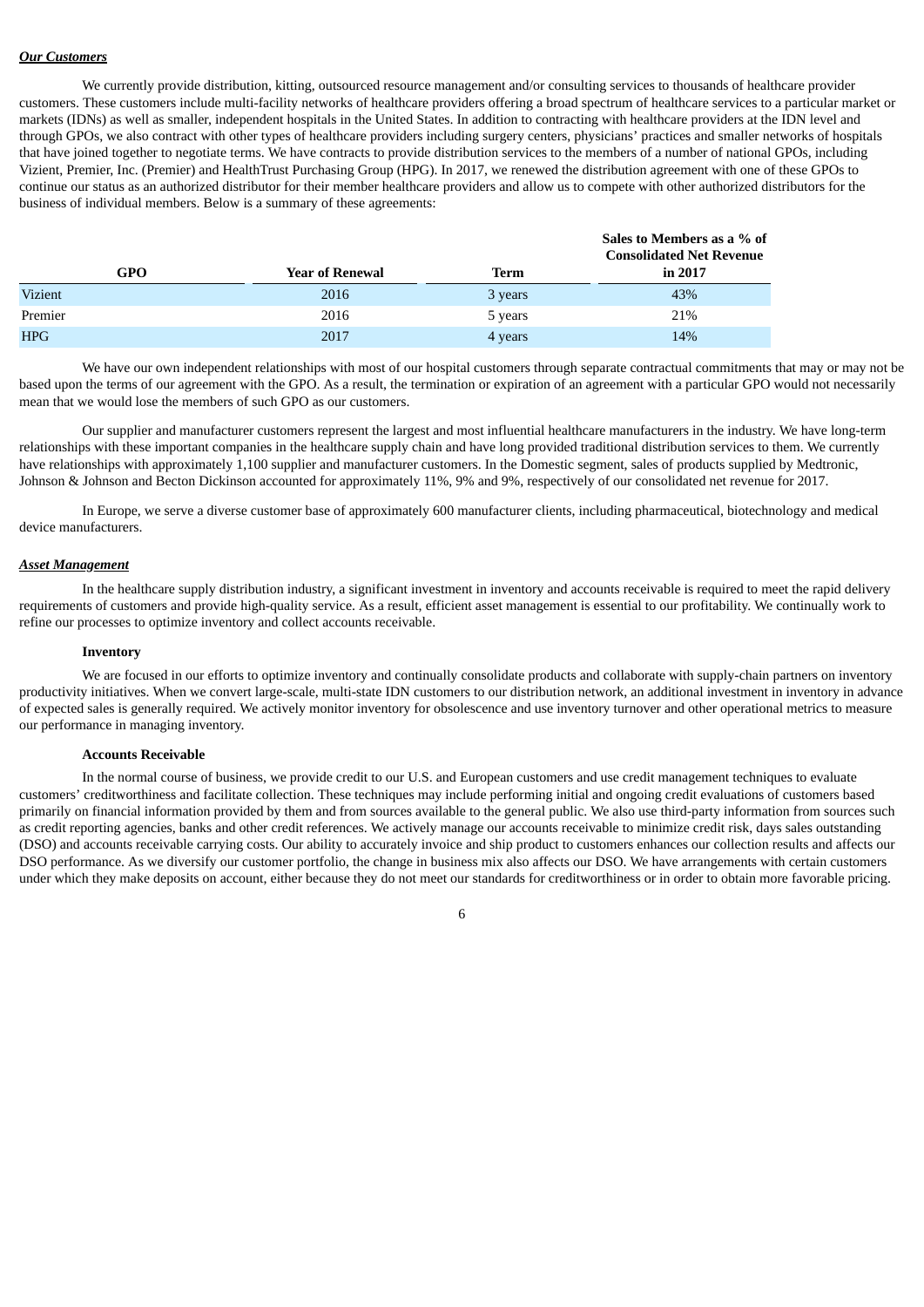# *Competition*

The industries in which we operate are highly competitive in the United States and Europe. The U.S. sector includes Owens & Minor, Inc., as well as two major nationwide manufacturers who also provide distribution services, Cardinal Health, Inc. and privately-held Medline, Inc. In addition, we compete with a number of regional and local distributors, companies that distribute products to patient's homes and customer self-distribution models. Major logistics competitors serving healthcare manufacturers in the United States and in Europe include United Parcel Service, FedEx Corporation, Deutsche Post DHL and Alloga, as well as local competitors in specific countries.

#### *Regulation*

The medical/surgical supply distribution, healthcare logistics and healthcare services industries in the United States are subject to regulation by federal, state and local government agencies. Each of our distribution centers is licensed to distribute medical and surgical supplies, as well as certain pharmaceutical and related products, and each of our Proprietary Products kitting facilities is licensed to perform kit assembly operations. We must comply with laws and regulations, including those governing operations, storage, transportation, manufacturing, sales, safety and security standards for each of our distribution centers and kitting facilities, of the Food and Drug Administration, the Centers for Medicare and Medicaid Services, the Drug Enforcement Agency, the Department of Transportation, the Environmental Protection Agency, the Department of Homeland Security, the Occupational Safety and Health Administration, and state boards of pharmacy, or similar state licensing boards and regulatory agencies. We are also subject to various federal and state laws intended to protect the privacy of health or other personal information and to prevent healthcare fraud and abuse. We believe we are in material compliance with all statutes and regulations applicable to our operations.

Our operations outside the U.S. are subject to local, country and European-wide regulations, including those promulgated by the European Medicines Agency (EMA) and the Medical Devices Directive. In addition, quality requirements are imposed by healthcare industry manufacturers and pharmaceutical companies which audit our operations on a regular basis. Each of our logistics centers in Europe is licensed to distribute medicinal, medical and surgical supplies, as well as certain pharmaceutical and related products, according to the country-specific requirements. Our logistics centers in Europe are able to store ambient, cold-chain or deep frozen products, are licensed to distribute narcotic and other pharmaceutical products included in clinical trials and are licensed for secondary packaging activities for medicinal products. Movianto is also ISO 9001:2008 certified across the entire enterprise. Our Irelandbased Proprietary Products kitting facility is licensed to assemble kits and sell them in the markets we serve and operates in compliance with the requirements of ISO 9001:2008 and ISO/EU 13485:2012 standards. We believe we are in material compliance with all applicable statutes and regulations, as well as prevailing industry best practices, in the conduct of our European business operations.

#### *Employees*

At the end of 2017, we employed approximately 6,200 full- and part-time teammates in the U.S. and 2,400 outside of the U.S. Most of our teammates outside the U.S. are covered by collective bargaining agreements. We continue to have positive relationships with teammates and European works councils.

#### *Available Information*

We make our Forms 10-K, Forms 10-Q and Forms 8-K (and all amendments to these reports) available free of charge through the SEC Filings link in the Investor Relations content section on our website located at www.owens-minor.com as soon as reasonably practicable after they are filed with or furnished to the SEC. Information included on our website is not incorporated by reference into this Annual Report on Form 10-K.

You may read and copy any materials we file with the SEC at the SEC's Public Reference Room at 100 F Street, NE, Washington, DC 20549. You may obtain information on the operation of the Public Reference Room by calling the SEC at 1-800-SEC-0330. The SEC also maintains an Internet site that contains reports, proxy and information statements, and other information regarding the company (http://www.sec.gov).

Additionally, we have adopted a written Code of Honor that applies to all of our directors, officers and teammates, including our principal executive officer and senior financial officers. This Code of Honor (including any amendments to or waivers of a provision thereof) and our Corporate Governance Guidelines are available on our website at www.owens-minor.com.

# <span id="page-6-0"></span>*Item 1A. Risk Factors*

Set forth below are certain risk factors that we currently believe could materially and adversely affect our business, financial condition and results of operations. These risk factors are in addition to those mentioned in other parts of this report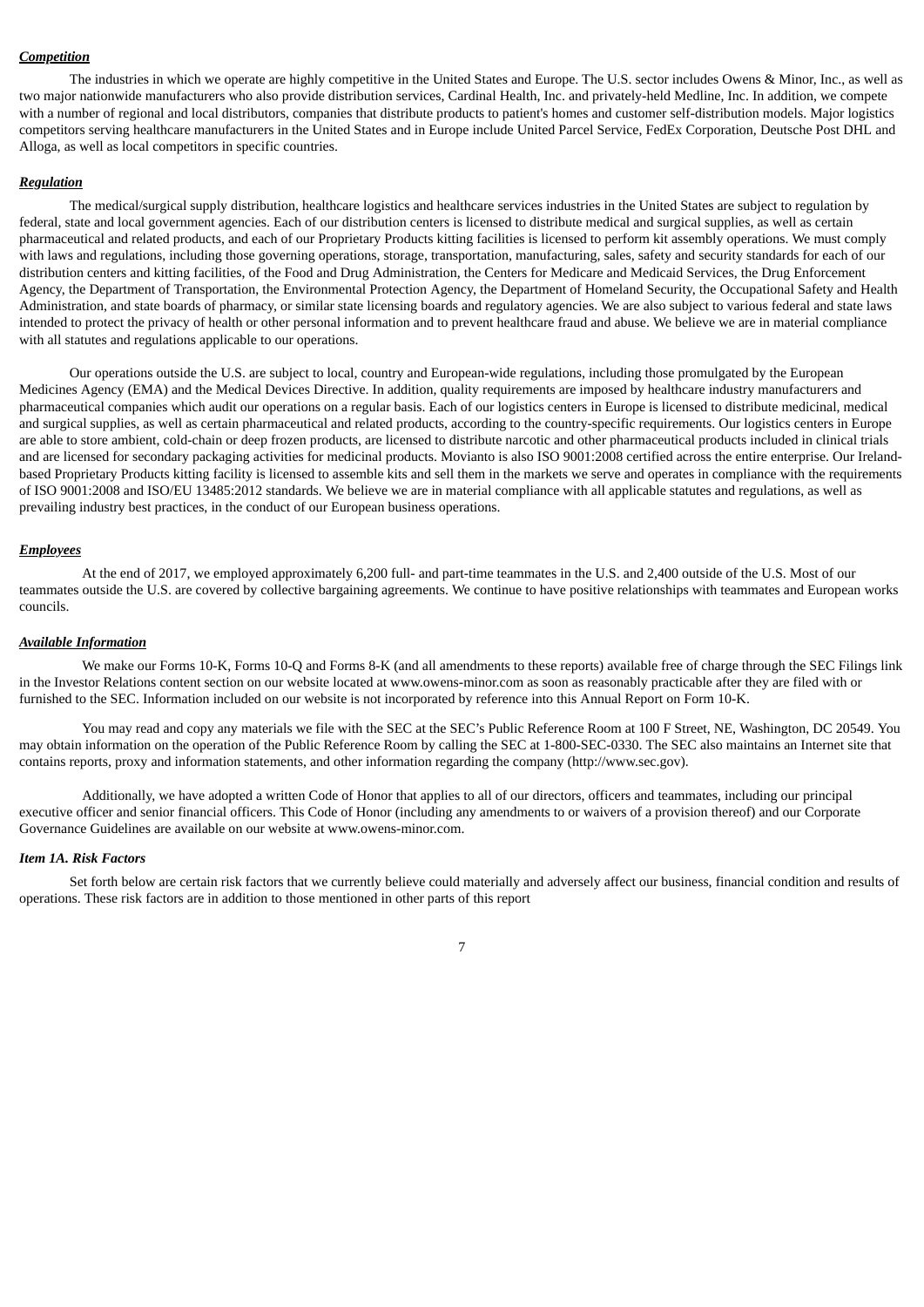and are not all of the risks that we face. We could also be affected by risks that we currently are not aware of or that we currently do not consider material to our business.

#### *Risks Related to Our Current Operations*

# *We face competition and accelerating pricing pressure.*

The medical/surgical supply distribution industry in the United States is highly competitive and characterized by pricing pressure which accelerated in 2017 and put further margin pressure on our business. We expect this margin pressure to continue through 2018. We compete with other national distributors and a number of regional and local distributors, as well as customer self-distribution models and, to a lesser extent, certain third-party logistics companies. Competitive factors within the medical/surgical supply distribution industry include market pricing, total delivered product cost, product availability, the ability to fill and invoice orders accurately, delivery time, range of services provided, efficient product sourcing, inventory management, information technology, electronic commerce capabilities, and the ability to meet customer-specific requirements. Our success is dependent on the ability to compete on the above factors, while managing internal costs and expenses. These competitive pressures could have a material adverse effect on our results of operations.

In addition, in recent years, the healthcare industry in the United States has experienced and continues to experience significant consolidation in response to cost containment legislation and general market pressures to reduce costs. This consolidation of our customers and suppliers generally gives them greater bargaining power to reduce the pricing available to them, which may adversely impact our results of operations and financial condition.

The healthcare third-party logistics business in both the United States and Europe also is characterized by intense competition from a number of international, regional and local companies, including large conventional logistics companies and internet based non-traditional competitors that are moving into the healthcare and pharmaceutical distribution business. This competitive market places continuous pricing pressure on us from customers and manufacturers that could adversely affect our results of operations and financial condition if we are unable to continue to increase our revenues and to offset margin reductions caused by pricing pressures through cost control measures.

## We have significant concentration in and dependence on Group Purchasing Organizations and certain healthcare provider customers.

In 2017, our top ten customers in the United States represented approximately 23% of our consolidated net revenue. In addition, in 2017, approximately 78% of our consolidated net revenue was from sales to member hospitals under contract with our largest group purchasing organizations (GPO): Vizient, Premier and HPG. We could lose a significant healthcare provider customer or GPO relationship if an existing contract expires without being replaced or is terminated by the customer or GPO prior to its expiration. For example, in April 2016, we announced the loss of our largest IDN customer which had accounted for approximately \$525 million of revenue in 2015. Although the termination of our relationship with a given GPO would not necessarily result in the loss of all of the member hospitals as customers, any such termination of a GPO relationship, or a significant individual healthcare provider customer relationship, could have a material adverse effect on our results of operations and financial condition.

#### *Our operating earnings are dependent on certain significant domestic suppliers.*

In the United States, we distribute products from nearly 1,100 suppliers and are dependent on these suppliers for the continuing supply of products. In 2017, sales of products of our ten largest domestic suppliers accounted for approximately 54% of consolidated net revenue. In the Domestic segment, sales of products supplied by Medtronic, Johnson & Johnson and Becton Dickinson accounted for approximately 11%, 9% and 9% of our consolidated net revenue for 2017, respectively. We rely on suppliers to provide agreeable purchasing and delivery terms and performance incentives. Our ability to sustain adequate operating earnings has been, and will continue to be, dependent upon our ability to obtain favorable terms and incentives from suppliers, as well as suppliers continuing use of third-party distributors to sell and deliver their products. A change in terms by a significant supplier, or the decision of such a supplier to distribute its products directly to healthcare providers rather than through third-party distributors, could have a material adverse effect on our results of operations and financial condition.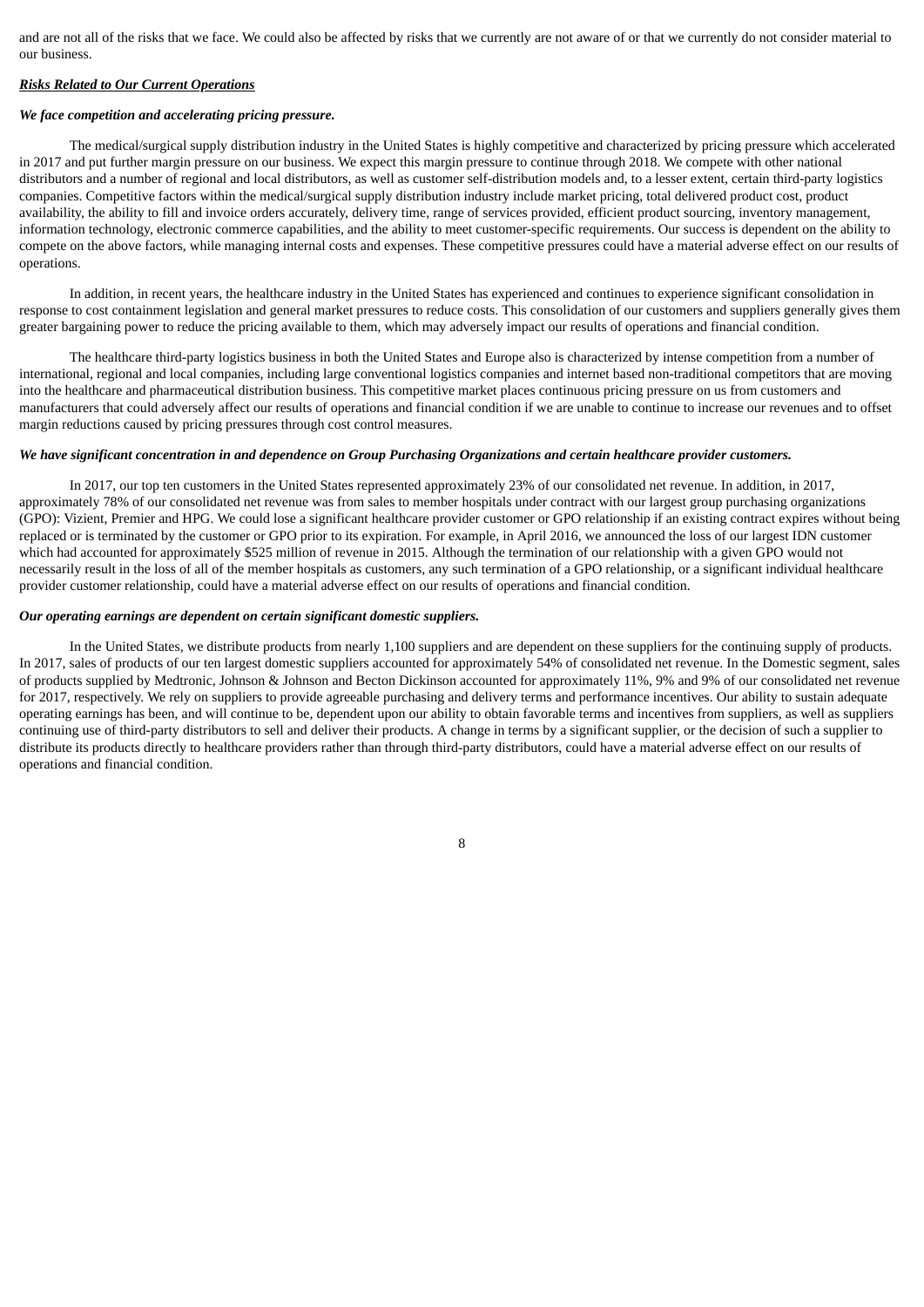#### *Our inability to adequately integrate acquisitions could have a material adverse effect on our operations.*

In connection with our growth strategy, we from time to time acquire other businesses that we believe will expand or complement our existing businesses and operations. The integration of acquisitions involves a number of significant risks, which may include but are not limited to, the following:

- Expenses and difficulties in the transition and integration of operations and systems;
- Retention of current customers and the ability to obtain new customers;
- The assimilation and retention of personnel, including management personnel, in the acquired businesses;
- Accounting, tax, regulatory and compliance issues that could arise;
- Difficulties in implementing uniform controls, procedures and policies in our acquired companies, or in remediating control deficiencies in acquired companies not formerly subject to the Sarbanes-Oxley Act of 2002;
- Unanticipated expenses incurred or charges to earnings based on unknown circumstances or liabilities;
- Failure to realize the synergies and other benefits we expect from the acquisition at the pace we anticipate;
- General economic conditions in the markets in which the acquired businesses operate; and
- Difficulties encountered in conducting business in markets where we have limited experience and expertise.

If we are unable to successfully complete and integrate our strategic acquisitions in a timely manner, our business, growth strategies and results of operations could be adversely affected.

## Our global operations increase the extent of our exposure to the economic, political, currency and other risks of international operations.

Our global operations involve issues and risks, including but not limited to the following, any of which could have an adverse effect on our business and results of operations:

- Lack of familiarity with and expertise in conducting business in foreign markets;
- Foreign currency fluctuations and exchange risk;
- Unexpected changes in foreign regulations or conditions relating to labor, economic or political environment, and social norms or requirements;
- Adverse tax consequences and difficulties in repatriating cash generated or held abroad;
- Local economic environments, such as in the European markets served by Movianto and ArcRoyal, including recession, inflation, indebtedness, currency volatility and competition; and
- Changes in trade protection laws and other laws affecting trade and investment, including import/export regulations in both the United States and foreign countries.

Our operations are also subject to risks of violation of laws that prohibit improper payments to and bribery of government officials and other individuals and organizations. These laws include the U.S. Foreign Corrupt Practices Act, the U.K. Bribery Act and other similar laws and regulations in foreign jurisdictions, any violation of which could result in substantial liability and a loss of reputation in the marketplace. Failure to comply with these laws also could subject us to civil and criminal penalties that could adversely affect our business and results of operations.

## *Changing conditions in the United States healthcare industry may impact our results of operations.*

We, along with our customers and suppliers, are subject to extensive federal and state regulations relating to healthcare as well as the policies and practices of the private healthcare insurance industry. In recent years, there have been a number of government and private initiatives to reduce healthcare costs and government spending. These changes have included an increased reliance on managed care; reductions in Medicare and Medicaid reimbursement levels; consolidation of competitors, suppliers and customers; a shift in healthcare provider venues from acute care settings to clinics, physician offices and home care; and the development of larger, more sophisticated purchasing groups. All of these changes place additional financial pressure on healthcare provider customers, who in turn seek to reduce the costs and pricing of products and services provided by us. We expect the healthcare industry to continue to change significantly and these potential changes, which may include a reduction in government support of healthcare services, adverse changes in legislation or regulations, and further reductions in healthcare reimbursement practices, could have a material adverse effect on our business, results of operations and financial condition.

#### *We are subject to stringent regulatory and licensing requirements.*

We are required to comply with extensive and complex laws and regulations at the federal, state and local government levels in the United States and other countries where we operate. We also are required to hold permits and licenses and to

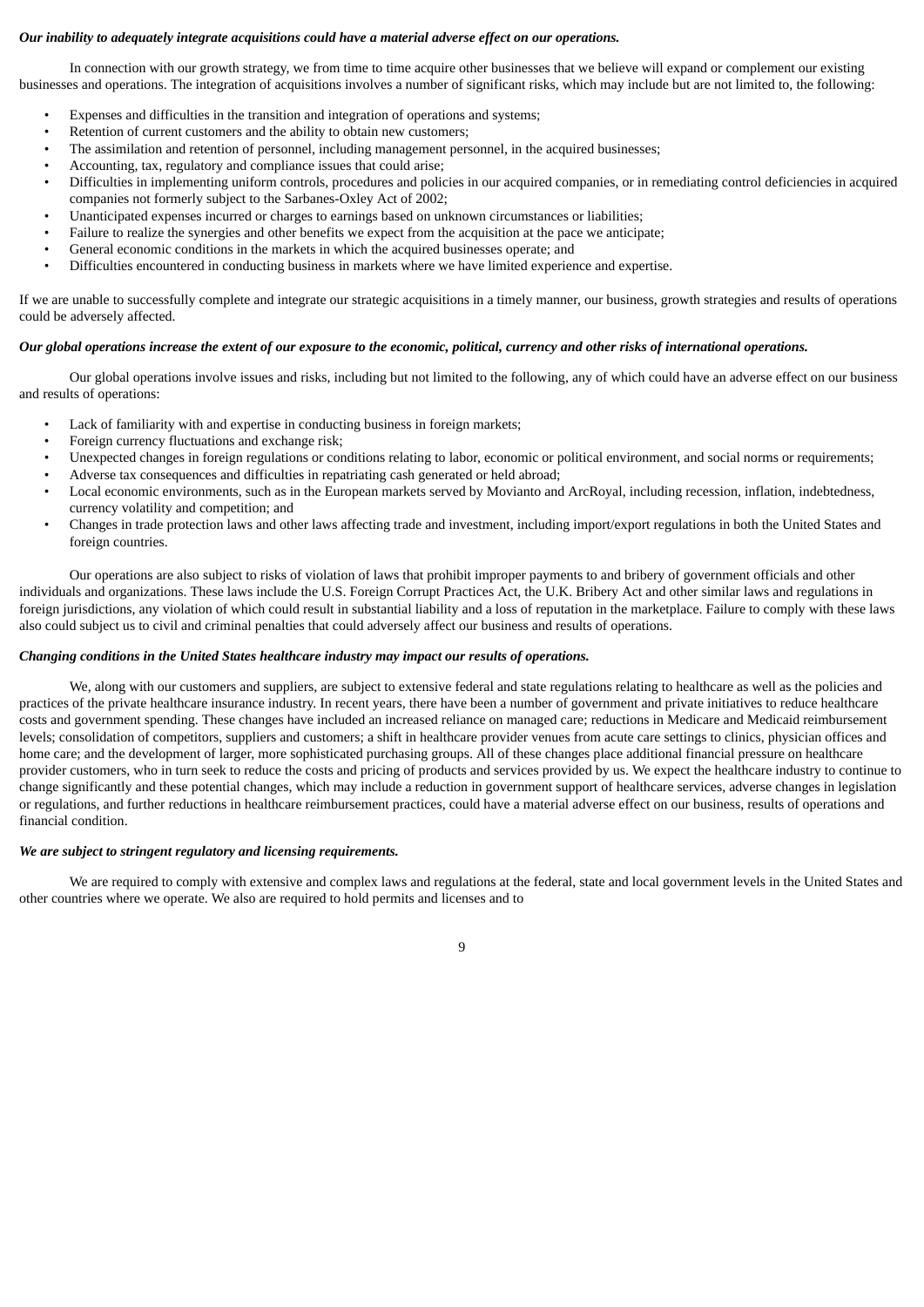comply with the operational and security standards of various governmental bodies and agencies. Any failure to comply with these laws and regulations or any failure to maintain the necessary permits, licenses or approvals, or to comply with the required standards, could disrupt our operations and/or adversely affect our results of operations and financial condition.

Among the healthcare related laws that we are subject to include the U.S. federal Anti-kickback Statute, the U.S. federal Stark Law, the False Claims Act and similar state laws relating to fraud, waste and abuse. The requirements of these laws are complex and subject to varying interpretations, and it is possible that regulatory authorities could challenge our policies and practices. If we fail to comply with these laws, we could be subject to federal or state government investigations or qui tam actions (false claims cases initiated by private parties purporting to act on behalf of federal or state governments), which could result in civil or criminal sanctions, including the loss of licenses or the ability to participate in Medicare, Medicaid and other federal and state healthcare programs. Such sanctions and damages could adversely affect our results of operations and financial condition.

Our Byram business is a Medicare-certified supplier and participates in state Medicaid programs. Failure to comply with applicable standards and regulations could result in civil or criminal sanctions, including the loss of our ability to participate in Medicare, Medicaid and other federal and state healthcare programs.

We collect, handle and maintain patient-identifiable health information and other sensitive personal and financial information, which are subject to federal, state and foreign laws that regulate the use and disclosure of such information. Regulations currently in place continue to evolve, and new laws in this area could further restrict our ability to collect, handle and maintain personal or patient information, or could require us to incur additional compliance costs, either of which could have an adverse impact on our results of operations. Violations of federal, state or foreign laws concerning privacy and data protection could subject us to civil or criminal penalties, breach of contract claims, costs for remediation and harm to our reputation.

# Compliance with the terms and conditions of Byram's Corporate Integrity Agreement requires significant resources and, if we fail to comply, we could be subject to penalties or excluded from participation in government healthcare programs, which could seriously harm our results of operations, liquidity *and financial condition.*

Prior to its acquisition by Owens & Minor, Byram entered into a five-year Corporate Integrity Agreement beginning April 2016 with the Office of Inspector General of the United States Department of Health and Human Services ("OIG"). The Corporate Integrity Agreement provides that Byram shall, among other things, establish and maintain a compliance program, including a corporate compliance officer and committee, a code of conduct, comprehensive compliance policies and procedures, training and monitoring, a review process for certain arrangements between Byram and referral sources, a compliance hotline, an open door policy and a disciplinary process for compliance violations. The Corporate Integrity Agreement further provides that Byram shall provide periodic reports to the OIG, complete certain regular certifications and engage an Independent Review Organization to perform reviews of certain arrangements between Byram and referral sources.

Failing to meet the Corporate Integrity Agreement obligations could have material adverse consequences for Byram including monetary penalties for each instance of non-compliance. In addition, in the event of an uncured material breach or deliberate violation of the Corporate Integrity Agreement, we could be excluded from participation in federal healthcare programs, or other significant penalties, which could seriously harm our results of operations, liquidity and financial results.

## *Risks Related to our Borrowings and Leverage*

#### *We may not be able to generate sufficient cash to service our debt and other obligations.*

As of December 31, 2017, on a consolidated basis we had approximately \$902 million of aggregate principal amount of unsecured indebtedness as well as approximately \$283 million in obligations under our leasing arrangements and \$490 million of undrawn availability under our senior credit facilities. Our ratio of total debt to total shareholders' equity as of December 31, 2017 was approximately 90%.

Our ability to make payments on our indebtedness and our other obligations will depend on our financial and operating performance, which is subject to prevailing economic and competitive conditions and to certain financial, business and other factors beyond our control. We may be unable to maintain a level of cash flows from operating activities sufficient to permit us to pay the principal, premium, if any, and interest on our indebtedness.

If our cash flows and capital resources are insufficient to fund our debt service obligations, we may be forced to reduce or delay investments and capital expenditures, or to sell assets, seek additional capital or restructure or refinance our indebtedness. These alternative measures may not be successful and may not permit us to meet our scheduled debt service obligations. We cannot assure you that we would be able to implement any of these alternatives on satisfactory terms or at all. In the absence of such

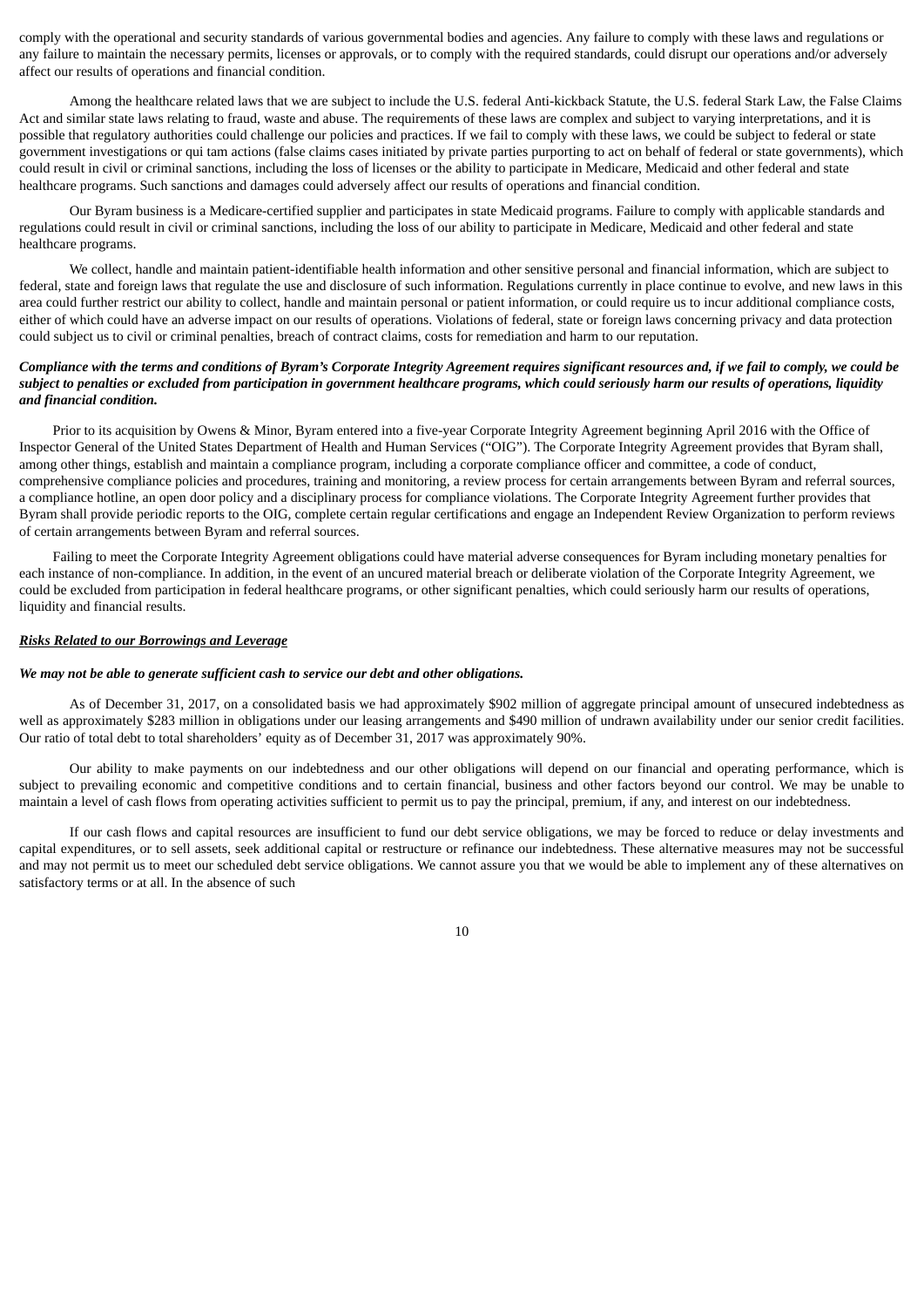operating results and resources, we could face substantial liquidity problems and might be required to dispose of material assets or operations to meet our debt service and other obligations. We may not be able to consummate those dispositions or to obtain the proceeds that we could realize from them, and these proceeds may not be adequate to meet any debt service obligations then due.

If we are unable to service our debt obligations from cash flows, we may need to refinance all or a portion of our debt obligations prior to maturity. Our ability to refinance or restructure our debt will depend upon the condition of the capital markets and our financial condition at such time. Any refinancing of our debt could be at higher interest rates and may require us to comply with more onerous covenants, which could further restrict our business operations. We may not be able to refinance any of our indebtedness on commercially reasonable terms or at all.

## Despite current indebtedness levels, we will incur substantially more debt to complete the acquisition of the S&IP Business from Halyard Health, Inc. *(S&IP Acquisition) which could further exacerbate the risks described herein.*

We and our subsidiaries may be able to incur substantial additional indebtedness in the future in order to complete the S&IP Acquisition, which could significantly increase our leverage. If new debt is added to our current debt levels, the related risks that we and our subsidiaries now face to service debt levels and the risks associated with failure to adequately service our debt could intensify.

## *Risks Related to Our Pending S&IP Acquisition*

## *We cannot assure you that the proposed S&IP Acquisition will be completed.*

There are a number of risks and uncertainties relating to the S&IP Acquisition. For example, the S&IP acquisition may not be completed, or may not be completed in the timeframe, on the terms or in the manner currently anticipated, as a result of a number of factors, including, among other things, the failure of one or more of the conditions to closing in the Purchase Agreement. There can be no assurance that the conditions to closing of the S&IP Acquisition will be satisfied or waived or that other events will not intervene to delay or result in the failure to close the S&IP Acquisition. The Purchase Agreement may be terminated by the parties thereto under certain circumstances, including, without limitation, if the S&IP Acquisition has not been completed by July 31, 2018, which period may be extended until October 31, 2018, if all conditions to closing other than those relating to approval under the HSR Act or other applicable acquisition control or Competition Laws (as defined in the Purchase Agreement) have been satisfied. Subsequent to announcing the acquisition, we received notice of early termination of the Hart-Scott-Rodino waiting period on November 29, 2017, and on December 14, 2017 we received approval under the competition laws of Germany. Any delay in closing the S&IP Acquisition or a failure to close the S&IP Acquisition could have a negative impact on our business and the trading prices of our securities, including the notes.

# We may fail to realize the anticipated benefits of the S&IP Acquisition or those benefits may take longer to realize than expected. We may also encounter *significant difficulties in integrating the S&IP business into our operations.*

Our ability to realize the anticipated benefits of the S&IP Acquisition will depend, to a large extent, on our ability to integrate the S&IP business into ours. We may devote significant management attention and resources preparing for and then integrating the business practices and operations of the S&IP business with ours. This integration process may be disruptive to our and the S&IP businesses, and, if implemented ineffectively, could restrict realization of the expected benefits. In addition, we may fail to realize some of the anticipated benefits of the S&IP Acquisition if the integration process takes longer than expected or is more costly than expected. Potential difficulties we may encounter in the integration process include:

- The inability to successfully combine operations in a manner that would result in the anticipated benefits of the S&IP Acquisition in the time frame currently anticipated or at all;
- Complexities associated with managing the expanded operations;
- Integrating personnel;
- Creation of uniform standards, internal controls, procedures, policies and information systems;
- Unforeseen increased expenses, delays or regulatory issues associated with integrating the operations; and
- Performance shortfalls as a result of the diversion of management attention caused by completing the integration of the operations.

Even if we are able to integrate the S&IP business successfully, this integration may not result in the realization of the full benefits that we currently expect, nor can we give assurances that these benefits will be achieved when expected or at all. Moreover, the integration of the S&IP business may result in unanticipated problems, expenses, liabilities, regulatory risks and competitive responses that could have material adverse consequences.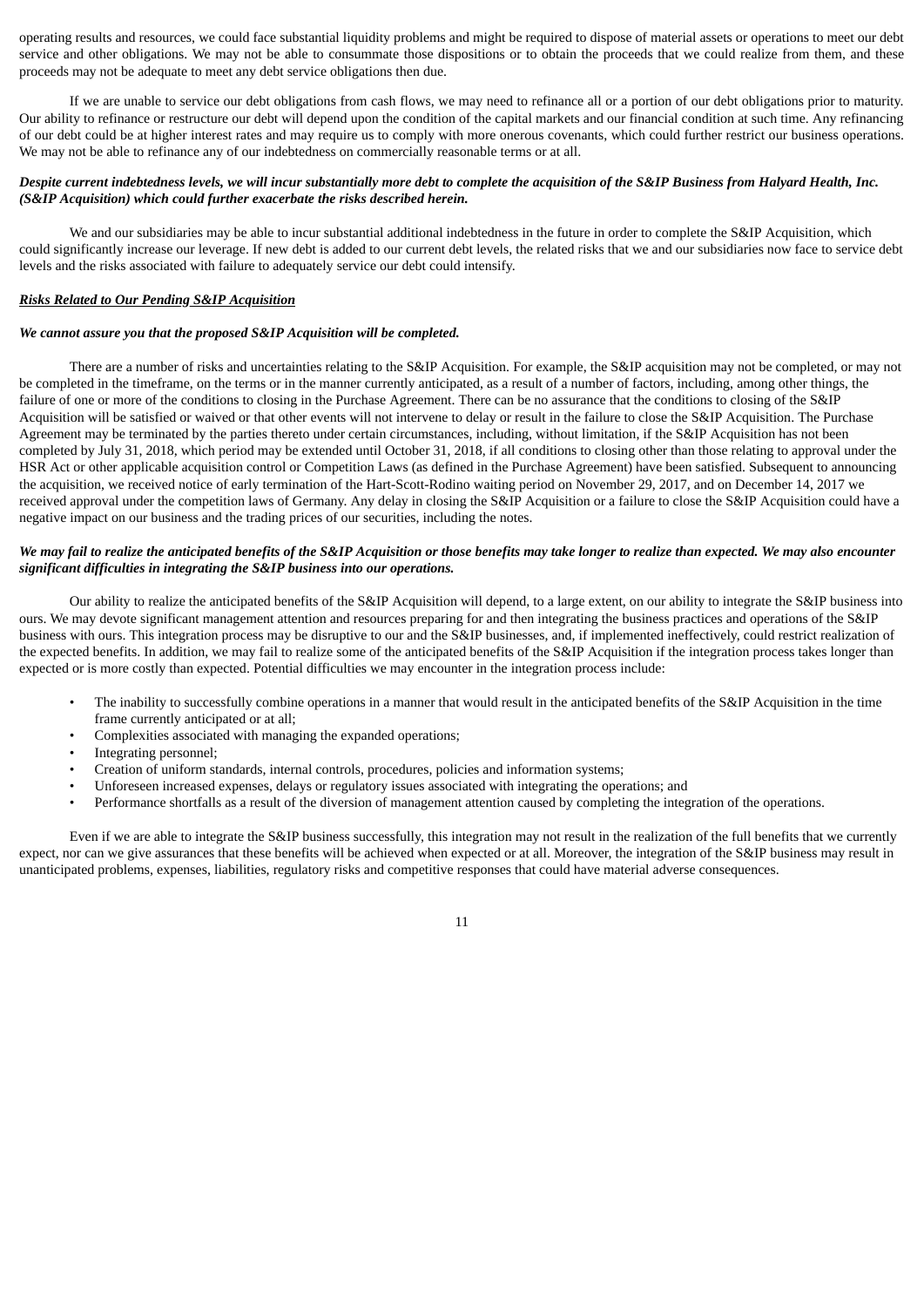# We and the S&IP business will be subject to business uncertainties while the S&IP Acquisition is pending that could adversely affect our business and the *S&IP business.*

Uncertainty about the effect of the S&IP Acquisition on employees, customers and suppliers may have an adverse effect on us and the S&IP business. Although we and Halyard intend to take actions to reduce any adverse effects, these uncertainties could cause customers, suppliers and others that deal with us and/or the S&IP business to seek to change existing business relationships. In addition, employee retention could be negatively impacted during the pendency of the S&IP Acquisition. If key employees depart because of concerns relating to the uncertainty and difficulty of the integration process, our business could be harmed.

#### *The pendency of the S&IP Acquisition could adversely affect our business, financial results, and operations.*

The announcement and pendency of the S&IP Acquisition could cause disruptions and create uncertainty surrounding our business and affect our relationships with our customers, suppliers and employees. In addition, we have diverted, and will continue to divert, significant management resources to complete the S&IP Acquisition, which could have a negative impact on our ability to manage existing operations or pursue alternative strategic transactions, which could adversely affect our business, financial condition and results of operations. Investor perceptions about the terms or benefits of the S&IP Acquisition could have a negative impact on our business and the trading prices of our securities, including the notes.

#### *Other Risks Related to Our Business*

#### *Products we source, assemble and sell may be subject to recalls and product liability claims.*

Certain of the products that we sell and distribute are sourced and sold under one or more private labels or are assembled by us into custom trays and minor procedure kits. If these products do not function as designed, are inappropriately designed or are not properly produced, we may have to withdraw such products from the market and/or be subject to product liability claims. Although we maintain insurance against product liability and defense costs in amounts believed to be reasonable, there is no assurance that we can successfully defend any such claims or that the insurance we carry will be sufficient. A successful claim against us in excess of insurance coverage could have a material adverse impact on our business, financial condition and results of operations.

#### *General economic conditions may adversely affect demand for our products and services.*

Poor or deteriorating economic conditions in the United States and the other countries in which we conduct business could adversely affect the demand for healthcare services and consequently, the demand for our products and services. Poor economic conditions also could lead our suppliers to offer less favorable terms of purchase to distributors, which would negatively affect our profitability. These and other possible consequences of financial and economic decline could have a material adverse effect on our business, results of operations and financial condition.

#### Our results of operations may suffer upon the bankruptcy, insolvency, or other credit failure of a customer that has a substantial amount owed to us.

We provide credit in the normal course of business to customers. We perform initial and ongoing credit evaluations of customers and maintain reserves for credit losses. The bankruptcy, insolvency or other credit failure of one or more customers with substantial balances due to us could have a material adverse effect on our results of operations and financial condition.

# Our operations depend on the proper functioning of information systems, and our business could be adversely affected if we experience a cyber-attack or *other systems breach***.**

We rely on information systems to receive, process, analyze and manage data in distributing thousands of inventory items to customers from numerous distribution and logistics centers. These systems are also relied upon for billings to and collections from customers, as well as the purchase of and payment for inventory and related transactions from our suppliers. In addition, the success of our long-term growth strategy is dependent upon the ability to continually monitor and upgrade our information systems to provide better service to customers. Our business and results of operations may be materially adversely affected if systems are interrupted or damaged by unforeseen events (including cyber-attacks) or fail to operate for an extended period of time, or if we fail to appropriately enhance our systems to support growth and strategic initiatives.

Our distribution and logistics services include acting as the primary billing, order-to-cash and collections function for many of our customers. These services rely on the performance and uptime of our information systems. If our information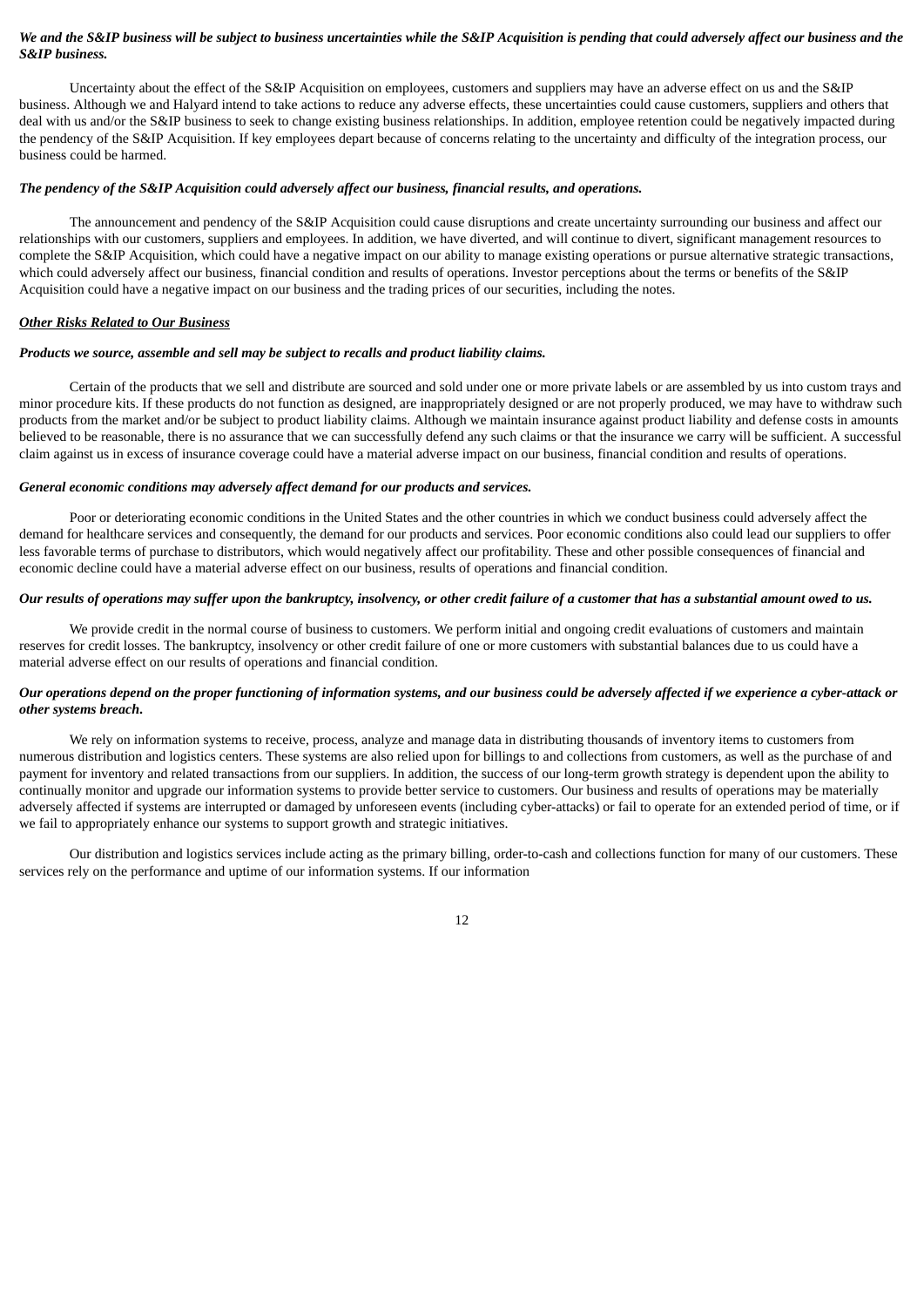systems are interrupted, damaged or fail to operate, our customers could be negatively impacted which could have a material adverse effect on our results of operations.

# *We could be subject to adverse changes in the tax laws or challenges to our tax positions***.**

We operate throughout the United States and other countries. As a result, we are subject to the tax laws and regulations of the United States federal, state and local governments and of various foreign jurisdictions. From time to time, legislative and regulatory initiatives are proposed, including but not limited to proposals to repeal LIFO (last-in, first-out) treatment of domestic inventory or changes in tax accounting methods for inventory, import tarriffs and taxes, or other tax items. In 2017, we recorded a provisional estimate of the impact of The Tax Cuts and Jobs Act (the "Act") based on the Company's initial analysis of the Act. Given the significant complexity of the Act, anticipated guidance from the U. S. Treasury about implementing the Act, and the potential for additional guidance from the Securities and Exchange Commission or the Financial Accounting Standards Board related to the Act, these estimates may be adjusted during 2018. These and other changes in tax laws and regulations could adversely affect our tax positions, tax rate or cash payments for taxes.

# *Our business and operations depend on the proper functioning of critical facilities and distribution networks.*

Damage or disruption to our distribution capabilities due to weather, natural disaster, fire, terrorism, pandemic, strikes, the financial and/or operational instability of key suppliers, geo-political events or other reasons could impair our ability to distribute our products and conduct our business. To the extent that we are unable, or it is not financially feasible, to mitigate the likelihood or potential impact of such events, or to manage effectively such events if they occur, there could be a material adverse effect on our business, financial condition or results of operations.

# Our goodwill may become impaired, which would require us to record a significant charge to earnings in accordance with generally accepted accounting *principles.*

U.S. GAAP requires us to test our goodwill for impairment on an annual basis, or more frequently if indicators for potential impairment exist. The testing required by GAAP involves estimates and judgments by management. Although we believe our assumptions and estimates are reasonable and appropriate, any changes in key assumptions, including a failure to meet business plans or other unanticipated events and circumstances such as a rise in interest rates, may affect the accuracy or validity of such estimates. We may be required to record a significant charge to earnings in our consolidated financial statements during the period in which any impairment of our goodwill is determined, which charge could adversely affect our results of operations.

# We operate within the European Union, including in the United Kingdom and therefore may be affected by United Kingdom's withdrawal from the *European Union.*

We operate within the European Union (the "E.U."), including the United Kingdom (the "U.K."). On June 23, 2016, the U.K. held a referendum in which voters approved an exit from the E.U., commonly referred to as "Brexit". As a result of the referendum, it is expected that the British government will begin negotiating the terms of the U.K.'s withdrawal from the E.U. A withdrawal could, among other outcomes, disrupt the free movement of goods, services and people between the U.K. and the E.U., and disrupt trade between the U.K. and the E.U. Given the lack of comparable precedent and recent occurrence of these events, we are monitoring the situation but it is unclear what financial, trade and legal implications the withdrawal of the U.K. from the E.U. would have and how such withdrawal may affect our operations or financial performance.

# <span id="page-12-0"></span>*Item 1B. Unresolved Staff Comments*

None.

# <span id="page-12-1"></span>*Item 2. Properties*

Our Domestic segment operated 48 distribution centers as well as office and warehouse space across the United States as of December 31, 2017. We leased all of the centers from unaffiliated third parties with the exception of one location which we own. We also leased customer service centers as well as small offices for sales and consulting personnel across the United States. In addition, we leased space on a temporary basis from time to time to meet our inventory storage needs.

At December 31, 2017, our International segment properties spanned 11 European countries and included 19 logistics centers (17 leased and two owned) and seven transport depots, of which we leased six and owned one. We also leased office space in Ireland.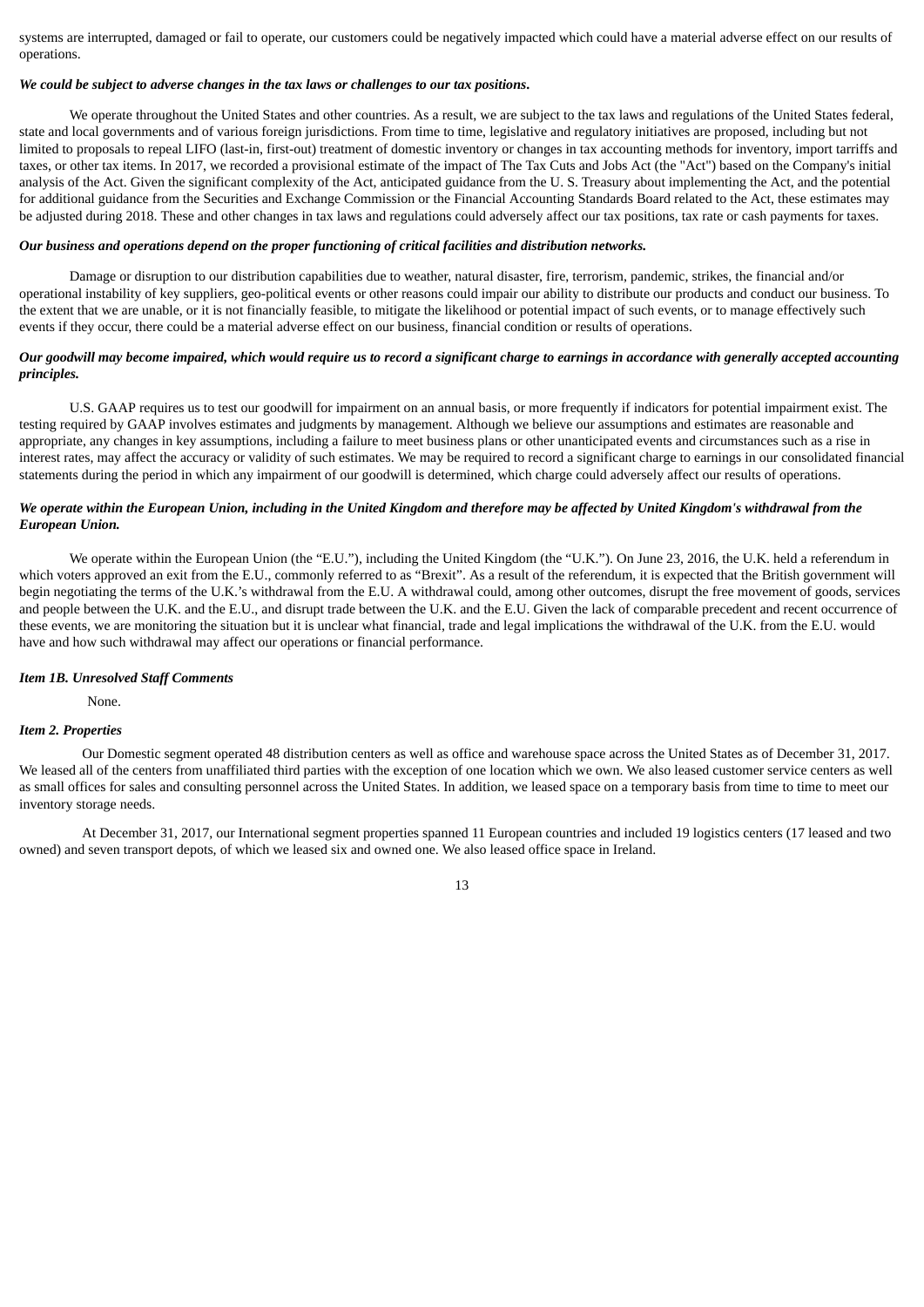At December 31, 2017, our Proprietary Products segment operated two kitting facilities in the United States (one leased and one owned) and one in Europe. We also leased offices in China, Malaysia and Ireland.

We own our corporate headquarters building, and adjacent acreage, in Mechanicsville, Virginia, a suburb of Richmond, Virginia. In addition, we lease our Client Engagement Center (CEC) designed to support standardization and enhanced service to customers in Richmond, Virginia.

We regularly assess our business needs and make changes to the capacity and location of distribution and logistics centers. We believe that our facilities are adequate to carry on our business as currently conducted. A number of leases are scheduled to terminate within the next several years. We believe that, if necessary, we could find facilities to replace these leased premises without suffering a material adverse effect on our business.

## <span id="page-13-0"></span>*Item 3. Legal Proceedings*

We are subject to various legal actions that are ordinary and incidental to our business, including contract disputes, employment, workers' compensation, product liability, regulatory and other matters. We establish reserves from time to time based upon periodic assessment of the potential outcomes of pending matters. In addition, we believe that any potential liability arising from employment, product liability, workers' compensation and other personal injury litigation matters would be adequately covered by our insurance coverage, subject to policy limits, applicable deductibles and insurer solvency. While the outcome of legal actions cannot be predicted with certainty, we believe, based on current knowledge and the advice of counsel, that the outcome of these currently pending matters, individually or in the aggregate, will not have a material adverse effect on our financial condition or results of operations.

# **Part II**

#### <span id="page-13-2"></span><span id="page-13-1"></span>*Item 4. Mine Safety Disclosures*

Not applicable.

## <span id="page-13-3"></span>Item 5. Market for Registrant's Common Equity, Related Stockholder Matters, and Issuer Purchases of Equity Securities

Owens & Minor, Inc.'s common stock trades on the New York Stock Exchange under the symbol OMI. As of February 14, 2018, there were approximately 3,129 common shareholders of record. We believe there are an estimated additional 35,499 beneficial holders of our common stock. See Selected Quarterly Financial Information in Item 15 of this report for high and low closing sales prices of our common stock and quarterly cash dividends per common share and Item 7, Management's Discussion and Analysis of Financial Condition and Results of Operations, for a discussion of our dividend payments.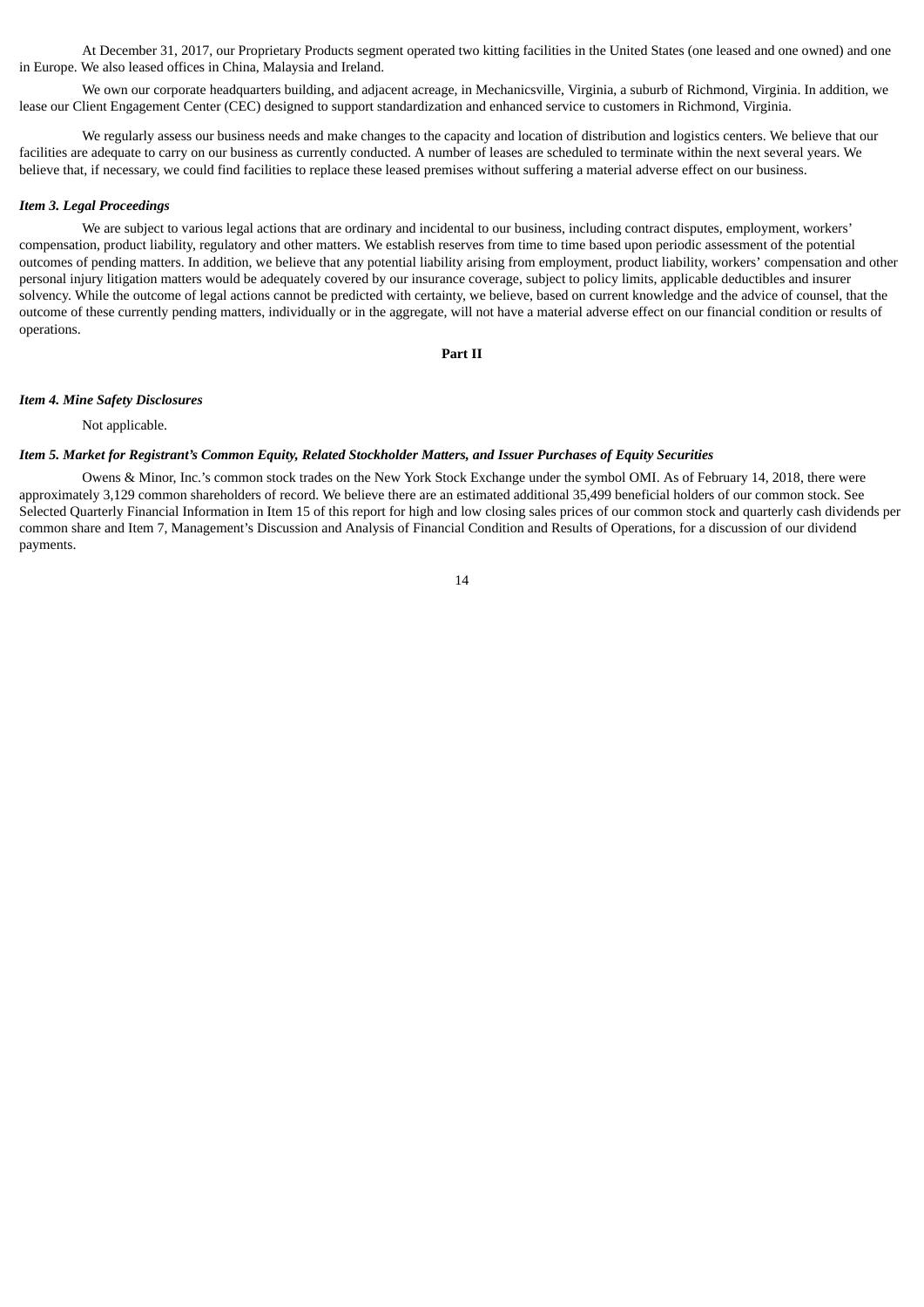## **5-Year Total Shareholder Return**

The following performance graph compares the performance of our common stock to the Standard & Poor's Composite- 500 Index (S&P 500 Index) and the Standard & Poor's Composite-500 Healthcare Index (S&P 500 Healthcare Index), an independently prepared index that includes more than 50 companies in the healthcare industry. This graph assumes that the value of the investment in the common stock and each index was \$100 on December 31, 2012, and that all dividends were reinvested.



| ------<br>Period            |  |         |  |         |  | <b>Years Ended</b> |  |         |                |  |         |  |         |  |  |  |
|-----------------------------|--|---------|--|---------|--|--------------------|--|---------|----------------|--|---------|--|---------|--|--|--|
| <b>Company Name / Index</b> |  | 12/2012 |  | 12/2013 |  | 12/2014            |  | 12/2015 |                |  | 12/2016 |  | 12/2017 |  |  |  |
| Owens & Minor, Inc.         |  | 100.00  |  | 131.9   |  | 130.4              |  |         | 137.6 138.8 \$ |  | 138.8   |  | 77.1    |  |  |  |
| S&P 500 Index               |  | 100.00  |  | 132.4   |  | 150.5              |  |         | 152.6 170.8    |  | 170.8   |  | 208.1   |  |  |  |
| S&P 500 Healthcare          |  | 100.00  |  | 141.5   |  | 177.3              |  |         | 189.5 184.4    |  | 184.4   |  | 225.1   |  |  |  |

*Share Repurchase Program.* In October 2016, our Board of Directors authorized a share repurchase program of up to \$100 million of the company's outstanding common stock to be executed at the discretion of management over a three-year period. The authorization took effect in December 2016 upon the completion of the previous authorization. The timing of repurchases and the exact number of shares of common stock to be purchased will depend upon market conditions and other factors and may be suspended or discontinued at any time. Purchases under the share repurchase program are made either pursuant to 10b5-1 plans entered into by the company from time to time and/or during the company's scheduled quarterly trading windows for officers and directors.

During the year ended December 31, 2017, we repurchased in open-market transactions and retired approximately 0.2 million shares at an average price per share of \$32.27.

We did not repurchase any shares during the fourth quarter of 2017.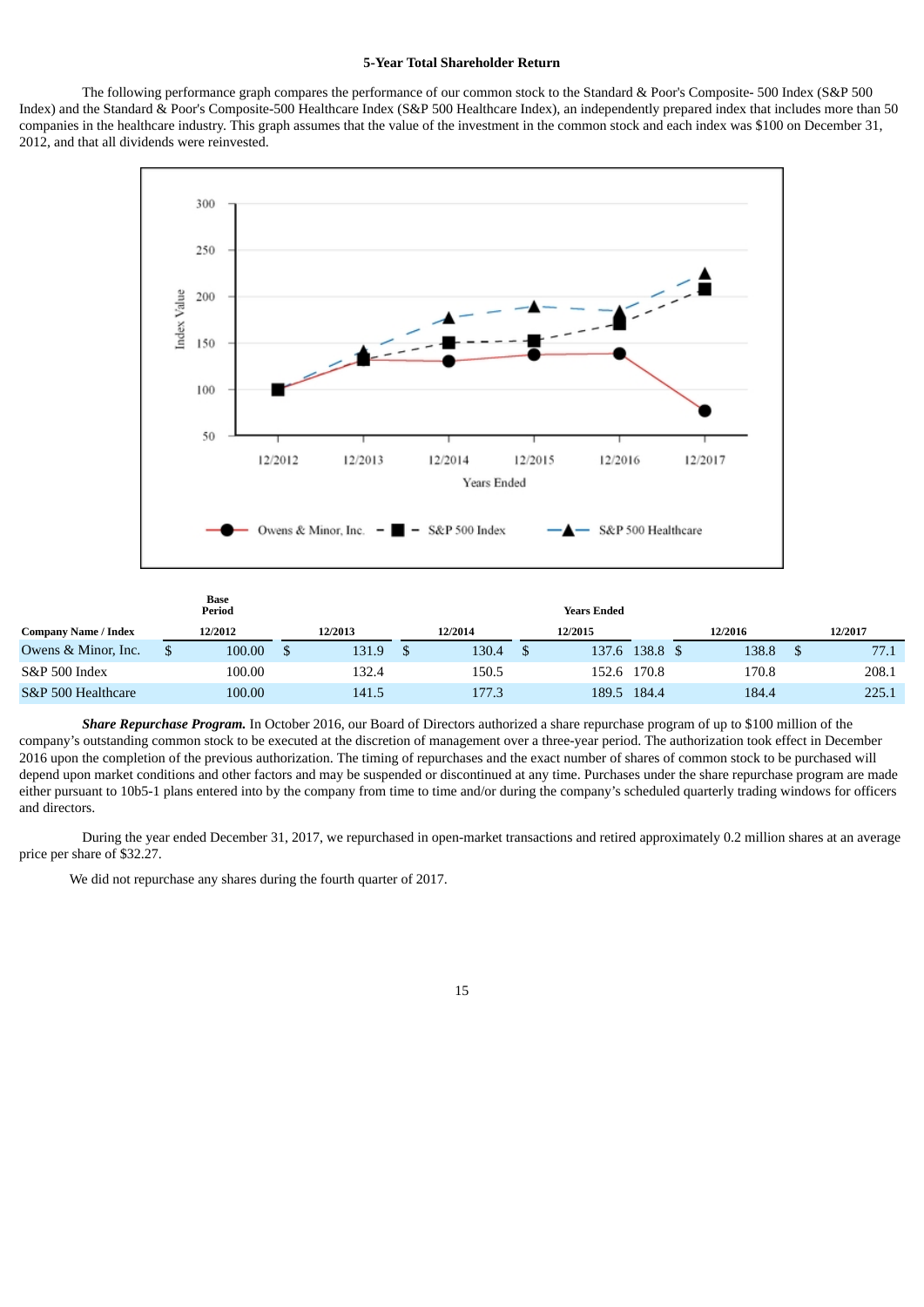# <span id="page-15-0"></span>*Item 6. Selected Consolidated Financial Data*

*(in thousands, except ratios and per share data)*

|                                                                              | At or for the years ended December 31, |           |    |              |    |              |    |           |    |           |  |
|------------------------------------------------------------------------------|----------------------------------------|-----------|----|--------------|----|--------------|----|-----------|----|-----------|--|
|                                                                              |                                        | 2017(1)   |    | $2016^{(2)}$ |    | $2015^{(3)}$ |    | 2014(4)   |    | 2013(5)   |  |
| <b>Summary of Operations:</b>                                                |                                        |           |    |              |    |              |    |           |    |           |  |
| Net revenue                                                                  | \$                                     | 9,318,275 | \$ | 9,723,431    | \$ | 9,772,946    | \$ | 9,440,182 | \$ | 9,071,532 |  |
| Net income                                                                   | \$                                     | 72,793    | \$ | 108,787      | \$ | 103,409      | \$ | 66,503    | \$ | 110,882   |  |
| <b>Per Common Share:</b>                                                     |                                        |           |    |              |    |              |    |           |    |           |  |
| Net income per share-basic                                                   | \$                                     | 1.20      | \$ | 1.76         | \$ | 1.65         | \$ | 1.06      | \$ | 1.76      |  |
| Net income per share-diluted                                                 | \$                                     | 1.20      | \$ | 1.76         | \$ | 1.65         | \$ | 1.06      | \$ | 1.76      |  |
| Cash dividends                                                               | \$                                     | 1.03      | \$ | 1.02         | \$ | 1.01         | \$ | 1.00      | \$ | 0.96      |  |
| Stock price at year end                                                      | \$                                     | 18.88     | \$ | 35.29        | \$ | 35.98        | \$ | 35.11     | \$ | 36.56     |  |
| <b>Summary of Financial Position:</b>                                        |                                        |           |    |              |    |              |    |           |    |           |  |
| <b>Total assets</b>                                                          | \$                                     | 3,376,293 | \$ | 2,717,752    | \$ | 2,773,776    | \$ | 2,729,963 | \$ | 2,322,134 |  |
| Cash and cash equivalents                                                    | \$                                     | 104,522   | \$ | 185,488      | \$ | 161,020      | \$ | 56,772    | \$ | 101,905   |  |
| Total debt                                                                   | \$                                     | 917,363   | \$ | 569,387      | \$ | 573,522      | \$ | 609,173   | \$ | 215,831   |  |
| Total Owens & Minor, Inc. shareholders' equity \$                            |                                        | 1,015,479 | \$ | 960,038      | \$ | 992,590      | \$ | 990,838   | \$ | 1,023,913 |  |
| <b>Selected Ratios:</b>                                                      |                                        |           |    |              |    |              |    |           |    |           |  |
| Gross margin as a percent of revenue                                         |                                        | 12.58%    |    | 12.21%       |    | 12.43%       |    | 12.39%    |    | 12.31%    |  |
| Distribution, selling and administrative<br>expenses as a percent of revenue |                                        | 10.91%    |    | 9.98%        |    | 10.17%       |    | 10.42%    |    | 10.08%    |  |
| Operating earnings as a percent of revenue                                   |                                        | $0.96\%$  |    | 2.05%        |    | 2.05%        |    | 1.69%     |    | 2.18%     |  |
| Days sales outstanding $(DSO)$ <sup>(6)</sup>                                |                                        | 28.7      |    | 23.1         |    | 21.0         |    | 22.1      |    | 22.1      |  |
| Average annual inventory turnover <sup>(7)</sup>                             |                                        | 8.5       |    | 9.2          |    | 9.4          |    | 10.1      |    | 10.4      |  |

 $^{(1)}$  We incurred charges of \$60.7 million (\$38.5 million after tax, or \$0.65 per diluted common share) associated with acquisition-related and exit and realignment activities in 2017 and \$13.4 million (\$9.6 million after tax, or \$0.16 per diluted common share) in software as a service implementation costs. We also recognized a \$3.4 million tax benefit (\$0.06 per diluted share) associated with the release of an income tax valuation allowance and a \$34.6 million (\$0.58 per diluted common share) tax benefit associated with the estimated benefits under the Tax Cuts and Jobs Act. See Notes 3, 9 and 13 of Notes to *Consolidated Financial Statements.*

(2) We incurred charges of \$24.7 million (\$17.8 million after tax, or \$0.29 per diluted common share) associated with acquisition-related and exit and *realignment activities in 2016. See Notes 3 and 9 of Notes to Consolidated Financial Statements.*

(3) We incurred charges of \$28.4 million (\$23.4 million after tax, or \$0.37 per diluted common share) associated with acquisition-related and exit and realignment activities in 2015. We also recognized a gain of \$1.5 million (\$1.5 million after tax, or \$0.02 per diluted common share) associated with the partial recovery of a 2014 contract claim settlement. See Notes 3 and 9 of Notes to Consolidated Financial Statements.

 $^{(4)}$  We incurred charges of \$42.8 million (\$35.3 million after tax, or \$0.56 per common share) associated with acquisition-related and exit and realignment activities in 2014, a loss on estimated contract claim settlement of \$3.9 million (\$3.9 million after tax, or \$0.06 per common share), a net gain of \$3.7 million (\$4.7 million after tax, or \$0.07 per common share) associated with fair value adjustments related to purchase accounting, and a loss on early retirement of *debt of \$14.9 million (\$9.1 million after tax or \$0.14 per common share).*

(5) We incurred charaes of \$12.4 million (\$8.9 million after tax, or \$0.14 per common share) associated with acquisition-related and exit and realianment *activities in 2013.*

*(6) Based on year end accounts receivable and net revenue for the fourth quarter of the year.*

*(7) Based on average annual inventory and cost of goods sold for the respective year.*

<sup>16</sup>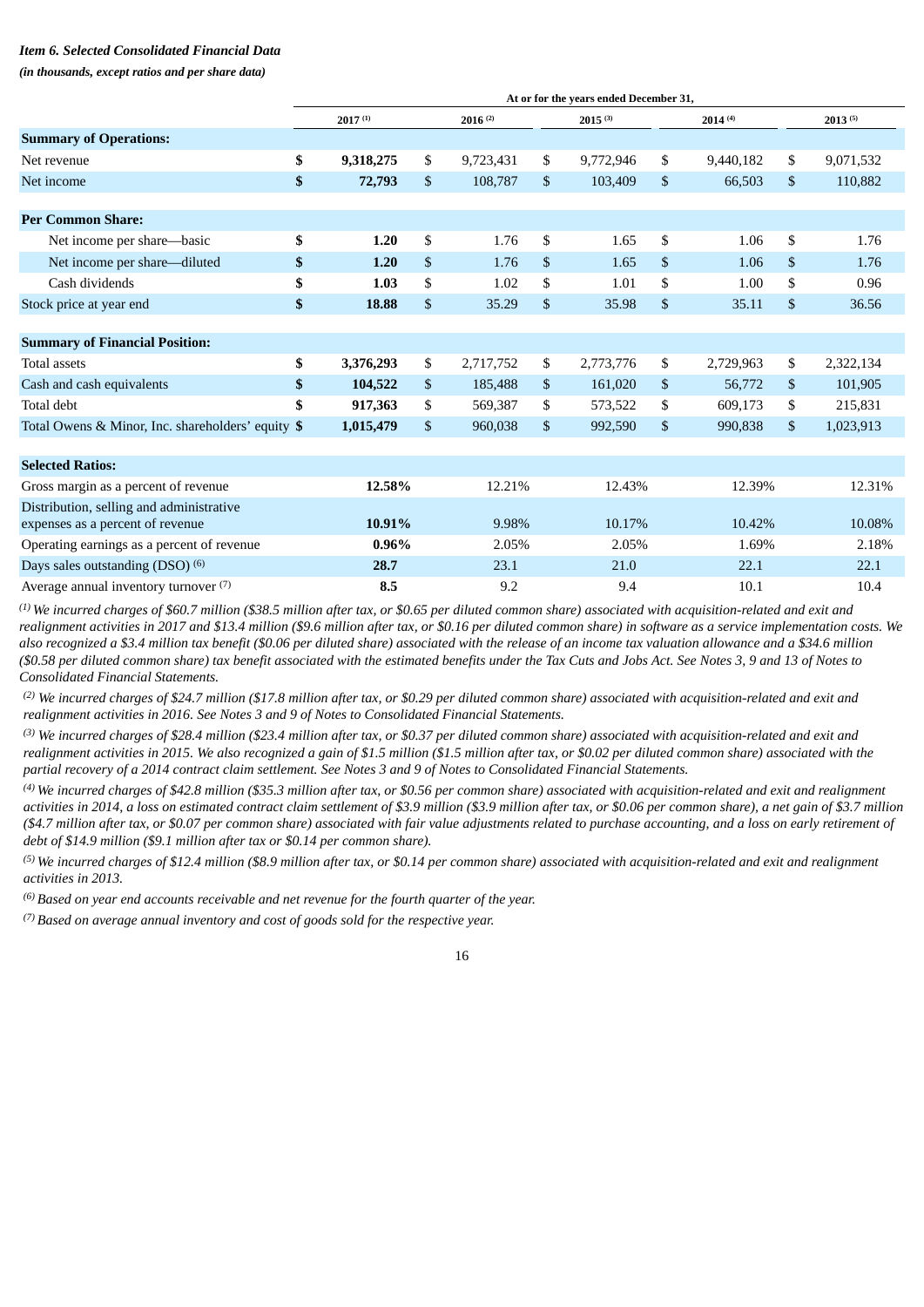# <span id="page-16-0"></span>*Item 7. Management's Discussion and Analysis of Financial Condition and Results of Operations*

Management's discussion and analysis of financial condition and results of operations is intended to assist the reader in the understanding and assessment of significant changes and trends related to the results of operations of the Company together with its subsidiaries. The discussion and analysis presented below refers to, and should be read in conjunction with, the consolidated financial statements and accompanying notes included in Item 8 of Part II of this Annual Report on Form 10-K.

## **Overview**

Owens & Minor, Inc., along with its subsidiaries, (we, us, or our) is a leading global healthcare solutions company. We report under three distinct business units: Domestic, International and Proprietary Products (formerly Clinical & Procedural Solutions). Domestic is our U.S. distribution, logistics and value-added services business. Byram, acquired on August 1, 2017, is included in the Domestic segment. International is our European distribution, logistics and value-added services business. Proprietary Products provides product-related solutions, including surgical and procedural kitting and sourcing. Segment financial information is provided in Note 19 of Notes to Consolidated Financial Statements included in this annual report.

On October 31, 2017, we entered into a Purchase Agreement to acquire the Surgical and Infection Prevention (S&IP) business of Halyard Health, Inc. (Halyard) for \$710 million in cash, subject to certain adjustments as provided in the Purchase Agreement. Halyard's S&IP business is a leading global provider of medical supplies and solutions for the prevention of healthcare-associated infections across the acute and alternate site channels. The transaction is expected to close early in the second quarter of 2018.

# *Financial Highlights.*

The following table provides a reconciliation of reported operating earnings, net income and diluted net income per common share to non-GAAP measures used by management:

|                                                                         |              | For the years ended December 31, |              |          |              |          |  |  |  |
|-------------------------------------------------------------------------|--------------|----------------------------------|--------------|----------|--------------|----------|--|--|--|
| (Dollars in thousands, except per share data)                           |              | 2017                             |              | 2016     |              | 2015     |  |  |  |
| Operating earnings, as reported (GAAP)                                  | $\mathbf{s}$ | 89,251                           | $\mathbb{S}$ | 199,599  | \$           | 200,359  |  |  |  |
| Acquisition-related intangible amortization (1)                         |              | 16,402                           |              | 10,002   |              | 9,768    |  |  |  |
| Acquisition-related and exit and realignment charges <sup>(2)</sup>     |              | 60,707                           |              | 24,675   |              | 28,404   |  |  |  |
| Other $(3)$                                                             |              | 13,432                           |              |          |              | (1,500)  |  |  |  |
| Operating earnings, adjusted (non-GAAP) (Adjusted Operated Earnings)    | \$           | 179,792                          | $\mathbb{S}$ | 234,276  | \$           | 237,031  |  |  |  |
| Operating Earnings as a percent of revenue (GAAP)                       |              | $0.96\%$                         |              | 2.05%    |              | 2.05%    |  |  |  |
| Adjusted Operating Earnings as a percent of revenue (non-GAAP)          |              | 1.93%                            |              | 2.41%    |              | 2.43%    |  |  |  |
| Net income as reported (GAAP)                                           | \$           | 72,793                           | $\mathbb{S}$ | 108,787  | $\mathbb{S}$ | 103,409  |  |  |  |
| Acquisition-related intangible amortization (1)                         |              | 16,402                           |              | 10,002   |              | 9,768    |  |  |  |
| Income tax expense (benefit) $(4)$                                      |              | (5,214)                          |              | (2,592)  |              | (2, 422) |  |  |  |
| Acquisition-related and exit and realignment charges (2)                |              | 60,707                           |              | 24,675   |              | 28,404   |  |  |  |
| Income tax expense (benefit) $(4)$                                      |              | (22, 200)                        |              | (6, 835) |              | (5,003)  |  |  |  |
| Other $(3)$                                                             |              | 13,432                           |              |          |              | (1,500)  |  |  |  |
| Income tax expense (benefit) <sup>(4)</sup>                             |              | (3,792)                          |              |          |              |          |  |  |  |
| Tax reform impact (5)                                                   |              | (34,591)                         |              |          |              |          |  |  |  |
| Net income, adjusted (non-GAAP) (Adjusted Net Income)                   | \$           | 97,537                           | $\mathbb{S}$ | 134,037  | \$           | 132,656  |  |  |  |
| Net income per diluted common share, as reported (GAAP)                 | \$           | 1.20                             | \$           | 1.76     | \$           | 1.65     |  |  |  |
| Acquisition-related intangible amortization $(1)$                       |              | 0.18                             |              | 0.12     |              | 0.12     |  |  |  |
| Acquisition-related and exit and realignment charges <sup>(2)</sup>     |              | 0.65                             |              | 0.29     |              | 0.37     |  |  |  |
| Other $(3)$                                                             |              | 0.16                             |              |          |              | (0.02)   |  |  |  |
| Tax reform impact (5)                                                   |              | (0.58)                           |              |          |              |          |  |  |  |
| Net income per diluted common share, adjusted (non-GAAP) (Adjusted EPS) | \$           | 1.61                             | \$           | 2.17     | \$           | 2.12     |  |  |  |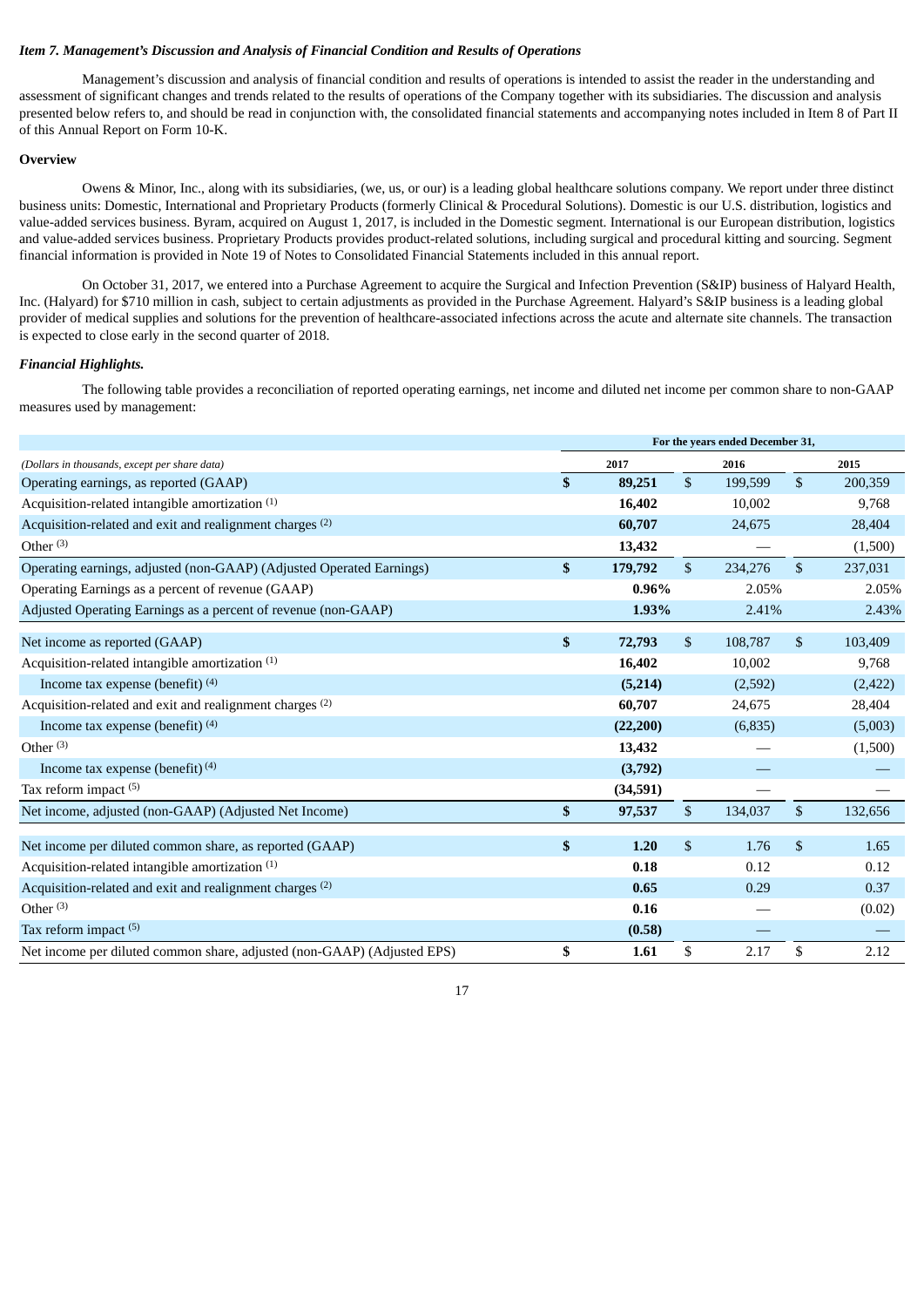Net income per diluted share was \$1.20 for the year ended December 31, 2017, a decline of \$0.56 compared to 2016. Adjusted EPS (non-GAAP) was \$1.61 for the year ended December 31, 2017, a decline of \$0.56 over the prior year. Net income for the year benefited from \$3.4 million or \$0.06 per share from the release of an income tax valuation allowance in Europe during the second quarter and a \$34.6 million income tax benefit associated with the 2017 Tax Cuts and Jobs Act. Domestic segment operating earnings were \$134.1 million for 2017, compared to \$165.5 million for 2016. Results for the year reflected provider margin compression, the exit of a large customer in 2016 and lower income from manufacturer product price changes compared to prior year. We expect gross margin pressure to continue into 2018. The International segment operating loss was \$3.9 million, a decline of \$9.5 million compared to prior year, largely as a result of increased costs to obtain and support new business. Proprietary Products operating earnings of \$33.0 million in 2017 declined compared to prior year by \$20.8 million as a result of lower revenues and increased production costs.

#### **Use of Non-GAAP Measures**

Adjusted operating earnings, adjusted net income and adjusted EPS are an alternative view of performance used by management, and we believe that investors' understanding of our performance is enhanced by disclosing these performance measures. In general, the measures exclude items and charges that (i) management does not believe reflect our core business and relate more to strategic, multi-year corporate activities; or (ii) relate to activities or actions that may have occurred over multiple or in prior periods without predictable trends. Management uses these non-GAAP financial measures internally to evaluate our performance, evaluate the balance sheet, engage in financial and operational planning and determine incentive compensation.

Management provides these non-GAAP financial measures to investors as supplemental metrics to assist readers in assessing the effects of items and events on our financial and operating results and in comparing our performance to that of our competitors. However, the non-GAAP financial measures used by us may be calculated differently from, and therefore may not be comparable to, similarly titled measures used by other companies.

The non-GAAP financial measures disclosed by us should not be considered a substitute for, or superior to, financial measures calculated in accordance with GAAP, and the financial results calculated in accordance with GAAP and reconciliations to those financial statements set forth above should be carefully evaluated.

The following items have been excluded in our non-GAAP financial measures:

(1) Acquisition-related intangible amortization includes amortization of certain intangible assets established during purchase accounting for business combinations. These amounts are highly dependent on the size and frequency of acquisitions and are being excluded to allow for a more consistent comparison with forecasted, current and historical results and the results of our peers. We have begun to exclude these charges from our non-GAAP results in the second quarter of 2017 and thus prior year amounts have been recast on the same basis.

(2)Acquisition-related charges, pre-tax, were \$17.3 million in 2017, \$1.2 million in 2016 and \$9.8 million in 2015. Current year charges were primarily transaction and transition costs associated with the acquisition of Byram and the upcoming Halyard S&IP transaction. Charges in 2016 consisted of costs incurred to settle certain obligations and address other remaining matters associated with the acquisitions of ArcRoyal and Medical Action which were partially offset on a year-to-date basis by the first quarter gain on the sale of property acquired with Medical Action. Charges in 2015 consisted primarily of costs to continue the integration of Medical Action and ArcRoyal which were acquired in the fourth quarter of 2014 including certain severance and contractual payments to the former owner and costs to transition information technology and other administrative functions.

Exit and realignment charges (income), pre-tax, were \$43.4 million in 2017, \$23.5 million in 2016 and \$18.6 million in 2015. Current year charges were associated with severance from reduction in force and other employee costs associated with the establishment of our new client engagement centers, the writedown of information system assets which are no longer used and other IT restructuring charges. Charges in 2016 were associated with severance activities (including our voluntary employee separation program in the first quarter of 2016), and other costs associated with our strategic organizational realignment which include information technology asset write-offs, certain professional fees and costs to streamline administrative functions and processes in the United States and Europe. Similar charges in 2015 also included the consolidation of distribution and logistics centers and closure of offsite warehouses in the United States and Europe. Further information regarding these items is included in Note 9 of Notes to Consolidated Financial Statements. We expect to incur additional charges in 2018 as we continue to reposition the company.

(3) The year ended December 31, 2017 includes software as a service (SaaS) implementation costs associated with the upgrading of our global IT platforms in connection with the redesign of our global information system strategy. SaaS implementation costs are recorded in other operating (income) expense, net. The fourth quarter of 2015 included an insurance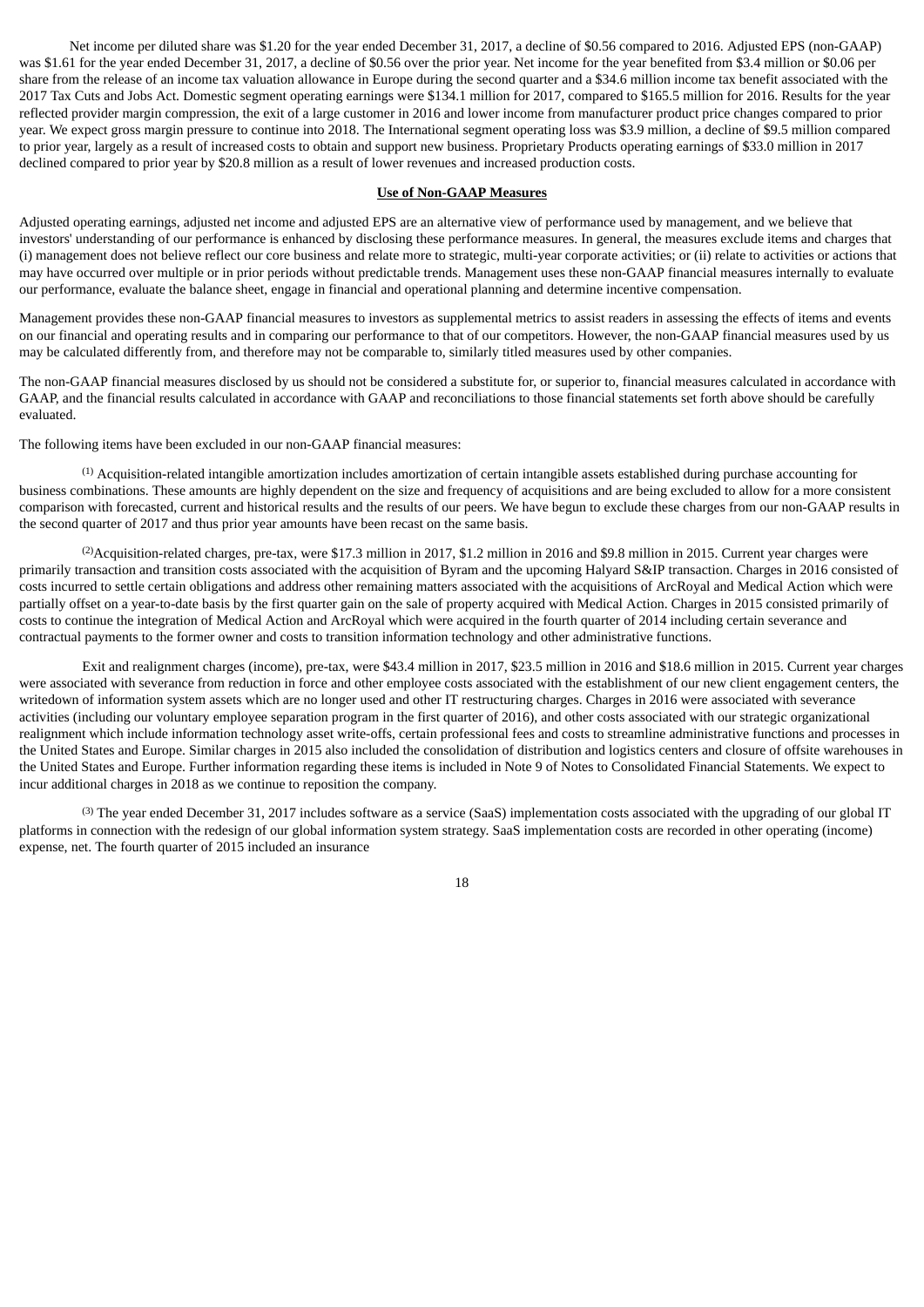recovery of \$1.5 million related to a contract settlement in the United Kingdom for which \$3.9 million was expensed in 2014. The 2015 recovery was recorded in other operating (income) expense, net.

(4) These pretax charges have been tax effected in the preceding table by determining the income tax rate depending on the amount of charges incurred in different tax jurisdictions and the deductibility of those charges for income tax purposes.

(5) Includes a recognized income tax benefit of \$34.6 million for the year ended December 31, 2017 associated with the estimated benefits under the Tax Cuts and Jobs Act.

More information about these charges is provided in Notes 3, 9 and 13 of Notes to Consolidated Financial Statements included in this annual report.

#### **Results of Operations**

#### *2017 compared to 2016*

| Net revenue.                | For the years ended December | 31,  |            | Change |            |           |  |
|-----------------------------|------------------------------|------|------------|--------|------------|-----------|--|
| (Dollars in thousands)      | 2017                         |      | 2016       |        |            | $\%$      |  |
| Domestic                    | 8,794,390                    | - 55 | 9,191,574  |        | (397, 184) | $(4.3)\%$ |  |
| International               | 391,628                      |      | 343,674    |        | 47,954     | 14.0%     |  |
| <b>Proprietary Products</b> | 504,026                      |      | 539,580    |        | (35, 554)  | (6.6)%    |  |
| Inter-segment               | (371,769)                    |      | (351, 397) |        | (20, 372)  | 5.8%      |  |
| Net revenue                 | 9,318,275                    |      | 9,723,431  |        | (405, 156) | $(4.2)\%$ |  |

Consolidated net revenue for the year ended December 31, 2017,was negatively affected primarily by the exit of a large domestic customer in 2016 and lower growth with existing domestic customers. Byram contributed \$209 million in revenue to the Domestic segment in 2017. The increase in the International segment was driven by growth with existing customers and new business offset by unfavorable foreign currency translation impact of \$4.0 million for the year. A decrease in sales of our sourced products primarily contributed to the year over year change in the Proprietary Products segment.

| Cost of goods sold.    | For the years ended December |           |    |           |        |            |           |  |  |
|------------------------|------------------------------|-----------|----|-----------|--------|------------|-----------|--|--|
|                        |                              |           | ЭL |           | Change |            |           |  |  |
| (Dollars in thousands) |                              | 2017      |    | 2016      |        |            | $\%$      |  |  |
| Cost of goods sold     |                              | 8,146,409 |    | 8,536,121 |        | (389, 712) | $(4.6)\%$ |  |  |

Cost of goods sold includes the cost of the product (net of supplier incentives and cash discounts) and all costs incurred for shipments of products from manufacturers to our distribution centers for all customer arrangements where we are the primary obligor, bear risk of general and physical inventory loss and carry all credit risk associated with sales. These are sometimes referred to as distribution or buy/sell arrangements. Cost of goods sold also includes direct and certain indirect labor, material and overhead costs associated with our Proprietary Products business. There is no cost of goods sold associated with our fee-for-service arrangements. As a result of the decrease in sales activity through our distribution business, partially offset by the impact from Byram, cost of goods sold decreased from prior year by \$389.7 million for the year.

| Gross margin.          | For the years ended December 31, |  | Change    |  |           |           |
|------------------------|----------------------------------|--|-----------|--|-----------|-----------|
| (Dollars in thousands) | 2017                             |  | 2016      |  |           | $\%$      |
| Gross margin           | 1,171,866                        |  | 1.187.310 |  | (15, 444) | $(1.3)\%$ |
| As a % of net revenue  | 12.58%                           |  | 12.21%    |  |           |           |

Gross margin for 2017 included positive contribution from Byram offset by the impact of overall lower revenues, a decline in provider margin and lower income from manufacturer product price changes compared to prior year. Excluding Byram, gross margin as a percentage of net revenue was 12.11% for 2017. With increasing customer cost pressures and competitive dynamics in healthcare, we believe the current trend of increased gross margin pressure will continue.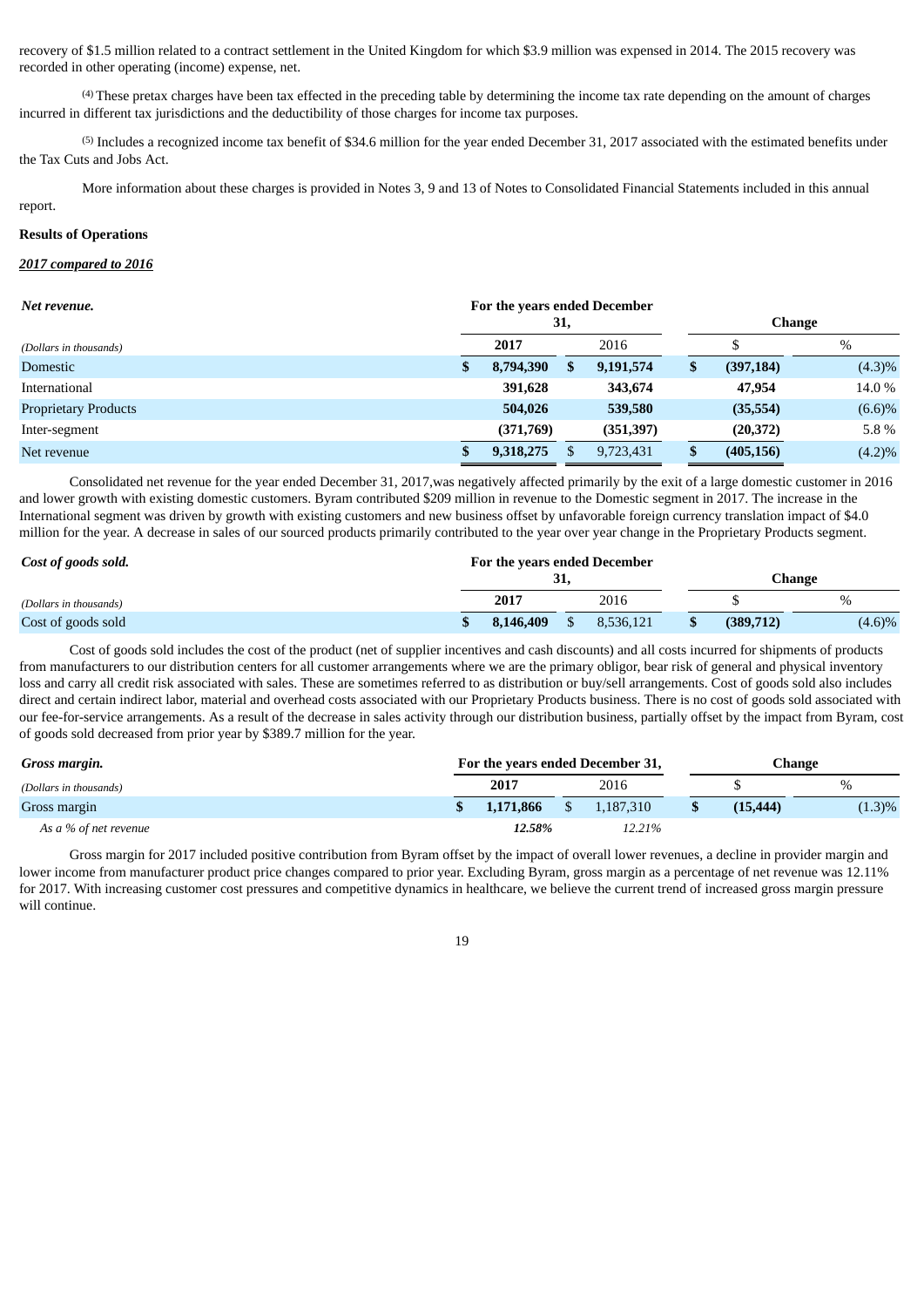We value Domestic segment inventory under the LIFO method. Had inventory been valued under the first-in, first-out (FIFO) method, gross margin as a percentage of net revenue would have been 4 basis point higher in 2017 and 1 basis point lower in 2016.

| Operating expenses.                             | For the years ended December 31, |  |         |  | Change |             |  |  |
|-------------------------------------------------|----------------------------------|--|---------|--|--------|-------------|--|--|
| (Dollars in thousands)                          | 2017                             |  | 2016    |  |        | $\%$        |  |  |
| Distribution, selling & administrative expenses | 1.016.978                        |  | 970.424 |  | 46,554 | 4.8%        |  |  |
| As a % of net revenue                           | 10.91%                           |  | 9.98%   |  |        |             |  |  |
| Other operating (income) expense, net           | 4,930                            |  | (7,388) |  | 12,318 | $(166.7)\%$ |  |  |

Distribution, selling and administrative (DS&A) expenses include labor and warehousing costs associated with our distribution and logistics services and all costs associated with our fee-for-service arrangements. Shipping and handling costs are included in DS&A expenses and include costs to store, move, and prepare products for shipment, as well as costs to deliver products to customers. The costs to convert new customers to our information systems are included in DS&A and are generally incurred prior to the recognition of revenues from the new customers.

Excluding Byram, DS&A as a percentage of revenue was 10.53% for the year ended December 31, 2017. Overall expenses reflected decreased sales activity in 2017 and benefits of cost control and productivity initiatives. These were offset in part by increased costs to support new business. As a percentage of net revenue, the increase related to the large customer loss in 2016.

The change in other operating (income) expense, net was attributed primarily to software as a service implementation expenses which were not incurred in 2016.

A discussion of the acquisition-related and exit and realignment charges is included above in the Overview section.

| Interest expense, net.  | For the years ended December 31, | Change |  |       |       |
|-------------------------|----------------------------------|--------|--|-------|-------|
| (Dollars in thousands)  | 2017                             | 2016   |  |       | $\%$  |
| Interest expense, net   | 31,773                           | 27,057 |  | 4.716 | 17.4% |
| Effective interest rate | 4.34%                            | 4.93%  |  |       |       |

The increase in interest expense and change in effective interest rate for the year were a result of the borrowings under our new Credit Agreement entered in July 2017.

| Income taxes.                  | For the years ended December 31, |            |  |        | Change |          |             |  |
|--------------------------------|----------------------------------|------------|--|--------|--------|----------|-------------|--|
| (Dollars in thousands)         |                                  | 2017       |  | 2016   |        |          | $\%$        |  |
| Income tax (benefit) provision |                                  | (15,315)   |  | 63.755 |        | (79,070) | $(124.0)\%$ |  |
| Effective tax rate             |                                  | $(26.6)\%$ |  | 37.0%  |        |          |             |  |

The change in the effective tax rate compared to 2016 resulted from the release of a \$3.4 million income tax valuation allowance in Europe and an income tax benefit of approximately \$35 million associated with the estimated benefits under the Tax Cuts and Jobs Act. This benefit reflects the revaluation of our net deferred tax liability based on a U.S. federal tax rate of 21 percent, partially offset by a one-time transition tax on our unremitted foreign earnings and profits. Excluding the effect of tax reform and the release of the valuation allowance, the effective tax rate was 39.5% for 2017.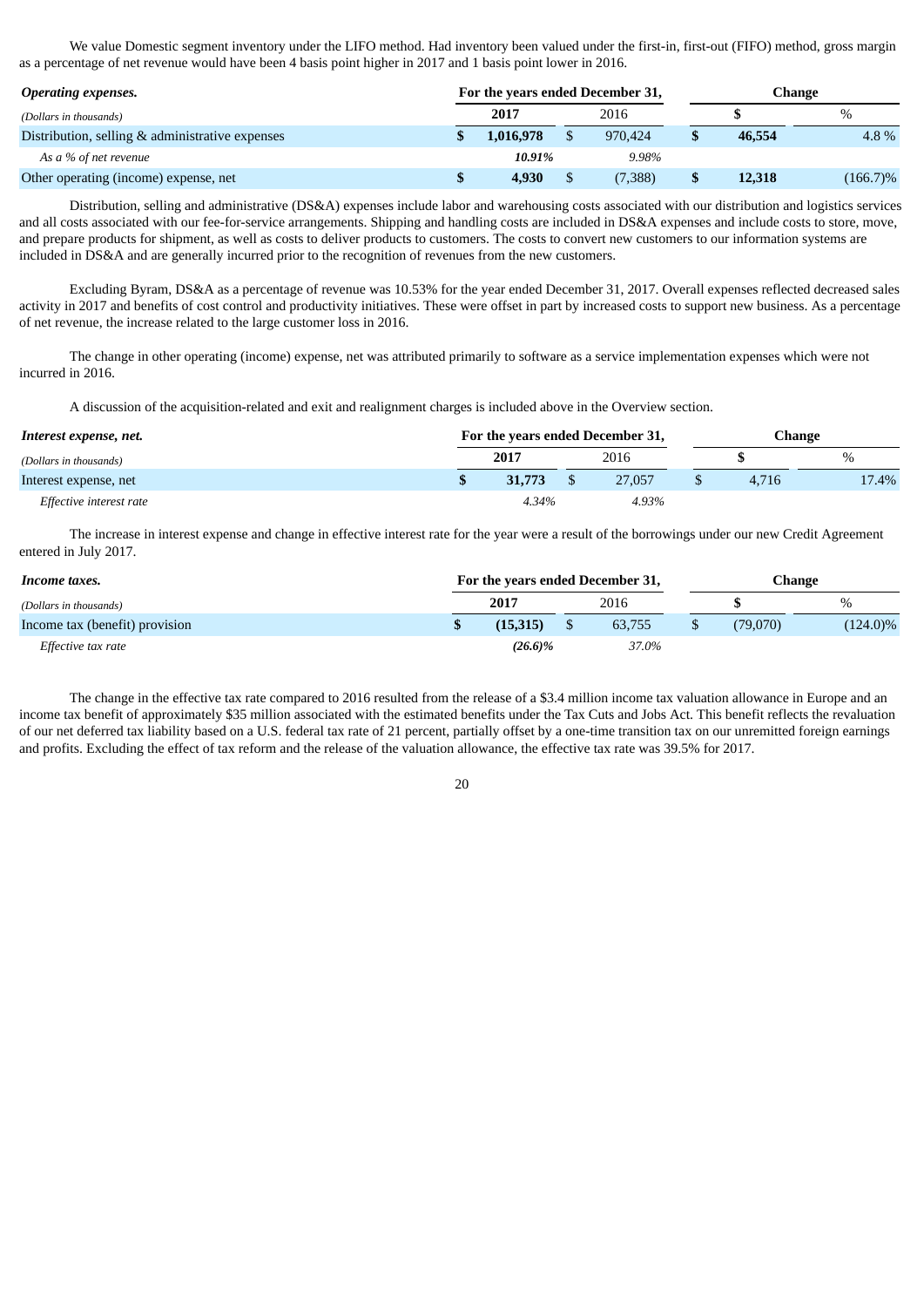# *2016 compared to 2015*

| For the years ended December<br>Net revenue.<br>31, |  |            |   |            | Change |           |           |  |  |
|-----------------------------------------------------|--|------------|---|------------|--------|-----------|-----------|--|--|
| (Dollars in thousands)                              |  | 2016       |   | 2015       |        |           | %         |  |  |
| Domestic                                            |  | 9,191,574  | S | 9,176,855  | w      | 14,719    | $0.2\%$   |  |  |
| International                                       |  | 343,674    |   | 372,638    |        | (28, 964) | (7.8)%    |  |  |
| <b>Proprietary Products</b>                         |  | 539,580    |   | 561,812    |        | (22, 232) | $(4.0)\%$ |  |  |
| Inter-segment                                       |  | (351, 397) |   | (338, 359) |        | (13,038)  | $3.9\%$   |  |  |
| Net revenue                                         |  | 9,723,431  |   | 9,772,946  |        | (49, 515) | $(0.5)\%$ |  |  |

Consolidated net revenue was negatively affected in 2016 by the previously announced exit of a large domestic customer and unfavorable foreign exchange impacts. Revenue in 2017 was negatively affected by this customer exit as well. In the Domestic segment, growth with our other large healthcare provider customers contributed to the year over year change. In the International segment, excluding the impact of a U.K.-based customer exit in 2015 and the negative impact of foreign exchange, revenues increased 0.8% compared to last year. The decline in Proprietary Products revenue was largely attributed to a short-term customer contract in late 2015 which did not recur in 2016 and production challenges in capacity and workforce availability which continued into 2017.

| Cost of goods sold.    | For the years ended December |  |           |  |           |        |  |  |  |
|------------------------|------------------------------|--|-----------|--|-----------|--------|--|--|--|
|                        |                              |  |           |  | Change    |        |  |  |  |
| (Dollars in thousands) | 2016                         |  | 2015      |  |           | $\%$   |  |  |  |
| Cost of goods sold     | 8,536,121                    |  | 8.558.373 |  | (22, 252) | (0.3)% |  |  |  |

Cost of goods sold includes the cost of the product (net of supplier incentives and cash discounts) and all costs incurred for shipments of products from manufacturers to our distribution centers for all customer arrangements where we are the primary obligor, bear risk of general and physical inventory loss and carry all credit risk associated with sales. These are sometimes referred to as distribution or buy/sell contracts. Cost of goods sold also includes direct and certain indirect labor, material and overhead costs associated with our Proprietary Products business. There is no cost of goods sold associated with our fee-for-service arrangements. As a result of the factors discussed above which affected sales activity, cost of goods sold decreased from prior year by \$22.3 million.

| Gross margin.          | For the years ended December 31, |  |           |  | Change   |           |  |  |
|------------------------|----------------------------------|--|-----------|--|----------|-----------|--|--|
| (Dollars in thousands) | 2016                             |  | 2015      |  |          | $\%$      |  |  |
| Gross margin           | 1,187,310                        |  | 1,214,573 |  | (27,263) | $(2.2)\%$ |  |  |
| As a % of net revenue  | 12.21%                           |  | 12.43%    |  |          |           |  |  |

The decrease in gross margin compared to the prior year was largely attributable to lower income from manufacturer product price changes, the previously announced exit of a large domestic customer in September 2016 and the unfavorable impact of foreign currency translation of \$11.9 million. The exit of a U.K.-based customer in July 2015 also negatively affected the year-to-date comparison. With increasing customer cost pressures and competitive dynamics in healthcare, we believe the current trend of increased gross margin pressure will continue.

We value Domestic segment inventory under the LIFO method. Had inventory been valued under the first-in, first-out (FIFO) method, gross margin as a percentage of net revenue would have been 1 basis point lower in 2016 and the same in 2015.

| Operating expenses.                             | For the years ended December 31, |         |  | Change   |  |          |           |
|-------------------------------------------------|----------------------------------|---------|--|----------|--|----------|-----------|
| (Dollars in thousands)                          |                                  | 2016    |  | 2015     |  |          | $\%$      |
| Distribution, selling & administrative expenses |                                  | 970.424 |  | 993.783  |  | (23,359) | $(2.4)\%$ |
| As a % of net revenue                           |                                  | 9.98%   |  | 10.17%   |  |          |           |
| Other operating income, net                     |                                  | (7,388) |  | (7, 973) |  | 585      | $(7.3)\%$ |

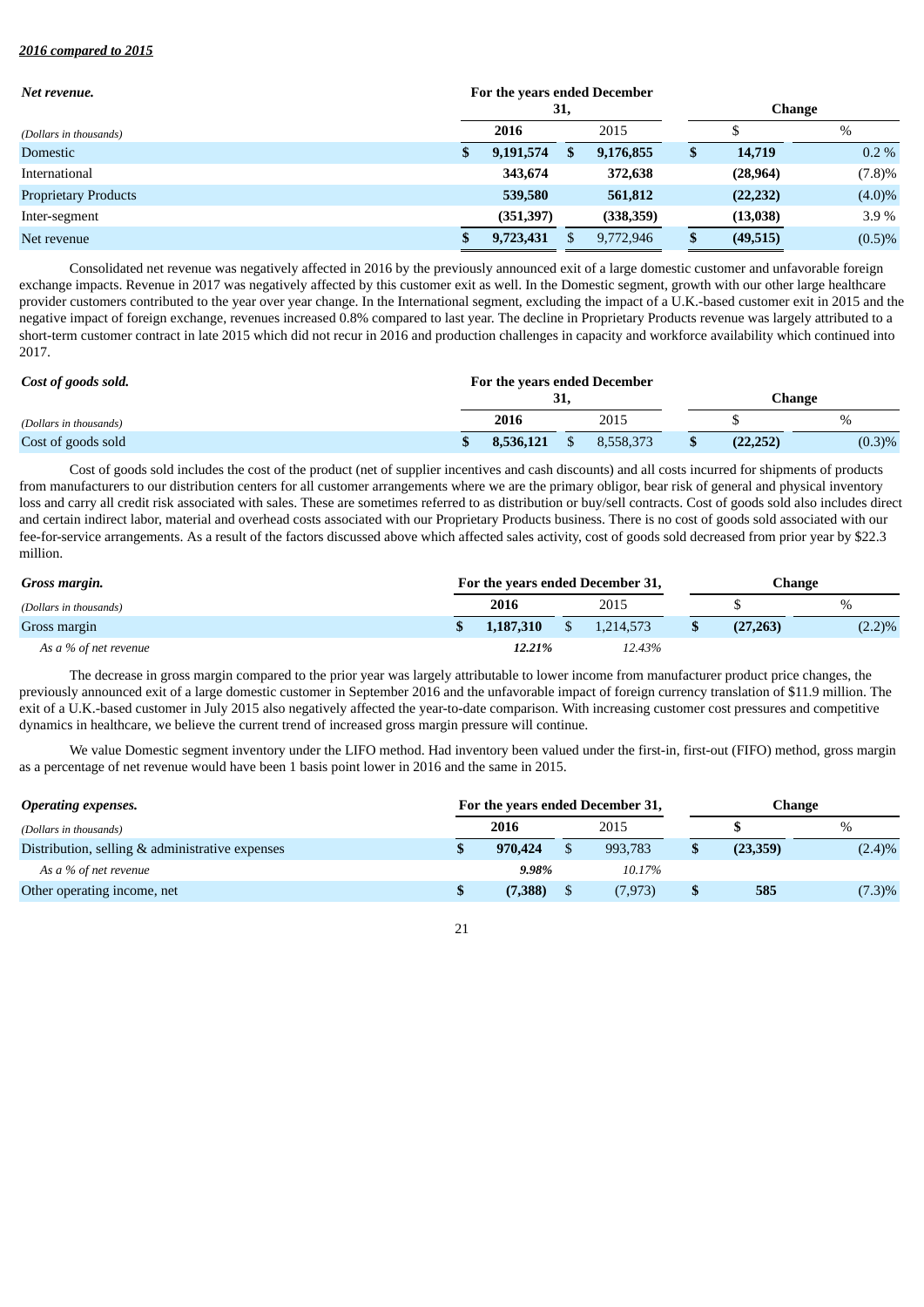Distribution, selling and administrative (DS&A) expenses include labor and warehousing costs associated with our distribution and logistics services and all costs associated with our fee-for-service arrangements. Shipping and handling costs are included in DS&A expenses and include costs to store, move, and prepare products for shipment, as well as costs to deliver products to customers. The costs to convert new customers to our information systems are included in DS&A and are generally incurred prior to the recognition of revenues from the new customers. Depreciation and amortization, previously reported as a separate financial statement line item in the consolidated statements of income is now included in distribution, selling and administrative expenses for all periods presented.

The decrease in DS&A expenses compared to prior year reflected the decreased sales activity in the year, benefits of cost control initiatives, lower fuel costs and improved operational efficiency as well as favorable foreign currency translation impacts of \$12.3 million.

The decrease in other operating income, net was attributed primarily to foreign currency transactional losses in 2016.

A discussion of the acquisition-related and exit and realignment charges is included above in the Overview section.

| Interest expense, net.  | For the years ended December 31, |  |        |  |      | Change |  |  |  |
|-------------------------|----------------------------------|--|--------|--|------|--------|--|--|--|
| (Dollars in thousands)  | 2016                             |  | 2015   |  |      | $\%$   |  |  |  |
| Interest expense, net   | 27,057                           |  | 27,149 |  | (92) | (0.3)% |  |  |  |
| Effective interest rate | 4.93%                            |  | 4.78%  |  |      |        |  |  |  |

Interest expense was consistent with prior year.

| Income taxes.          | For the years ended December 31, |  |        |  | Change  |        |  |  |
|------------------------|----------------------------------|--|--------|--|---------|--------|--|--|
| (Dollars in thousands) | 2016                             |  | 2015   |  |         | $\%$   |  |  |
| Income tax provision   | 63,755                           |  | 69.801 |  | (6,046) | (8.7)% |  |  |
| Effective tax rate     | 37.0%                            |  | 40.3%  |  |         |        |  |  |

The change in the effective tax rate compared to 2015 resulted from a higher percentage of the company's pretax income earned in lower tax rate jurisdictions compared to prior year and the non-deductibility of certain prior year acquisition-related charges for income tax purposes.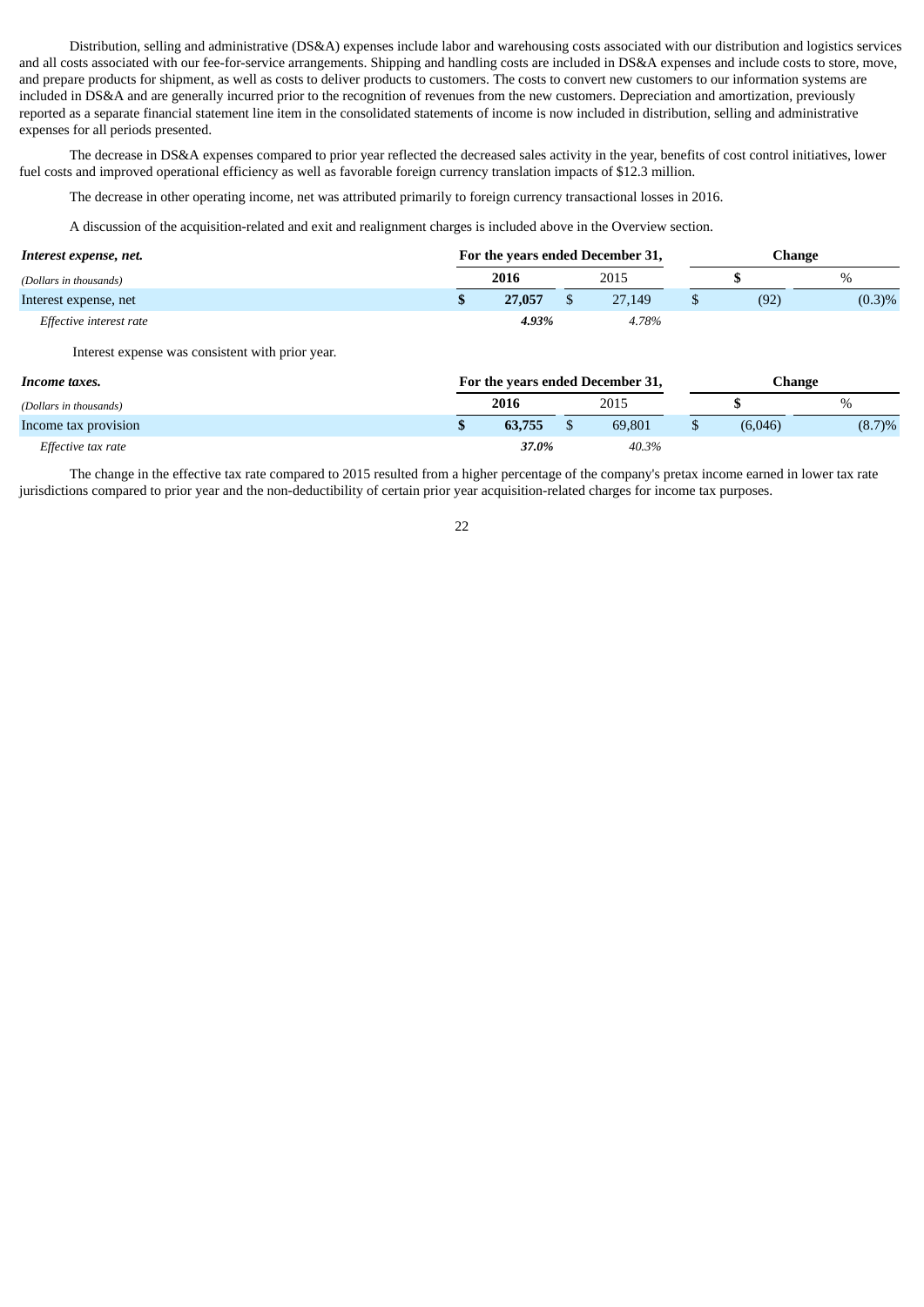## **Financial Condition, Liquidity and Capital Resources**

*Financial condition.* We monitor operating working capital through days sales outstanding (DSO) and merchandise inventory turnover. We estimate a hypothetical increase (decrease) in DSO of one day would result in a decrease (increase) in our cash balances, an increase (decrease) in borrowings against our revolving credit facility, or a combination thereof of approximately \$26 million.

The majority of our cash and cash equivalents are held in cash depository accounts with major banks in the United States and Europe or invested in high-quality, short-term liquid investments. Changes in our working capital can vary in the normal course of business based upon the timing of inventory purchases, collection of accounts receivable, and payment to suppliers. Our working capital metrics, including DSO and inventory turnover, have also been affected by changes in business mix along with changes in contractual terms with certain customers and suppliers.

|                                                  |  | December 31, |  |         | Change |           |            |  |
|--------------------------------------------------|--|--------------|--|---------|--------|-----------|------------|--|
| (Dollars in thousands)                           |  | 2017         |  |         |        |           | $\%$       |  |
| Cash and cash equivalents                        |  | 104,522      |  | 185,488 | \$     | (80, 966) | $(43.7)\%$ |  |
| Accounts and notes receivable, net of allowances |  | 758.936      |  | 606.084 | \$     | 152.852   | 25.2 %     |  |
| Days sales outstanding $(1)$                     |  | 28.7         |  | 23.1    |        |           |            |  |
| Merchandise inventories                          |  | 990,193      |  | 916,311 | \$     | 73.882    | 8.1%       |  |
| Inventory turnover $(2)$                         |  | 8.5          |  | 9.2     |        |           |            |  |
| Accounts payable                                 |  | 947,572      |  | 750,750 |        | 196.822   | 26.2 %     |  |

*(1) Based on year end accounts receivable and net revenue for the fourth quarter*

<sup>(2)</sup> Based on average annual inventory and costs of goods sold for the years ended December 31, 2017 and 2016

*Liquidity and capital expenditures.* The following table summarizes our consolidated statements of cash flows:

|                                                  | For the years ended December 31, |            |          |           |     |            |  |  |
|--------------------------------------------------|----------------------------------|------------|----------|-----------|-----|------------|--|--|
| (Dollars in thousands)                           |                                  | 2017       |          |           |     | 2015       |  |  |
| Net cash provided by (used for):                 |                                  |            |          |           |     |            |  |  |
| <b>Operating activities</b>                      | \$                               | 56,774     | <b>S</b> | 187.695   | \$. | 270,243    |  |  |
| Investing activities                             |                                  | (416, 643) |          | (24,746)  |     | (36, 473)  |  |  |
| <b>Financing activities</b>                      |                                  | 272,806    |          | (142,704) |     | (124, 879) |  |  |
| Effect of exchange rate changes on cash          |                                  | 6,097      |          | 4.223     |     | (4,643)    |  |  |
| Increase (decrease) in cash and cash equivalents |                                  | (80, 966)  |          | 24,468    |     | 104,248    |  |  |

Cash provided by (used for) operating activities in 2017, 2016 and 2015 reflected fluctuations in net income along with changes in working capital.

Cash used for investing activities in 2017, 2016 and 2015 included capital expenditures of \$50.7 million, \$30.1 million and \$36.6 million for our strategic and operational efficiency initiatives, particularly initiatives relating to information technology enhancements and optimizing our distribution network. Cash used for investing activities in 2017 included cash paid for the acquisition of Byram Healthcare of approximately \$367 million. Cash used for investing activities in 2016 was partially offset by \$5.4 million in proceeds from the sale of property.

Cash used in financing activities included dividend payments of \$63.2 million, \$63.4 million and \$63.7 million and repurchases of common stock under our share repurchase programs for \$5.0 million, \$71.0 million and \$20.0 million in the years ended December 31, 2017, 2016 and 2015. In 2017, cash provided by financing activities included proceeds from borrowings of \$354.6 million under our new Credit Agreement. Financing activities in 2015 also included the repayment of \$33.7 million in borrowings on our Amended Credit Agreement.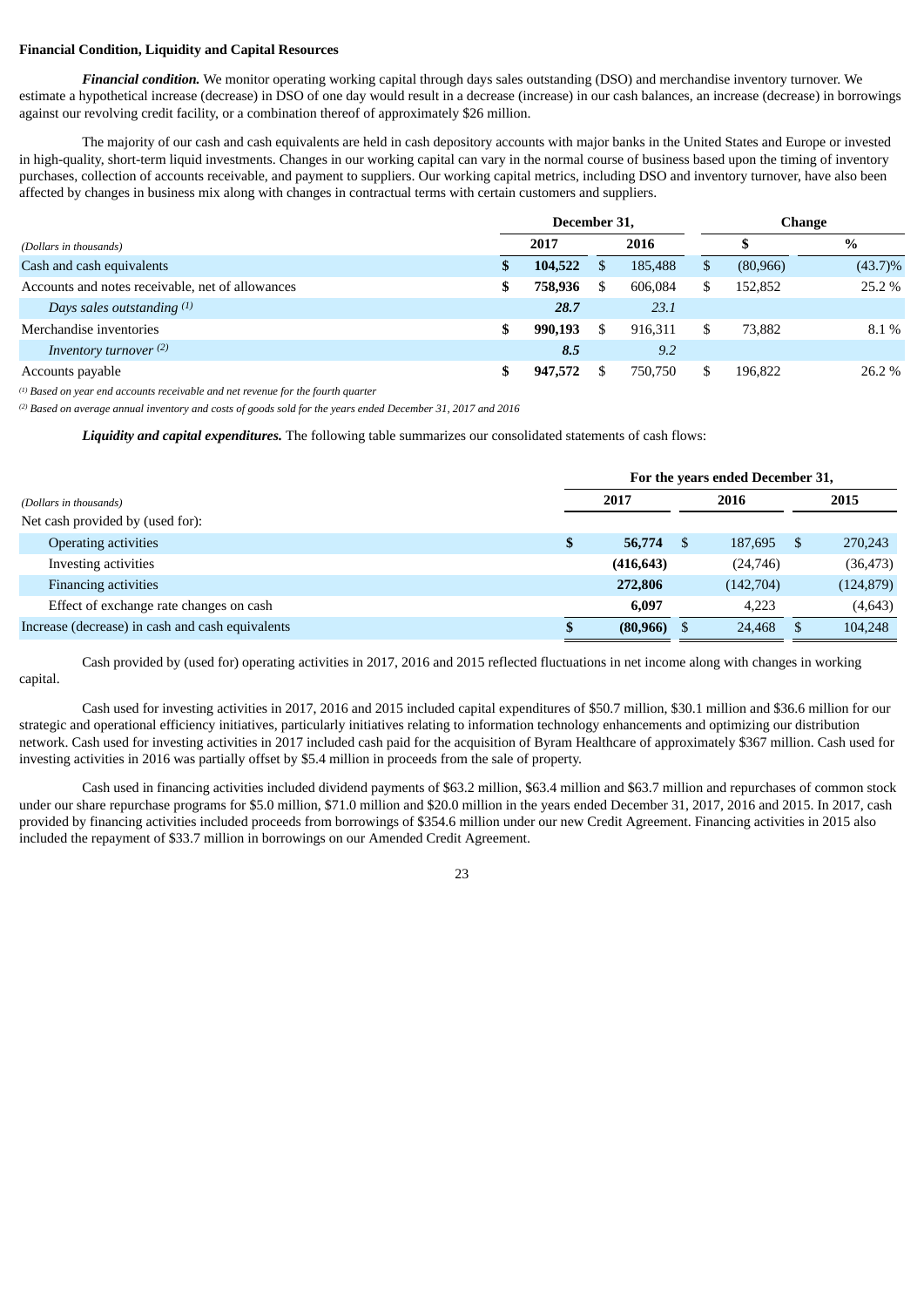*Capital resources.* Our sources of liquidity include cash and cash equivalents and a revolving credit facility. On July 27, 2017, we entered into a new Credit Agreement replacing the Amended Credit Agreement with Wells Fargo Bank, N.A., JPMorgan Chase Bank, N.A., Bank of America, N.A. and a syndicate of financial institutions (the Credit Agreement). The Credit Agreement provides borrowing capacity of \$600 million and a \$250 million term loan. We make principal payments under the term loan on a quarterly basis with the remaining outstanding principal due in five years. The revolving credit facility has a five-year maturity. Under the Credit Agreement, we have the ability to request two one-year extensions and to request an increase in aggregate commitments by up to \$200 million. The interest rate on the Credit Agreement, which is subject to adjustment quarterly, is based on the Eurocurrency Rate, the Federal Funds Rate or the Prime Rate, plus an adjustment based on the better of our debt ratings or leverage ratio (Credit Spread) as defined by the Credit Agreement. We are charged a commitment fee of between 12.5 and 25.0 basis points on the unused portion of the facility. The terms of the Credit Agreement limit the amount of indebtedness that we may incur and require us to maintain ratios for leverage and interest coverage, including on a pro forma basis in the event of an acquisition. We may utilize the revolving credit facility for long-term strategic growth, capital expenditures, working capital and general corporate purposes. If we were unable to access the revolving credit facility, it could impact our ability to fund these needs. Based on our Credit Spread, the interest rate under the credit facility at December 31, 2017 is Eurocurrency Rate plus 1.375%.

At December 31, 2017, we had borrowings of \$104.6 million and letters of credit of approximately \$5.1 million outstanding under the Credit Agreement, leaving \$490.3 million available for borrowing. We also have a \$1.3 million and \$1.1 million letter of credit outstanding as of December 31, 2017 and 2016 which supports our facilities leased in Europe.

We have \$275 million of 3.875% senior notes due 2021 (the "2021 Notes") and \$275 million of 4.375% senior notes due 2024 (the "2024 Notes"). The 2021 Notes were sold at 99.5% of the principal amount with an effective yield of 3.951%. The 2024 Notes were sold at 99.6% of the principal amount with an effective yield of 4.422%. Interest on the 2021 Notes and 2024 Notes is payable semiannually in arrears, which commenced on March 15, 2015 and December 15, 2014, respectively. We have the option to redeem the 2021 Notes and 2024 Notes in part or in whole prior to maturity at a redemption price equal to the greater of 100% of the principal amount or the present value of the remaining scheduled payments discounted at the Treasury Rate plus 30 basis points.

We paid quarterly cash dividends on our outstanding common stock at the rate of \$0.2575 per share during 2017, \$0.255 per share during 2016 and \$0.2525 per share during 2015. In January 2018, the Board of Directors approved the first quarter dividend of \$0.26 per common share, an increase of 1.0% compared to 2017. We anticipate continuing to pay quarterly cash dividends in the future. However, the payment of future dividends remains within the discretion of the Board of Directors and will depend upon our results of operations, financial condition, capital requirements and other factors.

In October 2016, the Board of Directors authorized a share repurchase program of up to \$100 million of our outstanding common stock to be executed at the discretion of management over a three-year period, expiring in December 2019. The program is intended to offset shares issued in conjunction with our stock incentive plan and return capital to shareholders, and may be suspended or discontinued at any time. During 2017, we repurchased approximately 0.2 million shares for \$5.0 million under this program. At December 31, 2017, the remaining amount authorized for repurchase under this program was \$94.0 million.

We believe available financing sources, including cash generated by operating activities and borrowings under the Amended Credit Agreement, will be sufficient to fund our working capital needs, capital expenditures, long-term strategic growth, payments under long-term debt and lease arrangements, payments of quarterly cash dividends, share repurchases and other cash requirements. While we believe that we will have the ability to meet our financing needs in the foreseeable future, changes in economic conditions may impact (i) the ability of financial institutions to meet their contractual commitments to us, (ii) the ability of our customers and suppliers to meet their obligations to us or (iii) our cost of borrowing.

We earn a portion of our operating earnings in foreign jurisdictions outside the United States. Prior to the reporting period in which the Tax Cuts and Jobs Act (the Act) was enacted we considered foreign earnings to be indefinitely reinvested and provided no United States federal and state taxes or withholding taxes on those earnings. Our cash, cash equivalents, short-term investments, and marketable securities held by our foreign subsidiaries totaled \$79.1 million and \$82.1 million at December 31, 2017 and 2016. Upon enactment, the Act imposes a tax on our total post-1986 foreign earnings at various tax rates. The Company has recognized a provisional amount of this one-time transition tax. No additional income taxes have been provided for any remaining undistributed foreign earnings not subject to the transition tax, or any additional outside basis difference inherent in these entities, as these amounts continue to be indefinitely reinvested in foreign operations. Determining the amount of unrecognized deferred tax liability related to any remaining undistributed foreign earnings not subject to the transition tax and additional outside basis difference in these entities (i.e., basis difference in excess of that subject to the one-time transition tax) is not practicable. The Company will evaluate its foreign earnings repatriation policy in 2018.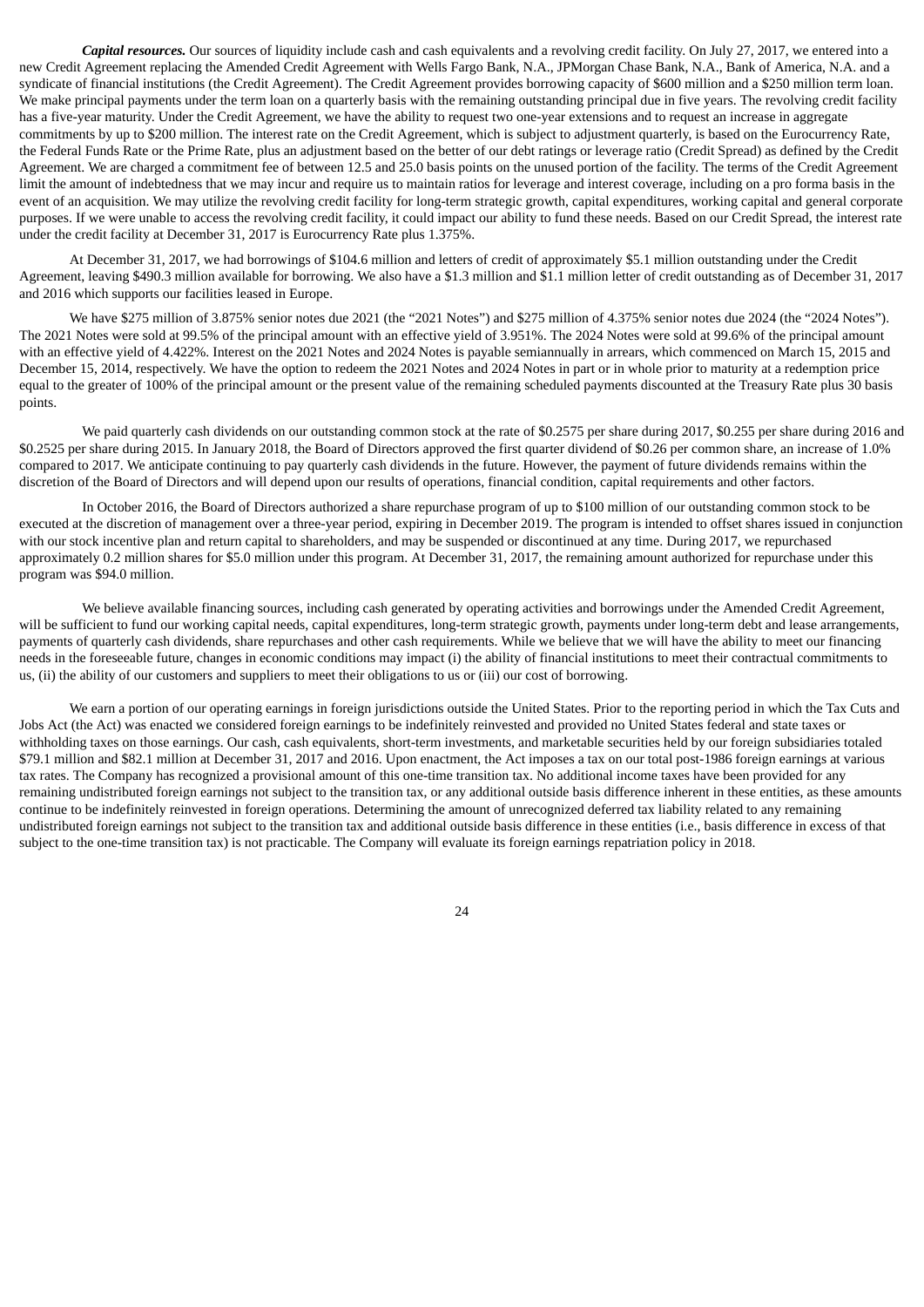## **Off-Balance Sheet Arrangements**

We do not have guarantees or other off-balance sheet financing arrangements, including variable interest entities, which we believe could have a material impact on financial condition or liquidity.

# **Contractual Obligations**

The following is a summary of our significant contractual obligations as of December 31, 2017:

| (Dollars in thousands)                     | <b>Payments due by period</b> |           |    |                     |    |         |     |                        |     |         |  |                  |
|--------------------------------------------|-------------------------------|-----------|----|---------------------|----|---------|-----|------------------------|-----|---------|--|------------------|
| <b>Contractual obligations</b>             |                               | Total     |    | Less than 1<br>year |    |         |     | 1-3 years<br>4-5 years |     |         |  | After 5<br>years |
| Long-term debt (1)                         |                               | 1,068,933 | \$ | 45,366              | -S | 91,187  | S   | 633,317                | \$  | 299,063 |  |                  |
| Purchase obligations <sup>(2)</sup>        |                               | 120,618   |    | 34,985              |    | 60,235  |     | 25,398                 |     |         |  |                  |
| Operating leases <sup>(2)</sup>            |                               | 262,222   |    | 63,873              |    | 94,758  |     | 51,013                 |     | 52,578  |  |                  |
| Capital lease obligations $(1)$            |                               | 29,711    |    | 5.961               |    | 6.755   |     | 4,358                  |     | 12,637  |  |                  |
| Unrecognized tax benefits, net $(3)$       |                               | 13,585    |    |                     |    |         |     |                        |     |         |  |                  |
| Other long-term liabilities <sup>(4)</sup> |                               | 77.779    |    | 3,537               |    | 6,885   |     | 6,885                  |     | 60,472  |  |                  |
| Total contractual obligations              |                               | 1,572,848 | \$ | 153,722             |    | 259,820 | \$. | 720,971                | -\$ | 424,750 |  |                  |

<sup>(1)</sup> See Note 10 of Notes to Consolidated Financial Statements. Debt is assumed to be held to maturity with interest paid at the stated rate in effect at *December 31, 2017.*

*(2) See Note 17 of Notes to Consolidated Financial Statements.*

(3) We cannot reasonably estimate the timing of cash settlement for the liability associated with unrecognized tax benefits.

(4) Other long-term liabilities include estimated minimum required payments for our unfunded retirement plan for certain officers. See Note 12 of Notes to Consolidated Financial Statements. Certain long-term liabilities, including deferred tax liabilities and post-retirement benefit obligations, are excluded as *we cannot reasonably estimate the timing of payments for these items.*

## **Critical Accounting Policies**

Our consolidated financial statements and accompanying notes have been prepared in accordance with U.S. generally accepted accounting principles. The preparation of the financial statements requires us to make estimates and assumptions that affect the reported amounts and related disclosures. We continually evaluate the accounting policies and estimates used to prepare the financial statements.

Critical accounting policies are defined as those policies that relate to estimates that require us to make assumptions about matters that are highly uncertain at the time the estimate is made and could have a material impact on our results due to changes in the estimate or the use of different assumptions that could reasonably have been used. Our estimates are generally based on historical experience and various other assumptions that are judged to be reasonable in light of the relevant facts and circumstances. Because of the uncertainty inherent in such estimates, actual results may differ. We believe our critical accounting policies and estimates include allowances for losses on accounts and notes receivable, inventory valuation, accounting for goodwill and long-lived assets, self-insurance liabilities, supplier incentives, and business combinations.

*Allowances for losses on accounts receivable.* We maintain valuation allowances based upon the expected collectability of accounts and notes receivable. The allowances include specific amounts for accounts that are likely to be uncollectible, such as customer bankruptcies and disputed amounts, and general allowances for accounts that may become uncollectible. These allowances are estimated based on a number of factors, including industry trends, current economic conditions, creditworthiness of customers, age of the receivables, changes in customer payment patterns, and historical experience. At December 31, 2017, accounts receivable were \$758.9 million, net of allowances of \$16.2 million. An unexpected bankruptcy or other adverse change in the financial condition of a customer could result in increases in these allowances, which could have a material adverse effect on the results of operations.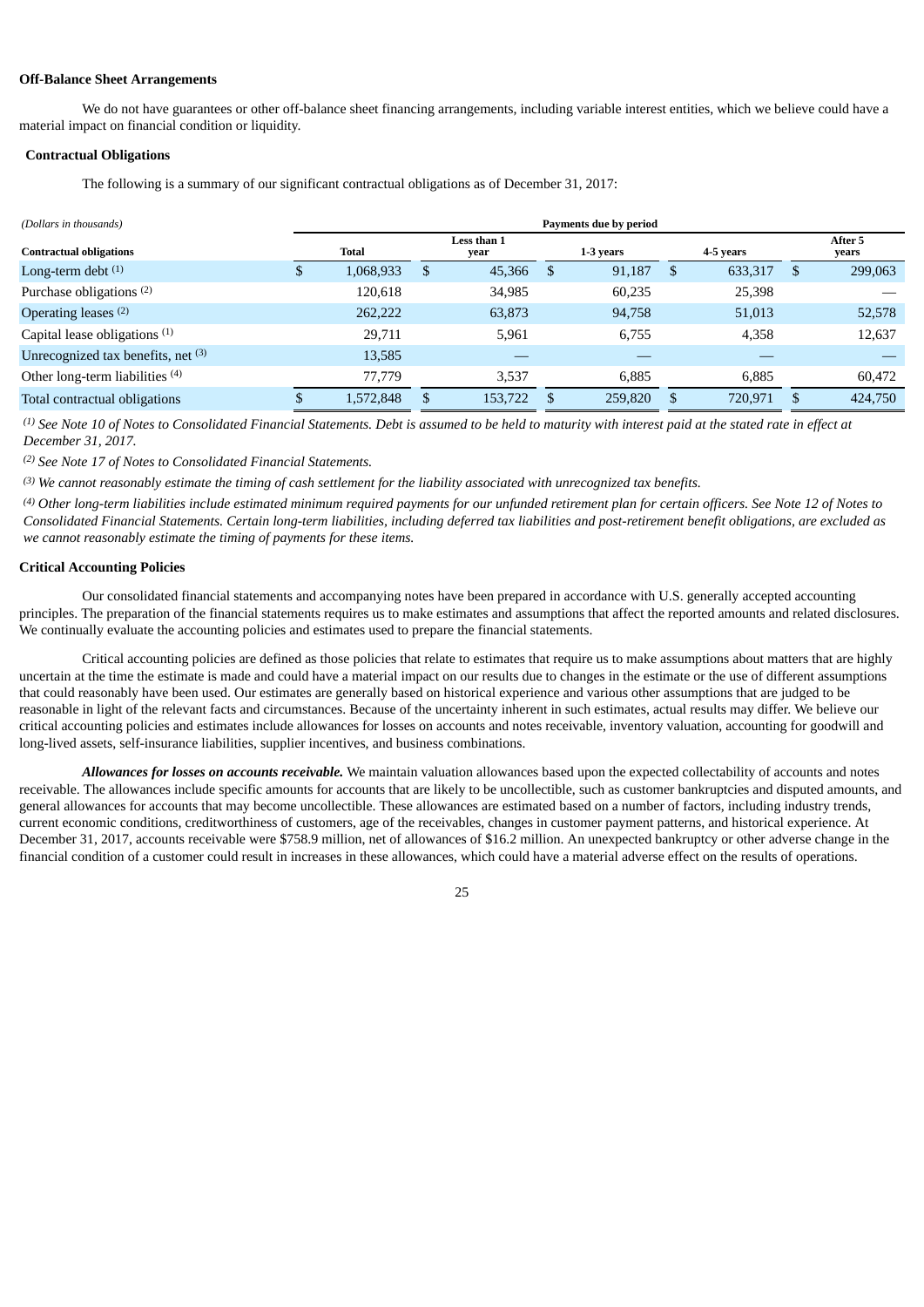*Inventory valuation.* Merchandise inventories are valued at the lower of cost or market, with cost determined using the last-in, first-out (LIFO) method for inventories in the U.S. and the first-in, first-out (FIFO) method for inventories outside of the U.S. An actual valuation of inventory under the LIFO method is made only at the end of the year based on the inventory levels and costs at that time. LIFO calculations are required for interim reporting purposes and are based on estimates of the expected mix of products in year-end inventory. In addition, inventory valuation includes estimates of allowances for obsolescence and variances between actual inventory on-hand and perpetual inventory records that can arise throughout the year. These estimates are based on factors such as the age of inventory and historical trends. At December 31, 2017, the carrying value of inventory was \$990.2 million, which is \$119.6 million lower than the value of inventory had it all been accounted for on a FIFO basis.

*Goodwill and long-lived assets.* Goodwill represents the excess of consideration paid over the fair value of identifiable net assets acquired. Longlived assets, which are a component of identifiable net assets, include intangible assets with finite useful lives, property and equipment, and computer software costs. Intangible assets with finite useful lives consist primarily of customer relationships and non-compete agreements acquired through business combinations. Certain assumptions and estimates are employed in determining the fair value of identifiable net assets acquired.

We evaluate goodwill for impairment annually and whenever events occur or changes in circumstance indicate that the carrying amount of goodwill may not be recoverable. In performing the impairment test, we perform qualitative assessments based on macroeconomic conditions, structural changes in the industry, estimated financial performance, and other relevant information. If necessary, we perform a quantitative analysis to estimate the fair value of the reporting unit using valuation techniques, including comparable multiples of the reporting unit's earnings before interest, taxes, depreciation and amortization (EBITDA) and discounted cash flows. The EBITDA multiples are based on an analysis of current enterprise valuations and recent acquisition prices of similar companies, if available. Goodwill totaled \$713.8 million at December 31, 2017.

Long-lived assets, which exclude goodwill, are evaluated for impairment whenever events or changes in circumstances indicate that the carrying amount of long-lived assets may not be recoverable. We assess long-lived assets for potential impairment by comparing the carrying value of an asset, or group of related assets, to its estimated undiscounted future cash flows. At December 31, 2017, long-lived assets included property and equipment of \$206.5 million, net of accumulated depreciation; intangible assets of \$184.5 million, net of accumulated amortization; and computer software costs of \$61.8 million, net of accumulated amortization.

We did not record any material impairment losses related to goodwill or long-lived assets in 2017. However, the impairment review of goodwill and long-lived assets requires the extensive use of accounting judgment, estimates and assumptions. The application of alternative assumptions or inability to meet certain financial projections, could produce materially different results.

*Self-insurance liabilities.* We are self-insured for most employee healthcare, workers' compensation and automobile liability costs; however, we maintain insurance for individual losses exceeding certain limits. Liabilities are estimated for healthcare costs using current and historical claims data. Liabilities for workers' compensation and automobile liability claims are estimated using historical claims data and loss development factors. If the underlying facts and circumstances of existing claims change or historical trends are not indicative of future trends, then we may be required to record additional expense that could have a material effect on the results of operations. Self-insurance liabilities recorded in our consolidated balance sheets for employee healthcare, workers' compensation and automobile liability costs totaled \$13.5 million at December 31, 2017 and \$14.2 million at December 31, 2016.

*Supplier incentives.* We have contractual arrangements with certain suppliers that provide incentives, including operational efficiency and performance-based incentives, on a monthly, quarterly or annual basis. These incentives are recognized as a reduction in cost of goods sold as targets become probable of achievement. Supplier incentives receivable are recorded for interim and annual reporting purposes and are based on our estimate of the amounts which are expected to be realized. If we do not achieve required targets under certain programs as estimated, it could have a material adverse effect on our results of operations.

*Business Combinations.* We allocate the fair value of purchase consideration to the tangible assets acquired, liabilities assumed and intangible assets acquired based on their estimated fair values. The excess of the fair value of purchase consideration over the fair values of these identifiable assets and liabilities is recorded as goodwill. When determining the fair values of assets acquired and liabilities assumed, management makes significant estimates and assumptions, especially with respect to intangible assets.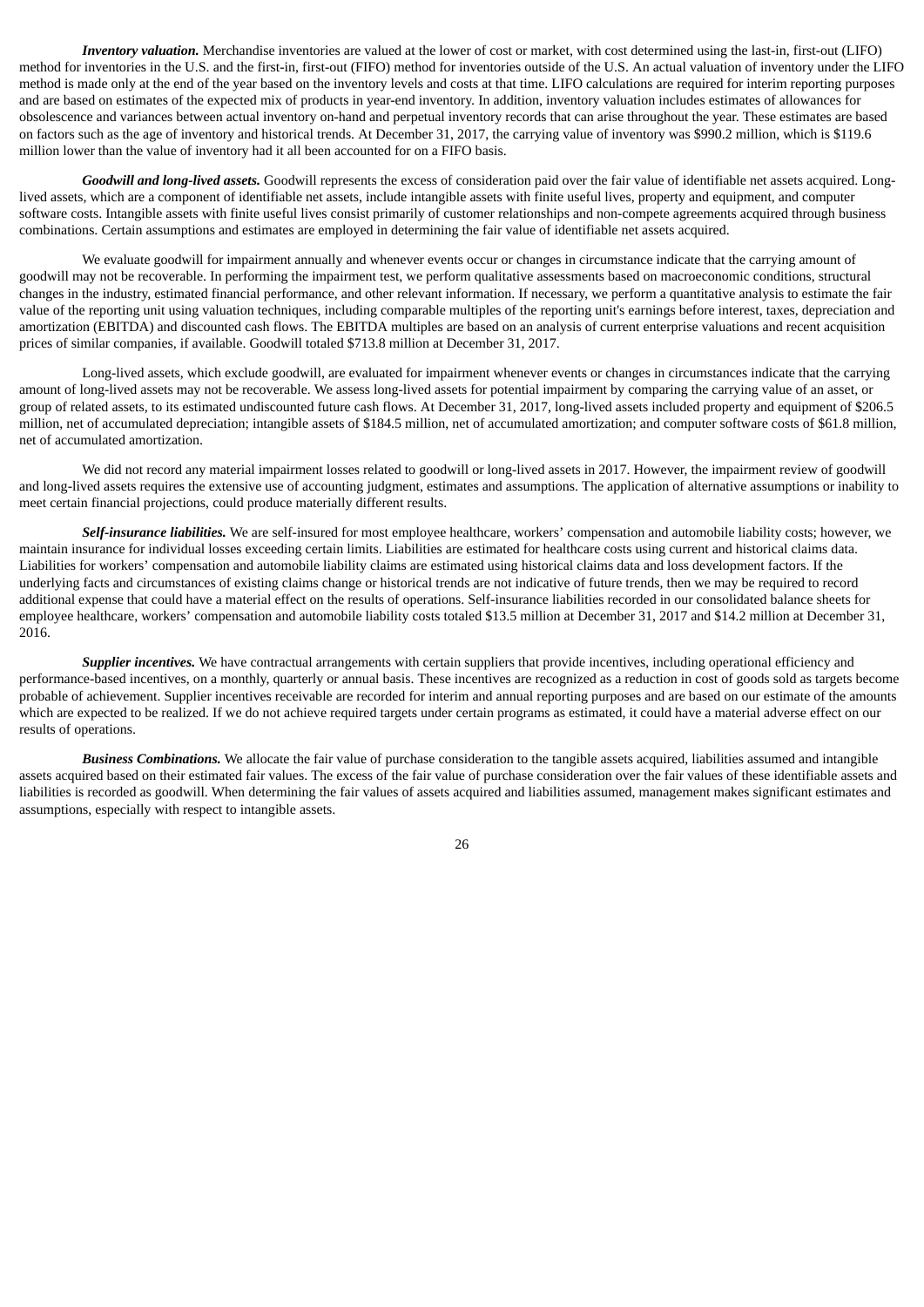Critical estimates in valuing certain intangible assets include but are not limited to future expected cash flows from customer relationships and discount rates. Our estimates of fair value are based upon assumptions believed to be reasonable, but which are inherently uncertain and unpredictable and, as a result, actual results may differ from estimates.

## **Recent Accounting Pronouncements**

For a discussion of recent accounting pronouncements, see Note 1 of Notes to the Consolidated Financial Statements.

## <span id="page-26-0"></span>*Item 7A. Quantitative and Qualitative Disclosures About Market Risk*

We are exposed to market risk from changes in interest rates under our Credit Agreement. We had \$246.9 million term loan, borrowings of \$104.6 million under the revolver and \$5.1 million in letters of credit under the Credit Agreement at December 31, 2017. A hypothetical increase in interest rates of 100 basis points would result in a potential reduction in future pre-tax earnings of approximately \$0.1 million per year for every \$10 million of outstanding borrowings under the revolving credit facility.

Due to the nature and pricing of our Domestic segment distribution services, we are exposed to potential volatility in fuel prices. Our strategies for helping to mitigate our exposure to changing domestic fuel prices have included entering into leases for trucks with improved fuel efficiency. We benchmark our domestic diesel fuel purchase prices against the U.S. Weekly Retail On-Highway Diesel Prices (benchmark) as quoted by the U.S. Energy Information Administration. The benchmark averaged \$2.66 per gallon in 2017, increased 15.0% from \$2.31 per gallon in 2016. Based on our fuel consumption in 2017, we estimate that every 10 cents per gallon increase in the benchmark would reduce our Domestic segment operating earnings by approximately \$0.3 million.

In the normal course of business, we are exposed to foreign currency translation and transaction risks. Our business transactions outside of the United States are primarily denominated in the Euro and British Pound. We may use foreign currency forwards, swaps and options, where possible, to manage our risk related to certain foreign currency fluctuations. However, we believe that our foreign currency transaction risks are low since our revenues and expenses are typically denominated in the same currency.

#### <span id="page-26-1"></span>*Item 8. Financial Statements and Supplementary Data*

See Item 15. Exhibits and Financial Statement Schedules.

## <span id="page-26-2"></span>*Item 9. Changes in and Disagreements with Accountants on Accounting and Financial Disclosure*

None.

## <span id="page-26-3"></span>*Item 9A. Controls and Procedures*

We carried out an evaluation, with the participation of management, including our principal executive officer and principal financial officer, of the effectiveness of our disclosure controls and procedures (pursuant to Rule 13a-15(e) under the Securities Exchange Act of 1934, as amended) as of the end of the period covered by this report. Based upon that evaluation, the principal executive officer and principal financial officer concluded that our disclosure controls and procedures were effective as of December 31, 2017.

On August 1, 2017, we completed our acquisition of Byram Healthcare. As permitted by the Securities and Exchange Commission under the current year acquisition scope exception, we have excluded this acquisition, except for certain balances associated with purchase accounting, from our 2017 assessment of the effectiveness of our internal control over financial reporting since it was not practicable for management to conduct an assessment of internal control over financial reporting between the acquisition date and the date of management's assessment. Therefore, our evaluation of our disclosure controls and procedures also excluded this acquisition from our assessment.

There has been no change in our internal control over financial reporting during our last fiscal quarter (our fourth quarter in the case of an annual report) ended December 31, 2017, that has materially affected, or is reasonably likely to materially affect, our internal control over financial reporting.

# <span id="page-26-4"></span>*Item 9B. Other Information*

None.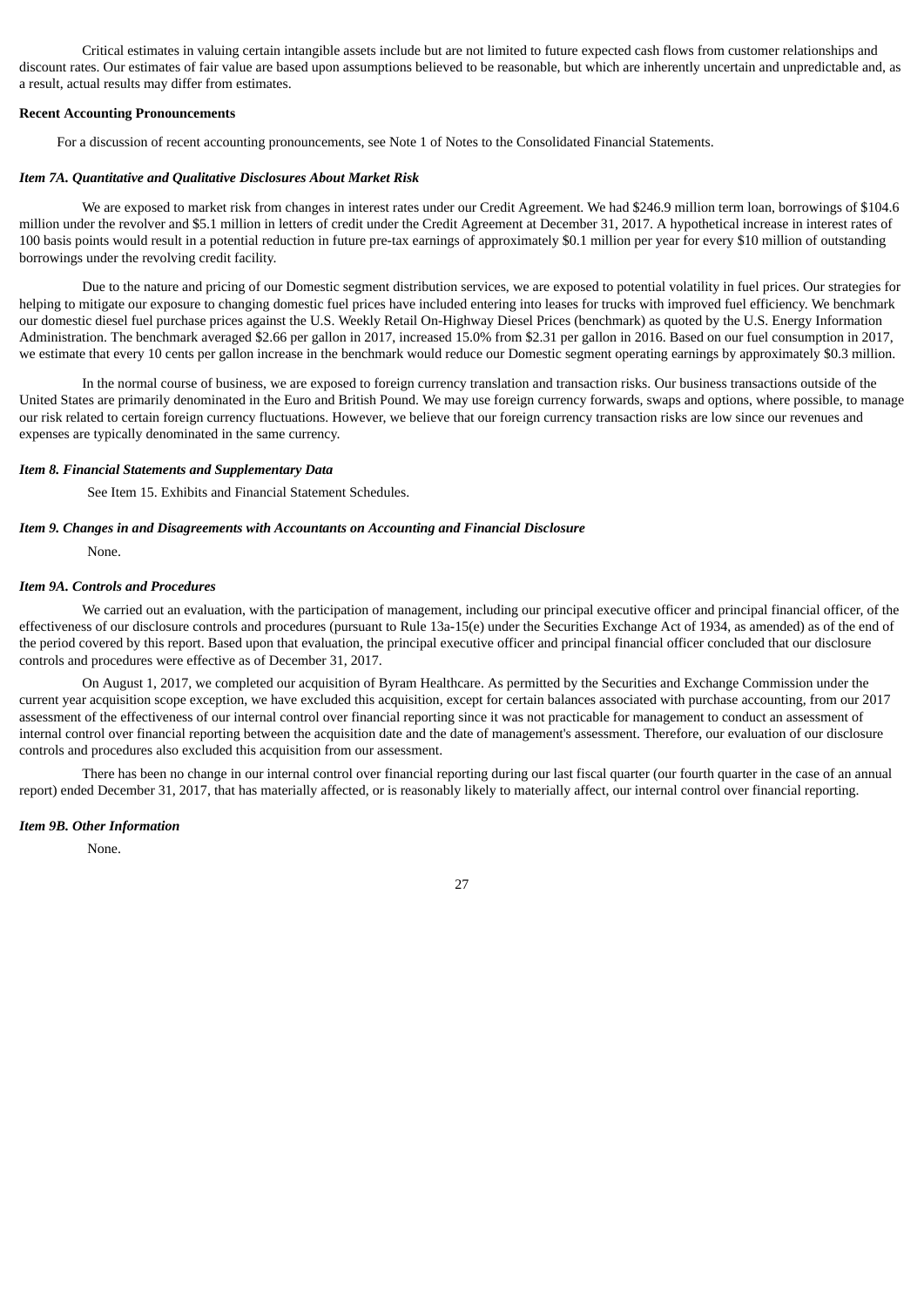#### **Management's Report on Internal Control over Financial Reporting**

<span id="page-27-0"></span>Management is responsible for establishing and maintaining adequate internal control over financial reporting, as such term is defined in Exchange Act Rules 13a-15(f), for Owens & Minor, Inc. (the "Company"). The Company has designed its internal control over financial reporting to provide reasonable assurance on the reliability of financial reporting and the preparation of the consolidated financial statements in accordance with U.S. generally accepted accounting principles.

The Company's internal control over financial reporting includes those policies and procedures that: (1) pertain to the maintenance of records that, in reasonable detail, accurately and fairly reflect the Company's transactions and dispositions of the Company's assets; (2) provide reasonable assurance that transactions are recorded as necessary to permit preparation of the consolidated financial statements in accordance with U.S. generally accepted accounting principles; (3) provide reasonable assurance that receipts and expenditures of the Company are being made only in accordance with authorizations of the Company's management and directors; and (4) provide reasonable assurance regarding prevention or timely detection of unauthorized acquisition, use, or disposition of the Company's assets that could have a material effect on the consolidated financial statements.

Internal control over financial reporting includes the controls themselves, monitoring and internal auditing practices and actions taken to correct deficiencies as identified. Because of its inherent limitations, internal control over financial reporting may not prevent or detect misstatements. Also, projections of any evaluation of effectiveness to future periods are subject to the risk that controls may become inadequate because of changes in conditions, or that the degree of compliance with the policies or procedures may deteriorate.

Under the supervision and with the participation of management, including the company's principal executive officer and principal financial officer, we conducted an evaluation of the effectiveness of our internal control over financial reporting as of December 31, 2017, based on the framework in *Internal Control—Integrated Framework (2013)* issued by the Committee of Sponsoring Organizations of the Treadway Commission (COSO). Based on our evaluation under the COSO framework, management concluded that the company's internal control over financial reporting was effective as of December 31, 2017.

In reliance on guidance set forth in Question 3 of a "Frequently Asked Questions" interpretative release issued by the Staff of the SEC's Office of the Chief Accountant and the Division of Corporation Finance in September 2004, as revised on September 24, 2007, regarding Securities Exchange Act Release No. 34-47986, Management's Report on Internal Control Over Financial Reporting and Certification of Disclosure in Exchange Act Periodic Reports, management determined that it would exclude the Byram Healthcare business, which was acquired on August 1, 2017, from the scope of the assessment of the effectiveness of our internal control over financial reporting. The reason for this exclusion is that we acquired Byram Healthcare in the third quarter of 2017 and it was not practical for management to conduct an assessment of internal control over financial reporting in the period between the date the acquisition was completed and the date of management's assessment. Except for goodwill and intangible assets recorded by the Company in connection with the purchase of Byram Healthcare, management excluded Byram Healthcare from its assessment of internal control over financial reporting. Excluding \$404 million of goodwill and intangible assets (see Note 3 of Notes to the Consolidated Financial Statements), this acquisition represented \$78 million of assets and \$209 million of revenues as of and for the year ended December 31, 2017, of our consolidated financial statements. Byram Healthcare will be included in management's assessment of internal control over financial reporting for the year ending December 31, 2018.

The effectiveness of the company's internal control over financial reporting as of December 31, 2017, has been audited by KPMG LLP, an independent registered public accounting firm, as stated in their report which is included in this annual report.

/s/ Paul C. Phipps **Paul C. Phipps President, Chief Executive Officer and Chairman of the Board**

/s/ Richard A. Meier **Richard A. Meier Executive Vice President, Chief Financial Officer and President, International**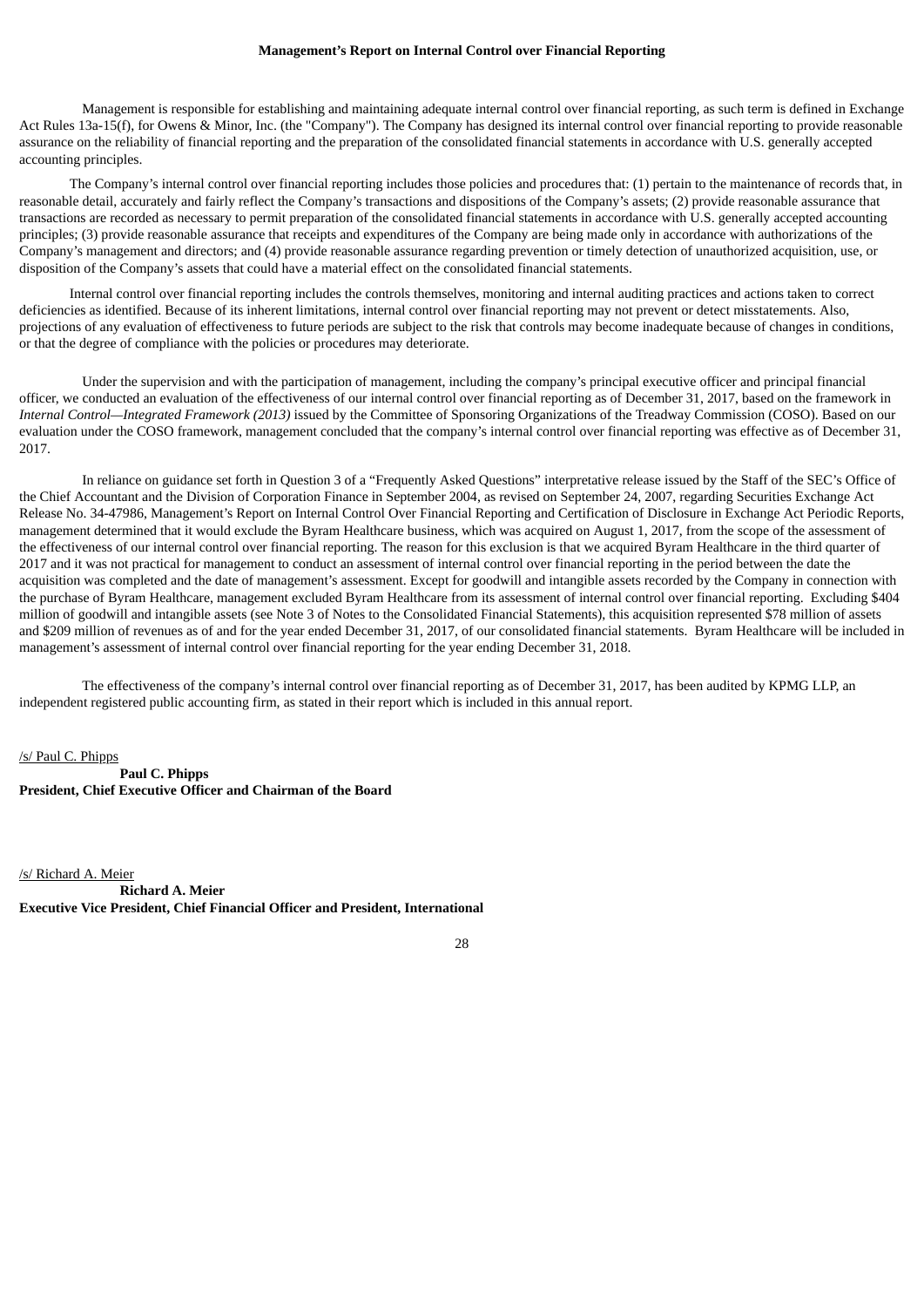## **Report of Independent Registered Public Accounting Firm**

<span id="page-28-0"></span>To the Board of Directors and Shareholders Owens & Minor, Inc.:

# *Opinion on Internal Control Over Financial Reporting*

We have audited Owens & Minor, Inc. and subsidiaries' (the Company) internal control over financial reporting as of December 31, 2017, based on criteria established in *Internal Control - Integrated Framework (2013)* issued by the Committee of Sponsoring Organizations of the Treadway Commission*.* In our opinion, the Company maintained, in all material respects, effective internal control over financial reporting as of December 31, 2017, based on criteria established in *Internal Control - Integrated Framework (2013)* issued by the Committee of Sponsoring Organizations of the Treadway Commission.

We also have audited, in accordance with the standards of the Public Company Accounting Oversight Board (United States) (PCAOB), the consolidated balance sheets of the Company as of December 31, 2017 and 2016, and the related consolidated statements of income, comprehensive income, changes in shareholders' equity, and cash flows for each of the years in the three-year period ended December 31, 2017, and related notes, and our report dated February 23, 2018 expressed an unqualified opinion on those consolidated financial statements.

The Company acquired Byram Healthcare (Byram) during 2017, and management excluded from its assessment of the effectiveness of the Company's internal control over financial reporting as of December 31, 2017, Byram's internal control over financial reporting associated with total assets of \$78 million and total revenues of \$209 million included in the consolidated financial statements of the Company as of and for the year ended December 31, 2017. Our audit of internal control over financial reporting of the Company also excluded an evaluation of the internal control over financial reporting of Byram Healthcare.

# *Basis for Opinion*

The Company's management is responsible for maintaining effective internal control over financial reporting and for its assessment of the effectiveness of internal control over financial reporting, included in the accompanying *Management's Report on Internal Control over Financial Reporting*. Our responsibility is to express an opinion on the Company's internal control over financial reporting based on our audit. We are a public accounting firm registered with the PCAOB and are required to be independent with respect to the Company in accordance with the U.S. federal securities laws and the applicable rules and regulations of the Securities and Exchange Commission and the PCAOB.

We conducted our audit in accordance with the standards of the PCAOB. Those standards require that we plan and perform the audit to obtain reasonable assurance about whether effective internal control over financial reporting was maintained in all material respects. Our audit of internal control over financial reporting included obtaining an understanding of internal control over financial reporting, assessing the risk that a material weakness exists, and testing and evaluating the design and operating effectiveness of internal control based on the assessed risk. Our audit also included performing such other procedures as we considered necessary in the circumstances. We believe that our audit provides a reasonable basis for our opinion.

# *Definition and Limitations of Internal Control Over Financial Reporting*

A company's internal control over financial reporting is a process designed to provide reasonable assurance regarding the reliability of financial reporting and the preparation of financial statements for external purposes in accordance with generally accepted accounting principles. A company's internal control over financial reporting includes those policies and procedures that (1) pertain to the maintenance of records that, in reasonable detail, accurately and fairly reflect the transactions and dispositions of the assets of the company; (2) provide reasonable assurance that transactions are recorded as necessary to permit preparation of financial statements in accordance with generally accepted accounting principles, and that receipts and expenditures of the company are being made only in accordance with authorizations of management and directors of the company; and (3) provide reasonable assurance regarding prevention or timely detection of unauthorized acquisition, use, or disposition of the company's assets that could have a material effect on the financial statements.

Because of its inherent limitations, internal control over financial reporting may not prevent or detect misstatements. Also, projections of any evaluation of effectiveness to future periods are subject to the risk that controls may become inadequate because of changes in conditions, or that the degree of compliance with the policies or procedures may deteriorate.

/s/ KPMG LLP

Richmond, Virginia February 23, 2018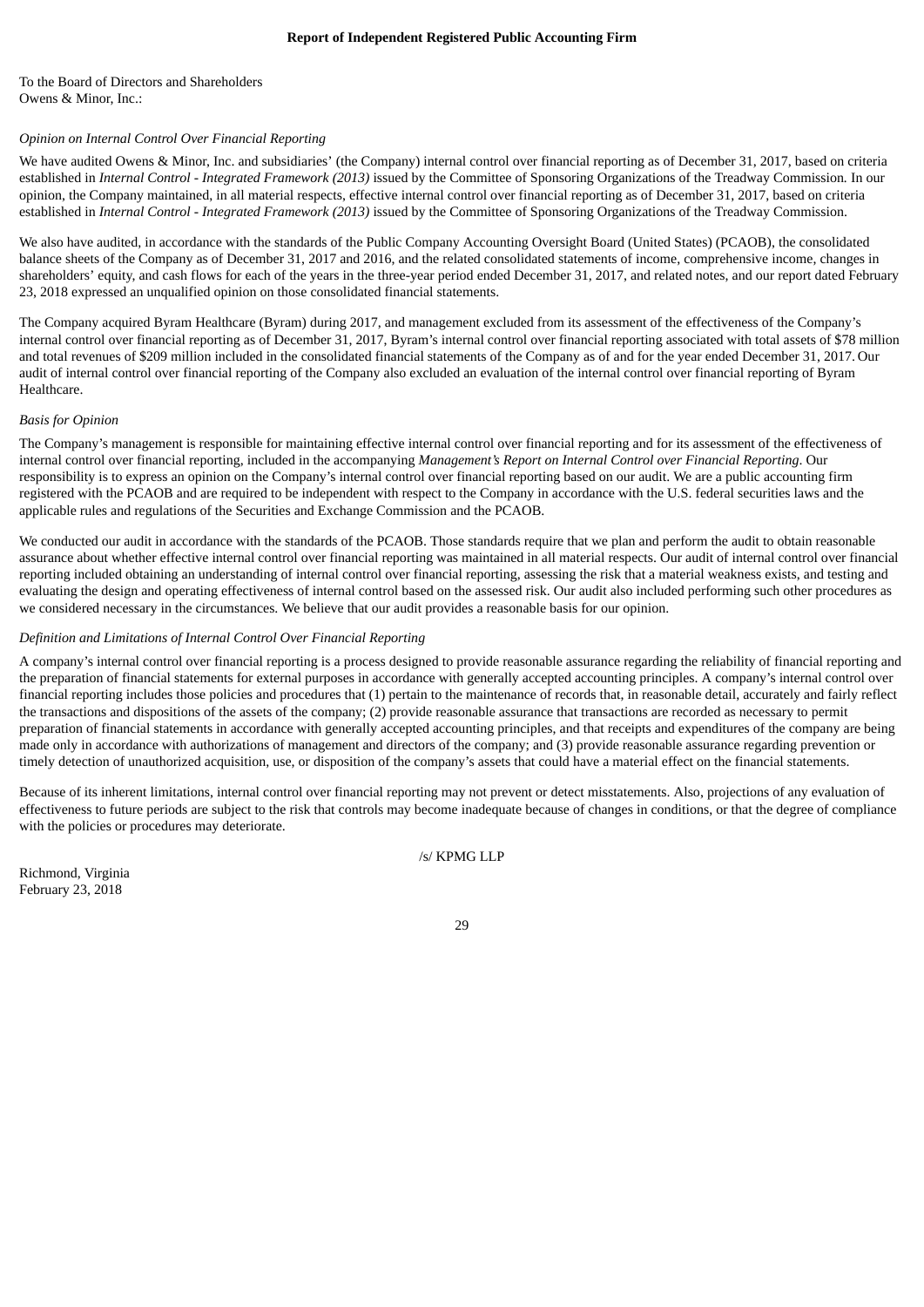#### <span id="page-29-1"></span><span id="page-29-0"></span>*Items 10-14.*

Information required by Items 10-14 can be found under Corporate Officers at the end of the electronic filing of this Form 10-K and the registrant's 2018 Proxy Statement pursuant to instructions (1) and G(3) of the General Instructions to Form 10-K.

<span id="page-29-6"></span><span id="page-29-5"></span><span id="page-29-4"></span><span id="page-29-3"></span><span id="page-29-2"></span>Because our common stock is listed on the New York Stock Exchange (NYSE), our Chief Executive Officer is required to make, and he has made, an annual certification to the NYSE stating that he was not aware of any violation by of the corporate governance listing standards of the NYSE. Our Chief Executive Officer made his annual certification to that effect to the NYSE as of June 1, 2017. In addition, we have filed, as exhibits to this Annual Report on Form 10-K, the certifications of our principal executive officer and principal financial officer required under Sections 906 and 302 of the Sarbanes-Oxley Act of 2002 to be filed with the Securities and Exchange Commission regarding the quality of our public disclosure.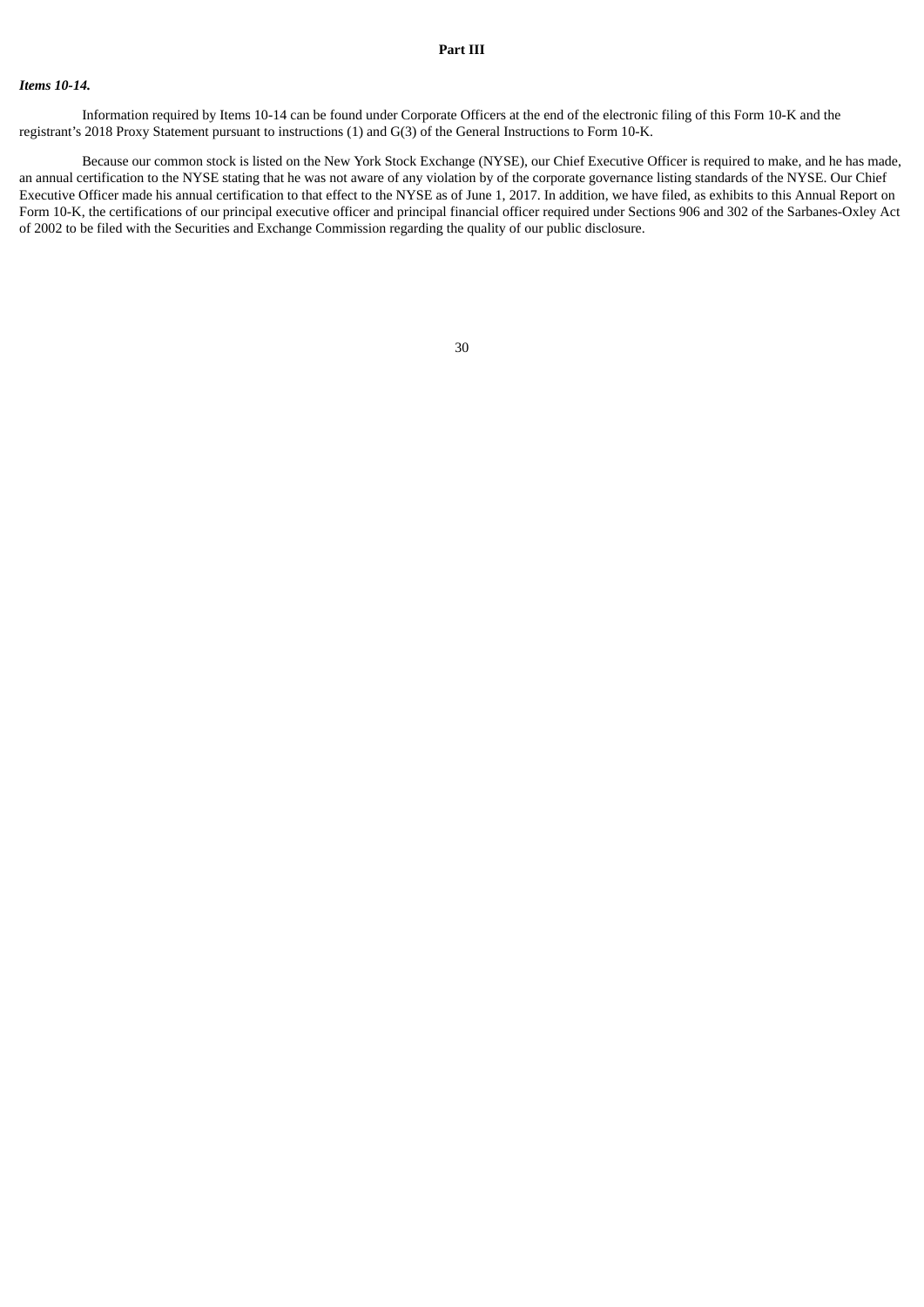# **Part IV**

# <span id="page-30-1"></span><span id="page-30-0"></span>*Item 15. Exhibits and Financial Statement Schedules*

a) The following documents are filed as part of this report:

|                                                                                                                 | Page |
|-----------------------------------------------------------------------------------------------------------------|------|
| Consolidated Statements of Income for the Years Ended December 31, 2017, 2016 and 2015                          | 32   |
| Consolidated Statements of Comprehensive Income for the Years Ended December 31, 2017, 2016, and 2015           | 33   |
| Consolidated Balance Sheets as of December 31, 2017 and 2016                                                    | 34   |
| Consolidated Statements of Cash Flows for the Years Ended December 31, 2017, 2016 and 2015                      | 35   |
| Consolidated Statements of Changes in Shareholders' Equity for the Years Ended December 31, 2017, 2016 and 2015 | 36   |
| Notes to Consolidated Financial Statements                                                                      | 37   |
| Report of Independent Registered Public Accounting Firm                                                         | 66   |
| Selected Quarterly Financial Information (unaudited)                                                            | 67   |

b) Exhibits:

See Index to Exhibits on page 68.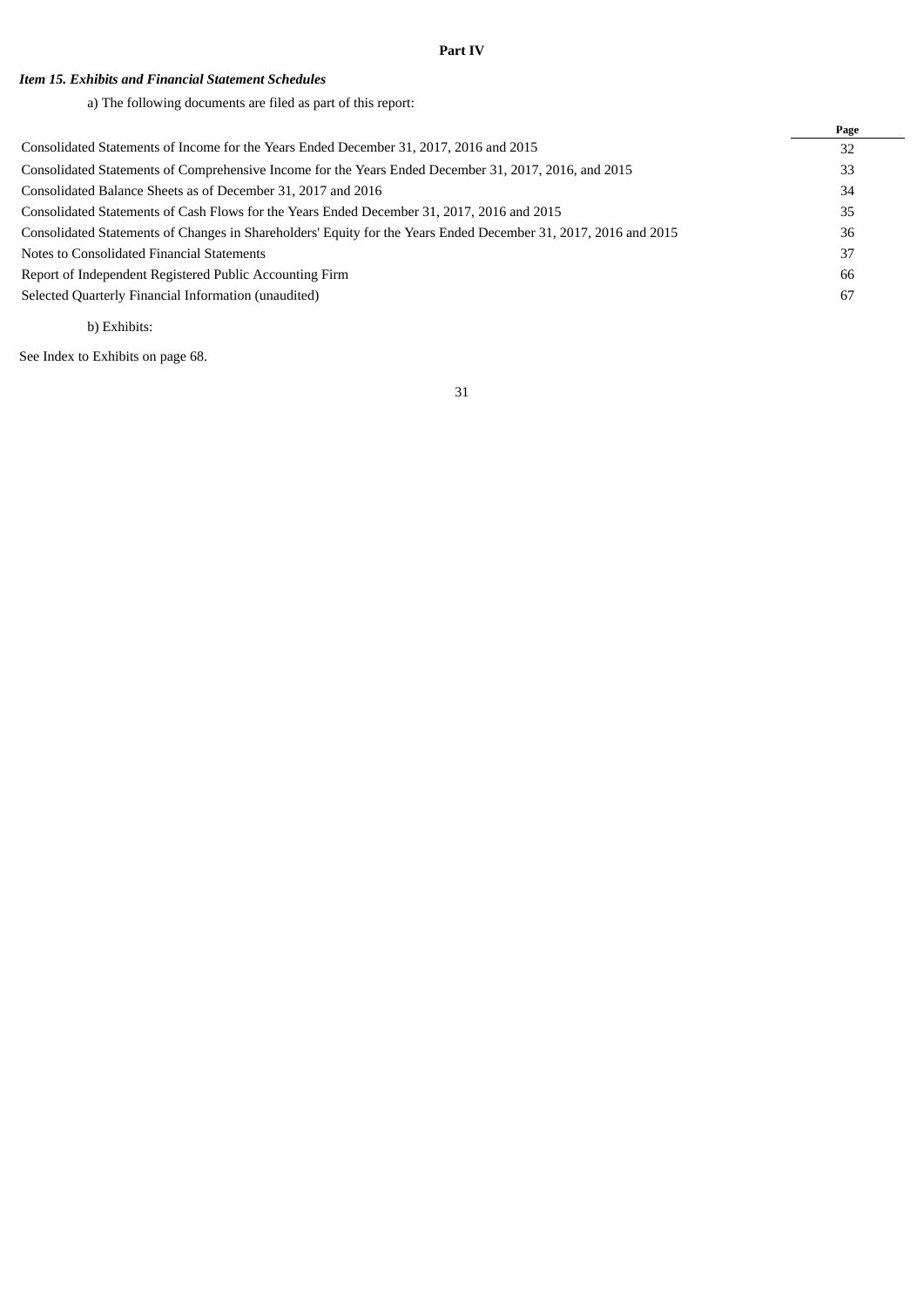# **CONSOLIDATED STATEMENTS OF INCOME**

# <span id="page-31-0"></span>*(in thousands, except per share data)*

| Year ended December 31,                              | 2017 |           | 2016          |           |               | 2015      |
|------------------------------------------------------|------|-----------|---------------|-----------|---------------|-----------|
| Net revenue                                          | S    | 9,318,275 | <sup>\$</sup> | 9,723,431 | <sup>\$</sup> | 9,772,946 |
| Cost of goods sold                                   |      | 8,146,409 |               | 8,536,121 |               | 8,558,373 |
| Gross margin                                         |      | 1,171,866 |               | 1,187,310 |               | 1,214,573 |
| Distribution, selling and administrative expenses    |      | 1,016,978 |               | 970.424   |               | 993,783   |
| Acquisition-related and exit and realignment charges |      | 60,707    |               | 24,675    |               | 28,404    |
| Other operating (income) expense, net                |      | 4,930     |               | (7,388)   |               | (7, 973)  |
| <b>Operating earnings</b>                            |      | 89,251    |               | 199,599   |               | 200,359   |
| Interest expense, net                                |      | 31,773    |               | 27,057    |               | 27,149    |
| Income before income taxes                           |      | 57,478    |               | 172,542   |               | 173,210   |
| Income tax (benefit) provision                       |      | (15,315)  |               | 63,755    |               | 69,801    |
| Net income                                           |      | 72,793    |               | 108,787   |               | 103,409   |

| Net income per common share: basic and diluted | 1.20 | 1.65 |
|------------------------------------------------|------|------|
| Cash dividends per common share                |      | 1.01 |

See accompanying notes to consolidated financial statements.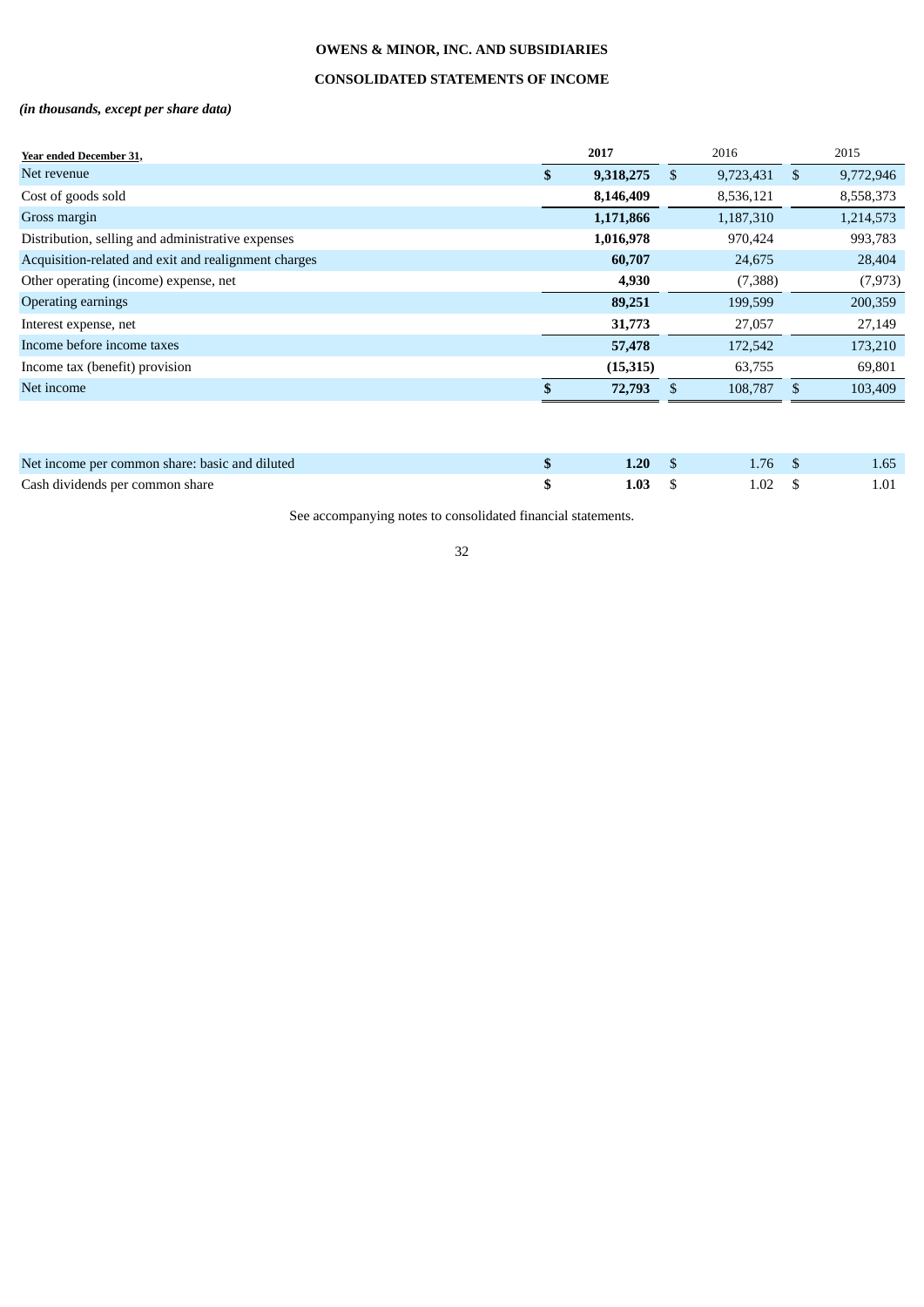# **CONSOLIDATED STATEMENTS OF COMPREHENSIVE INCOME**

# <span id="page-32-0"></span>*(in thousands)*

| Year ended December 31,                                                                                                  | 2017    |  | 2016     |  | 2015      |  |
|--------------------------------------------------------------------------------------------------------------------------|---------|--|----------|--|-----------|--|
| Net income                                                                                                               | 72,793  |  | 108,787  |  | 103,409   |  |
| Other comprehensive income (loss), net of tax:                                                                           |         |  |          |  |           |  |
| Currency translation adjustments (net of income tax of \$0 in 2017, 2016 and 2015)                                       | 43,060  |  | (15,017) |  | (27, 581) |  |
| Change in unrecognized net periodic pension costs (net of income tax of \$6 in 2017,<br>\$343 in 2016, and \$90 in 2015) | (857)   |  | (727)    |  | (159)     |  |
| Other (net of income tax of \$0 in 2017, 2016, and 2015)                                                                 | 196     |  | 86       |  | (84)      |  |
| Other comprehensive income (loss)                                                                                        | 42,399  |  | (15,658) |  | (27, 824) |  |
| Comprehensive income                                                                                                     | 115,192 |  | 93,129   |  | 75,585    |  |

See accompanying notes to consolidated financial statements.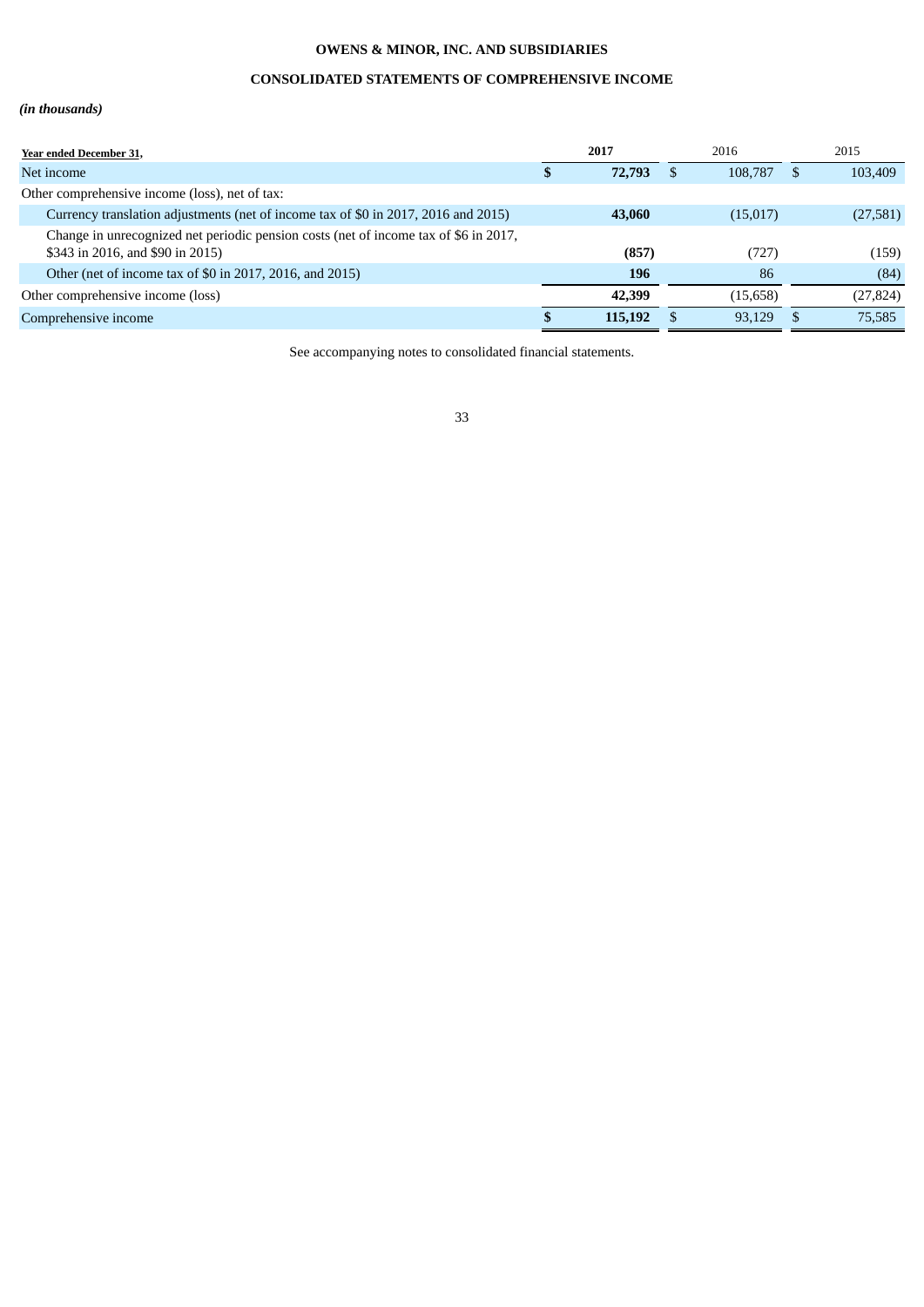# **CONSOLIDATED BALANCE SHEETS**

# <span id="page-33-0"></span>*(in thousands, except per share data)*

| December 31,                                                                                                                | 2017            | 2016            |
|-----------------------------------------------------------------------------------------------------------------------------|-----------------|-----------------|
| <b>Assets</b>                                                                                                               |                 |                 |
| <b>Current assets</b>                                                                                                       |                 |                 |
| Cash and cash equivalents                                                                                                   | \$<br>104,522   | \$<br>185,488   |
| Accounts receivable, net                                                                                                    | 758,936         | 606,084         |
| Merchandise inventories                                                                                                     | 990,193         | 916,311         |
| Other current assets                                                                                                        | 328,254         | 254,156         |
| <b>Total current assets</b>                                                                                                 | 2,181,905       | 1,962,039       |
| Property and equipment, net                                                                                                 | 206,490         | 191,718         |
| Goodwill, net                                                                                                               | 713,811         | 414,936         |
| Intangible assets, net                                                                                                      | 184,468         | 82,511          |
| Other assets, net                                                                                                           | 89,619          | 66,548          |
| <b>Total assets</b>                                                                                                         | \$<br>3,376,293 | \$<br>2,717,752 |
| <b>Liabilities and equity</b>                                                                                               |                 |                 |
| <b>Current liabilities</b>                                                                                                  |                 |                 |
| Accounts payable                                                                                                            | \$<br>947,572   | \$<br>750,750   |
| Accrued payroll and related liabilities                                                                                     | 30,416          | 45,051          |
| Other current liabilities                                                                                                   | 331,745         | 238,837         |
| <b>Total current liabilities</b>                                                                                            | 1,309,733       | 1,034,638       |
| Long-term debt, excluding current portion                                                                                   | 900,744         | 564,583         |
| Deferred income taxes                                                                                                       | 74,247          | 90,383          |
| Other liabilities                                                                                                           | 76,090          | 68,110          |
| <b>Total liabilities</b>                                                                                                    | 2,360,814       | 1,757,714       |
| <b>Commitments and contingencies</b>                                                                                        |                 |                 |
| <b>Equity</b>                                                                                                               |                 |                 |
| Common stock, par value \$2 per share; authorized—200,000 shares; issued and outstanding—61,476 shares<br>and 61,031 shares | 122,952         | 122,062         |
| Paid-in capital                                                                                                             | 226,937         | 219,955         |
| Retained earnings                                                                                                           | 690,674         | 685,504         |
| Accumulated other comprehensive loss                                                                                        | (25,084)        | (67, 483)       |
| <b>Total equity</b>                                                                                                         | 1,015,479       | 960,038         |
| <b>Total liabilities and equity</b>                                                                                         | \$<br>3,376,293 | \$<br>2,717,752 |

See accompanying notes to consolidated financial statements.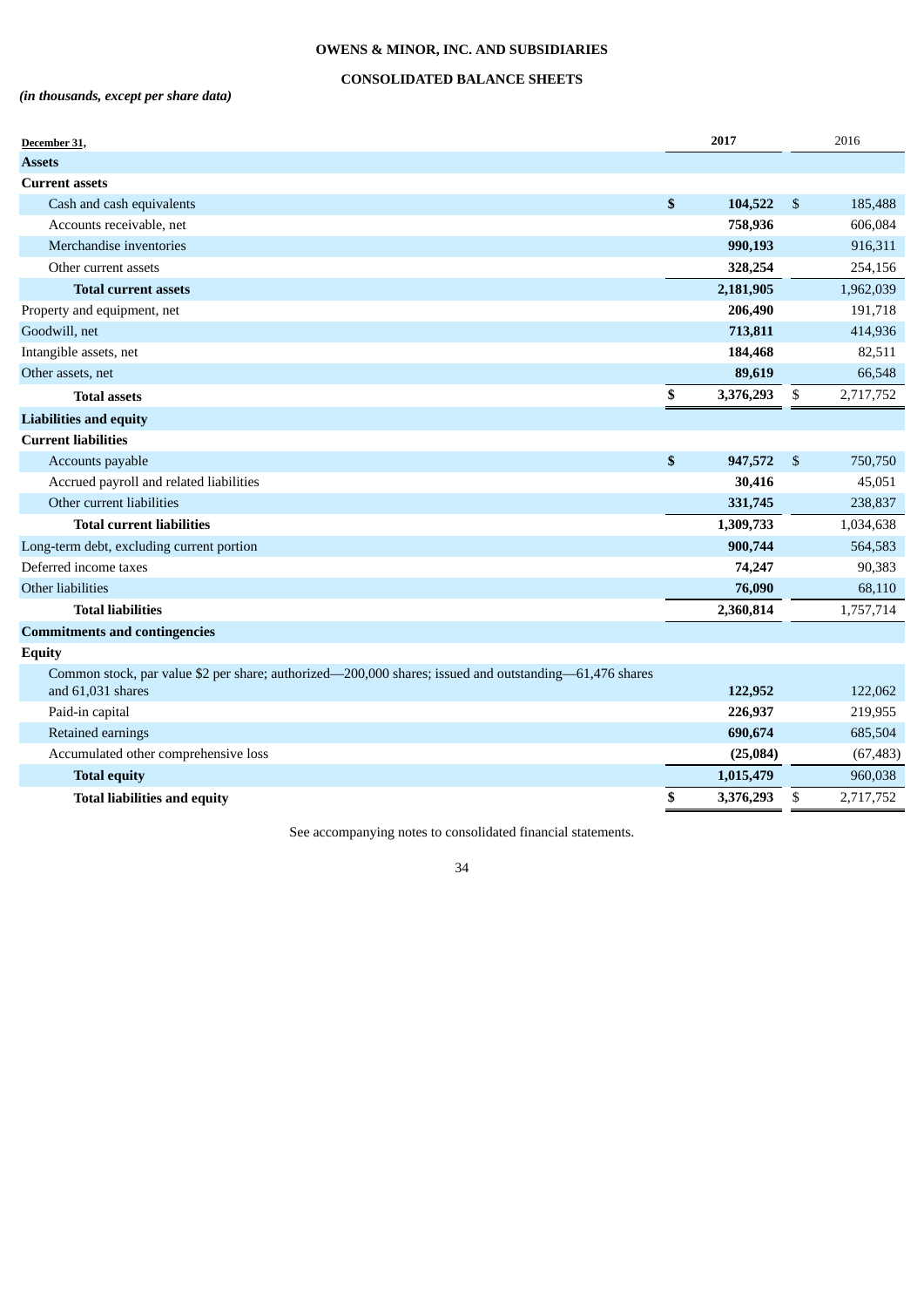# **CONSOLIDATED STATEMENTS OF CASH FLOWS**

# <span id="page-34-0"></span>*(in thousands)*

| <b>Year ended December 31,</b>                                                 | 2017          |    | 2016       |    | 2015       |
|--------------------------------------------------------------------------------|---------------|----|------------|----|------------|
| <b>Operating activities:</b>                                                   |               |    |            |    |            |
| Net income                                                                     | \$<br>72,793  | \$ | 108,787    | \$ | 103,409    |
| Adjustments to reconcile net income to cash provided by operating activities : |               |    |            |    |            |
| Depreciation and amortization                                                  | 59,443        |    | 55,393     |    | 65,982     |
| Share-based compensation expense                                               | 11,911        |    | 12,042     |    | 11,306     |
| Provision for losses on accounts receivable                                    | 2,674         |    | 377        |    | (24)       |
| Deferred income tax (benefit) expense                                          | (49, 988)     |    | 4,218      |    | (6,101)    |
| Changes in operating assets and liabilities:                                   |               |    |            |    |            |
| Accounts receivable                                                            | (100, 010)    |    | (25, 244)  |    | 18,333     |
| Merchandise inventories                                                        | (57, 032)     |    | 22,589     |    | (69, 727)  |
| Accounts payable                                                               | 143,947       |    | 43,430     |    | 114,011    |
| Net change in other assets and liabilities                                     | (33,263)      |    | (37, 559)  |    | 30,177     |
| Other, net                                                                     | 6,299         |    | 3,662      |    | 2,877      |
| <b>Cash provided by operating activities</b>                                   | 56,774        |    | 187,695    |    | 270,243    |
| <b>Investing activities:</b>                                                   |               |    |            |    |            |
| Acquisitions, net of cash acquired                                             | (366, 569)    |    |            |    |            |
| Additions to property and equipment                                            | (34, 613)     |    | (20, 302)  |    | (20, 531)  |
| Additions to computer software and intangible assets                           | (16, 124)     |    | (9,819)    |    | (16,085)   |
| Proceeds from sale of property and equipment                                   | 663           |    | 5,375      |    | 143        |
| <b>Cash used for investing activities</b>                                      | (416, 643)    |    | (24, 746)  |    | (36, 473)  |
| <b>Financing activities:</b>                                                   |               |    |            |    |            |
| Proceeds from issuance of debt                                                 | 250,000       |    |            |    |            |
| Borrowing under revolving credit facility                                      | 104,600       |    |            |    | (33,700)   |
| Repayment of debt                                                              | (3, 125)      |    |            |    |            |
| Financing costs paid                                                           | (1,798)       |    |            |    |            |
| Cash dividends paid                                                            | (63, 151)     |    | (63, 382)  |    | (63, 651)  |
| Repurchases of common stock                                                    | (5,000)       |    | (71,028)   |    | (20,000)   |
| Other, net                                                                     | (8,720)       |    | (8, 294)   |    | (7,528)    |
| Cash provided by (used for) financing activities                               | 272,806       |    | (142, 704) |    | (124, 879) |
| Effect of exchange rate changes on cash and cash equivalents                   | 6,097         |    | 4,223      |    | (4,643)    |
| Net (decrease) increase in cash and cash equivalents                           | (80, 966)     |    | 24,468     |    | 104,248    |
| Cash and cash equivalents at beginning of year                                 | 185,488       |    | 161,020    |    | 56,772     |
| Cash and cash equivalents at end of year                                       | \$<br>104,522 | \$ | 185,488    | \$ | 161,020    |

See accompanying notes to consolidated financial statements.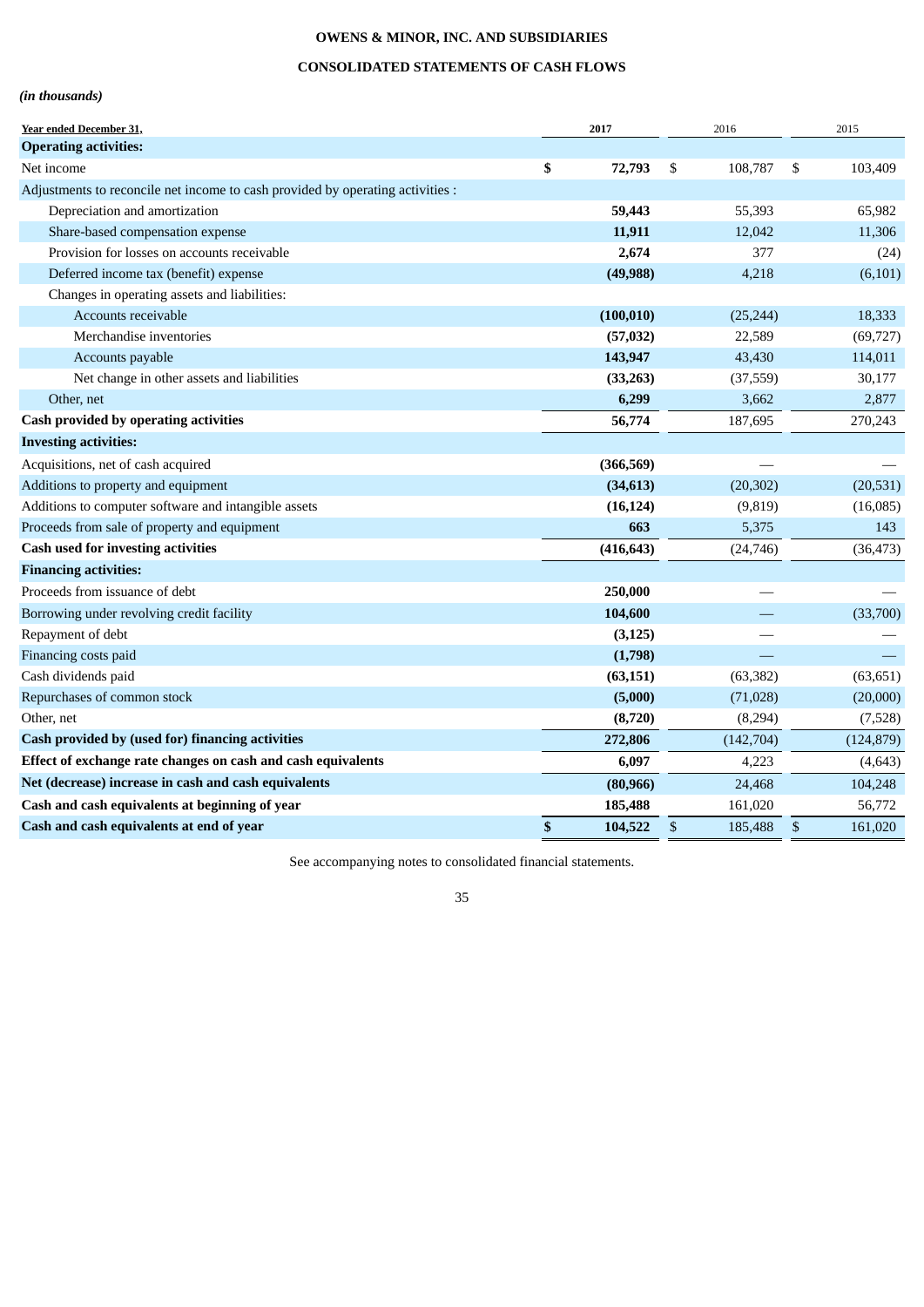# **CONSOLIDATED STATEMENTS OF CHANGES IN SHAREHOLDERS' EQUITY**

# <span id="page-35-0"></span>*(in thousands, except per share data)*

| 202,934<br>685,765<br>\$<br>990,838<br>Balance, December 31, 2014<br>63,070<br>126,140<br>S<br>\$<br>(24,001)<br>S.<br>\$<br>Net income<br>103,409<br>103,409<br>Other comprehensive loss<br>(27, 824)<br>(27, 824)<br>Dividends declared (\$1.01 per share)<br>(63, 483)<br>(63, 483)<br>Shares repurchased and retired<br>(587)<br>(1, 175)<br>(20,000)<br>(18, 825)<br>Share-based compensation expense, exercises and<br>9,009<br>320<br>641<br>9,650<br>other<br>Balance, December 31, 2015<br>62,803<br>125,606<br>211,943<br>706,866<br>(51, 825)<br>992,590<br>108,787<br>Net income<br>108,787<br>(15, 658)<br>Other comprehensive loss<br>(15,658)<br>Dividends declared (\$1.02 per share)<br>(63,212)<br>(63,212)<br>Shares repurchased and retired<br>(71, 028)<br>(2,045)<br>(4,091)<br>(66, 937)<br>Share-based compensation expense, exercises and<br>273<br>547<br>8,012<br>8,559<br>other<br>122,062<br>219,955<br>960,038<br>Balance, December 31, 2016<br>61,031<br>685,504<br>(67, 483)<br>Net income<br>72,793<br>72,793<br>42,399<br>42,399<br>Other comprehensive income<br>Dividends declared (\$1.03 per share)<br>(62, 933)<br>(62, 933)<br>Shares repurchased and retired<br>(155)<br>(5,000)<br>(310)<br>(4,690)<br>Share-based compensation expense, exercises and<br>600<br>1,200<br>6,982<br>8,182<br>other<br>122,952<br>\$<br>226,937<br>690,674<br>\$<br>1,015,479<br>61,476<br>\$<br>\$<br>(25,084)<br><b>Balance, December 31, 2017</b><br>S | <b>Common Shares</b><br>Outstanding | <b>Common Stock</b><br>(\$2 par value) | Paid-In<br>Capital | <b>Retained</b><br><b>Earnings</b> | Accumulated<br>Other<br>Comprehensive<br>Income (Loss) | <b>Total Equity</b> |
|-----------------------------------------------------------------------------------------------------------------------------------------------------------------------------------------------------------------------------------------------------------------------------------------------------------------------------------------------------------------------------------------------------------------------------------------------------------------------------------------------------------------------------------------------------------------------------------------------------------------------------------------------------------------------------------------------------------------------------------------------------------------------------------------------------------------------------------------------------------------------------------------------------------------------------------------------------------------------------------------------------------------------------------------------------------------------------------------------------------------------------------------------------------------------------------------------------------------------------------------------------------------------------------------------------------------------------------------------------------------------------------------------------------------------------------------------------------------------------------|-------------------------------------|----------------------------------------|--------------------|------------------------------------|--------------------------------------------------------|---------------------|
|                                                                                                                                                                                                                                                                                                                                                                                                                                                                                                                                                                                                                                                                                                                                                                                                                                                                                                                                                                                                                                                                                                                                                                                                                                                                                                                                                                                                                                                                                   |                                     |                                        |                    |                                    |                                                        |                     |
|                                                                                                                                                                                                                                                                                                                                                                                                                                                                                                                                                                                                                                                                                                                                                                                                                                                                                                                                                                                                                                                                                                                                                                                                                                                                                                                                                                                                                                                                                   |                                     |                                        |                    |                                    |                                                        |                     |
|                                                                                                                                                                                                                                                                                                                                                                                                                                                                                                                                                                                                                                                                                                                                                                                                                                                                                                                                                                                                                                                                                                                                                                                                                                                                                                                                                                                                                                                                                   |                                     |                                        |                    |                                    |                                                        |                     |
|                                                                                                                                                                                                                                                                                                                                                                                                                                                                                                                                                                                                                                                                                                                                                                                                                                                                                                                                                                                                                                                                                                                                                                                                                                                                                                                                                                                                                                                                                   |                                     |                                        |                    |                                    |                                                        |                     |
|                                                                                                                                                                                                                                                                                                                                                                                                                                                                                                                                                                                                                                                                                                                                                                                                                                                                                                                                                                                                                                                                                                                                                                                                                                                                                                                                                                                                                                                                                   |                                     |                                        |                    |                                    |                                                        |                     |
|                                                                                                                                                                                                                                                                                                                                                                                                                                                                                                                                                                                                                                                                                                                                                                                                                                                                                                                                                                                                                                                                                                                                                                                                                                                                                                                                                                                                                                                                                   |                                     |                                        |                    |                                    |                                                        |                     |
|                                                                                                                                                                                                                                                                                                                                                                                                                                                                                                                                                                                                                                                                                                                                                                                                                                                                                                                                                                                                                                                                                                                                                                                                                                                                                                                                                                                                                                                                                   |                                     |                                        |                    |                                    |                                                        |                     |
|                                                                                                                                                                                                                                                                                                                                                                                                                                                                                                                                                                                                                                                                                                                                                                                                                                                                                                                                                                                                                                                                                                                                                                                                                                                                                                                                                                                                                                                                                   |                                     |                                        |                    |                                    |                                                        |                     |
|                                                                                                                                                                                                                                                                                                                                                                                                                                                                                                                                                                                                                                                                                                                                                                                                                                                                                                                                                                                                                                                                                                                                                                                                                                                                                                                                                                                                                                                                                   |                                     |                                        |                    |                                    |                                                        |                     |
|                                                                                                                                                                                                                                                                                                                                                                                                                                                                                                                                                                                                                                                                                                                                                                                                                                                                                                                                                                                                                                                                                                                                                                                                                                                                                                                                                                                                                                                                                   |                                     |                                        |                    |                                    |                                                        |                     |
|                                                                                                                                                                                                                                                                                                                                                                                                                                                                                                                                                                                                                                                                                                                                                                                                                                                                                                                                                                                                                                                                                                                                                                                                                                                                                                                                                                                                                                                                                   |                                     |                                        |                    |                                    |                                                        |                     |
|                                                                                                                                                                                                                                                                                                                                                                                                                                                                                                                                                                                                                                                                                                                                                                                                                                                                                                                                                                                                                                                                                                                                                                                                                                                                                                                                                                                                                                                                                   |                                     |                                        |                    |                                    |                                                        |                     |
|                                                                                                                                                                                                                                                                                                                                                                                                                                                                                                                                                                                                                                                                                                                                                                                                                                                                                                                                                                                                                                                                                                                                                                                                                                                                                                                                                                                                                                                                                   |                                     |                                        |                    |                                    |                                                        |                     |
|                                                                                                                                                                                                                                                                                                                                                                                                                                                                                                                                                                                                                                                                                                                                                                                                                                                                                                                                                                                                                                                                                                                                                                                                                                                                                                                                                                                                                                                                                   |                                     |                                        |                    |                                    |                                                        |                     |
|                                                                                                                                                                                                                                                                                                                                                                                                                                                                                                                                                                                                                                                                                                                                                                                                                                                                                                                                                                                                                                                                                                                                                                                                                                                                                                                                                                                                                                                                                   |                                     |                                        |                    |                                    |                                                        |                     |
|                                                                                                                                                                                                                                                                                                                                                                                                                                                                                                                                                                                                                                                                                                                                                                                                                                                                                                                                                                                                                                                                                                                                                                                                                                                                                                                                                                                                                                                                                   |                                     |                                        |                    |                                    |                                                        |                     |
|                                                                                                                                                                                                                                                                                                                                                                                                                                                                                                                                                                                                                                                                                                                                                                                                                                                                                                                                                                                                                                                                                                                                                                                                                                                                                                                                                                                                                                                                                   |                                     |                                        |                    |                                    |                                                        |                     |
|                                                                                                                                                                                                                                                                                                                                                                                                                                                                                                                                                                                                                                                                                                                                                                                                                                                                                                                                                                                                                                                                                                                                                                                                                                                                                                                                                                                                                                                                                   |                                     |                                        |                    |                                    |                                                        |                     |
|                                                                                                                                                                                                                                                                                                                                                                                                                                                                                                                                                                                                                                                                                                                                                                                                                                                                                                                                                                                                                                                                                                                                                                                                                                                                                                                                                                                                                                                                                   |                                     |                                        |                    |                                    |                                                        |                     |

See accompanying notes to consolidated financial statements.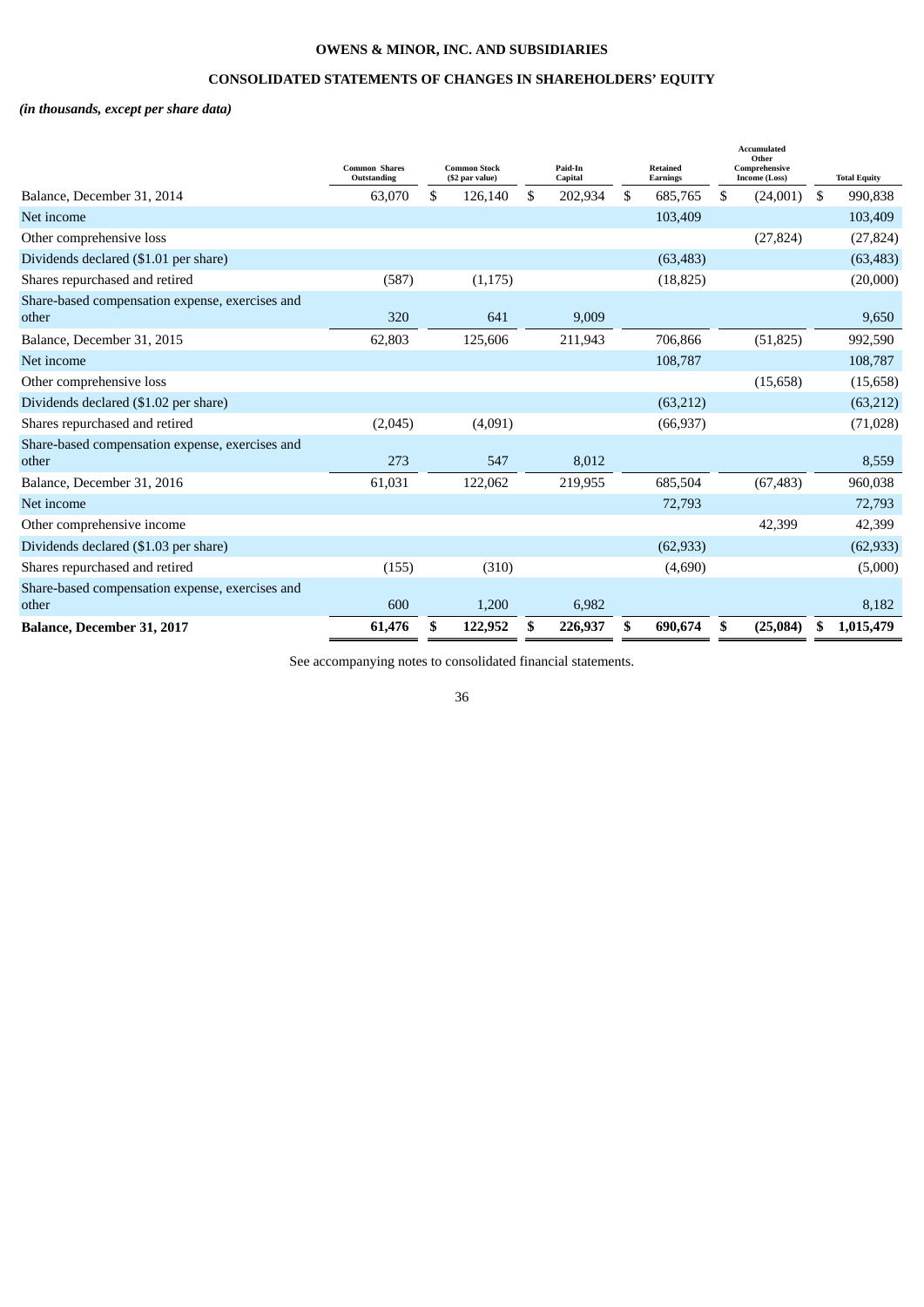# **OWENS & MINOR, INC. AND SUBSIDIARIES**

### **Notes to Consolidated Financial Statements**

*(in thousands, except per share data, unless otherwise indicated)*

#### **Note 1—Summary of Significant Accounting Policies**

Owens & Minor, Inc. and subsidiaries (we, us or our), is a Fortune 500 company headquartered in Richmond, Virginia. We are a leading global healthcare solutions company that connects the world of medical products to the point of care by providing vital supply chain assistance to the providers of healthcare services and the manufacturers of healthcare products, supplies, and devices in the United States and Europe. We serve our customers with a service portfolio that covers procurement, inventory management, delivery and sourcing for the healthcare market. With fully developed networks in the United States and Europe, we are equipped to serve a customer base ranging from hospitals, integrated healthcare systems, group purchasing organizations, and the U.S. federal government, to manufacturers of life-science and medical devices and supplies, including pharmaceuticals in Europe.

We report our business under three distinct business units: Domestic, International and Proprietary Products (formerly Clinical and Procedural Solutions). Domestic is our U.S. distribution, logistics and value-added services business, while International is our European distribution, logistics and value-added services business. Proprietary Products provides product-related solutions, including surgical and procedural kitting and sourcing.

*Basis of Presentation.* The consolidated financial statements include the accounts of Owens & Minor, Inc. and the subsidiaries it controls, in conformity with U.S generally accepted accounting principles (GAAP). All significant intercompany accounts and transactions have been eliminated.

*Reclassifications.* Certain prior year amounts have been reclassified to conform to current year presentation.

*Use of Estimates.* The preparation of the consolidated financial statements in conformity with GAAP requires us to make assumptions and estimates that affect reported amounts and related disclosures. Estimates are used for, but are not limited to, the allowances for losses on accounts receivable, inventory valuation allowances, supplier incentives, depreciation and amortization, goodwill valuation, valuation of intangible assets and other long-lived assets, valuation of property held for sale, self-insurance liabilities, tax liabilities, defined benefit obligations, share-based compensation and other contingencies. Actual results may differ from these estimates.

*Cash and Cash Equivalents.* Cash and cash equivalents includes cash and marketable securities with an original maturity or maturity at acquisition of three months or less. Cash and cash equivalents are stated at cost. Nearly all of our cash and cash equivalents are held in cash depository accounts in major banks in the United States and Europe.

Book overdrafts represent the amount of outstanding checks issued in excess of related bank balances and are included in accounts payable in our consolidated balance sheets, as they are similar to trade payables and are not subject to finance charges or interest. Changes in book overdrafts are classified as operating activities in our consolidated statements of cash flows.

*Accounts Receivable, Net.* In general, accounts receivable from customers are recorded at the invoiced amount. We assess finance charges on overdue accounts receivable that are recognized as other operating income based on their estimated ultimate collectability. We have arrangements with certain customers under which they make deposits on account. Customer deposits in excess of outstanding receivable balances are classified as other current liabilities. For our direct to patient business, accounts receivable are recorded net of a contractual allowance.

We maintain valuation allowances based upon the expected collectability of accounts receivable. Our allowances include specific amounts for accounts that are likely to be uncollectible, such as customer bankruptcies and disputed amounts and general allowances for accounts that may become uncollectible. Allowances are estimated based on a number of factors, including industry trends, current economic conditions, creditworthiness of customers, age of the receivables, changes in customer payment patterns, and historical experience. Account balances are charged off against the allowance after all means of collection have been exhausted and the potential for recovery is considered remote.

*Financing Receivables and Payables.* We have an order-to-cash program in our International segment under which we invoice manufacturers' customers and remit collected amounts to the manufacturers. We retain credit risk for certain uncollected receivables under this program where contractually obligated. We continually monitor the expected collectability in this program and maintain valuation allowances when it is likely that an amount may be or may become uncollectible. Allowances are estimated based on a number of factors including creditworthiness of customers, age of the receivables and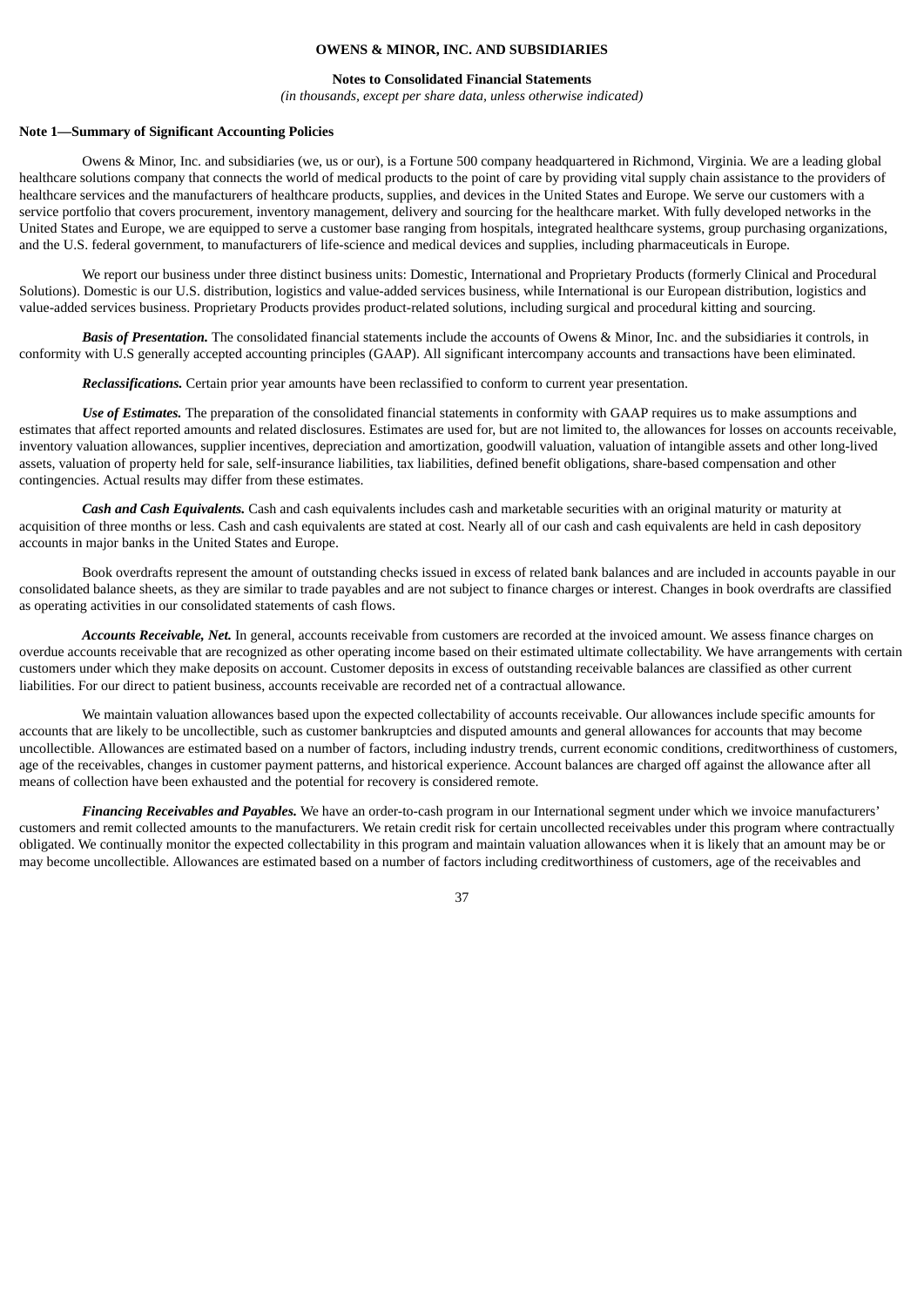historical experience. We write off uncollected receivables under this program when collection is no longer being pursued. At December 31, 2017 and 2016, the allowance for uncollectible accounts as part of this program was \$0.1 million. Fees charged for this program are included in net revenue. Product pricing and related product risks are retained by the manufacturer. Balances receivable and related amounts payable under this program are classified in other current assets and other current liabilities in the consolidated balance sheets.

*Merchandise Inventories.* Merchandise inventories are valued at the lower of cost or market, with cost determined by the last-in, first-out (LIFO) method for inventories in the U.S. Cost of inventories outside the U.S. is determined using the first-in, first out (FIFO) method.

*Property and Equipment.* Property and equipment are stated at cost less accumulated depreciation or, if acquired under capital leases, at the lower of the present value of minimum lease payments or fair market value at the inception of the lease less accumulated amortization. Depreciation and amortization expense for financial reporting purposes is computed on a straight-line method over the estimated useful lives of the assets or, for capital leases and leasehold improvements, over the term of the lease, if shorter. In general, the estimated useful lives for computing depreciation and amortization are four to 15 years for warehouse equipment, five to 40 years for buildings and building improvements, and three to eight years for computers, furniture and fixtures, and office and other equipment. Straight-line and accelerated methods of depreciation are used for income tax purposes. Normal maintenance and repairs are expensed as incurred, and renovations and betterments are capitalized.

*Leases.* We have entered into non-cancelable agreements to lease most of our office and warehouse facilities with remaining terms generally ranging from one to 30 years. We also lease most of our transportation and material handling equipment for terms generally ranging from three to ten years. Certain information technology assets embedded in an outsourcing agreement are accounted for as capital leases. Leases are classified as operating leases or capital leases at their inception. Rent expense for leases with rent holidays or pre-determined rent increases are recognized on a straight-line basis over the lease term. Incentives and allowances for leasehold improvements are deferred and recognized as a reduction of rent expense over the lease term.

*Goodwill.* We evaluate goodwill for impairment annually, as of October 1, and whenever events occur or changes in circumstance indicate that the carrying amount of goodwill may not be recoverable. We review goodwill first by performing a qualitative assessment to determine if it is more likely than not that the fair value of a reporting unit exceeds its carrying value. If not, we then perform a quantitative assessment by first comparing the carrying amount to the fair value of the reporting unit. If the fair value of the reporting unit is determined to be less than its carrying value, a second step is performed to measure the goodwill impairment loss as the excess of the carrying value of the reporting unit's goodwill over the estimated fair value of its goodwill. We estimate the fair value of the reporting unit using valuation techniques which can include comparable multiples of the unit's earnings before interest, taxes, depreciation and amortization (EBITDA) and present value of expected cash flows. The EBITDA multiples are based on an analysis of current enterprise values and recent acquisition prices of similar companies, if available.

*Intangible Assets.* Intangible assets acquired through purchases or business combinations are stated at fair value at the acquisition date and net of accumulated amortization in the consolidated balance sheets. Intangible assets, consisting primarily of customer relationships, customer contracts, noncompetition agreements, trademarks, and tradenames are amortized over their estimated useful lives. In determining the useful life of an intangible asset, we consider our historical experience in renewing or extending similar arrangements. Customer relationships are generally amortized over three to 15 years and other intangible assets are amortized generally for periods between one and 15 years, based on their pattern of economic benefit or on a straight-line basis.

*Computer Software.* We develop and purchase software for internal use. Software development costs incurred during the application development stage are capitalized. Once the software has been installed and tested, and is ready for use, additional costs incurred in connection with the software are expensed as incurred. Capitalized computer software costs are amortized over the estimated useful life of the software, usually between three and ten years. Capitalized computer software costs are included in other assets, net, in the consolidated balance sheets. Unamortized software at December 31, 2017 and 2016 was \$61.8 million and \$59.2 million. Depreciation and amortization expense includes \$10.7 million, \$12.9 million and \$15.4 million of software amortization for the years ended December 31, 2017, 2016 and 2015. Additional amortization of \$4.5 million in 2015 related to the accelerated amortization of an information system which was replaced in the International segment is included in acquisition-related and exit and realignment charges in the consolidated statements of income. Implementation costs incurred for a cloud computing arrangement that is considered a service contract (software as a service or SaaS) are expensed as incurred.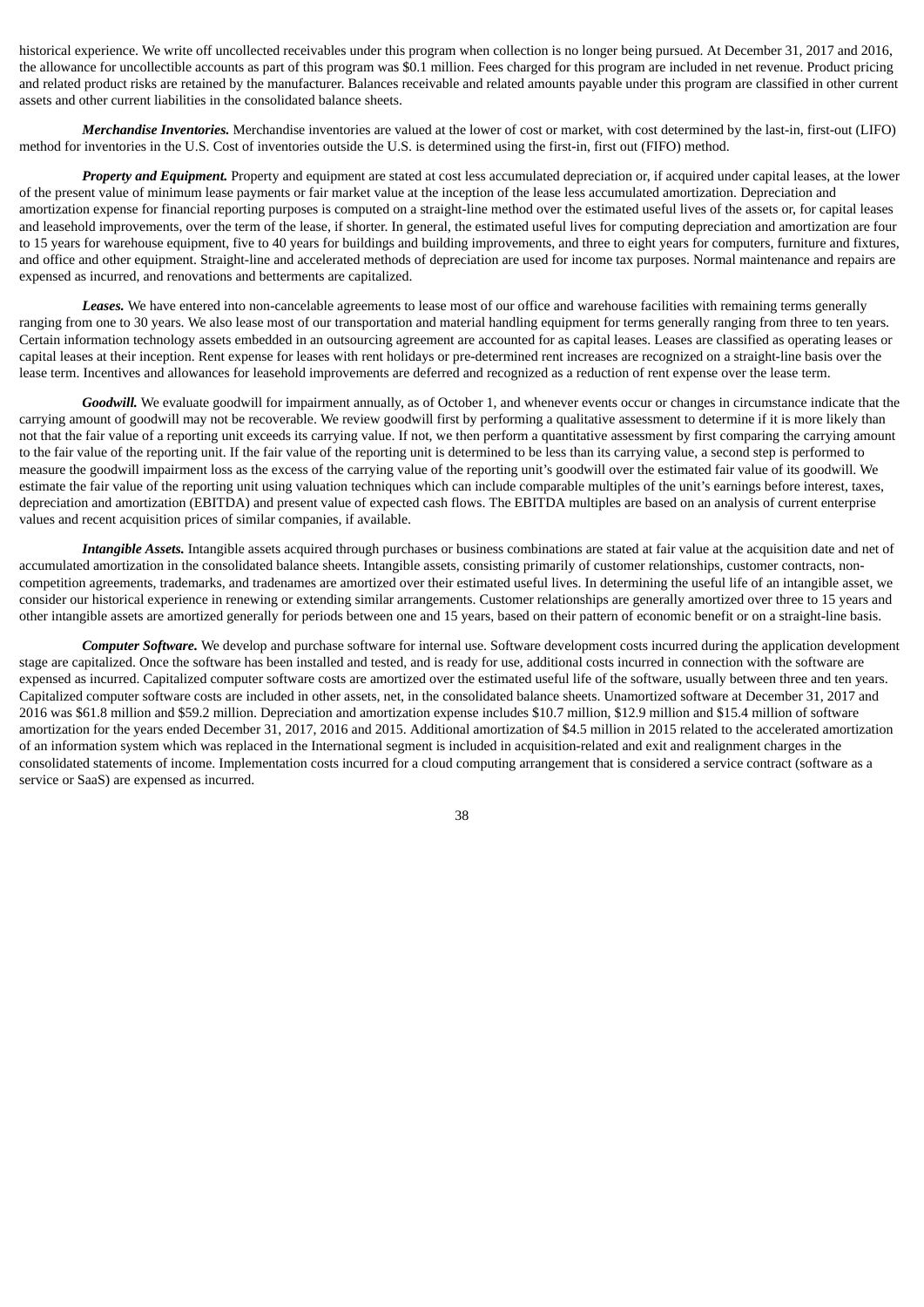*Long-Lived Assets.* Long-lived assets, which include property and equipment, finite-lived intangible assets, and unamortized software costs, are evaluated for impairment whenever events or changes in circumstances indicate that the carrying amount of long-lived assets may not be recoverable. We assess long-lived assets for potential impairment by comparing the carrying value of an asset, or group of related assets, to their estimated undiscounted future cash flows.

*Self-Insurance Liabilities.* We are self-insured for most employee healthcare, workers' compensation and automobile liability costs; however, we maintain insurance for individual losses exceeding certain limits. Liabilities are estimated for healthcare costs using current and historical claims data. Liabilities for workers' compensation and automobile liability claims are estimated using historical claims data and loss development factors. If the underlying facts and circumstances of existing claims change or historical trends are not indicative of future trends, then we may be required to record additional expense or reductions to expense. Self-insurance liabilities are included in other current liabilities on the consolidated balance sheets.

*Revenue Recognition.* Revenue is recognized when persuasive evidence of an arrangement exists, delivery has occurred or services have been rendered, the price or fee is fixed or determinable, and collectability is reasonably assured. Under most of our distribution arrangements, we record revenue at the time shipment is completed as title passes to the customer when the product is received by the customer. For our direct to patient and home health agency sales, revenues are recorded based upon the estimated amounts due from patients and third-party payors. Third-party payors include federal and state agencies (under Medicare and Medicaid programs), managed care health plans and commercial insurance companies. Estimates of contractual allowances are based upon historical collection rates for the related payor agreements. The estimated reimbursement amounts are made on a payor-specific basis and are recorded based on the best information available regarding management's interpretation of the applicable laws, regulations and reimbursement terms.

Revenue for activity-based fees and other services is recognized as work is performed and as amounts are earned. Depending on the specific contractual provisions and nature of the deliverable, revenue from services may be recognized on a straight-line basis over the term of the service, on a proportional performance model, based on level of effort, or when final deliverables have been provided. Additionally, we generate fees from arrangements that include performance targets related to cost-saving initiatives for customers that result from our supply-chain management services. Achievement against performance targets, measured in accordance with contractual terms, may result in additional fees paid to us or, if performance targets are not achieved, we may be obligated to refund or reduce a portion of our fees or to provide credits toward future purchases by the customer. For these arrangements, all contingent revenue is deferred and recognized as the performance target is achieved and the applicable contingency is released. When we determine that a loss is probable under a contract, the estimated loss is accrued.

We allocate revenue for arrangements with multiple deliverables meeting the criteria for a separate unit of accounting using the relative selling price method and recognize revenue for each deliverable in accordance with applicable revenue recognition criteria.

In most cases, we record revenue gross, as we are the primary obligor in our sales arrangements, bear the risk of general and physical inventory loss and carry all credit risk associated with sales. When we act as an agent in a sales arrangement and do not bear a significant portion of these risks, primarily for our third-party logistics business, we record revenue net of product cost. Sales taxes collected from customers and remitted to governmental authorities are excluded from revenues.

*Cost of Goods Sold.* Cost of goods sold includes the cost of the product (net of supplier incentives and cash discounts) and all costs incurred for shipments of products from manufacturers to our distribution centers for all customer arrangements where we are the primary obligor, bear the risk of general and physical inventory loss and carry all credit risk associated with sales. Cost of goods sold also includes direct and certain indirect labor, material and overhead costs associated with our Proprietary Products business. We have contractual arrangements with certain suppliers that provide incentives, including cash discounts for prompt payment, operational efficiency and performance-based incentives. These incentives are recognized as a reduction in cost of goods sold as targets become probable of achievement.

In situations where we act as an agent in a sales arrangement and do not bear a significant portion of these risks, primarily for our third-party logistics business, there is no cost of goods sold and all costs to provide the service to the customer are recorded in selling, general and administrative expenses.

As a result of different practices of categorizing costs and different business models throughout our industry, our gross margins may not necessarily be comparable to other distribution companies.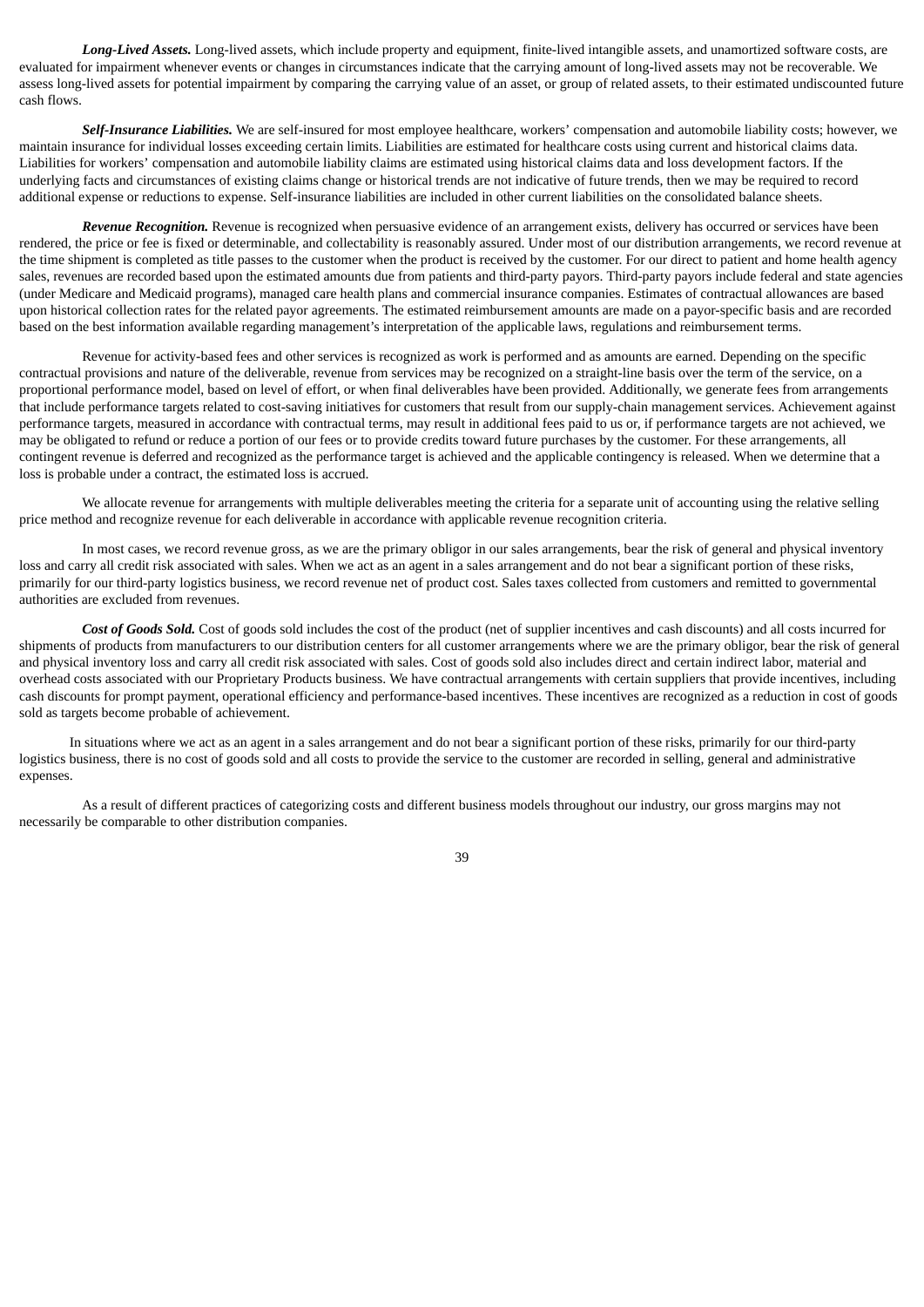*Distribution, Selling and Administrative (DS&A) Expenses.* DS&A expenses include shipping and handling costs, labor, depreciation, amortization and other costs for selling and administrative functions associated with our distribution and logistics services and all costs associated with our fee-for-service arrangements.

*Shipping and Handling.* Shipping and handling costs are included in DS&A expenses on the consolidated statements of income and include costs to store, to move, and to prepare products for shipment, as well as costs to deliver products to customers. Shipping and handling costs totaled \$589.0 million, \$558.9 million and \$548.6 million for the years ended December 31, 2017, 2016 and 2015, respectively. Third-party shipping and handling costs billed to customers, which are included in net revenue, are immaterial for all periods presented.

*Share-Based Compensation.* We account for share-based payments to employees at fair value and recognize the related expense in selling, general and administrative expenses over the service period for awards expected to vest.

*Derivative Financial Instruments.* We are directly and indirectly affected by changes in certain market conditions, which may adversely impact our financial performance and are referred to as "market risks." When deemed appropriate, we use derivatives as a risk management tool to mitigate the potential impact of certain market risks, primarily foreign currency exchange risk. We use forward contracts, which are agreements to buy or sell a quantity of a commodity at a predetermined future date, and at a predetermined rate or price. We do not enter into derivative financial instruments for trading purposes. All derivatives are carried at fair value in our consolidated balance sheets, which is determined by using observable market inputs (Level 2). The cash flow impact of the our derivative instruments is primarily included in our consolidated statements of cash flows in net cash provided by operating activities. We did not have any derivatives outstanding as of December 31, 2017 or 2016.

*Income Taxes.* We account for income taxes under the asset and liability method. Deferred tax assets and liabilities are recognized for the future tax consequences attributable to differences between the financial statement carrying amounts of existing assets and liabilities and their respective tax bases and operating loss and tax credit carryforwards. Deferred tax assets and liabilities are measured using enacted tax rates expected to apply to taxable income in the years in which those temporary differences are expected to be recovered or settled. The effect on deferred tax assets and liabilities of a change in tax rates is recognized in income in the period that includes the enactment date. Valuation allowances are provided if it is more likely than not that a deferred tax asset will not be realized. When we have claimed tax benefits that may be challenged by a tax authority, an estimate of the effect of these uncertain tax positions is recorded. It is our policy to provide for uncertain tax positions and the related interest and penalties based upon an assessment of whether a tax benefit is more likely than not to be sustained upon examination by tax authorities. To the extent that the tax outcome of these uncertain tax positions changes, based on our assessment, such changes in estimate may impact the income tax provision in the period in which such determination is made.

The Tax Cuts and Jobs Act (the "Act") was enacted on December 22, 2017. To the extent the effects of the Act are reasonably estimable we have recognized provisional amounts. Given the significant complexity of the Act, anticipated guidance from the U.S. Treasury about implementing the Act, and the potential for additional guidance from the Securities and Exchange Commission or the Financial Accounting Standards Board related to the Act, these estimates may be adjusted during 2018.

We earn a portion of our operating earnings in foreign jurisdictions outside the United States. Prior to the reporting period in which the Act was enacted we considered foreign earnings to be indefinitely reinvested and provided no United States federal and state taxes or withholding taxes on those earnings. Upon enactment, the Act imposes a tax on our total post-1986 foreign earnings at various tax rates. The Company has recognized a provisional amount of this one-time transition tax. No additional income taxes have been provided for any remaining undistributed foreign earnings not subject to the transition tax, or any additional outside basis difference inherent in these entities, as these amounts continue to be indefinitely reinvested in foreign operations. Determining the amount of unrecognized deferred tax liability related to any remaining undistributed foreign earnings not subject to the transition tax and additional outside basis difference in these entities (i.e., basis difference in excess of that subject to the one-time transition tax) is not practicable. The Company will evaluate its foreign earnings repatriation policy in 2018.

*Fair Value Measurements.* Fair value is determined based on assumptions that a market participant would use in pricing an asset or liability. The assumptions used are in accordance with a three-tier hierarchy, defined by GAAP, that draws a distinction between market participant assumptions based on (i) observable inputs such as quoted prices in active markets (Level 1), (ii) inputs other than quoted prices in active markets that are observable either directly or indirectly (Level 2) and (iii) unobservable inputs that require the use of present value and other valuation techniques in the determination of fair value (Level 3).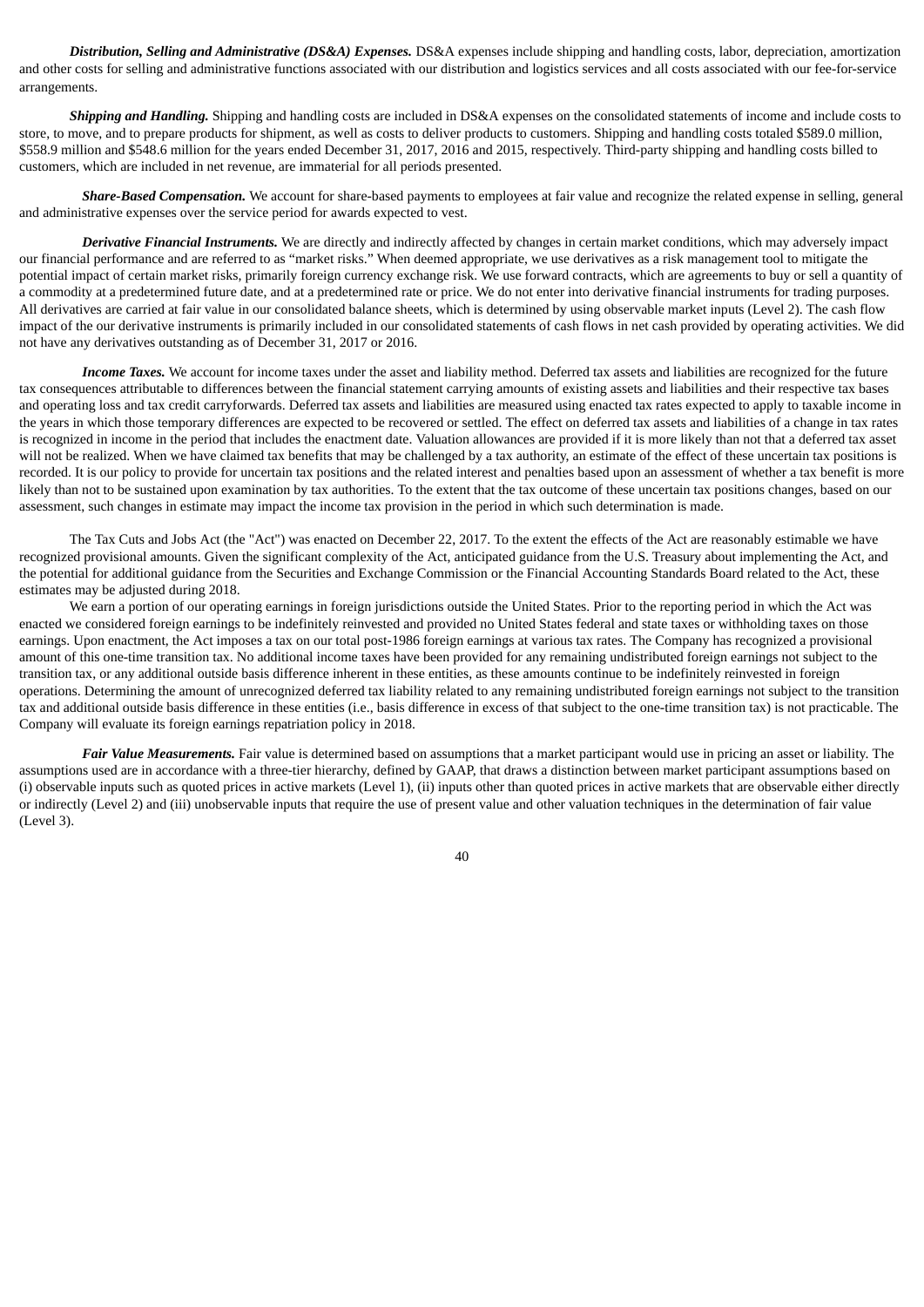The carrying amounts of cash and cash equivalents, accounts receivable and accounts payable reported in the consolidated balance sheets approximate fair value due to the short-term nature of these instruments. Property held for sale is reported at estimated fair value less selling costs with fair value determined based on recent sales prices for comparable properties in similar locations (Level 2). The fair value of long-term debt is estimated based on quoted market prices or dealer quotes for the identical liability when traded as an asset in an active market (Level 1) or, if quoted market prices or dealer quotes are not available, on the borrowing rates currently available for loans with similar terms, credit ratings, and average remaining maturities (Level 2). See Note 10 for the fair value of debt.

*Acquisition-Related and Exit and Realignment Charges*. We present costs incurred in connection with acquisitions in acquisition-related and exit and realignment charges in our consolidated statements of income. Acquisition-related charges consist primarily of transaction costs incurred to perform due diligence and to analyze, negotiate and consummate an acquisition, costs to perform post-closing activities to establish the organizational structure, and costs to transition the acquired company's information technology and other operations and administrative functions from the former owner.

Exit and realignment charges consist of costs associated with optimizing our operations which include the closure and consolidation of certain distribution and logistics centers, administrative offices and warehouses in the United States and Europe. These charges also include costs related to our strategic organizational realignment which include management changes, certain professional fees, and costs to streamline administrative functions and processes. Costs associated with exit and realignment activities are recorded at their fair value when incurred. Liabilities are established at the cease-use date for remaining operating lease and other contractual obligations, net of estimated sub-lease income. The net lease termination cost is discounted using a creditadjusted risk-free rate of interest. We evaluate these assumptions quarterly and adjust the liability accordingly. The current portion of accrued lease and other contractual termination costs is included in other current liabilities on the consolidated balance sheets, and the non-current portion is included in other liabilities. Severance benefits are recorded when payment is considered probable and reasonably estimable.

*Income Per Share.* Basic and diluted income per share are calculated pursuant to the two-class method, under which unvested share-based payment awards containing nonforfeitable rights to dividends are participating securities.

*Foreign Currency Translation.* Our foreign subsidiaries generally consider their local currency to be their functional currency. Assets and liabilities of these foreign subsidiaries are translated into U.S. dollars at period-end exchange rates and revenues and expenses are translated at average exchange rates during the period. Cumulative currency translation adjustments are included in accumulated other comprehensive income (loss) in shareholders' equity. Gains and losses on intercompany foreign currency transactions that are long-term in nature and which we do not intend to settle in the foreseeable future are also recognized in other comprehensive income (loss) in shareholders' equity. Realized gains and losses from foreign currency transactions are recorded in other operating income, net in the consolidated statements of income and were not material to our consolidated results of operations in 2017, 2016 and 2015.

*Business Combinations.* We account for acquired businesses using the acquisition method of accounting, which requires that the assets acquired and liabilities assumed be recorded at the date of acquisition at their respective fair values. Any excess of the purchase price over the estimated fair values of the net assets acquired is recorded as goodwill.

*Recent Accounting Pronouncements*. During 2017, we adopted Accounting Standard Updates (ASU's) issued by the Financial Accounting Standards Board (FASB).

In February 2016, the Financial Accounting Standards Board (FASB) issued ASU No. 2016-02, *Leases* which requires lessees to put most leases on their balance sheets but recognize the expenses on their income statements in a manner similar to current practice. The new standard states that a lessee will recognize a lease liability for the obligation to make lease payments and a right-of-use (ROU) asset for the right to use the underlying asset for the lease term. Expense related to leases determined to be operating leases will be recognized on a straight-line basis, while those determined to be financing leases will be recognized following a front-loaded expense profile in which interest and amortization are presented separately in the income statement. This guidance is effective for fiscal years beginning after December 15, 2018, including interim periods within that reporting period. Early adoption is permitted and should be applied using a modified retrospective approach. We expect this standard will have a material effect on our financial statements. While we are continuing to assess the effect of adoption, we currently believe the most significant changes relate to the recognition of new ROU assets and lease liabilities on our balance sheet for operating leases related to office and warehouse facilities.

On January 1, 2017, we adopted ASU No. 2016-09, *Improvements to Employee Share-Based Payment Accounting.* The amendments in this updated guidance included changes to simplify the Codification for several aspects of the accounting for share-based payment transactions, including the income tax consequences, classification of awards as either equity or liabilities, and classification on the statement of cash flows. As a result of this adoption, we recognized \$0.4 million in excess tax benefits in the income statement for the year ended December 31, 2017. In addition, we recorded these tax benefits related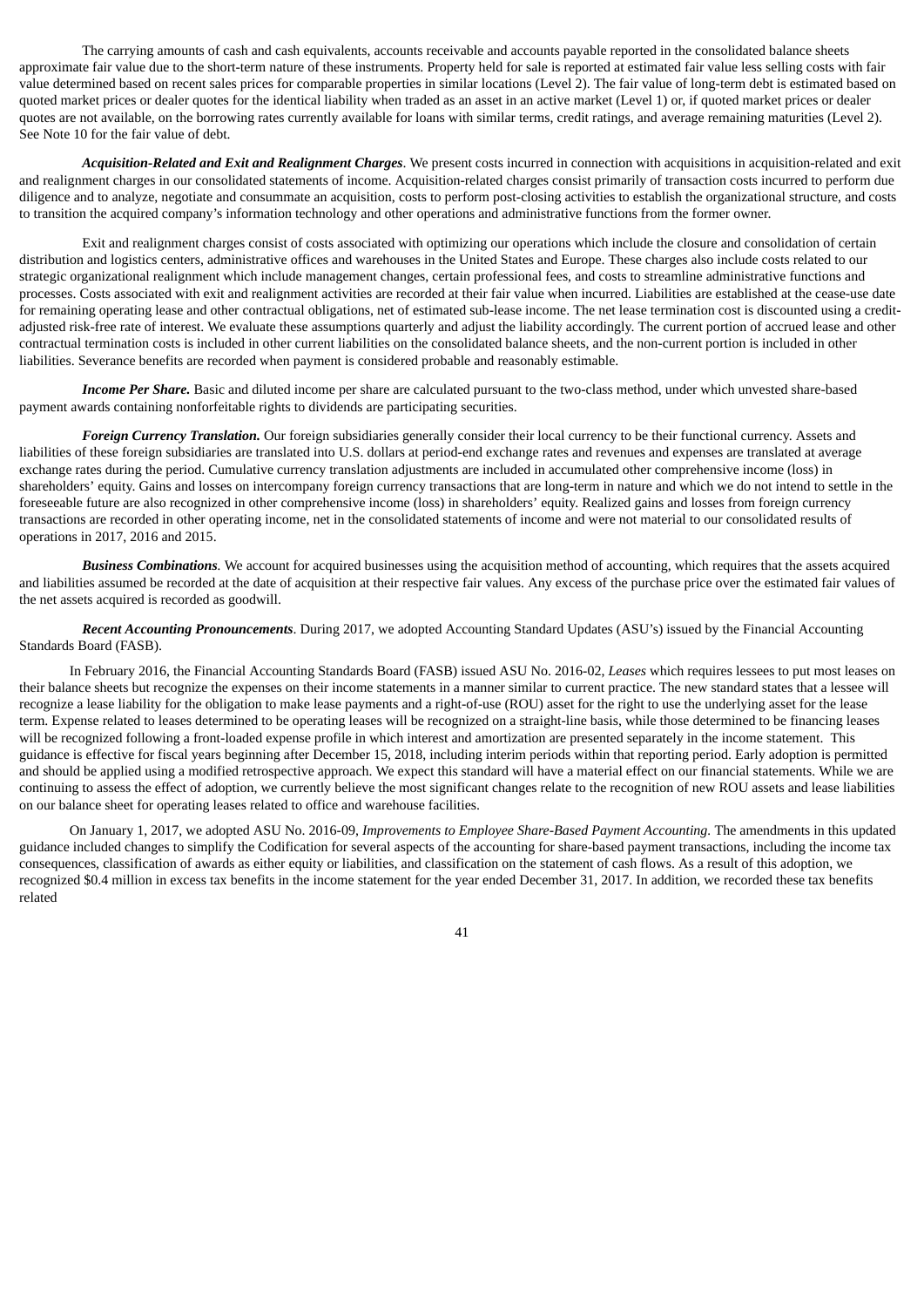to stock based compensation for the current year in operating activities in the statements of cash flows and reclassified \$0.8 and \$0.6 million from financing activities in 2016 and 2015, respectively, to conform to this presentation.

In May 2014, the FASB issued an ASU, *Revenue from Contracts with Customers*. The amended guidance eliminates industry specific guidance and applies to all companies. Revenue will be recognized when an entity satisfies a performance obligation by transferring control of a promised good or service to a customer in an amount that reflects the consideration to which the entity expects to be entitled for that good or service. Revenue from a contract that contains multiple performance obligations is allocated to each performance obligation generally on a relative standalone selling price basis. Amended guidance was issued on: principal versus agent considerations, shipping and handling activities that occur after the customer has obtained control of a good as an activity to fulfill the promise to transfer the good, clarification on how an entity should evaluate the collectibility threshold and when an entity can recognize nonrefundable consideration received as revenue if an arrangement does not meet the standard's contract criteria. The amended guidance also requires additional quantitative and qualitative disclosures. These amended standards are all effective for us beginning January 1, 2018 and allow for either full retrospective adoption or modified retrospective adoption (cumulative effect). We have completed our evaluation of the amended guidance, including identification of revenue streams and customer contract reviews. Our revenue is primarily distribution revenue, which we recognize at the time shipment is completed and title passes to the customer. Based on our analysis, the timing of recognition of distribution revenue will be substantially unchanged under the amended guidance. We intend to use the modified retrospective method of adoption.

#### **Note 2—Significant Risks and Uncertainties**

Many of our hospital customers in the U.S. are represented by group purchasing organizations (GPOs) that contract with us for services on behalf of the GPO members. GPOs representing a significant portion of our business are Vizient, Premier, Inc. (Premier) and Health Trust Purchasing Group (HPG). Members of these GPOs have incentives to purchase from their primary selected distributor; however, they operate independently and are free to negotiate directly with distributors and manufacturers. For 2017, 2016 and 2015, net revenue from hospitals under contract with these GPOs represented the following approximate percentages of our net revenue annually: Vizient—43% to 54%; Premier—20% to 21%; and HPG—11% to 14%.

Net revenue from sales of product supplied by Medtronic represented approximately 11% of our net revenues for 2017 and 13% of our net revenues for 2016 and 2015. Net revenue from sales of product supplied by Johnson & Johnson represented approximately 9% of our net revenue annually for each of the previous three years. Net revenue from sales of product supplied by Becton Dickinson represented approximately 9% of our net revenue for 2017 and 2016.

#### **Note 3—Acquisitions**

On August 1, 2017, we completed the acquisition of Byram Healthcare, a leading domestic distributor of reimbursable medical supplies sold directly to patients and home health agencies.

The consideration was \$367 million, net of cash acquired, which is subject to final working capital adjustments with the seller. The purchase price was allocated on a preliminary basis to the underlying assets acquired and liabilities assumed based upon our current estimate of their fair values at the date of acquisition. The purchase price exceeded the preliminary estimated fair value of the net tangible and identifiable intangible assets by \$289 million which was allocated to goodwill. The following table presents the preliminary estimated fair value of the assets acquired and liabilities assumed recognized as of the acquisition date. The fair value of intangibles from this acquisition was primarily determined by applying the income approach, using several significant unobservable inputs for projected cash flows and a discount rate. These inputs are considered Level 3 inputs. The allocation of purchase price to assets and liabilities acquired is not yet complete.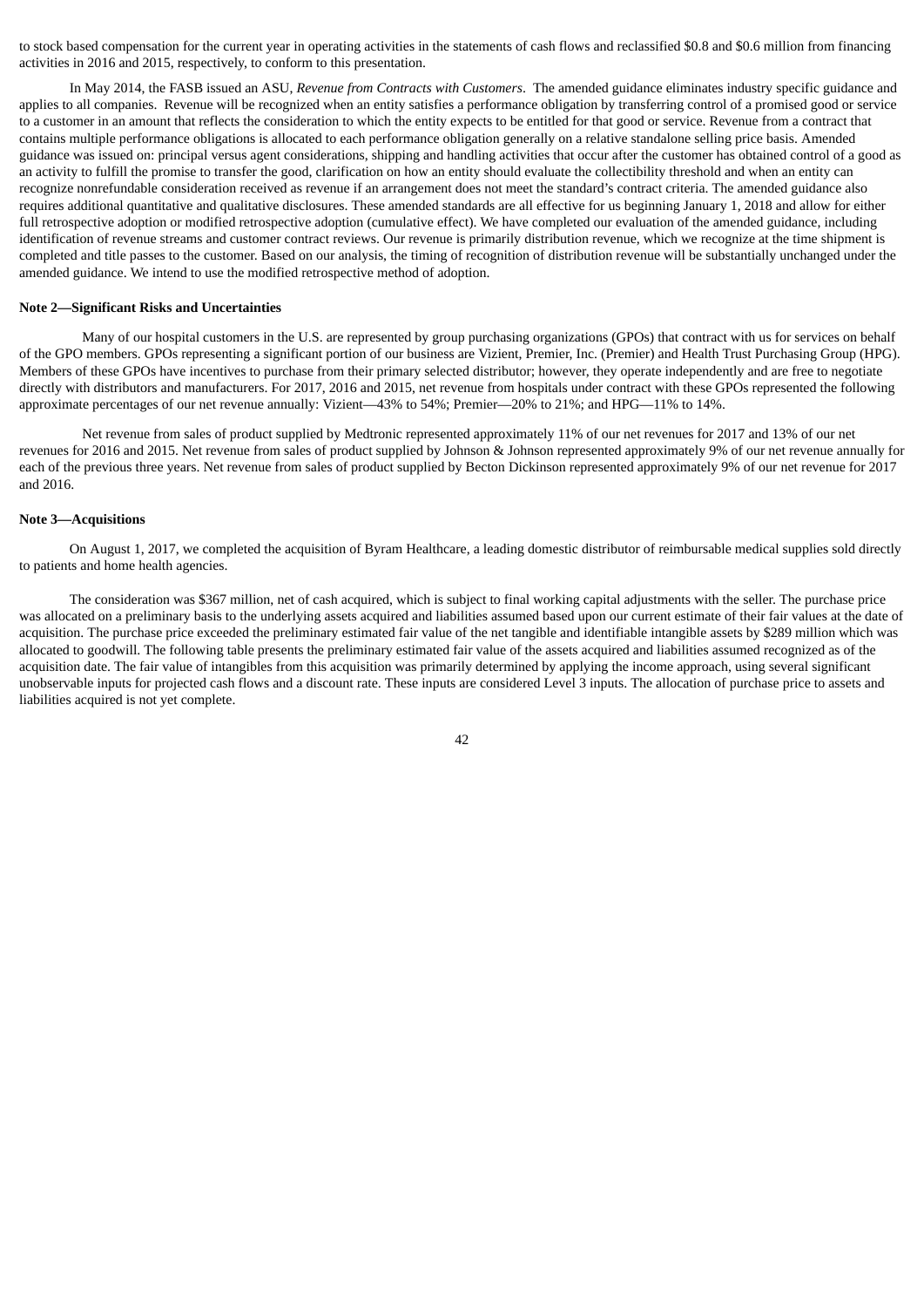|                                                   | <b>Preliminary Fair Value</b><br><b>Originally Estimated as</b><br>nf<br><b>Acquisition Date (1)</b> | Differences Between Prior<br>and the Current Periods<br><b>Preliminary Fair Value</b><br><b>Estimate</b> |           | <b>Preliminary Fair Value</b><br><b>Currently Estimated as of</b><br><b>Acquisition Date</b> |
|---------------------------------------------------|------------------------------------------------------------------------------------------------------|----------------------------------------------------------------------------------------------------------|-----------|----------------------------------------------------------------------------------------------|
| Assets acquired:                                  |                                                                                                      |                                                                                                          |           |                                                                                              |
| Current assets                                    | \$<br>62,902                                                                                         | -\$                                                                                                      | (916)     | \$<br>61,986                                                                                 |
| Goodwill                                          | 263,155                                                                                              |                                                                                                          | 25,536    | 288,691                                                                                      |
| Intangible assets                                 | 156,000                                                                                              |                                                                                                          | (41,000)  | 115,000                                                                                      |
| Other noncurrent assets                           | 3,615                                                                                                |                                                                                                          | 1,454     | 5,069                                                                                        |
| Total assets                                      | 485,672                                                                                              |                                                                                                          | (14, 926) | 470,746                                                                                      |
| Liabilities assumed:                              |                                                                                                      |                                                                                                          |           |                                                                                              |
| Current liabilities                               | 72,397                                                                                               |                                                                                                          | 565       | 72,962                                                                                       |
| Noncurrent liabilities                            | 46,706                                                                                               |                                                                                                          | (15, 491) | 31,215                                                                                       |
| <b>Total liabilities</b>                          | 119,103                                                                                              |                                                                                                          | (14, 926) | 104,177                                                                                      |
| Fair value of net assets acquired, net of<br>cash | \$<br>366,569                                                                                        | S                                                                                                        |           | \$<br>366,569                                                                                |

(1) *As previously reported in our third quarter 2017 Form 10-Q.*

We are amortizing the preliminary fair value of acquired intangible assets, primarily chronic customer relationships and a trade name, over their weighted average useful lives of three to 10 years.

Goodwill of \$289 million, which we assigned to our Domestic segment, consists largely of expected opportunities to expand into the non-acute market with direct to patient distribution capabilities. None of the goodwill recognized is expected to be deductible for income tax purposes.

Pro forma results of operations for Byram has not been presented because the effects on revenue and net income were not material to our historic consolidated financial statements.

We recognized pre-tax acquisition-related expenses of \$17.3 million, \$1.2 million and \$9.8 million for the years ended December 31, 2017, 2016 and 2015. The current year charges were related primarily to transaction and transition costs for Byram and the pending Halyard S&IP transaction. Expenses in 2016 related primarily to costs incurred to settle certain obligations and address other on-going matters associated with the acquisitions of ArcRoyal and Medical Action which were partially offset on a year-to-date basis by the first quarter gain on the sale of property acquired with Medical Action. Charges in 2015 consisted primarily of costs to continue the integration of Medical Action and ArcRoyal which were acquired in the fourth quarter of 2014 including certain severance and contractual payments to the former owner and costs to transition information technology and other administrative functions.

#### **Note 4—Accounts Receivable, Net**

Allowances for losses on accounts receivable of \$16.2 million and \$13.5 million have been applied as reductions of accounts receivable at December 31, 2017 and 2016. Write-offs of accounts receivable were \$0.8 million, \$0.9 million and \$1.2 million for 2017, 2016 and 2015.

#### **Note 5—Merchandise Inventories**

At December 31, 2017 and 2016 we had inventory of \$990.2 million and \$916.3 million, of which \$964.2 million and \$902.2 million were valued under LIFO. If LIFO inventories had been valued on a current cost or FIFO basis, they would have been greater by \$119.6 million and \$115.4 million as of December 31, 2017 and 2016. At December 31, 2017 and 2016, included in our inventory was \$22.1 million and \$19.7 million in raw materials, \$7.0 million and \$10.8 million in work in process and the remainder was finished goods.

### **Note 6—Financing Receivables and Payables**

At December 31, 2017 and 2016, we had financing receivables of \$192.1 million and \$156.5 million and related payables of \$124.9 million and \$110.0 million outstanding under our order-to-cash program, which were included in other current assets and other current liabilities, respectively, in the consolidated balance sheets.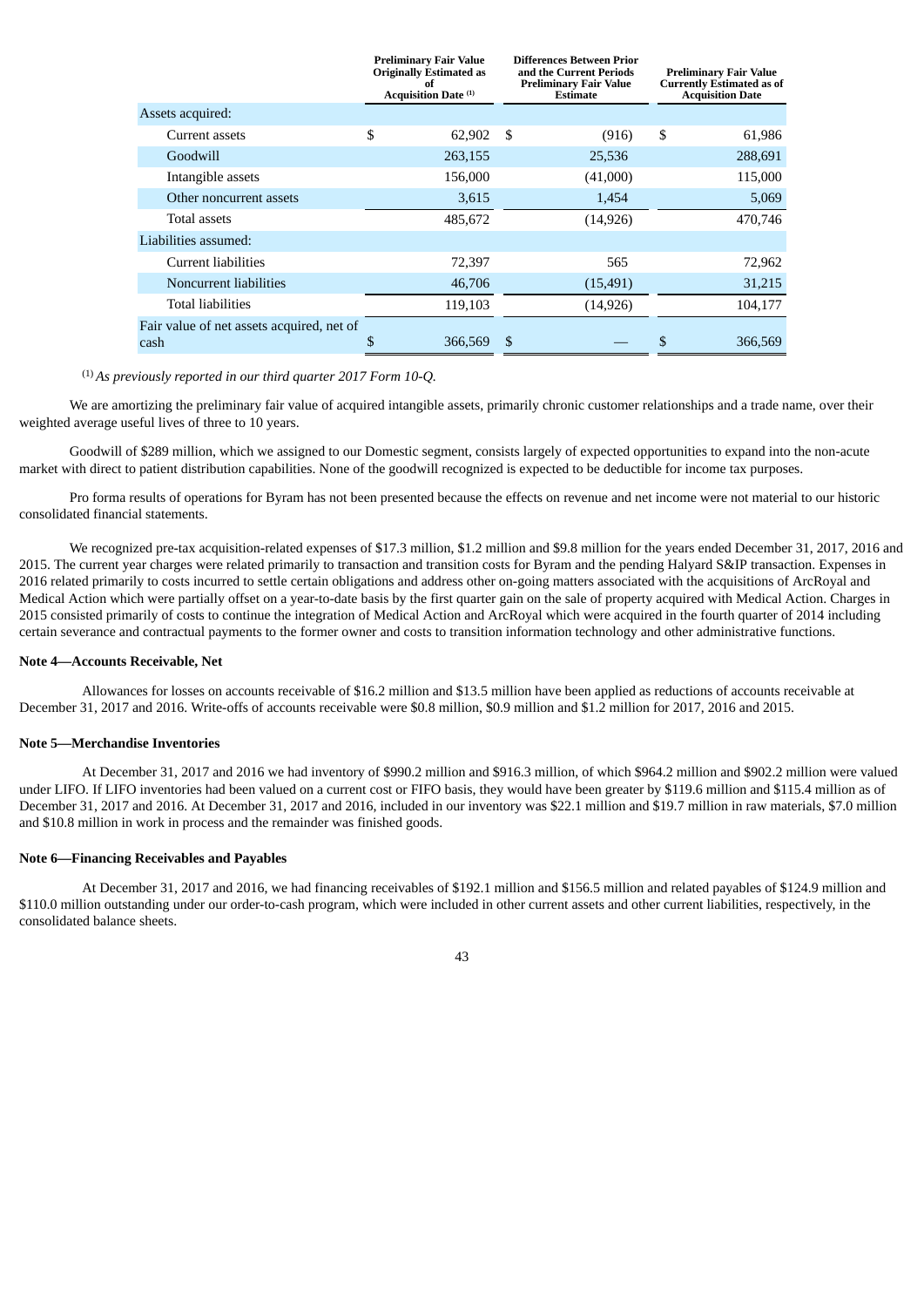### **Note 7—Property and Equipment**

Property and equipment consists of the following:

| December 31,                |   | 2017       |    | 2016       |
|-----------------------------|---|------------|----|------------|
| Warehouse equipment         | Ф | 190,410    | -S | 167,889    |
| Computer equipment          |   | 59,746     |    | 51,513     |
| Building and improvements   |   | 78,709     |    | 72,780     |
| Leasehold improvements      |   | 71,830     |    | 60,360     |
| Land and improvements       |   | 17,638     |    | 17,311     |
| Furniture and fixtures      |   | 15,119     |    | 14,668     |
| Office equipment and other  |   | 12,619     |    | 8,596      |
|                             |   | 446,071    |    | 393,117    |
| Accumulated depreciation    |   | (239, 581) |    | (201, 399) |
| Property and equipment, net |   | 206,490    |    | 191,718    |

The gross value of assets recorded under capital leases was \$33.4 million and \$36.4 million with associated accumulated depreciation of \$18.1 million and \$16.4 million as of December 31, 2017 and 2016, respectively. Depreciation expense for property and equipment and assets under capital leases was \$32.3 million, \$32.5 million and \$36.3 million for the years ended December 31, 2017, 2016 and 2015.

We had no property held for sale at December 31, 2017 or 2016.

### **Note 8—Goodwill and Intangible Assets**

The following table summarizes the changes in the carrying amount of goodwill through December 31, 2017:

|                                                   | <b>Domestic</b> |     | <b>International</b> |               | Proprietary<br><b>Products</b> |     | Consolidated |
|---------------------------------------------------|-----------------|-----|----------------------|---------------|--------------------------------|-----|--------------|
| Carrying amount of goodwill, December 31, 2016    | 180,006         | -\$ | 19.391               | <sup>\$</sup> | 215.539                        | -S  | 414.936      |
| Acquisition (See Note 3)                          | 288.691         |     |                      |               |                                |     | 288,691      |
| Currency translation adjustments                  |                 |     | 7.772                |               | 2.412                          |     | 10,184       |
| Carrying amount of goodwill, December 31, 2017 \$ | 468.697         |     | 27,163               |               | 217,951                        | \$. | 713,811      |

Intangible assets at December 31, 2017 and 2016 were as follows:

|                              | 2017                                                            |           |  |                                  | 2016 |          |                             |         |
|------------------------------|-----------------------------------------------------------------|-----------|--|----------------------------------|------|----------|-----------------------------|---------|
|                              | Other<br>Customer<br><b>Relationships</b><br><b>Intangibles</b> |           |  | Customer<br><b>Relationships</b> |      |          | Other<br><b>Intangibles</b> |         |
| Gross intangible assets      |                                                                 | 199,265   |  | 43,537                           |      | 118,223  |                             | 4,045   |
| Accumulated amortization     |                                                                 | (54, 757) |  | (3,577)                          |      | (38,429) |                             | (1,328) |
| Net intangible assets        |                                                                 | 144,508   |  | 39,960                           |      | 79.794   |                             | 2,717   |
| Weighted average useful life |                                                                 | 11 years  |  | 7 years                          |      | 14 years |                             | 5 years |

At December 31, 2017, \$117.7 million in net intangible assets were held in the Domestic segment, \$9.7 million in the International segment, and \$57.0 million in the Proprietary Products segment. Amortization expense for intangible assets was \$16.4 million for 2017, \$10.0 million for 2016 and \$9.8 million for 2015.

Based on the current carrying value of intangible assets subject to amortization, estimated amortization expense is \$25.5 million for 2018, \$25.6 million for 2019, \$24.6 million for 2020, \$22.9 million for 2021 and \$22.1 million for 2022.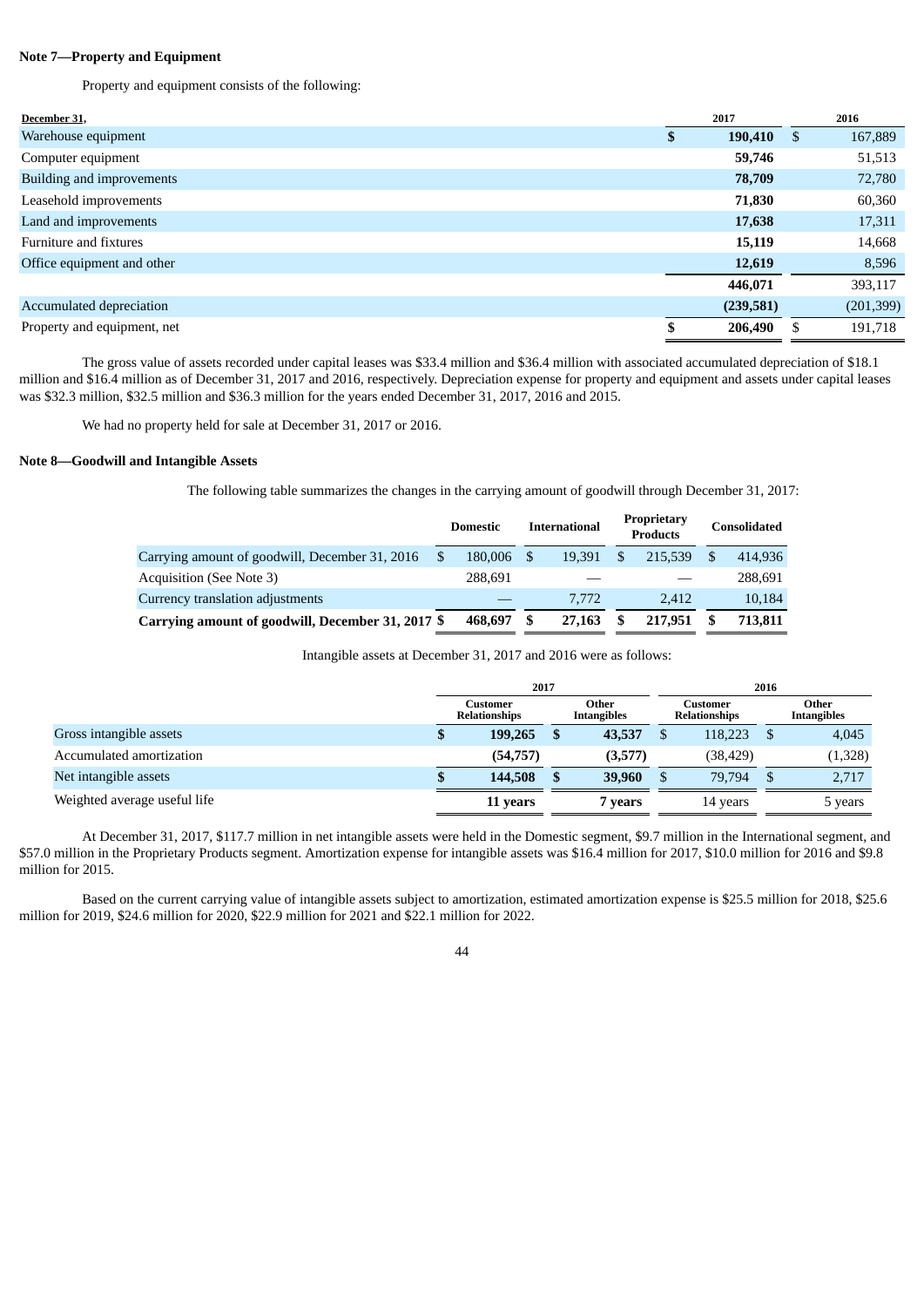### **Note 9—Exit and Realignment Costs**

We periodically incur exit and realignment and other charges associated with optimizing our operations which include the closure and consolidation of certain distribution and logistics centers, administrative offices and warehouses in the United States and Europe. These charges also include costs associated with our strategic organizational realignment which include management changes, certain professional fees, and costs to streamline administrative functions and processes.

Exit and realignment charges by segment for the years ended December 31, 2017, 2016 and 2015 were as follows:

| Year ended December 31,            | 2017 |        | 2016   |   | 2015   |
|------------------------------------|------|--------|--------|---|--------|
| Domestic segment                   |      | 39,823 | 14.304 |   | 7,318  |
| International segment              |      | 1,726  | 7.491  |   | 11,312 |
| Proprietary Products               |      | 1,893  | 1,669  |   |        |
| Total exit and realignment charges | S    | 43,442 | 23,464 | S | 18,630 |

The following table summarizes the activity related to exit and realignment cost accruals through December 31, 2017:

|                                                         | Lease<br><b>Obligations</b> | <b>Severance and</b><br>Other | Total                  |
|---------------------------------------------------------|-----------------------------|-------------------------------|------------------------|
| Accrued exit and realignment charges, January 1, 2015   | 3,575<br>\$                 | \$.<br>2,887                  | <sup>\$</sup><br>6,462 |
| Provision for exit and realignment activities           | 1,118                       | 3,965                         | 5,083                  |
| Change in estimate                                      | (3,002)                     | (875)                         | (3,877)                |
| Cash payments, net of sublease income                   | (1,205)                     | (4,137)                       | (5, 342)               |
| Accrued exit and realignment charges, December 31, 2015 | 486                         | 1,840                         | 2,326                  |
| Provision for exit and realignment activities           |                             | 11,823                        | 11,823                 |
| Change in estimate                                      |                             | (261)                         | (261)                  |
| Cash payments, net of sublease income                   | (486)                       | (11, 164)                     | (11,650)               |
| Accrued exit and realignment charges, December 31, 2016 |                             | 2,238                         | 2,238                  |
| Provision for exit and realignment activities           |                             | 17,691                        | 17,691                 |
| Change in estimate                                      |                             | (365)                         | (365)                  |
| Cash payments, net of sublease income                   |                             | (7,592)                       | (7,592)                |
| Accrued exit and realignment charges, December 31, 2017 | \$                          | 11,972                        | 11,972                 |

In addition to the exit and realignment accruals in the preceding table, we also incurred \$26.1 million of costs that were expensed as incurred for the year ended December 31, 2017, including \$15.2 million in consulting costs, \$5.1 million in asset write-downs, \$4.7 million in information system restructuring costs, and \$1.1 million in other costs.

We incurred \$11.9 million of costs that were expensed as incurred for the year ended December 31, 2016, including \$3.6 million in professional service fees, \$3.0 million in asset write-downs, \$2.9 million in information system costs, \$0.9 million in labor costs, \$0.7 million in other facility costs and \$0.8 million in other costs.

We incurred \$17.4 million of costs that were expensed as incurred for the year ended December 31, 2015, including \$4.6 million in facility costs, \$4.5 million in accelerated amortization of an information system that was replaced, \$3.8 million in professional service fees, \$3.0 million in information systems costs, \$1.4 million in labor costs and \$0.1 million in other costs.

We do not expect significant additional costs in 2018 for activities that were initiated through December 31, 2017; however, we anticipate new actions will be taken in 2018 that will incur costs similar to prior years.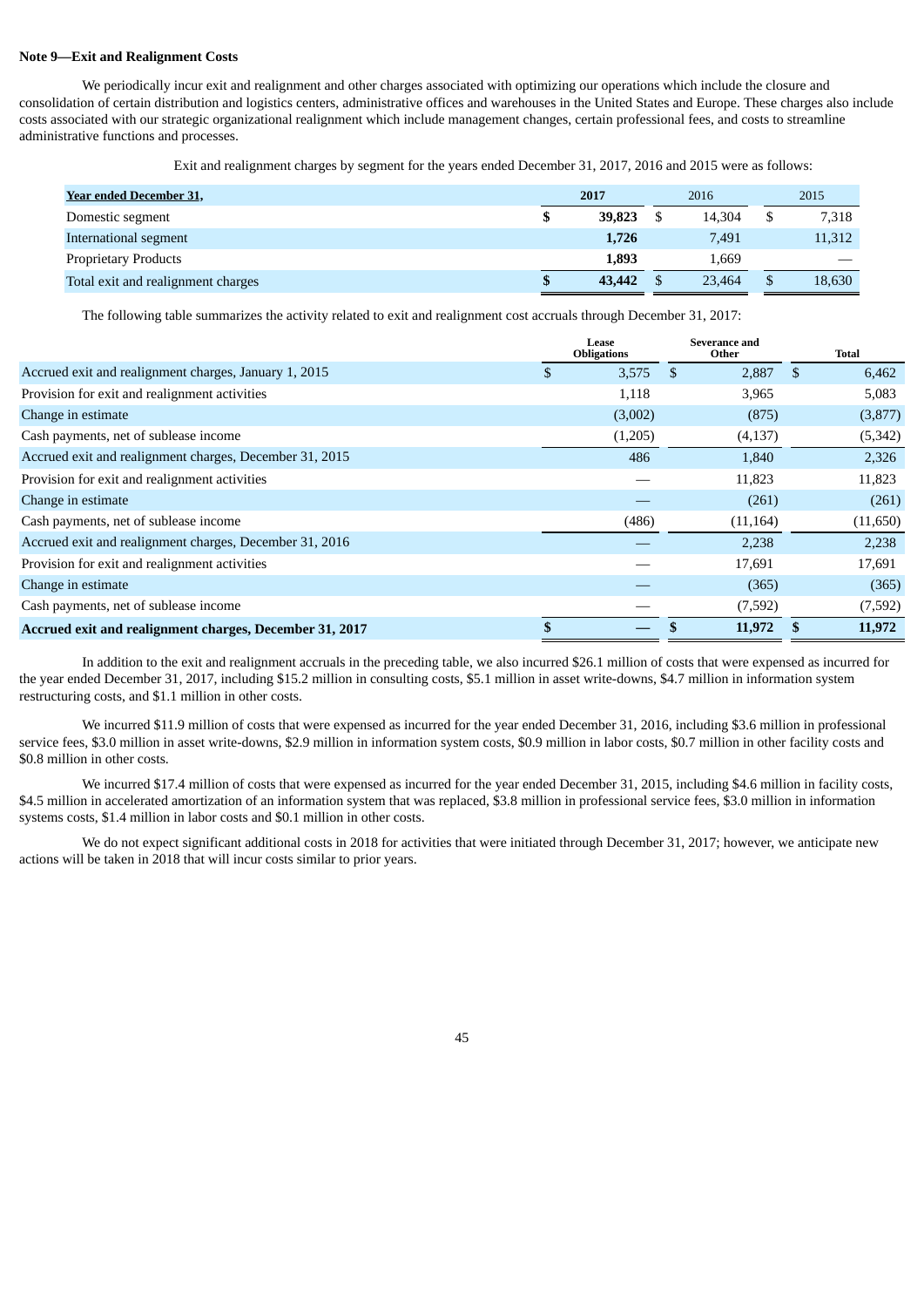### **Note 10—Debt**

Debt consists of the following:

|                                                                          |     | 2017                                                        |      |          |                    |         | 2016          |                                       |  |  |
|--------------------------------------------------------------------------|-----|-------------------------------------------------------------|------|----------|--------------------|---------|---------------|---------------------------------------|--|--|
| December 31,                                                             |     | <b>Estimated</b><br>Carrying<br><b>Fair Value</b><br>Amount |      |          | Carrying<br>Amount |         |               | <b>Estimated</b><br><b>Fair Value</b> |  |  |
| 3.875% Senior Notes, \$275 million par value, maturing September<br>2021 | \$  | 272,734                                                     | - \$ | 278,080  | - \$               | 272,394 | <sup>\$</sup> | 274,450                               |  |  |
| 4.375% Senior Notes, \$275 million par value, maturing December<br>2024  |     | 272,959                                                     |      | 277,915  |                    | 272,444 |               | 269,995                               |  |  |
| Term Loan                                                                |     | 246,182                                                     |      | 246,182  |                    |         |               |                                       |  |  |
| Revolver                                                                 |     | 104.600                                                     |      | 104,600  |                    |         |               |                                       |  |  |
| Capital leases                                                           |     | 20,888                                                      |      | 20,888   |                    | 24,549  |               | 24,549                                |  |  |
| Total debt                                                               |     | 917,363                                                     |      | 927,665  |                    | 569,387 |               | 568,994                               |  |  |
| Less current maturities                                                  |     | (16, 619)                                                   |      | (16,619) |                    | (4,804) |               | (4,804)                               |  |  |
| Long-term debt                                                           | \$. | 900,744                                                     | £.   | 911,046  |                    | 564,583 | S             | 564,190                               |  |  |

We have \$275 million of 3.875% senior notes due 2021 (the "2021 Notes") and \$275 million of 4.375% senior notes due 2024 (the "2024 Notes"), with interest payable semi-annually. The 2021 Notes were sold at 99.5% of the principal amount with an effective yield of 3.951%. The 2024 Notes were sold at 99.6% of the principal with an effective yield of 4.422%. We have the option to redeem the 2021 Notes and 2024 Notes in part or in whole prior to maturity at a redemption price equal to the greater of 100% of the principal amount or the present value of the remaining scheduled payments discounted at the Treasury Rate plus 30 basis points.

On July 27, 2017, we entered into a new Credit Agreement replacing the Amended Credit Agreement. The new agreement provides borrowing capacity of \$600 million and a \$250 million term loan. We make principal payments under the term loan on a quarterly basis with the remaining outstanding principal due in five years. The revolving credit facility has a five-year maturity. The proceeds from the new borrowing were primarily used to fund the Byram acquisition which closed on August 1, 2017. Under the Credit Agreement, we have the ability to request two one-year extensions and to request an increase in aggregate commitments by up to \$200 million. The interest rate on the Credit Agreement, which is subject to adjustment quarterly, is based on the Eurocurrency Rate, the Federal Funds Rate or the Prime Rate, plus an adjustment based on the better of our debt ratings or leverage ratio (Credit Spread) as defined by the Credit Agreement. We are charged a commitment fee of between 12.5 and 25.0 basis points on the unused portion of the facility. The terms of the Credit Agreement limit the amount of indebtedness that we may incur and require us to maintain ratios for leverage and interest coverage, including on a pro forma basis in the event of an acquisition. Based on our Credit Spread, the interest rate under the credit facility at December 31, 2017 is Eurocurrency Rate plus 1.375%.

At December 31, 2017, we had borrowings of \$104.6 million under the revolver and letters of credit of approximately \$5.1 million outstanding under the Credit Agreement, leaving \$490.3 million available for borrowing. We also had a letter of credit outstanding for \$1.3 million as of December 31, 2017 and \$1.1 million at December 31, 2016, which supports our facilities leased in Europe.

The Credit Agreement and senior notes contain cross-default provisions which could result in the acceleration of payments due in the event of default of either agreement. We believe we were in compliance with our debt covenants at December 31, 2017.

Scheduled future principal payments of debt are \$12.5 million in 2018, \$12.5 million in 2019, \$14.1 million in 2020, \$295.3 million in 2021, \$292.1 million in 2022, and \$275.0 million thereafter.

Cash payments for interest during 2017, 2016 and 2015 were \$30.6 million, \$27.9 million and \$27.7 million.

We enter into long-term non-cancellable leases for certain warehouse equipment and vehicles which, for accounting purposes, are classified as capital leases. We also operate a kitting facility acquired with Medical Action which is subject to a long-term capital lease. As of December 31, 2017, we were obligated under capital leases for minimum annual rental payments as follows: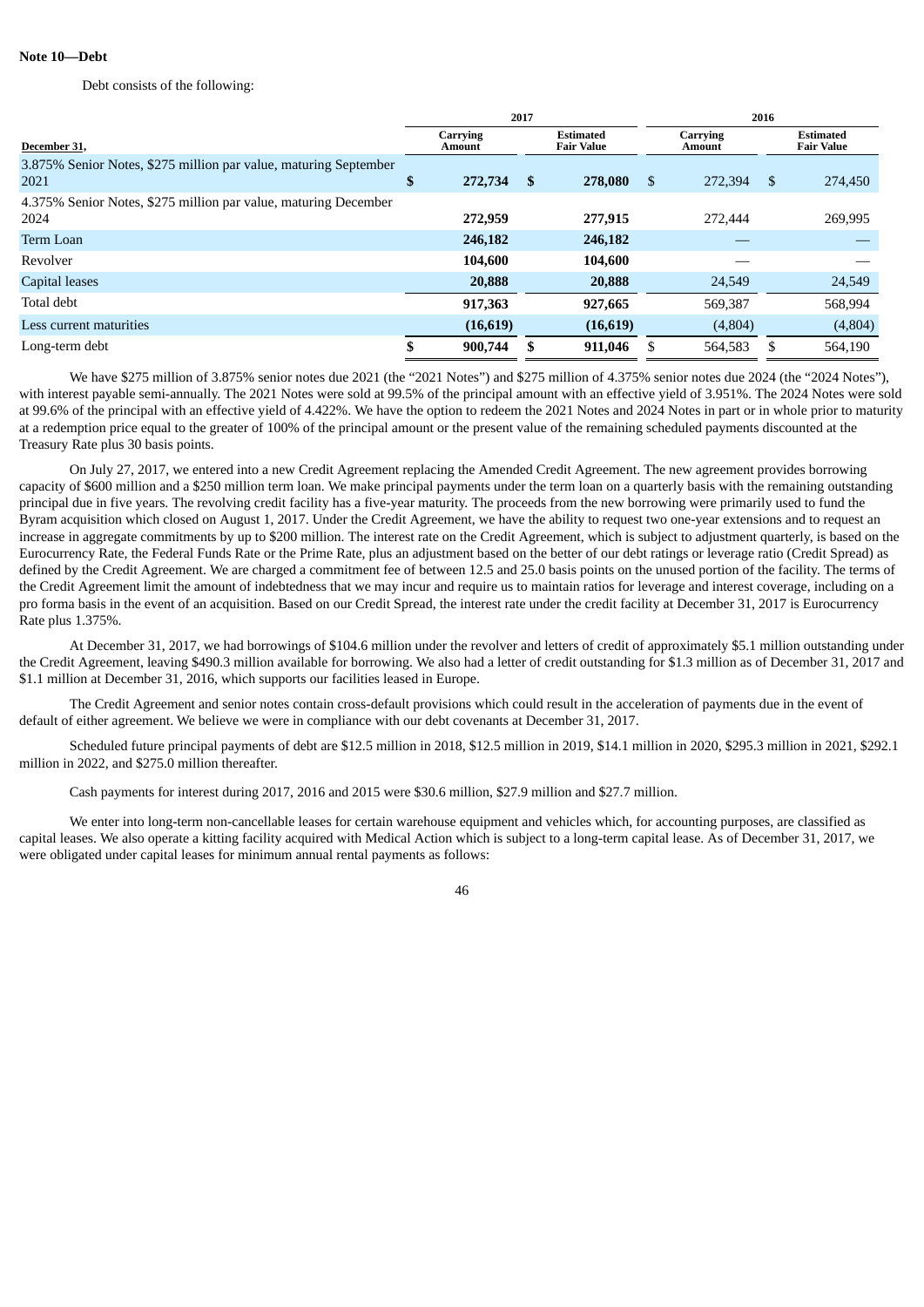#### **Year**

| 2018                                               | \$<br>5,961  |
|----------------------------------------------------|--------------|
| 2019                                               | 3,964        |
| 2020                                               | 2,791        |
| 2021                                               | 2,262        |
| 2022                                               | 2,096        |
| Thereafter                                         | 12,637       |
| Total minimum lease payments                       | 29,711       |
| Less: Amounts representing interest                | (8,823)      |
| Present value of total minimum lease payments      | 20,888       |
| Less: Current portion of capital lease obligations | (4, 119)     |
| Long-term portion of capital lease obligations     | \$<br>16,769 |

#### **Note 11—Share-Based Compensation**

We maintain a share-based compensation plan (the Plan) that is administered by the Compensation and Benefits Committee of the Board of Directors. The Plan allows us to award or grant to officers, directors and employees incentive, non-qualified and deferred compensation stock options, stock appreciation rights (SARs), performance shares, and restricted and unrestricted stock. We use authorized and unissued common shares for grants of restricted stock or for stock option exercises. At December 31, 2017 approximately 1.1 million common shares were available for issuance under the Plan.

Restricted stock awarded under the Plan generally vests over one, three or five years. Certain restricted stock grants contain accelerated vesting provisions, based on the satisfaction of certain performance criteria related to the achievement of certain financial and operational results. Performance shares awarded under the Plan are issuable as restricted stock upon meeting performance goals and generally have a total performance and vesting period of three years. Stock options awarded under the Plan are generally subject to graded vesting over three years and expire seven to ten years from the date of grant. The options are granted at a price equal to fair market value at the date of grant. We did not grant any stock options in 2017, 2016, or 2015.

We recognize the fair value of stock-based compensation awards, which is based upon the market price of the underlying common stock at the grant date, on a straight-line basis over the estimated requisite service period, which may be based on a service condition, a performance condition, or a combination of both. The fair value of performance shares as of the date of grant is estimated assuming that performance goals will be achieved at target levels. If such goals are not probable of being met, or are probable of being met at different levels, recognized compensation cost is adjusted to reflect the change in estimated fair value of restricted stock to be issued at the end of the performance period.

Total share-based compensation expense for December 31, 2017, 2016 and 2015, was \$11.9 million, \$12.0 million and \$11.3 million, with recognized tax benefits of \$4.6 million, \$4.5 million and \$4.4 million. Unrecognized compensation cost related to nonvested restricted stock awards, net of estimated forfeitures, was \$28.5 million at December 31, 2017. This amount is expected to be recognized over a weighted-average period of 2.7 years, based on the maximum remaining vesting period required under the awards, and the amount that would be recognized over a shorter period based on accelerated vesting provisions, is approximately \$0.9 million. Unrecognized compensation cost related to nonvested performance share awards as of December 31, 2017 was \$2.2 million and will be recognized primarily in 2018 if the related performance targets are met.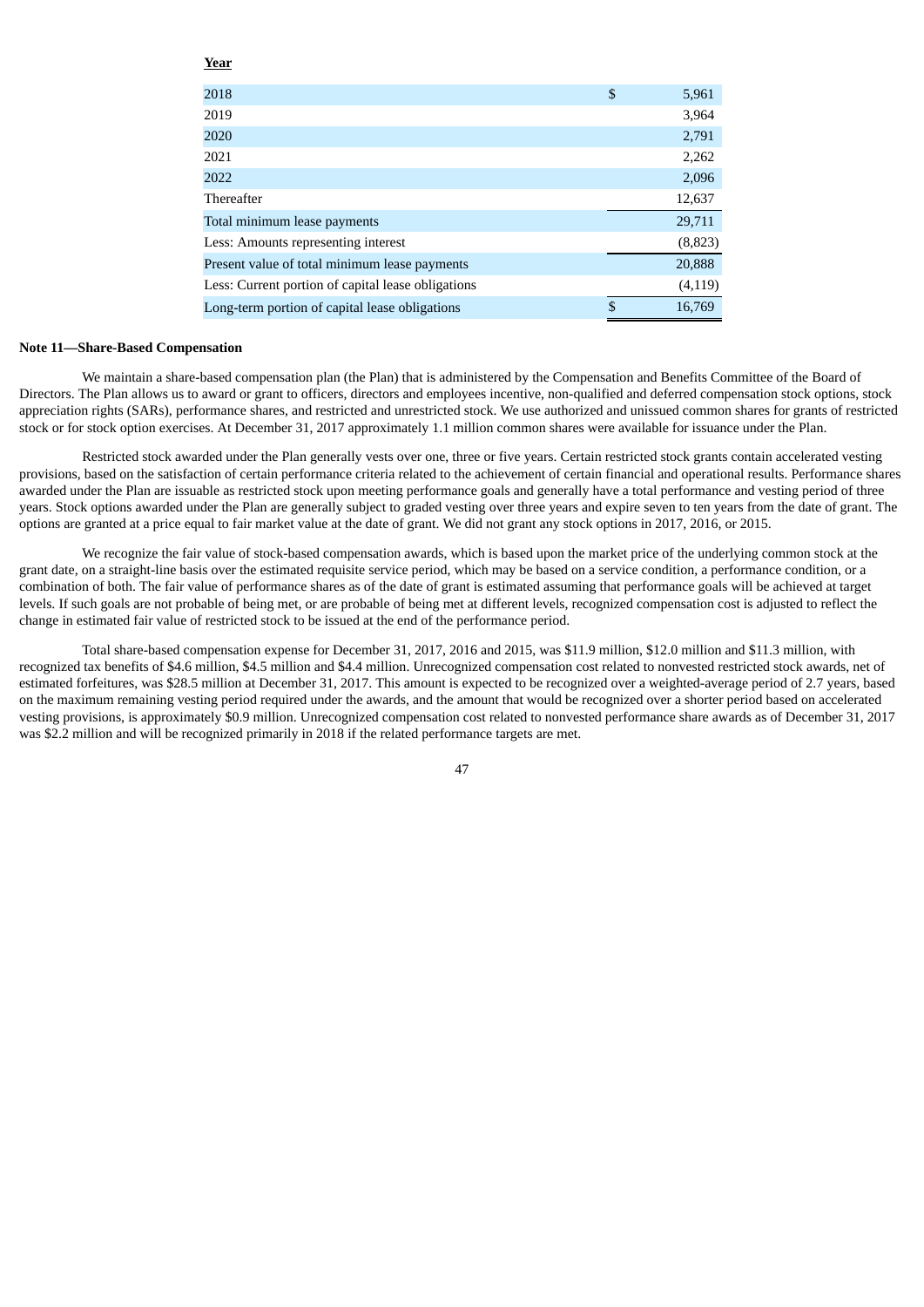The following table summarizes the activity and value of nonvested restricted stock and performance share awards for the years ended December 31, 2017, 2016 and 2015:

|                                  |                            | 2017 | 2016                                                           |                            |   |                                                                | 2015                       |    |                                                                |
|----------------------------------|----------------------------|------|----------------------------------------------------------------|----------------------------|---|----------------------------------------------------------------|----------------------------|----|----------------------------------------------------------------|
|                                  | Number of<br><b>Shares</b> |      | Weighted<br>Average<br>Grant-date<br>Value<br><b>Per Share</b> | Number of<br><b>Shares</b> |   | Weighted<br>Average<br>Grant-date<br>Value<br><b>Per Share</b> | Number of<br><b>Shares</b> |    | Weighted<br>Average<br>Grant-date<br>Value<br><b>Per Share</b> |
| Nonvested awards at beginning of |                            |      |                                                                |                            |   |                                                                |                            |    |                                                                |
| year                             | 1,091                      | -\$  | 44.15                                                          | 1,104                      | S | 40.02                                                          | 814                        | -S | 33.29                                                          |
| Granted                          | 1,152                      |      | 30.55                                                          | 572                        |   | 34.75                                                          | 545                        |    | 34.25                                                          |
| Vested                           | (351)                      |      | 33.97                                                          | (337)                      |   | 32.65                                                          | (195)                      |    | 29.90                                                          |
| Forfeited                        | (235)                      |      | 34.49                                                          | (248)                      |   | 34.06                                                          | (60)                       |    | 33.27                                                          |
| Nonvested awards at end of year  | 1,657                      |      | 42.60                                                          | 1,091                      |   | 44.15                                                          | 1,104                      |    | 40.02                                                          |

The total value of restricted stock vesting during the years ended December 31, 2017, 2016 and 2015, was \$11.9 million, \$11.0 million and \$5.8 million.

The following table summarizes the activity and terms of outstanding options at December 31, 2017, and for each of the years in the three-year period then ended:

|                                          | Number of<br><b>Options</b> | <b>Weighted Average</b><br><b>Exercise Price</b><br>Per Share |       | Weighted Average<br>Remaining<br><b>Contractual Life</b><br>(years) | Aggregate<br><b>Intrinsic Value</b> |
|------------------------------------------|-----------------------------|---------------------------------------------------------------|-------|---------------------------------------------------------------------|-------------------------------------|
| Options outstanding at December 31, 2014 | 15                          | <sup>\$</sup>                                                 | 20.49 |                                                                     |                                     |
| Exercised                                | (15)                        |                                                               | 20.49 |                                                                     |                                     |
| Forfeited                                |                             |                                                               |       |                                                                     |                                     |
| Options outstanding at December 31, 2015 |                             |                                                               |       |                                                                     |                                     |
| Exercised                                |                             |                                                               |       |                                                                     |                                     |
| Forfeited                                |                             |                                                               |       |                                                                     |                                     |
| Options outstanding at December 31, 2016 |                             |                                                               |       |                                                                     |                                     |
| Exercised                                |                             |                                                               |       |                                                                     |                                     |
| Forfeited                                |                             |                                                               |       |                                                                     |                                     |
| Options outstanding at December 31, 2017 |                             |                                                               |       |                                                                     | \$                                  |

The total intrinsic value of stock options exercised during the years ended December 31, 2017, 2016 and 2015, was \$0.0 million, \$0.0 million and \$0.2 million. No options were granted in 2017, 2016 or 2015. No options were outstanding as of December 31, 2017.

#### **Note 12—Retirement Plans**

*Savings and Retirement Plans.* We maintain a voluntary 401(k) savings and retirement plan covering substantially all full-time and certain parttime employees in the United States who have completed one month of service and have attained age 18. We match a certain percentage of each employee's contribution. The plan also provides for a discretionary contribution by us to the plan for all eligible employees of 1% of their salary, subject to certain limits, and discretionary profit-sharing contributions. We may increase or decrease our contributions at our discretion, on a prospective basis. We incurred \$9.1 million, \$12.5 million, and \$12.3 million of expense related to this plan in 2017, 2016 and 2015. We also maintain defined contribution plans in some of the European countries in which we operate. Expenses related to these plans were not material in 2017, 2016 and 2015.

*U.S. Retirement Plans.* We have a noncontributory, unfunded retirement plan for certain officers and other key employees in the United States (U.S. Retirement Plan). In February 2012, our Board of Directors amended the U.S. Retirement Plan to freeze benefit levels and modify vesting provisions under the plan effective as of March 31, 2012.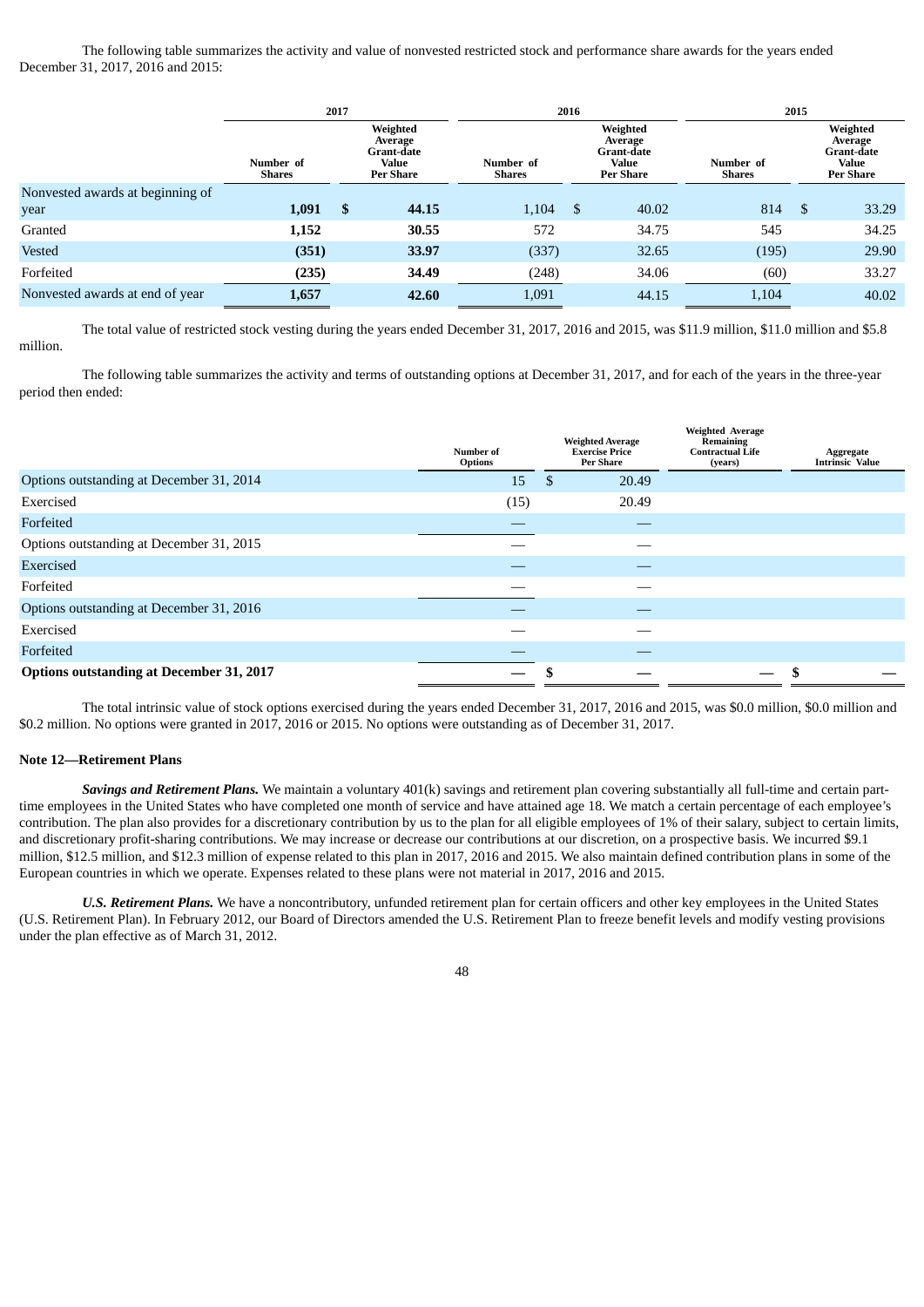The following table sets forth the U.S. Retirement Plan's financial status and the amounts recognized in our consolidated balance sheets:

| December 31,                                                      | 2017            | 2016            |
|-------------------------------------------------------------------|-----------------|-----------------|
| <b>Change in benefit obligation</b>                               |                 |                 |
| Benefit obligation, beginning of year                             | \$<br>52,051    | \$<br>51,023    |
| Interest cost                                                     | 1,887           | 1,980           |
| Actuarial (gain) loss                                             | 2,796           | 2,616           |
| <b>Benefits</b> paid                                              | (3,460)         | (3,568)         |
| Benefit obligation, end of year                                   | \$<br>53,274    | \$<br>52,051    |
| <b>Change in plan assets</b>                                      |                 |                 |
| Fair value of plan assets, beginning of year                      | \$              | \$              |
| <b>Employer contribution</b>                                      | 3,460           | 3,568           |
| Benefits paid                                                     | (3,460)         | (3,568)         |
| Fair value of plan assets, end of year                            | \$              | \$              |
| Funded status, end of year                                        | \$<br>(53, 274) | \$<br>(52,051)  |
| Amounts recognized in the consolidated balance sheets             |                 |                 |
| Other current liabilities                                         | \$<br>(3,481)   | \$<br>(3,405)   |
| Other liabilities                                                 | (49,791)        | (48, 644)       |
| Accumulated other comprehensive loss                              | 19,019          | 18,071          |
| Net amount recognized                                             | \$<br>(34,253)  | \$<br>(33, 978) |
| <b>Accumulated benefit obligation</b>                             | \$<br>53,274    | \$<br>52,051    |
| Weighted average assumptions used to determine benefit obligation |                 |                 |
| Discount rate                                                     | 3.25%           | 3.75%           |
| Rate of increase in compensation levels                           | N/A             | N/A             |

Plan benefit obligations of the U.S. Retirement Plan were measured as of December 31, 2017 and 2016. Plan benefit obligations are determined using assumptions developed at the measurement date. The weighted average discount rate, which is used to calculate the present value of plan liabilities, is an estimate of the interest rate at which the plan liabilities could be effectively settled at the measurement date. When estimating the discount rate, we review yields available on high-quality, fixed-income debt instruments and use a yield curve model from which the discount rate is derived by applying the projected benefit payments under the plan to points on a published yield curve.

The components of net periodic benefit cost for the U.S. Retirement Plan, which is included in distribution, selling, and administrative expenses in the consolidated statements of income, were as follows:

| Year ended December 31,                                                  | 2017 |       | 2016 |       | 2015 |       |
|--------------------------------------------------------------------------|------|-------|------|-------|------|-------|
| Interest cost                                                            |      | 1,887 | S    | 1,980 |      | 1,806 |
| Recognized net actuarial loss                                            |      | 1.849 |      | 1.646 |      | 1,606 |
| Net periodic benefit cost                                                |      | 3.736 |      | 3.626 |      | 3,412 |
| Weighted average assumptions used to determine net periodic benefit cost |      |       |      |       |      |       |
| Discount rate                                                            |      | 3.75% |      | 4.00% |      | 3.75% |
| Rate of increase in future compensation levels                           |      | N/A   |      | N/A   |      | N/A   |

Amounts recognized for the U.S. Retirement Plan as a component of accumulated other comprehensive loss as of the end of the year that have not been recognized as a component of the net periodic benefit cost are presented in the following table. We expect to recognize approximately \$2.1 million of the net actuarial loss reported in the following table as of December 31, 2017, as a component of net periodic benefit cost during 2018.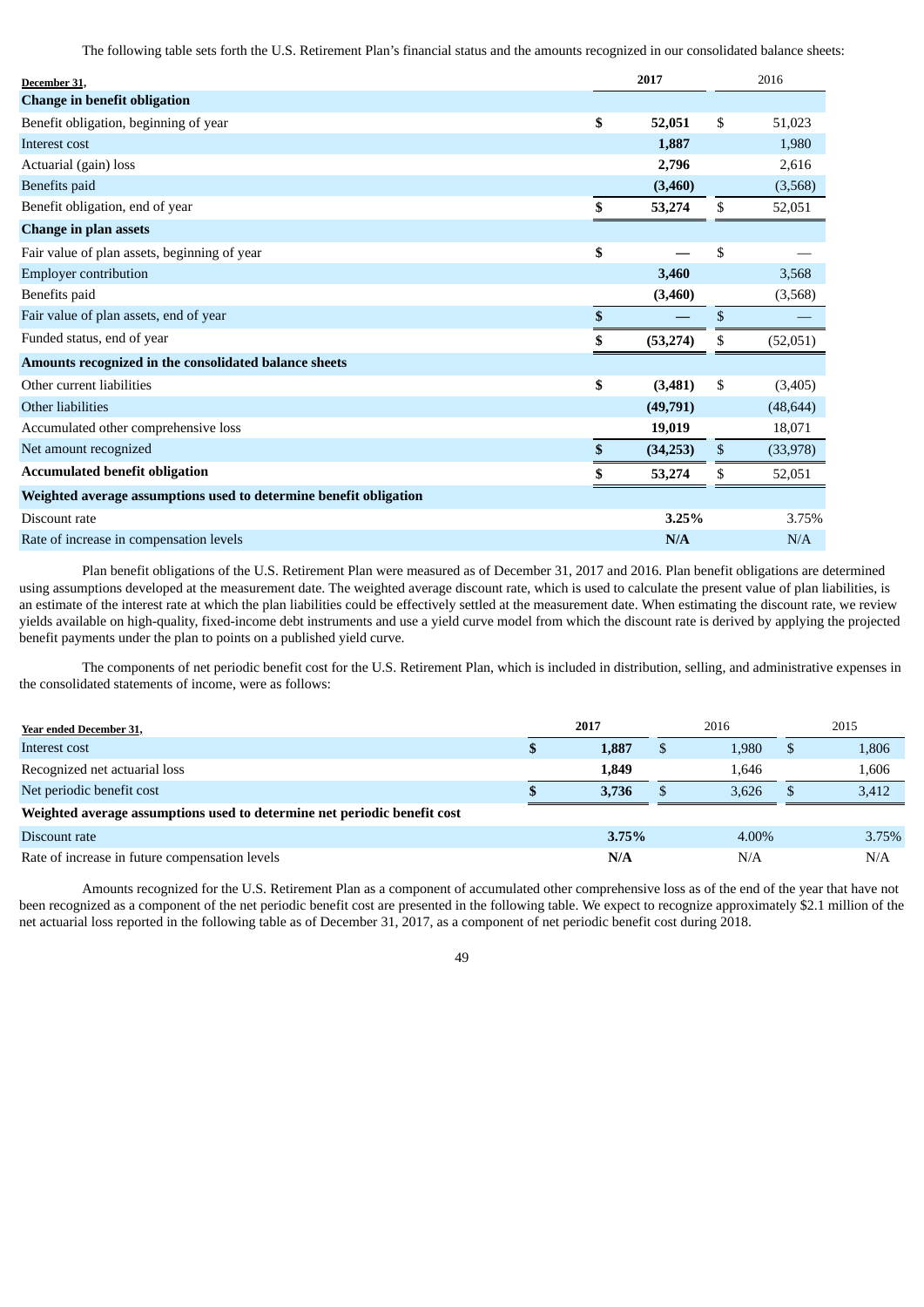| Year ended December 31,                                                       | 2017     | 2016 |           |  |
|-------------------------------------------------------------------------------|----------|------|-----------|--|
| Net actuarial loss                                                            | (19.019) |      | (18,071)  |  |
| Deferred tax benefit                                                          | 6.939    |      | 7.048     |  |
| Amounts included in accumulated other comprehensive income (loss), net of tax | (12.080) |      | (11, 023) |  |

As of December 31, 2017, the expected benefit payments required for each of the next five years and the five-year period thereafter for the U.S. Retirement Plan were as follows:

| Year      |             |
|-----------|-------------|
| 2018      | \$<br>3,452 |
| 2019      | 3,214       |
| 2020      | 3,185       |
| 2021      | 3,056       |
| 2022      | 2,940       |
| 2023-2027 | 12,893      |

*International Retirement Plans.* Certain of our foreign subsidiaries have defined benefit pension plans covering substantially all of their respective employees. As of December 31, 2017 and 2016, the accumulated benefit obligation under these plans was \$2.4 million and \$2.0 million. We recorded \$0.1 million in net periodic benefit cost in distribution, selling and administrative expenses for the each of years ended December 31, 2017, 2016 and 2015.

# **Note 13-Income Taxes**

On December 22, 2017, the President signed the Tax Cuts and Jobs Act (the Act). The Act, among other things, lowered the U.S. corporate income tax rate from 35% to 21% effective January 1, 2018. Consequently we recorded a corresponding net one-time tax benefit of approximately \$35 million, substantially all of which was non-cash. This benefit reflects (i) the revaluation of our net deferred tax liability based on a U.S. federal tax rate of 21 percent, partially offset by (ii) a one-time transition tax on our unremitted foreign earnings and profits (E&P), which we will elect to pay over an eight-year period.

Due to the complexities involved in accounting for the recently enacted Tax Act, the U.S. Securities and Exchange Commission's Staff Accounting Bulletin (SAB) 118 requires that the company include in its financial statements the reasonable estimate of the impact of the Act on earnings to the extent such reasonable estimate has been determined. Accordingly, the U.S. provision for income tax for 2017 is based on the reasonable estimate guidance provided by SAB 118. While we have substantially completed our provisional analysis of the income tax effects of the Act and recorded a reasonable estimate of such effects, the net one-time impact related to the Act may differ, possibly materially, due to, further refinement of our calculations as we review all the data necessary to measure the underlying tax basis of certain temporary differences, further analyze the post-1986 E&P for foreign subsidiaries, complete our analysis of the 2017 Act, collect and prepare necessary data, and interpret any additional guidance issued by the U.S. Treasury Department, the IRS, or other standard-setting bodies. We will complete our analysis over a one-year measurement period ending December 22, 2018, and any adjustments during this measurement period will be included as an adjustment to income tax expense in the reporting period when such adjustments are determined.

We have not completed our accounting for the income tax effects of certain elements of the Act, including the new GILTI and BEAT taxes. Due to the complexity of these new tax rules, we are continuing to evaluate these provisions of the Act and, for GILTI, whether such taxes are recorded as a currentperiod expense when incurred or whether such amounts should be factored into a company's measurement of its deferred taxes. As a result, we have not included an estimate of the tax expense/benefit related to these items for the period ended December 31, 2017.

The components of income (loss) before income taxes consist of the following:

| Year ended December 31,            | 2017   | 2016    | 2015               |  |
|------------------------------------|--------|---------|--------------------|--|
| Income (loss) before income taxes: |        |         |                    |  |
| U.S.                               | 49,903 |         | 150,942 \$ 167,444 |  |
| Foreign                            | 7,575  | 21,600  | 5,766              |  |
| Income before income taxes         | 57,478 | 172,542 | \$173,210          |  |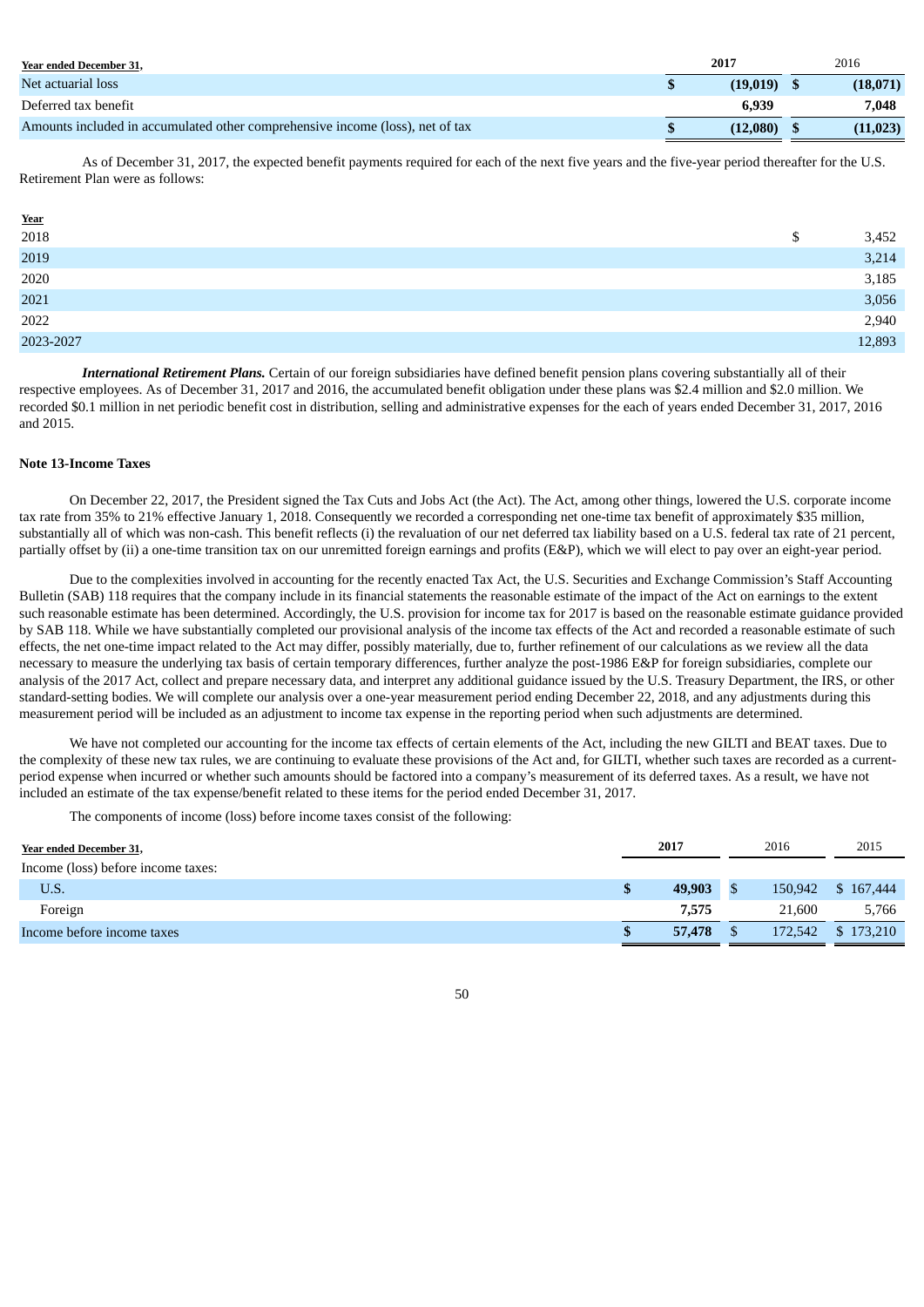The income tax provision consists of the following:

| Year ended December 31,           | 2017           | 2016 |         |    | 2015    |
|-----------------------------------|----------------|------|---------|----|---------|
| Current tax provision (benefit):  |                |      |         |    |         |
| Federal                           | \$<br>27,043   | \$   | 46,846  | \$ | 60,757  |
| <b>State</b>                      | 5,455          |      | 8,512   |    | 11,431  |
| Foreign                           | 2,175          |      | 4,179   |    | 3,714   |
| Total current tax provision       | 34,673         |      | 59,537  |    | 75,902  |
| Deferred tax provision (benefit): |                |      |         |    |         |
| Federal                           | (43, 838)      |      | 5,303   |    | (4,744) |
| <b>State</b>                      | (1,068)        |      | 885     |    | (376)   |
| Foreign                           | (5,082)        |      | (1,970) |    | (981)   |
| Total deferred tax provision      | (49,988)       |      | 4,218   |    | (6,101) |
| Total income tax provision        | \$<br>(15,315) | S    | 63,755  | S  | 69,801  |

A reconciliation of the federal statutory rate to our effective income tax rate is shown below:

| Year ended December 31,                              | 2017          | 2016      | 2015      |
|------------------------------------------------------|---------------|-----------|-----------|
| Federal statutory rate                               | <b>35.0 %</b> | 35.0 %    | 35.0%     |
| Increases (decreases) in the rate resulting from:    |               |           |           |
| State income taxes, net of federal income tax impact | $4.3\%$       | $3.7\%$   | $4.1\%$   |
| Foreign income taxes                                 | $(8.2)\%$     | $(4.3)\%$ | $(2.8)\%$ |
| Valuation allowance                                  | $(1.9)\%$     | $0.5\%$   | $1.2\%$   |
| Tax Reform                                           | $(60.2)\%$    | $-$ %     | $-\%$     |
| Other                                                | $4.4\%$       | $2.1\%$   | $2.8\%$   |
| Effective income tax rate                            | $(26.6)\%$    | 37.0 %    | 40.3%     |

The tax effects of temporary differences that give rise to significant portions of the deferred tax assets and deferred tax liabilities are presented below:

| December 31,                                          | 2017 |           |                | 2016      |
|-------------------------------------------------------|------|-----------|----------------|-----------|
| Deferred tax assets:                                  |      |           |                |           |
| Employee benefit plans                                | \$   | 23,181    | $\mathfrak{S}$ | 35,540    |
| Accrued liabilities not currently deductible          |      | 20,477    |                | 15,693    |
| Finance charges                                       |      | 2,007     |                | 3,803     |
| Capital leases                                        |      | 3,732     |                | 6,607     |
| Allowance for losses on accounts and notes receivable |      | 4,043     |                | 4,069     |
| Net operating loss carryforwards                      |      | 16,536    |                | 12,722    |
| Other                                                 |      | 4,311     |                | 4,183     |
| Total deferred tax assets                             |      | 74,287    |                | 82,617    |
| Less: valuation allowances                            |      | (12, 726) |                | (12, 332) |
| Net deferred tax assets                               |      | 61,561    |                | 70,285    |
| Deferred tax liabilities:                             |      |           |                |           |
| Merchandise inventories                               |      | 43,683    |                | 71,035    |
| Goodwill                                              |      | 26,194    |                | 37,854    |
| Property and equipment                                |      | 10,669    |                | 14,910    |
| Computer software                                     |      | 9,473     |                | 15,363    |
| Insurance                                             |      | 243       |                | 368       |
| Intangible assets                                     |      | 38,726    |                | 18,887    |
| Other                                                 |      | 212       |                | 230       |
| Total deferred tax liabilities                        |      | 129,200   |                | 158,647   |
| Net deferred tax liability                            | \$   | (67, 639) | \$             | (88, 362) |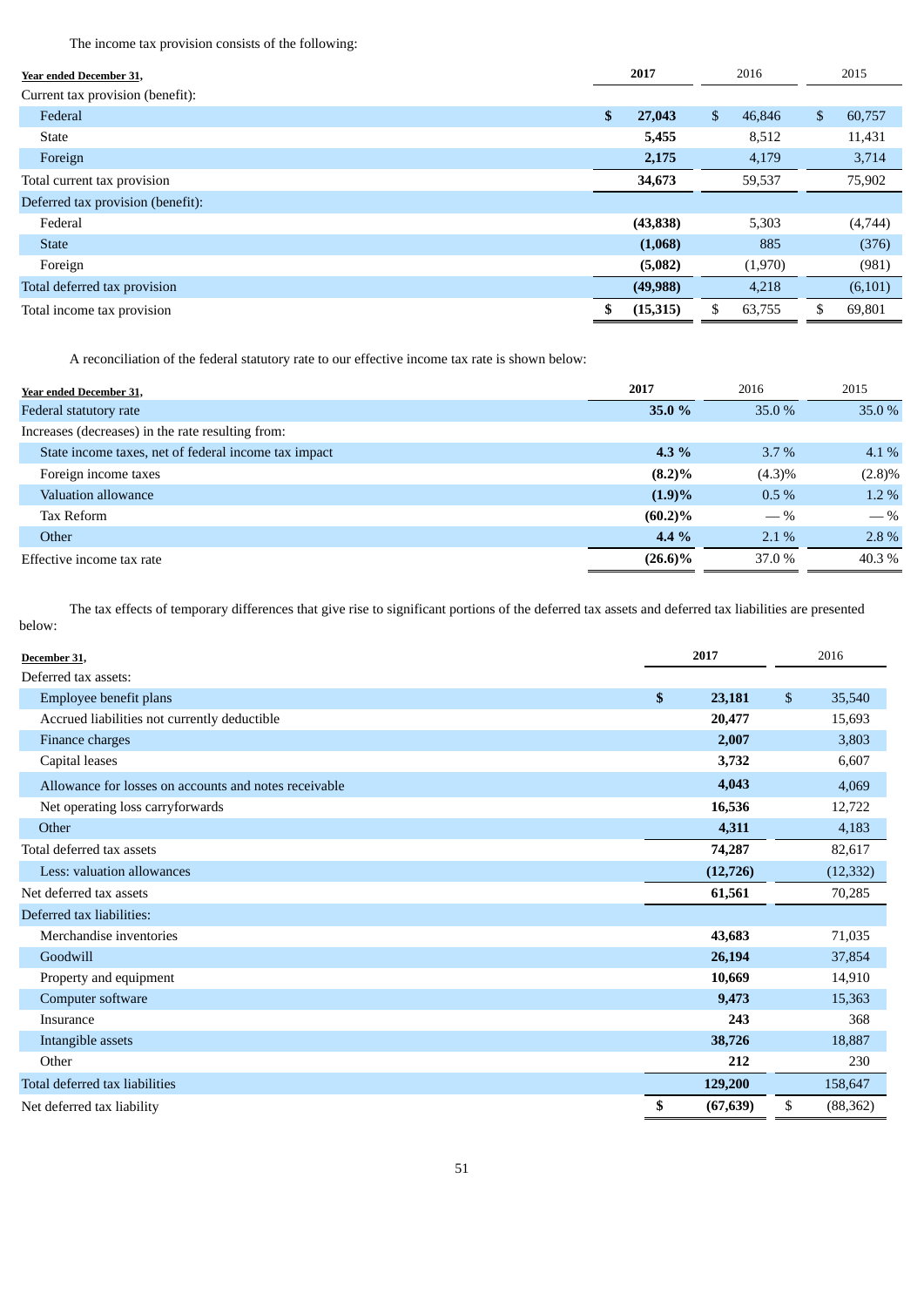The valuation allowances relate to deferred tax assets in various state and non-U.S. jurisdictions. Based on management's judgments using available evidence about historical and expected future taxable earnings, management believes it is more likely than not that we will realize the benefit of the existing deferred tax assets, net of valuation allowances, at December 31, 2017. The valuation allowances primarily relate to net operating loss carryforwards in non-U.S. jurisdictions which have various expiration dates ranging from five years to an unlimited carryforward period.

As part of the Act described above, and as a result of the tax on the deemed repatriation of foreign earnings, substantially all of the Company's foreign earnings have been subjected to tax in the U.S. However, the Company's foreign subsidiaries are considered indefinitely reinvested, and no provision for deferred U.S. income taxes has been recorded on the basis differences attributable to those subsidiaries.

Cash payments for income taxes, including interest, for 2017, 2016 and 2015 were \$41.8 million, \$74.1 million and \$52.4 million.

At December 31, 2017 and 2016, the liability for unrecognized tax benefits was \$13.6 million and \$10.7 million. A reconciliation of the changes in unrecognized tax benefits from the beginning to the end of the reporting period is as follows:

|                                                     |   | 2017   | 2016 |        |  |
|-----------------------------------------------------|---|--------|------|--------|--|
| Unrecognized tax benefits at January 1,             | Φ | 10,725 | - JD | 7,657  |  |
| Increases for positions taken during current period |   | 1,644  |      | 2,322  |  |
| Increases for positions taken during prior periods  |   | 1,928  |      | 1,135  |  |
| Decreases for positions taken during prior periods  |   | (712)  |      | (242)  |  |
| Lapse of statute of limitations                     |   |        |      | (21)   |  |
| Settlements with taxing authorities                 |   |        |      | (126)  |  |
| Unrecognized tax benefits at December 31,           |   | 13,585 |      | 10,725 |  |

Included in the liability for unrecognized tax benefits at December 31, 2017 and 2016, were \$5.0 million and \$4.7 million of tax positions for which the ultimate deductibility is highly certain but for which there is uncertainty about the timing of such deductibility. These tax positions are temporary differences which do not impact the annual effective tax rate under deferred tax accounting. Any change in the deductibility period of these tax positions would impact the timing of cash payments to taxing jurisdictions. Unrecognized tax benefits of \$6.4 million and \$5.5 million at December 31, 2017 and 2016, would impact our effective tax rate if recognized.

We recognize accrued interest and penalties related to unrecognized tax benefits in income tax expense. Accrued interest at December 31, 2017 and 2016 was \$0.6 million and \$0.4 million. We recognized \$0.2 million in interest expense in 2017, \$0.2 million in 2016 and \$0.1 million in 2015. There were no penalties accrued at December 31, 2017 and 2016 or recognized in 2017, 2016 and 2015.

We file income tax returns in the U.S. federal and various state and foreign jurisdictions. Our U.S. federal income tax returns for the years 2014, 2015 and 2016 are subject to examination. Our income tax returns for U.S. state and local jurisdictions are generally open for the years 2014 through 2016; however, certain returns may be subject to examination for differing periods. The former owners are contractually obligated to indemnify us for all income tax liabilities incurred by the Movianto business prior to its acquisition on August 31, 2012 and for all income tax liabilities incurred by Byram entities prior to its acquisition on August 1, 2017.

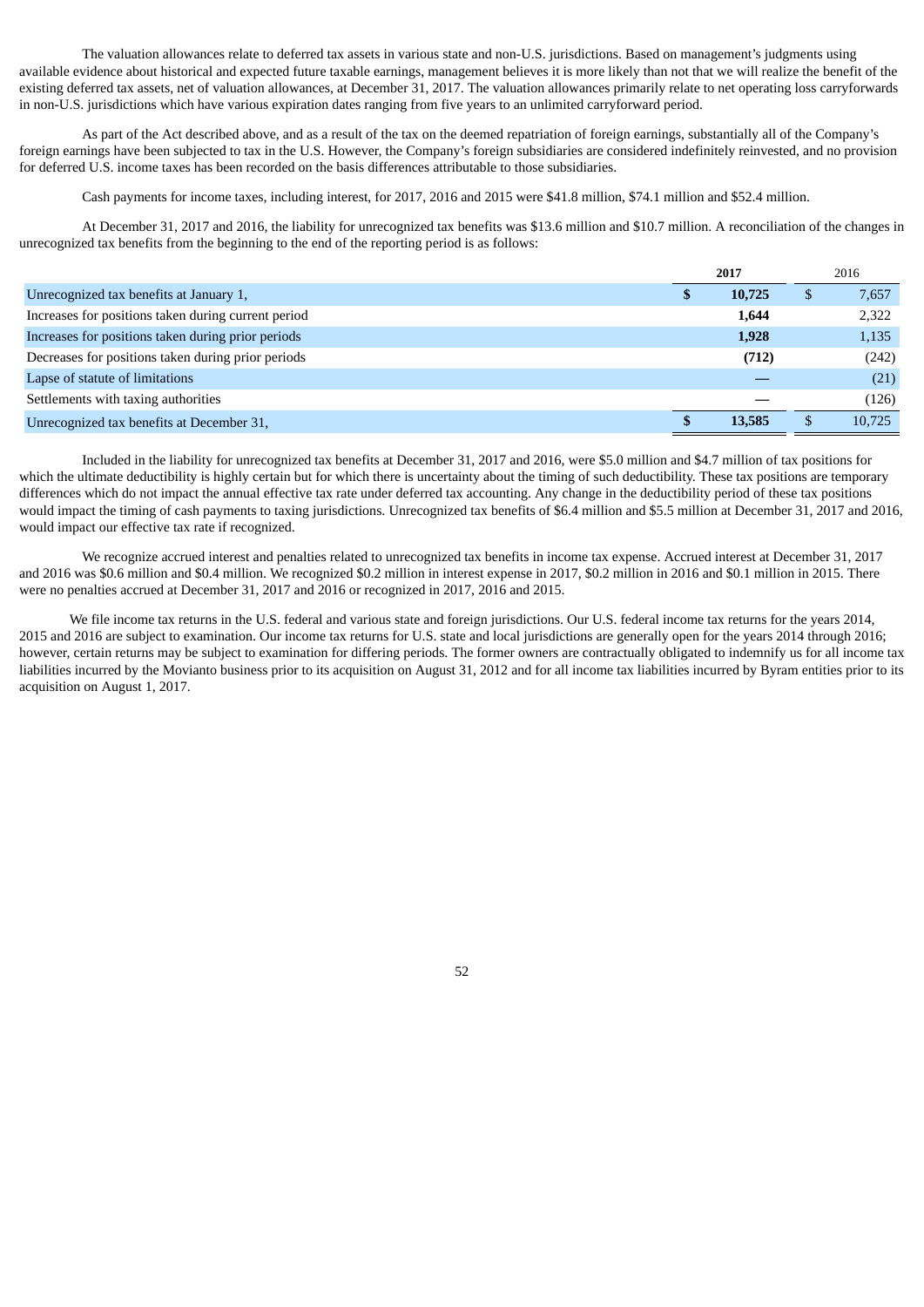### **Note 14—Net Income per Common Share**

The following table summarizes the calculation of net income per share attributable to common shareholders for the years ended December 31, 2017, 2016 and 2015:

| Year ended December 31,                                                       | 2017 |         |    |          | 2016 |         |  |  |  |  |  |  |  |  |  |  | 2015 |  |
|-------------------------------------------------------------------------------|------|---------|----|----------|------|---------|--|--|--|--|--|--|--|--|--|--|------|--|
| Numerator:                                                                    |      |         |    |          |      |         |  |  |  |  |  |  |  |  |  |  |      |  |
| Net income                                                                    | \$   | 72,793  | \$ | 108,787  | \$.  | 103,409 |  |  |  |  |  |  |  |  |  |  |      |  |
| Less: income allocated to unvested restricted shares                          |      | (1,060) |    | (1, 147) |      | (925)   |  |  |  |  |  |  |  |  |  |  |      |  |
| Net income attributable to common shareholders—basic                          |      | 71,733  |    | 107,640  |      | 102,484 |  |  |  |  |  |  |  |  |  |  |      |  |
| Add: undistributed income attributable to unvested restricted shares—basic    |      | 58      |    | 297      |      | 235     |  |  |  |  |  |  |  |  |  |  |      |  |
| Less: undistributed income attributable to unvested restricted shares—diluted |      | (58)    |    | (297)    |      | (235)   |  |  |  |  |  |  |  |  |  |  |      |  |
| Net income attributable to common shareholders—diluted                        |      | 71,733  |    | 107,640  |      | 102,484 |  |  |  |  |  |  |  |  |  |  |      |  |
| Denominator:                                                                  |      |         |    |          |      |         |  |  |  |  |  |  |  |  |  |  |      |  |
| Weighted average shares outstanding—basic                                     |      | 60,001  |    | 61,093   |      | 62,116  |  |  |  |  |  |  |  |  |  |  |      |  |
| Dilutive shares—stock options                                                 |      |         |    |          |      |         |  |  |  |  |  |  |  |  |  |  |      |  |
| Weighted average shares outstanding-diluted                                   |      | 60,001  |    | 61.093   |      | 62,117  |  |  |  |  |  |  |  |  |  |  |      |  |
| Net income attributable to common shareholders:                               |      |         |    |          |      |         |  |  |  |  |  |  |  |  |  |  |      |  |
| Basic and diluted                                                             | \$   | 1.20    |    | 1.76     |      | 1.65    |  |  |  |  |  |  |  |  |  |  |      |  |
|                                                                               |      |         |    |          |      |         |  |  |  |  |  |  |  |  |  |  |      |  |

#### **Note 15—Shareholders' Equity**

We had a shareholder rights agreement that expired on April 30, 2014 and was not renewed or replaced. All Rights attendant to outstanding shares of our common stock under the agreement also expired on April 30, 2014.

In February 2014 our Board of Directors authorized a share repurchase program of up to \$100 million of our outstanding common stock to be executed at the discretion of management over a three-year period, expiring in February 2017. The program was intended, in part, to offset shares issued in conjunction with our stock incentive plans and return capital to shareholders. The authorized repurchases under this program were completed in December 2016.

In October 2016, our Board of Directors authorized a new share repurchase program of up to \$100 million of the company's outstanding common stock to be executed at the discretion of management over a three-year period. The new authorization took effect in December 2016 upon the completion of the previous authorization. The timing of repurchases and the exact number of shares of common stock to be purchased will depend upon market conditions and other factors and may be suspended or discontinued at any time. Purchases under the share repurchase program are made either pursuant to 10b5-1 plans entered into by the company from time to time and/or during the company's scheduled quarterly trading windows for officers and directors.

During the year ended December 31, 2017, we repurchased in open-market transactions and retired approximately 0.2 million shares of our common stock for an aggregate of \$5.0 million, or an average price per share of \$32.27. As of December 31, 2017, we have \$94.0 million in remaining authorization available under the repurchase program. We have elected to allocate any excess of share repurchase price over par value to retained earnings.

During the year ended December 31, 2016, we repurchased in open-market transactions and retired approximately 2.0 million shares of our common stock for an aggregate of \$71.0 million, or an average price per share of \$34.72.

During the year ended December 31, 2015, we repurchased in open-market transactions and retired approximately 0.6 million shares of our common stock for an aggregate of \$20.0 million, or an average price per share of \$34.04.

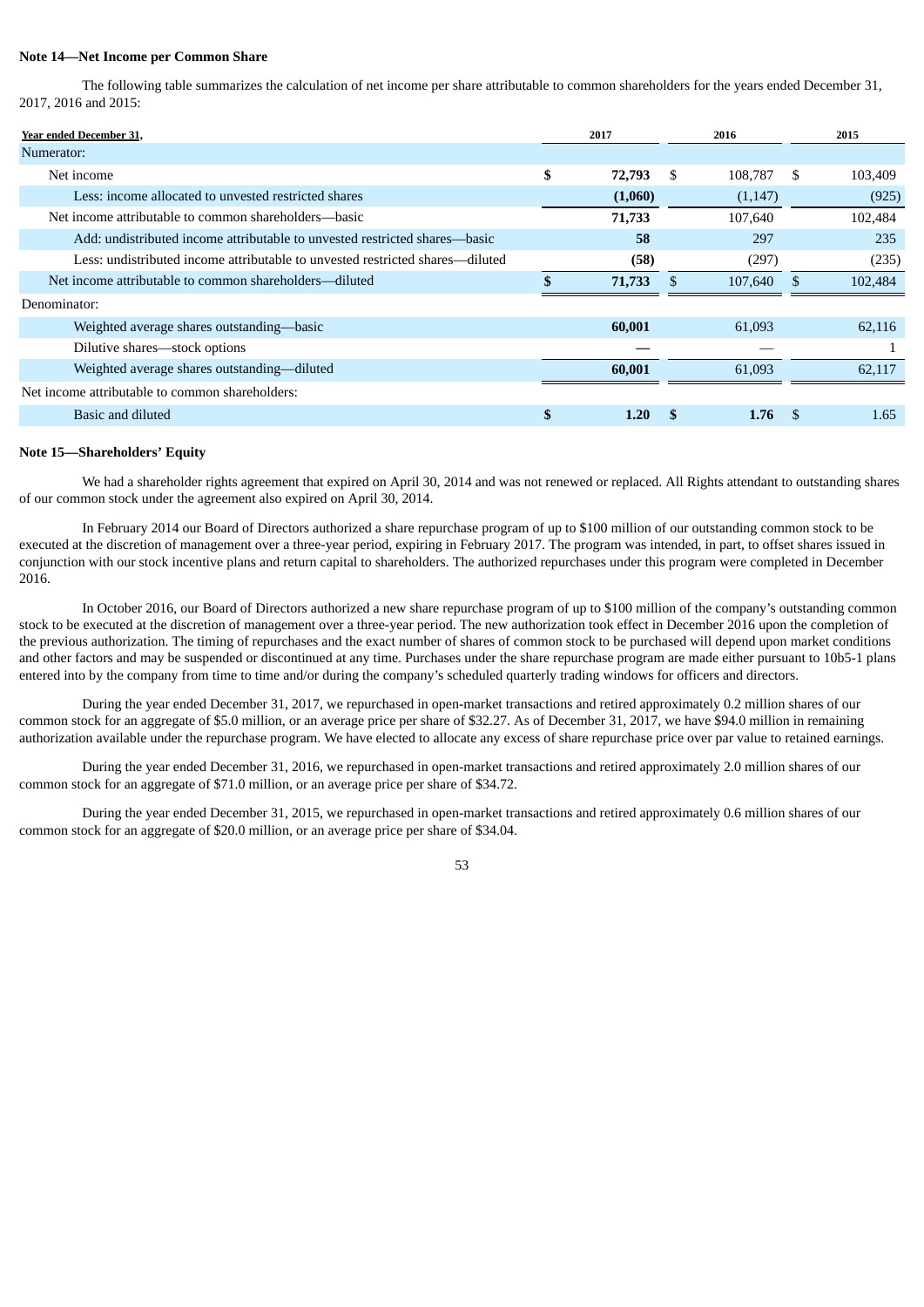# **Note 16 — Accumulated Other Comprehensive Income**

The following tables show the changes in accumulated other comprehensive income (loss) by component for the years ended December 31, 2017, 2016 and 2015:

|                                                                                     |   |                         |  | Currency<br>Translation |   |       |    |           |
|-------------------------------------------------------------------------------------|---|-------------------------|--|-------------------------|---|-------|----|-----------|
|                                                                                     |   | <b>Retirement Plans</b> |  | <b>Adjustments</b>      |   | Other |    | Total     |
| Accumulated other comprehensive income (loss), December 31, 2016                    | D | (11,209)                |  | (56, 245)               | S | (29)  | S. | (67, 483) |
| Other comprehensive income (loss) before reclassifications                          |   | (2,796)                 |  | 43,060                  |   | 196   |    | 40,460    |
| Income tax                                                                          |   | 727                     |  |                         |   |       |    | 727       |
| Other comprehensive income (loss) before reclassifications, net of tax              |   | (2,069)                 |  | 43,060                  |   | 196   |    | 41,187    |
| Amounts reclassified from accumulated other comprehensive income (loss)             |   | 1,933                   |  |                         |   |       |    | 1,933     |
| Income tax                                                                          |   | (721)                   |  |                         |   |       |    | (721)     |
| Amounts reclassified from accumulated other comprehensive income (loss), net of tax |   | 1,212                   |  |                         |   |       |    | 1,212     |
| Other comprehensive income (loss)                                                   |   | (857)                   |  | 43,060                  |   | 196   |    | 42,399    |
| Accumulated other comprehensive income (loss), December 31, 2017                    |   | (12,066)                |  | (13, 185)               |   | 167   |    | (25,084)  |

|                                                                                     |    | Currency<br>Translation |  |                    |    |       |              |
|-------------------------------------------------------------------------------------|----|-------------------------|--|--------------------|----|-------|--------------|
|                                                                                     |    | <b>Retirement Plans</b> |  | <b>Adjustments</b> |    | Other | <b>Total</b> |
| Accumulated other comprehensive income (loss), December 31, 2015                    | .D | (10, 482)               |  | (41,228)           | J. | (115) | (51, 825)    |
| Other comprehensive income (loss) before reclassifications                          |    | (2,716)                 |  | (15,017)           |    | 86    | (17, 647)    |
| Income tax                                                                          |    | 869                     |  |                    |    |       | 869          |
| Other comprehensive income (loss) before reclassifications, net of tax              |    | (1,847)                 |  | (15,017)           |    | 86    | (16,778)     |
| Amounts reclassified from accumulated other comprehensive income (loss)             |    | 1,646                   |  |                    |    |       | 1,646        |
| Income tax                                                                          |    | (526)                   |  |                    |    |       | (526)        |
| Amounts reclassified from accumulated other comprehensive income (loss), net of tax |    | 1,120                   |  |                    |    |       | 1,120        |
| Other comprehensive income (loss)                                                   |    | (727)                   |  | (15,017)           |    | 86    | (15, 658)    |
| Accumulated other comprehensive income (loss), December 31, 2016                    |    | (11,209)                |  | (56, 245)          |    | (29)  | (67, 483)    |
|                                                                                     |    |                         |  |                    |    |       |              |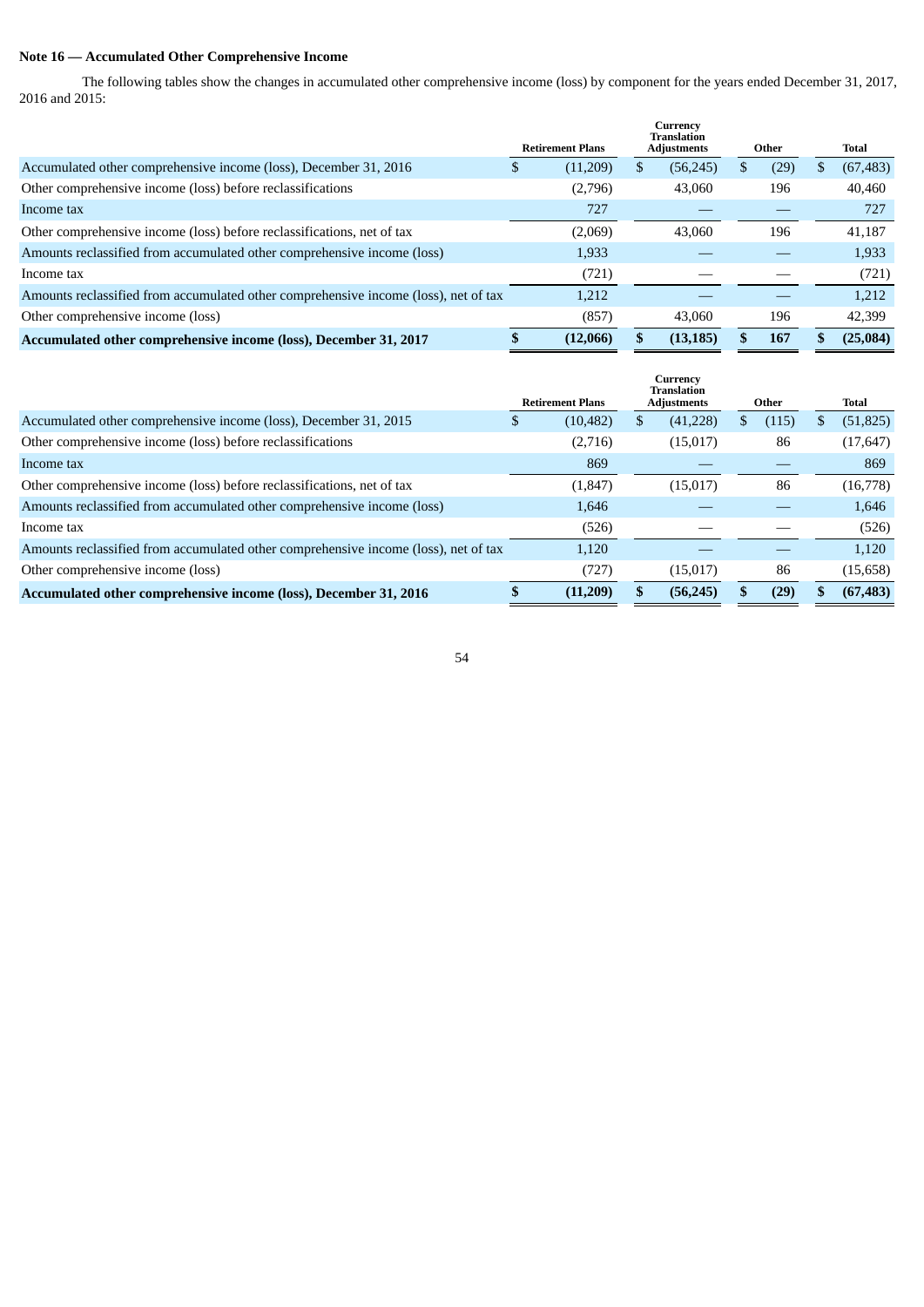|                                                                                     |  |                         |   | Currency<br>Translation |  |       |   |           |  |                    |  |       |  |       |
|-------------------------------------------------------------------------------------|--|-------------------------|---|-------------------------|--|-------|---|-----------|--|--------------------|--|-------|--|-------|
|                                                                                     |  | <b>Retirement Plans</b> |   |                         |  |       |   |           |  | <b>Adjustments</b> |  | Other |  | Total |
| Accumulated other comprehensive income (loss), December 31, 2014                    |  | (10, 323)               | Ð | (13, 647)               |  | (31)  | S | (24,001)  |  |                    |  |       |  |       |
| Other comprehensive income (loss) before reclassifications                          |  | (1,855)                 |   | (27, 581)               |  | (84)  |   | (29, 520) |  |                    |  |       |  |       |
| Income tax                                                                          |  | 670                     |   |                         |  |       |   | 670       |  |                    |  |       |  |       |
| Other comprehensive income before reclassifications, net of tax                     |  | (1, 185)                |   | (27, 581)               |  | (84)  |   | (28, 850) |  |                    |  |       |  |       |
| Amounts reclassified from accumulated other comprehensive income (loss)             |  | 1,606                   |   |                         |  |       |   | 1,606     |  |                    |  |       |  |       |
| Income tax                                                                          |  | (580)                   |   |                         |  |       |   | (580)     |  |                    |  |       |  |       |
| Amounts reclassified from accumulated other comprehensive income (loss), net of tax |  | 1,026                   |   |                         |  |       |   | 1,026     |  |                    |  |       |  |       |
| Other comprehensive income (loss)                                                   |  | (159)                   |   | (27, 581)               |  | (84)  |   | (27, 824) |  |                    |  |       |  |       |
| Accumulated other comprehensive income (loss), December 31, 2015                    |  | (10, 482)               |   | (41,228)                |  | (115) |   | (51, 825) |  |                    |  |       |  |       |

 We include amounts reclassified out of accumulated other comprehensive income related to defined benefit pension plans as a component of net periodic pension cost recorded in selling, general and administrative expenses. For the years ended December 31, 2017, 2016 and 2015 we reclassified \$1.8 million, \$1.6 million and \$1.6 million of actuarial net losses.

#### **Note 17—Commitments and Contingencies**

We have a contractual commitment to outsource information technology operations, including the management and operation of our information technology systems and distributed services processing, as well as application support, development and enhancement services. This agreement expires in November 2021, with an optional 180 day extension. The commitment is cancelable with 180 days notice and payment of a termination fee based upon the remaining period left under the agreement.

We pay scheduled fees under the agreement, which can vary based on changes in the level of support required. Assuming no early termination of the contract, our estimated remaining annual obligations under this agreement are \$35.0 million in 2018, \$31.3 million in 2019, \$28.9 million in 2020, and \$25.4 million in 2021.

We have entered into non-cancelable agreements to lease most of our office and warehouse facilities with remaining terms generally ranging from one to 20 years. Certain leases include renewal options, generally for five-year increments. We also lease most of our transportation and material handling equipment for terms generally ranging from three to ten years. At December 31, 2017, future minimum annual payments under non-cancelable lease agreements with original terms in excess of one year, and including payments required under operating leases for facilities we have vacated, are as follows:

|                        |   | <b>Total</b> |
|------------------------|---|--------------|
| 2018                   | D | 63,873       |
| 2019                   |   | 53,744       |
| 2020                   |   | 41,014       |
| 2021                   |   | 30,808       |
| 2022                   |   | 20,205       |
| Thereafter             |   | 52,578       |
| Total minimum payments | D | 262,222      |

Rent expense for all operating leases for the years ended December 31, 2017, 2016 and 2015, was \$73.1 million, \$70.0 million and \$70.8 million.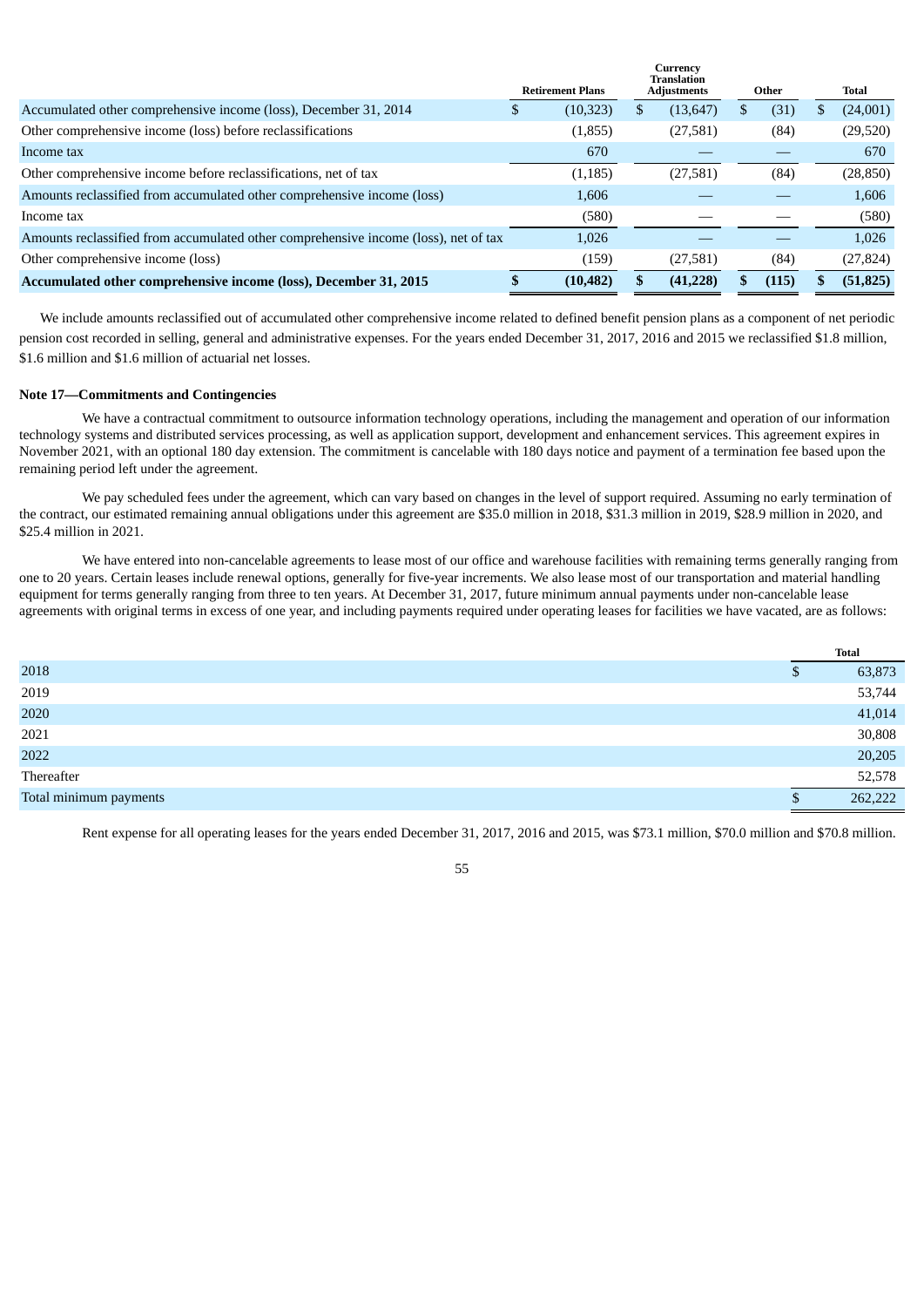On October 31, 2017, we entered into a Purchase Agreement to acquire the Surgical and Infection Prevention ("S&IP") business of Halyard Health, Inc. ("Halyard") for \$710 million in cash, subject to certain adjustments as provided in the Purchase Agreement. Halyard's S&IP business is a leading global provider of medical supplies and solutions for the prevention of healthcare-associated infections across the acute and alternate site channels. In connection with the pending financing for this transaction, we have accrued \$12.6 million in deferred financing costs which is a non-cash financing activity in 2017. The transaction is expected to close early in the second quarter of 2018.

#### **Note 18—Legal Proceedings**

We are subject to various legal actions that are ordinary and incidental to our business, including contract disputes, employment, workers' compensation, product liability, regulatory and other matters. We have insurance coverage for employment, product liability, workers' compensation and other personal injury litigation matters, subject to policy limits, applicable deductibles and insurer solvency. We establish reserves from time to time based upon periodic assessment of the potential outcomes of pending matters.

Based on current knowledge and the advice of counsel, we believe that the accrual as of December 31, 2017 for currently pending matters considered probable of loss, which is not material, is sufficient. In addition, we believe that other currently pending matters are not reasonably likely to result in a material loss, as payment of the amounts claimed is remote, the claims are insignificant, individually and in the aggregate, or the claims are expected to be adequately covered by insurance.

#### **Note 19—Segment Information**

We periodically evaluate our application of accounting guidance for reportable segments and disclose information about reportable segments based on the way management organizes the enterprise for making operating decisions and assessing performance. We report our business under three segments: Domestic, International and Proprietary Products. The Domestic segment includes our United States distribution, logistics and value-added services business. Byram, acquired August 1, 2017 is included in the Domestic segment. The International segment consists of our European distribution, logistics and valueadded services business. The Proprietary Products segment provides product-related solutions, including surgical and procedural kitting and sourcing.

We evaluate the performance of our segments based on their operating earnings excluding acquisition-related and exit and realignment charges, certain purchase price fair value adjustments, and other substantive items that, either as a result of their nature or size, would not be expected to occur as part of our normal business operations on a regular basis. Segment assets exclude inter-segment account balances as we believe their inclusion would be misleading or not meaningful. We believe all inter-segment sales are at prices that approximate market.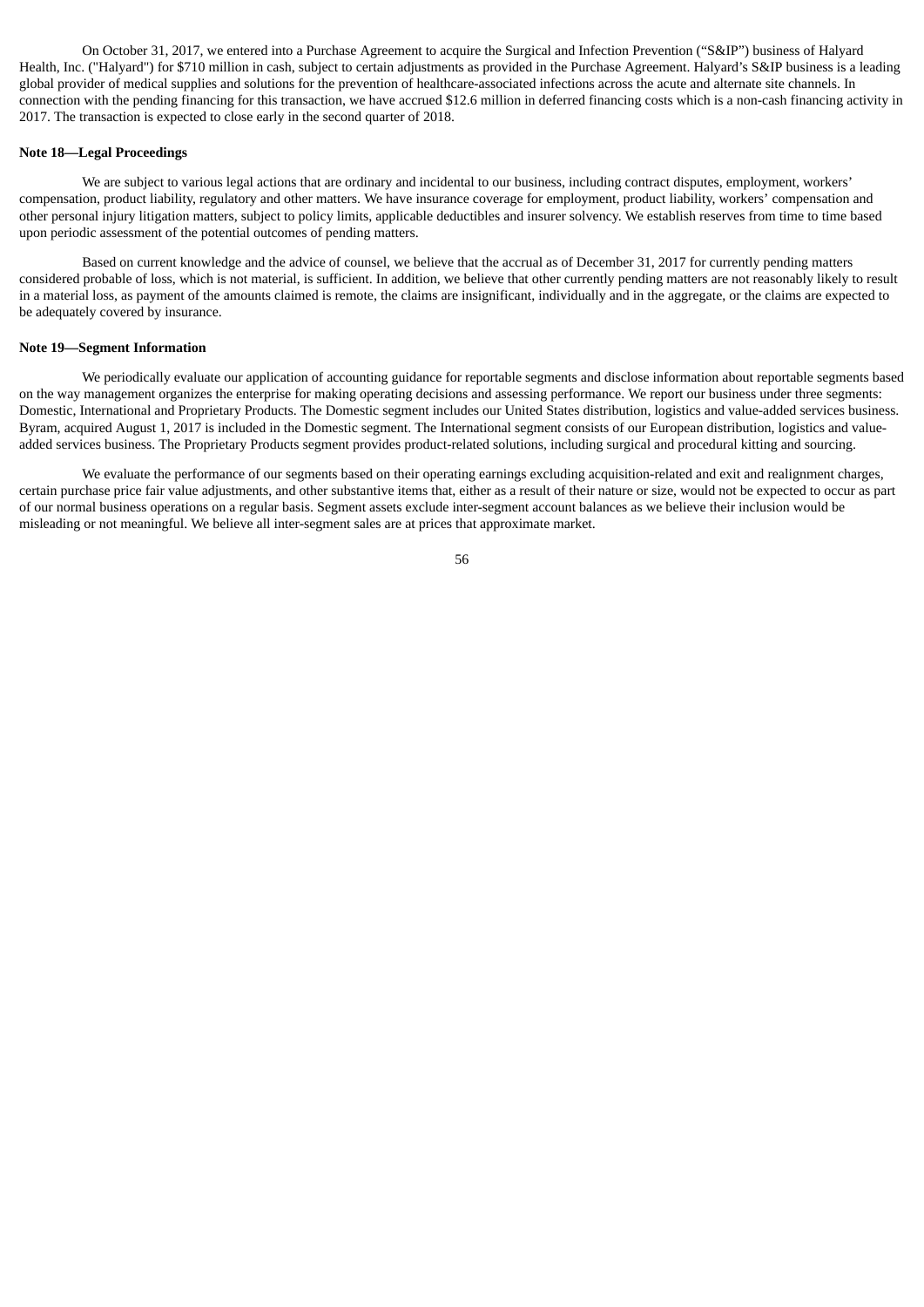The following tables present financial information by segment:

| Year ended December 31,                                             |                           | 2017      |                | 2016       |                | 2015       |
|---------------------------------------------------------------------|---------------------------|-----------|----------------|------------|----------------|------------|
| Net revenue:                                                        |                           |           |                |            |                |            |
| Segment net revenue                                                 |                           |           |                |            |                |            |
| Domestic                                                            | $\boldsymbol{\$}$         | 8,794,390 | \$             | 9,191,574  | \$             | 9,176,855  |
| International                                                       |                           | 391,628   |                | 343,674    |                | 372,638    |
| <b>Proprietary Products</b>                                         |                           | 504,026   |                | 539,580    |                | 561,812    |
| Total segment net revenue                                           |                           | 9,690,044 |                | 10,074,828 |                | 10,111,305 |
| Inter-segment net revenue                                           |                           |           |                |            |                |            |
| <b>Proprietary Products</b>                                         |                           | (371,769) |                | (351, 397) |                | (338, 359) |
| Total inter-segment net revenue                                     |                           | (371,769) |                | (351, 397) |                | (338, 359) |
| Consolidated net revenue                                            | \$                        | 9,318,275 | \$             | 9,723,431  | \$             | 9,772,946  |
|                                                                     |                           |           |                |            |                |            |
| Operating earnings (loss):                                          |                           |           |                |            |                |            |
| Domestic                                                            | \$                        | 134,059   | $\mathfrak{s}$ | 165,495    | $\mathfrak{F}$ | 162,944    |
| International                                                       |                           | (3, 861)  |                | 5,596      |                | 3,198      |
| <b>Proprietary Products</b>                                         |                           | 32,950    |                | 53,799     |                | 61,932     |
| Inter-segment eliminations                                          |                           | 243       |                | (616)      |                | (811)      |
| Acquisition-related and exit and realignment charges <sup>(1)</sup> |                           | (60, 707) |                | (24, 675)  |                | (28, 404)  |
| Other $(2)$                                                         |                           | (13, 433) |                |            |                | 1,500      |
| Consolidated operating earnings                                     | $\boldsymbol{\mathsf{s}}$ | 89,251    | $\mathbb{S}$   | 199,599    | \$             | 200,359    |
|                                                                     |                           |           |                |            |                |            |
|                                                                     |                           |           |                |            |                |            |
| Depreciation and amortization:                                      |                           |           |                |            |                |            |
| Domestic                                                            | \$                        | 34,482    | \$             | 29,469     | \$             | 34,425     |
| International                                                       |                           | 16,327    |                | 17,117     |                | 18,903     |
| <b>Proprietary Products</b>                                         |                           | 8,634     |                | 8,807      |                | 8,180      |
| Consolidated depreciation and amortization                          | \$                        | 59,443    | $\$$           | 55,393     | $\$$           | 61,508     |
|                                                                     |                           |           |                |            |                |            |
| Capital expenditures:                                               |                           |           |                |            |                |            |
| Domestic                                                            | \$                        | 32,858    | \$             | 14,333     | \$             | 17,310     |
| International                                                       |                           | 14,074    |                | 12,874     |                | 18,158     |
| <b>Proprietary Products</b>                                         |                           | 3,805     |                | 2,914      |                | 1,148      |
| Consolidated capital expenditures                                   | \$                        | 50,737    | $\mathbb{S}$   | 30,121     | $\mathbb{S}$   | 36,616     |

*(1) The year ended December 31, 2015 included \$4.5 million of accelerated amortization related to an information system that was replaced.*

*(2) 2017 included software as a service (SaaS) implementation costs associated with the upgrading of our global IT platforms in connection with the redesign of our global information system strategy. 2015 included a* \$1.5 million *insurance recovery associated with a 2014 contract claim settlement with a customer in the U.K.*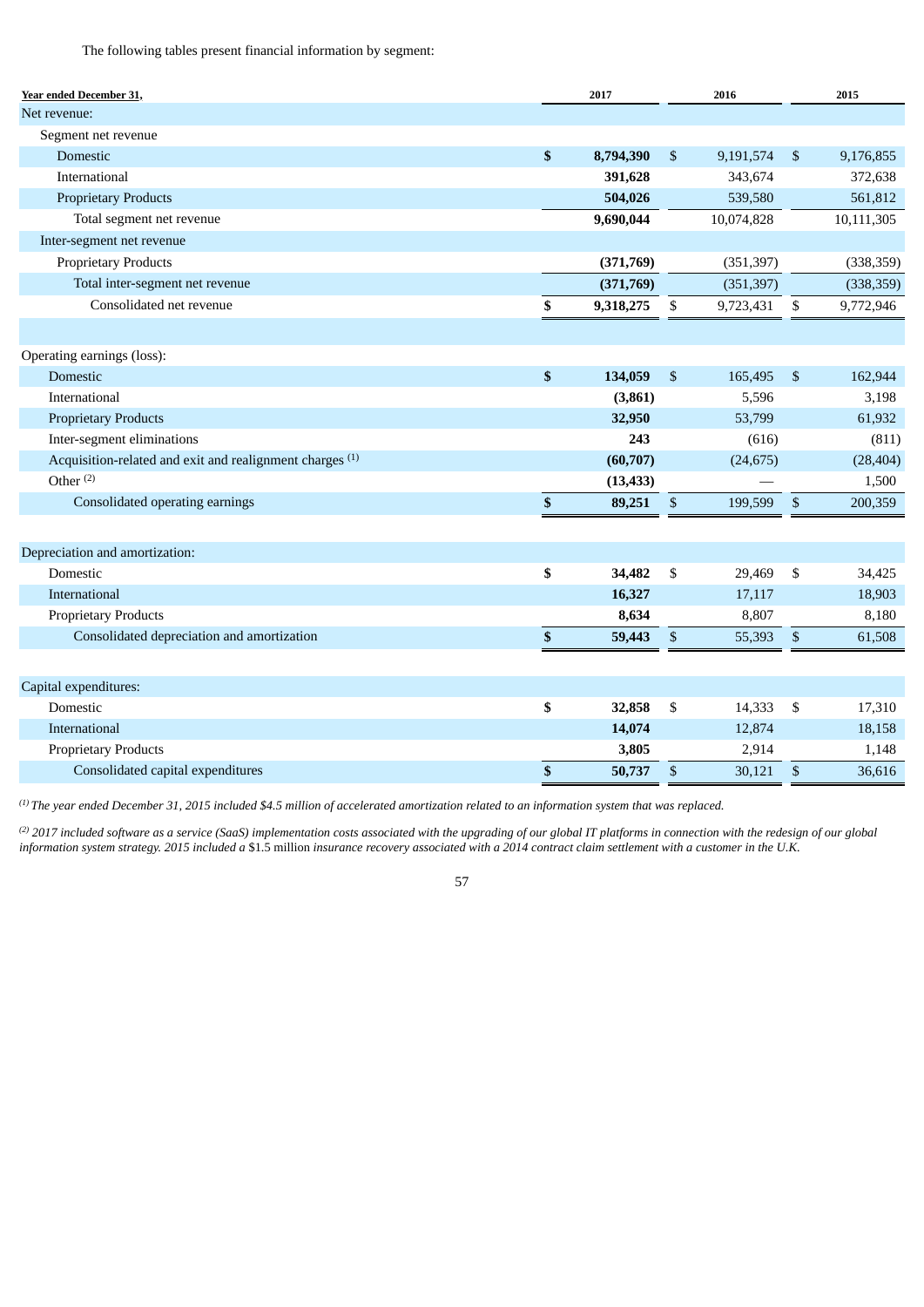| December 31,                | 2017            | 2016            |
|-----------------------------|-----------------|-----------------|
| Total assets:               |                 |                 |
| Domestic                    | \$<br>2,437,485 | \$<br>1,778,481 |
| <b>International</b>        | 433,513         | 352,898         |
| <b>Proprietary Products</b> | 400,773         | 400,885         |
| Segment assets              | 3,271,771       | 2,532,264       |
| Cash and cash equivalents   | 104,522         | 185,488         |
| Consolidated total assets   | 3,376,293       | \$<br>2,717,752 |

The following tables present information by geographic area. Net revenues were attributed to geographic areas based on the locations from which we ship products or provide services. International operations consist primarily of Movianto's operations in the United Kingdom, Ireland, Germany, France, and other European countries.

| Year ended December 31,  | 2017            | 2016 |           |    | 2015      |
|--------------------------|-----------------|------|-----------|----|-----------|
| Net revenue:             |                 |      |           |    |           |
| <b>United States</b>     | \$<br>8,899,208 | \$   | 9,338,543 | S. | 9,356,140 |
| <b>United Kingdom</b>    | 175,703         |      | 169,874   |    | 192,818   |
| Ireland                  | 56,937          |      | 41,214    |    | 44,168    |
| France                   | 39,279          |      | 38,761    |    | 44,592    |
| Germany                  | 49,227          |      | 47,514    |    | 46,848    |
| Other European countries | 97,921          |      | 87,525    |    | 88,380    |
| Consolidated net revenue | 9,318,275       |      | 9,723,431 | \$ | 9,772,946 |

| December 31,                   | 2017 |         |      | 2016    |
|--------------------------------|------|---------|------|---------|
| Long-lived assets:             |      |         |      |         |
| <b>United States</b>           | \$   | 327,442 | - \$ | 217,985 |
| Germany                        |      | 42,255  |      | 39,734  |
| <b>United Kingdom</b>          |      | 37,648  |      | 32,349  |
| Ireland                        |      | 22,987  |      | 21,567  |
| France                         |      | 6,107   |      | 5,173   |
| Other European countries       |      | 16,398  |      | 16,643  |
| Consolidated long-lived assets |      | 452,837 | S    | 333,451 |

# **Note 20—Condensed Consolidating Financial Information**

The following tables present condensed consolidating financial information for: Owens & Minor, Inc. (O&M); the guarantors of Owens & Minor, Inc.'s 2021 Notes and 2024 Notes, on a combined basis; and the non-guarantor subsidiaries of the 2021 Notes and 2024 Notes, on a combined basis. The guarantor subsidiaries are 100% owned by Owens & Minor, Inc. Separate financial statements of the guarantor subsidiaries are not presented because the guarantees by our guarantor subsidiaries are full and unconditional, as well as joint and several, and we believe the condensed consolidating financial information is more meaningful in understanding the financial position, results of operations and cash flows of the guarantor subsidiaries.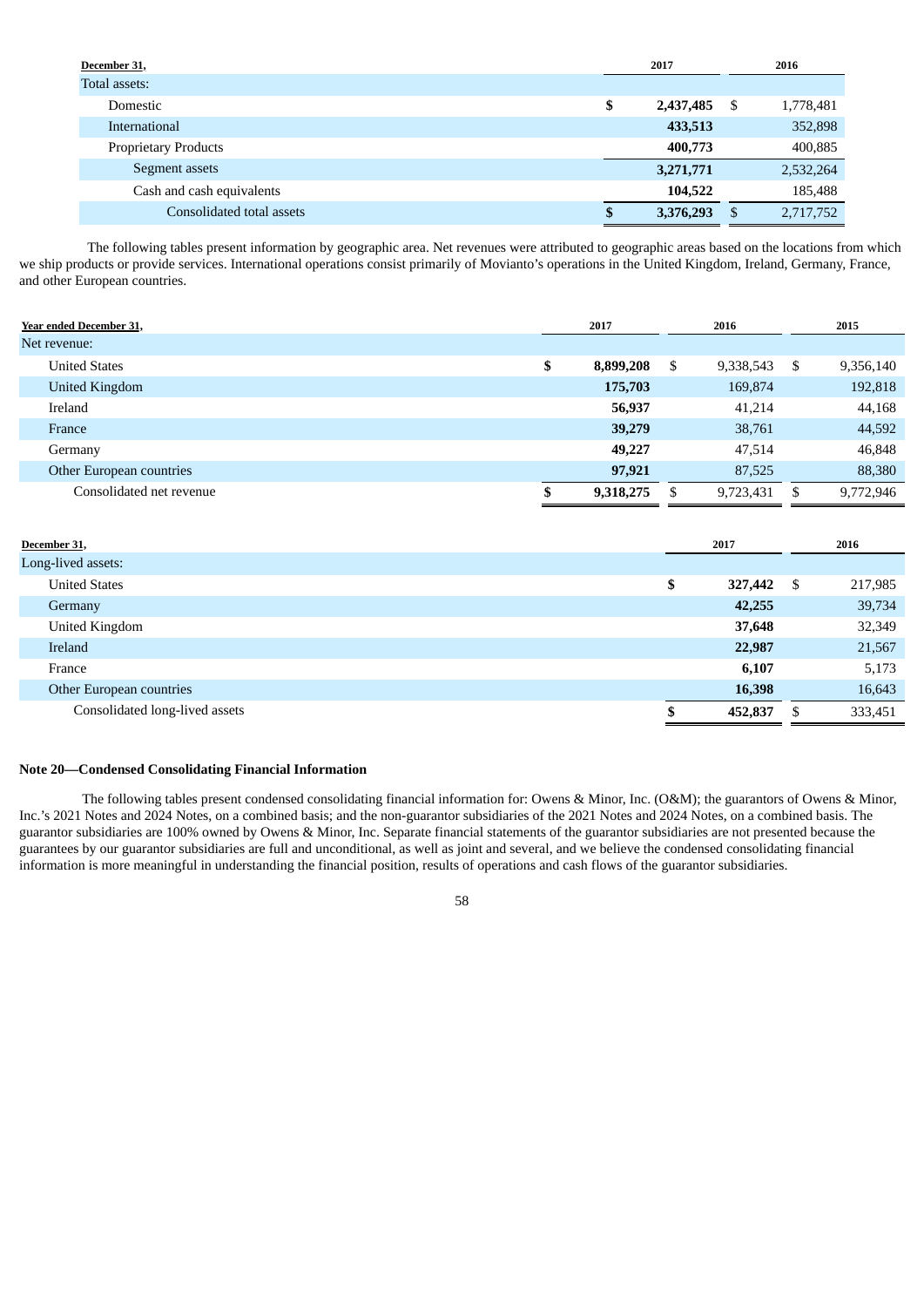# **Condensed Consolidating Financial Information**

| Year ended December 31, 2017                         | Owens &<br>Minor, Inc. | Guarantor<br><b>Subsidiaries</b> | Non-guarantor<br><b>Subsidiaries</b> | <b>Eliminations</b> |            |    | Consolidated |
|------------------------------------------------------|------------------------|----------------------------------|--------------------------------------|---------------------|------------|----|--------------|
| <b>Statements of Income</b>                          |                        |                                  |                                      |                     |            |    |              |
| Net revenue                                          | \$                     | \$<br>8,582,868                  | \$<br>915,350                        | \$                  | (179, 943) | \$ | 9,318,275    |
| Cost of goods sold                                   |                        | 7,802,499                        | 524,035                              |                     | (180, 125) |    | 8,146,409    |
| Gross margin                                         |                        | 780,369                          | 391,315                              |                     | 182        |    | 1,171,866    |
| Distribution, selling and administrative expenses    | (395)                  | 643,073                          | 374,300                              |                     |            |    | 1,016,978    |
| Acquisition-related and exit and realignment charges |                        | 52,986                           | 7,721                                |                     |            |    | 60,707       |
| Other operating (income) expense, net                |                        | 3,887                            | 1,043                                |                     |            |    | 4,930        |
| Operating (loss) earnings                            | 395                    | 80,423                           | 8,251                                |                     | 182        |    | 89,251       |
| Interest expense (income), net                       | 27,482                 | 546                              | 3,745                                |                     |            |    | 31,773       |
| Income (loss) before income taxes                    | (27,087)               | 79,877                           | 4,506                                |                     | 182        |    | 57,478       |
| Income tax (benefit) provision                       |                        | (12, 409)                        | (2,906)                              |                     |            |    | (15, 315)    |
| Equity in earnings (loss) of subsidiaries            | 99,880                 | (3,527)                          |                                      |                     | (96,353)   |    |              |
| <b>Net income (loss)</b>                             | 72,793                 | 88,759                           | 7,412                                |                     | (96, 171)  |    | 72,793       |
| Other comprehensive income (loss), net of tax        | 42,399                 | 42,209                           | 42,612                               |                     | (84, 821)  |    | 42,399       |
| <b>Comprehensive income (loss)</b>                   | \$<br>115,192          | \$<br>130,968                    | \$<br>50,024                         |                     | (180, 992) | S. | 115,192      |

| Year ended December 31, 2016                         | Owens &<br>Minor. Inc. | Guarantor<br><b>Subsidiaries</b> |     | Non-guarantor<br><b>Subsidiaries</b> |     | <b>Eliminations</b> |      | Consolidated |
|------------------------------------------------------|------------------------|----------------------------------|-----|--------------------------------------|-----|---------------------|------|--------------|
| <b>Statements of Income</b>                          |                        |                                  |     |                                      |     |                     |      |              |
| Net revenue                                          | \$                     | \$<br>9,190,660                  | \$. | 697,559                              | \$. | (164, 788)          | - \$ | 9,723,431    |
| Cost of goods sold                                   |                        | 8,330,960                        |     | 370,594                              |     | (165, 433)          |      | 8,536,121    |
| Gross margin                                         |                        | 859,700                          |     | 326,965                              |     | 645                 |      | 1,187,310    |
| Distribution, selling and administrative expenses    | 1,127                  | 670,800                          |     | 298,497                              |     |                     |      | 970,424      |
| Acquisition-related and exit and realignment charges |                        | 15,611                           |     | 9,064                                |     |                     |      | 24,675       |
| Other operating (income) expense, net                |                        | (5,066)                          |     | (2,322)                              |     |                     |      | (7,388)      |
| Operating (loss) earnings                            | (1,127)                | 178,355                          |     | 21,726                               |     | 645                 |      | 199,599      |
| Interest expense (income), net                       | 28,901                 | (4,744)                          |     | 2,900                                |     |                     |      | 27,057       |
| Income (loss) before income taxes                    | (30,028)               | 183,099                          |     | 18,826                               |     | 645                 |      | 172,542      |
| Income tax (benefit) provision                       |                        | 61,545                           |     | 2,210                                |     |                     |      | 63,755       |
| Equity in earnings (loss) of subsidiaries            | 138,815                | (389)                            |     |                                      |     | (138, 426)          |      |              |
| <b>Net income (loss)</b>                             | 108,787                | 121,165                          |     | 16,616                               |     | (137,781)           |      | 108,787      |
| Other comprehensive income (loss), net of tax        | (15,658)               | (15, 480)                        |     | (15,017)                             |     | 30,497              |      | (15, 658)    |
| <b>Comprehensive income (loss)</b>                   | 93,129                 | \$<br>105,685                    |     | 1,599                                |     | (107, 284)          |      | 93,129       |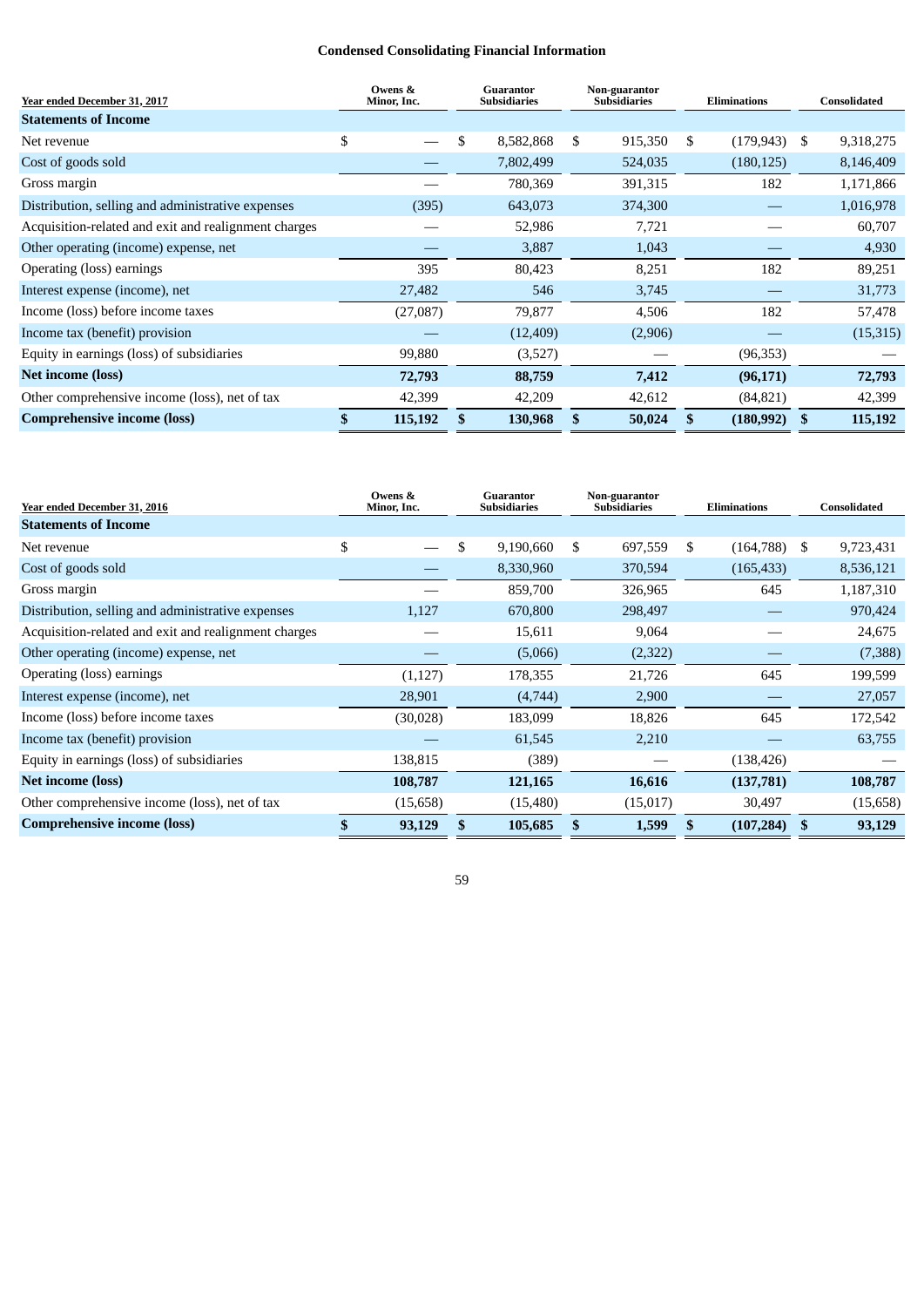| Year ended December 31, 2015                         | Owens &<br>Minor, Inc. | Guarantor<br><b>Subsidiaries</b> | Non-guarantor<br><b>Subsidiaries</b> |    | <b>Eliminations</b> |  | Consolidated |
|------------------------------------------------------|------------------------|----------------------------------|--------------------------------------|----|---------------------|--|--------------|
| <b>Statements of Income</b>                          |                        |                                  |                                      |    |                     |  |              |
| Net revenue                                          | \$                     | \$<br>9,176,855                  | \$<br>751,442                        | S. | $(155,351)$ \$      |  | 9,772,946    |
| Cost of goods sold                                   |                        | 8,305,734                        | 410,009                              |    | (157, 370)          |  | 8,558,373    |
| Gross margin                                         |                        | 871,121                          | 341,433                              |    | 2,019               |  | 1,214,573    |
| Distribution, selling and administrative expenses    | 1,229                  | 684,021                          | 308,533                              |    |                     |  | 993,783      |
| Acquisition-related and exit and realignment charges |                        | 8,877                            | 19,527                               |    |                     |  | 28,404       |
| Other operating (income) expense, net                |                        | (2,621)                          | (5,352)                              |    |                     |  | (7, 973)     |
| Operating (loss) earnings                            | (1,229)                | 180,844                          | 18,725                               |    | 2,019               |  | 200,359      |
| Interest expense (income), net                       | 27,457                 | (3,371)                          | 3,063                                |    |                     |  | 27,149       |
| Income (loss) before income taxes                    | (28, 686)              | 184,215                          | 15,662                               |    | 2,019               |  | 173,210      |
| Income tax (benefit) provision                       | (9,837)                | 71,807                           | 7,831                                |    |                     |  | 69,801       |
| Equity in earnings (loss) of subsidiaries            | 122,258                | (10, 348)                        |                                      |    | (111, 910)          |  |              |
| Net income (loss)                                    | 103,409                | 102,060                          | 7,831                                |    | (109, 891)          |  | 103,409      |
| Other comprehensive income (loss), net of tax        | (27, 824)              | (27, 829)                        | (27, 581)                            |    | 55,410              |  | (27, 824)    |
| Comprehensive income (loss)                          | \$<br>75,585           | \$<br>74,231                     | (19,750)                             |    | $(54, 481)$ \$      |  | 75,585       |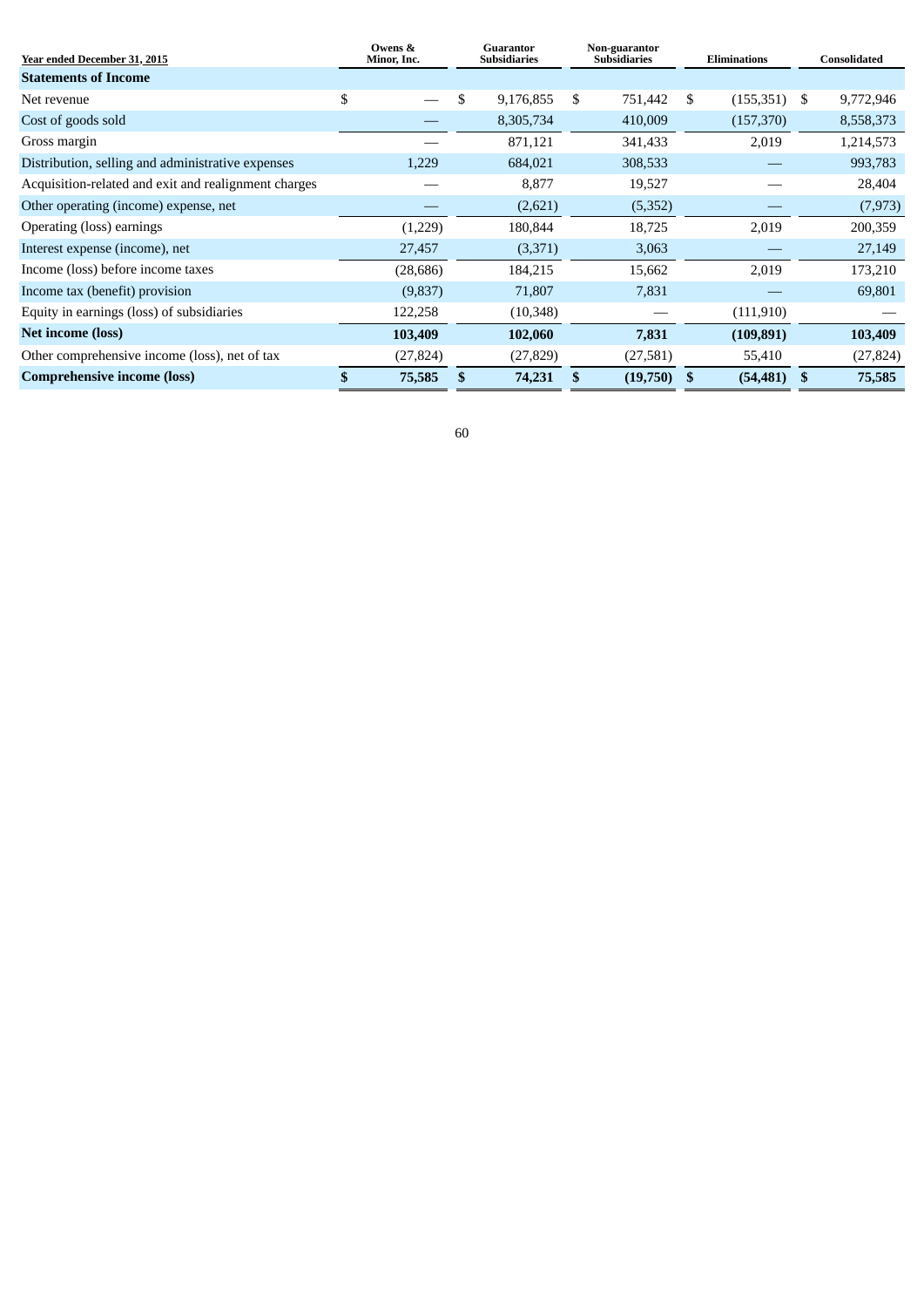| December 31, 2017                                           | Owens &<br>Minor, Inc. |           | <b>Guarantor</b><br><b>Subsidiaries</b> |           | Non-guarantor<br><b>Subsidiaries</b> |           | <b>Eliminations</b> |               | Consolidated    |
|-------------------------------------------------------------|------------------------|-----------|-----------------------------------------|-----------|--------------------------------------|-----------|---------------------|---------------|-----------------|
| <b>Balance Sheets</b>                                       |                        |           |                                         |           |                                      |           |                     |               |                 |
| Assets                                                      |                        |           |                                         |           |                                      |           |                     |               |                 |
| <b>Current assets</b>                                       |                        |           |                                         |           |                                      |           |                     |               |                 |
| Cash and cash equivalents                                   | \$                     | 13,700    | \$                                      | 865       | \$                                   | 89,957    | \$                  |               | \$<br>104,522   |
| Accounts receivable, net                                    |                        |           |                                         | 559,269   |                                      | 206,410   |                     | (6,743)       | 758,936         |
| Merchandise inventories                                     |                        |           |                                         | 902,190   |                                      | 89,580    |                     | (1,577)       | 990,193         |
| Other current assets                                        |                        | 100       |                                         | 123,067   |                                      | 205,087   |                     |               | 328,254         |
| <b>Total current assets</b>                                 |                        | 13,800    |                                         | 1,585,391 |                                      | 591,034   |                     | (8,320)       | 2,181,905       |
| Property and equipment, net                                 |                        |           |                                         | 107,010   |                                      | 99,480    |                     |               | 206,490         |
| Goodwill, net                                               |                        |           |                                         | 180,006   |                                      | 533,805   |                     |               | 713,811         |
| Intangible assets, net                                      |                        |           |                                         | 9,582     |                                      | 174,886   |                     |               | 184,468         |
| Due from O&M and subsidiaries                               |                        |           |                                         | 439,654   |                                      |           |                     | (439, 654)    |                 |
| Advances to and investments in consolidated<br>subsidiaries |                        | 2,114,853 |                                         | 558,429   |                                      |           |                     | (2,673,282)   |                 |
| Other assets, net                                           |                        |           |                                         | 57,724    |                                      | 31,895    |                     |               | 89,619          |
| <b>Total assets</b>                                         | $\mathbb{S}$           | 2,128,653 | \$                                      | 2,937,796 | \$                                   | 1,431,100 | \$                  | (3, 121, 256) | \$<br>3,376,293 |
| <b>Liabilities and equity</b>                               |                        |           |                                         |           |                                      |           |                     |               |                 |
| <b>Current liabilities</b>                                  |                        |           |                                         |           |                                      |           |                     |               |                 |
| Accounts payable                                            | \$                     |           | \$                                      | 824,307   | \$                                   | 130,028   | \$                  | (6,763)       | \$<br>947,572   |
| Accrued payroll and related liabilities                     |                        |           |                                         | 15,504    |                                      | 14,912    |                     |               | 30,416          |
| Other current liabilities                                   |                        | 5,822     |                                         | 140,048   |                                      | 185,875   |                     |               | 331,745         |
| <b>Total current liabilities</b>                            |                        | 5,822     |                                         | 979,859   |                                      | 330,815   |                     | (6,763)       | 1,309,733       |
| Long-term debt, excluding current portion                   |                        | 545,352   |                                         | 340,672   |                                      | 14,720    |                     |               | 900,744         |
| Due to O&M and subsidiaries                                 |                        | 562,000   |                                         |           |                                      | 506,703   |                     | (1,068,703)   |                 |
| Intercompany debt                                           |                        |           |                                         | 138,890   |                                      |           |                     | (138, 890)    |                 |
| Deferred income taxes                                       |                        |           |                                         | 25,493    |                                      | 48,754    |                     |               | 74,247          |
| Other liabilities                                           |                        |           |                                         | 66,136    |                                      | 9,954     |                     |               | 76,090          |
| <b>Total liabilities</b>                                    |                        | 1,113,174 |                                         | 1,551,050 |                                      | 910,946   |                     | (1,214,356)   | 2,360,814       |
| <b>Equity</b>                                               |                        |           |                                         |           |                                      |           |                     |               |                 |
| Common stock                                                |                        | 122,952   |                                         |           |                                      |           |                     |               | 122,952         |
| Paid-in capital                                             |                        | 226,937   |                                         | 174,614   |                                      | 583,869   |                     | (758, 483)    | 226,937         |
| Retained earnings (deficit)                                 |                        | 690,674   |                                         | 1,236,165 |                                      | (50, 416) |                     | (1, 185, 749) | 690,674         |
| Accumulated other comprehensive income (loss)               |                        | (25,084)  |                                         | (24, 033) |                                      | (13,299)  |                     | 37,332        | (25,084)        |
| <b>Total equity</b>                                         |                        | 1,015,479 |                                         | 1,386,746 |                                      | 520,154   |                     | (1,906,900)   | 1,015,479       |
| <b>Total liabilities and equity</b>                         | \$                     | 2,128,653 | \$                                      | 2,937,796 | \$                                   | 1,431,100 | \$                  | (3, 121, 256) | \$<br>3,376,293 |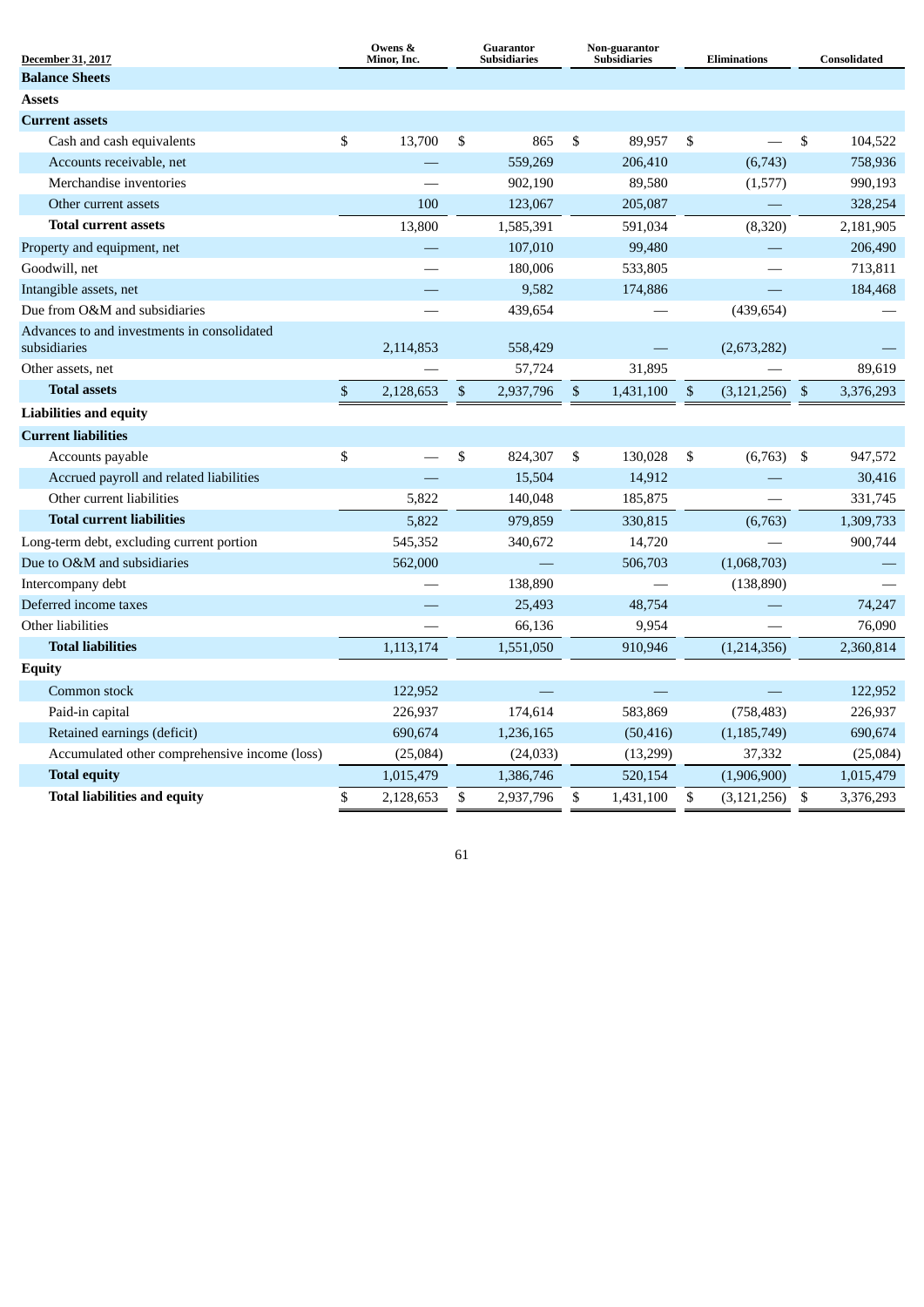# **Condensed Consolidating Financial Information**

| <b>December 31, 2016</b>                                    | Owens &<br>Minor, Inc. |           | Guarantor<br><b>Subsidiaries</b> |           | Non-guarantor<br><b>Subsidiaries</b> |           | <b>Eliminations</b> |               | Consolidated    |
|-------------------------------------------------------------|------------------------|-----------|----------------------------------|-----------|--------------------------------------|-----------|---------------------|---------------|-----------------|
| <b>Balance Sheets</b>                                       |                        |           |                                  |           |                                      |           |                     |               |                 |
| Assets                                                      |                        |           |                                  |           |                                      |           |                     |               |                 |
| <b>Current assets</b>                                       |                        |           |                                  |           |                                      |           |                     |               |                 |
| Cash and cash equivalents                                   | \$                     | 38,015    | \$                               | 61,266    | \$                                   | 86,207    | \$                  |               | \$<br>185,488   |
| Accounts receivable, net                                    |                        |           |                                  | 526,170   |                                      | 90,016    |                     | (10, 102)     | 606,084         |
| Merchandise inventories                                     |                        |           |                                  | 856,566   |                                      | 61,505    |                     | (1,760)       | 916,311         |
| Other current assets                                        |                        | 106       |                                  | 86,907    |                                      | 167,143   |                     |               | 254,156         |
| <b>Total current assets</b>                                 |                        | 38,121    |                                  | 1,530,909 |                                      | 404,871   |                     | (11, 862)     | 1,962,039       |
| Property and equipment, net                                 |                        |           |                                  | 97,725    |                                      | 93,993    |                     |               | 191,718         |
| Goodwill, net                                               |                        |           |                                  | 180,006   |                                      | 234,930   |                     |               | 414,936         |
| Intangible assets, net                                      |                        |           |                                  | 11,655    |                                      | 70,856    |                     |               | 82,511          |
| Due from O&M and subsidiaries                               |                        |           |                                  | 312,602   |                                      |           |                     | (312,602)     |                 |
| Advances to and investments in consolidated<br>subsidiaries |                        | 2,044,963 |                                  | 152,886   |                                      |           |                     | (2, 197, 849) |                 |
| Other assets, net                                           |                        |           |                                  | 49,887    |                                      | 16,661    |                     |               | 66,548          |
| <b>Total assets</b>                                         | \$                     | 2,083,084 | \$                               | 2,335,670 | \$                                   | 821,311   | $\mathfrak{S}$      | (2,522,313)   | \$<br>2,717,752 |
| <b>Liabilities and equity</b>                               |                        |           |                                  |           |                                      |           |                     |               |                 |
| <b>Current liabilities</b>                                  |                        |           |                                  |           |                                      |           |                     |               |                 |
| Accounts payable                                            | \$                     |           | \$                               | 683,189   | \$                                   | 75,512    | \$                  | (7,951)       | \$<br>750,750   |
| Accrued payroll and related liabilities                     |                        |           |                                  | 32,814    |                                      | 12,237    |                     |               | 45,051          |
| Other current liabilities                                   |                        | 7,106     |                                  | 93,327    |                                      | 138,404   |                     |               | 238,837         |
| <b>Total current liabilities</b>                            |                        | 7,106     |                                  | 809,330   |                                      | 226,153   |                     | (7,951)       | 1,034,638       |
| Long-term debt, excluding current portion                   |                        | 544,838   |                                  | 3,219     |                                      | 16,526    |                     |               | 564,583         |
| Due to O&M and subsidiaries                                 |                        | 571,102   |                                  |           |                                      | 48,044    |                     | (619, 146)    |                 |
| Intercompany debt                                           |                        |           |                                  | 138,890   |                                      |           |                     | (138, 890)    |                 |
| Deferred income taxes                                       |                        |           |                                  | 70,280    |                                      | 20,103    |                     |               | 90,383          |
| Other liabilities                                           |                        |           |                                  | 60,578    |                                      | 7,532     |                     |               | 68,110          |
| <b>Total liabilities</b>                                    |                        | 1,123,046 |                                  | 1,082,297 |                                      | 318,358   |                     | (765, 987)    | 1,757,714       |
| <b>Equity</b>                                               |                        |           |                                  |           |                                      |           |                     |               |                 |
| Common stock                                                |                        | 122,062   |                                  |           |                                      |           |                     |               | 122,062         |
| Paid-in capital                                             |                        | 219,955   |                                  | 174,614   |                                      | 583,872   |                     | (758, 486)    | 219,955         |
| Retained earnings (deficit)                                 |                        | 685,504   |                                  | 1,145,000 |                                      | (42, 032) |                     | (1, 102, 968) | 685,504         |
| Accumulated other comprehensive income (loss)               |                        | (67, 483) |                                  | (66, 241) |                                      | (38, 887) |                     | 105,128       | (67, 483)       |
| <b>Total equity</b>                                         |                        | 960,038   |                                  | 1,253,373 |                                      | 502,953   |                     | (1,756,326)   | 960,038         |
| <b>Total liabilities and equity</b>                         | \$                     | 2,083,084 | \$                               | 2,335,670 | \$                                   | 821,311   | \$                  | (2,522,313)   | \$<br>2,717,752 |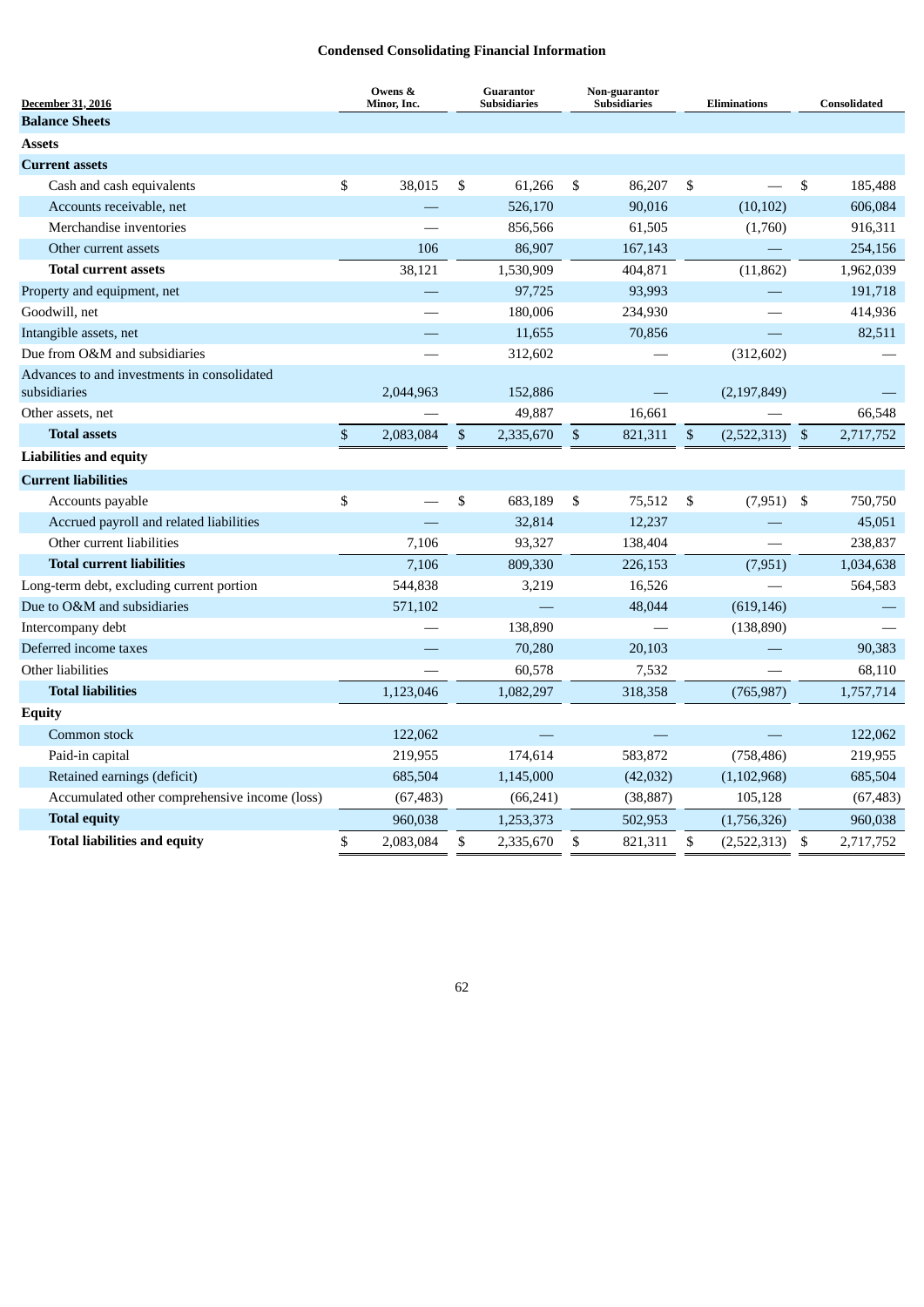# **Condensed Consolidating Financial Information**

| <b>Year ended December 31, 2017</b>                                                         | Owens &<br>Minor, Inc. |           | <b>Guarantor</b><br>Subsidiaries |            | Non-guarantor<br><b>Subsidiaries</b> |    | <b>Eliminations</b>      |    | <b>Consolidated</b> |  |
|---------------------------------------------------------------------------------------------|------------------------|-----------|----------------------------------|------------|--------------------------------------|----|--------------------------|----|---------------------|--|
| <b>Statements of Cash Flows</b>                                                             |                        |           |                                  |            |                                      |    |                          |    |                     |  |
| <b>Operating activities:</b>                                                                |                        |           |                                  |            |                                      |    |                          |    |                     |  |
| Net income (loss)                                                                           | \$                     | 72,793    | \$                               | 88,759     | \$<br>7,412                          | \$ | $(96,171)$ \$            |    | 72,793              |  |
| Adjustments to reconcile net income to cash (used for)<br>provided by operating activities: |                        |           |                                  |            |                                      |    |                          |    |                     |  |
| Equity in earnings of subsidiaries                                                          |                        | (99, 880) |                                  | 3,527      |                                      |    | 96,353                   |    |                     |  |
| Intercompany dividend                                                                       |                        |           |                                  | 25,000     |                                      |    | (25,000)                 |    |                     |  |
| Depreciation and amortization                                                               |                        |           |                                  | 34,548     | 24,895                               |    |                          |    | 59,443              |  |
| Share-based compensation expense                                                            |                        |           |                                  | 11,911     |                                      |    |                          |    | 11,911              |  |
| Provision for losses on accounts receivable                                                 |                        |           |                                  | 2,450      | 224                                  |    |                          |    | 2,674               |  |
| Deferred income tax (benefit) expense                                                       |                        |           |                                  | (44, 879)  | (5, 109)                             |    |                          |    | (49,988)            |  |
| Changes in operating assets and liabilities:                                                |                        |           |                                  |            |                                      |    |                          |    |                     |  |
| Accounts receivable                                                                         |                        |           |                                  | (35,549)   | (61, 103)                            |    | (3,358)                  |    | (100, 010)          |  |
| Merchandise inventories                                                                     |                        |           |                                  | (45, 624)  | (11,224)                             |    | (184)                    |    | (57,032)            |  |
| Accounts payable                                                                            |                        |           |                                  | 141,118    | 1,775                                |    | 1,054                    |    | 143,947             |  |
| Net change in other assets and liabilities                                                  |                        | (1,277)   |                                  | (26, 456)  | (7, 836)                             |    | 2,306                    |    | (33, 263)           |  |
| Other, net                                                                                  |                        | (1)       |                                  | 6,605      | (305)                                |    |                          |    | 6,299               |  |
| Cash provided by (used for) operating activities                                            |                        | (28, 365) |                                  | 161,410    | (51,271)                             |    | (25,000)                 |    | 56,774              |  |
| <b>Investing activities:</b>                                                                |                        |           |                                  |            |                                      |    |                          |    |                     |  |
| Acquisition, net of cash acquired                                                           |                        |           |                                  | (366, 569) |                                      |    |                          |    | (366, 569)          |  |
| Additions to computer software and intangible assets                                        |                        |           |                                  | (7,587)    | (8,537)                              |    |                          |    | (16, 124)           |  |
| Additions to property and equipment                                                         |                        |           |                                  | (25, 270)  | (9, 343)                             |    |                          |    | (34, 613)           |  |
| Proceeds from sale of property and equipment                                                |                        |           |                                  | 198        | 465                                  |    |                          |    | 663                 |  |
| Cash used for investing activities                                                          |                        |           |                                  | (399, 228) | (17, 415)                            |    |                          |    | (416, 643)          |  |
| <b>Financing activities:</b>                                                                |                        |           |                                  |            |                                      |    |                          |    |                     |  |
| Change in intercompany advances                                                             |                        | 75,969    |                                  | (170, 358) | 94,389                               |    |                          |    |                     |  |
| Intercompany dividend                                                                       |                        |           |                                  |            | (25,000)                             |    | 25,000                   |    |                     |  |
| Proceeds from issuance of debt                                                              |                        |           |                                  | 250,000    |                                      |    |                          |    | 250,000             |  |
| Borrowings under revolving credit facility                                                  |                        |           |                                  | 104,600    |                                      |    |                          |    | 104,600             |  |
| Repayment of debt                                                                           |                        |           |                                  | (3, 125)   |                                      |    |                          |    | (3, 125)            |  |
| Financing costs paid                                                                        |                        |           |                                  | (1,798)    |                                      |    |                          |    | (1,798)             |  |
| Cash dividends paid                                                                         |                        | (63, 151) |                                  |            |                                      |    |                          |    | (63, 151)           |  |
| Repurchases of common stock                                                                 |                        | (5,000)   |                                  |            |                                      |    |                          |    | (5,000)             |  |
| Other, net                                                                                  |                        | (3,768)   |                                  | (1,902)    | (3,050)                              |    |                          |    | (8,720)             |  |
| Cash provided by (used for) financing activities                                            |                        | 4,050     |                                  | 177,417    | 66,339                               |    | 25,000                   |    | 272,806             |  |
| Effect of exchange rates on cash and cash equivalents                                       |                        |           |                                  |            | 6,097                                |    |                          |    | 6,097               |  |
| Net increase (decrease) in cash and cash equivalents                                        |                        | (24, 315) |                                  | (60, 401)  | 3,750                                |    | $\overline{\phantom{0}}$ |    | (80, 966)           |  |
| Cash and cash equivalents at beginning of year                                              |                        | 38,015    |                                  | 61,266     | 86,207                               |    |                          |    | 185,488             |  |
| Cash and cash equivalents at end of year                                                    | \$                     | 13,700    | \$                               | 865        | \$<br>89,957                         | \$ | $\overline{\phantom{0}}$ | \$ | 104,522             |  |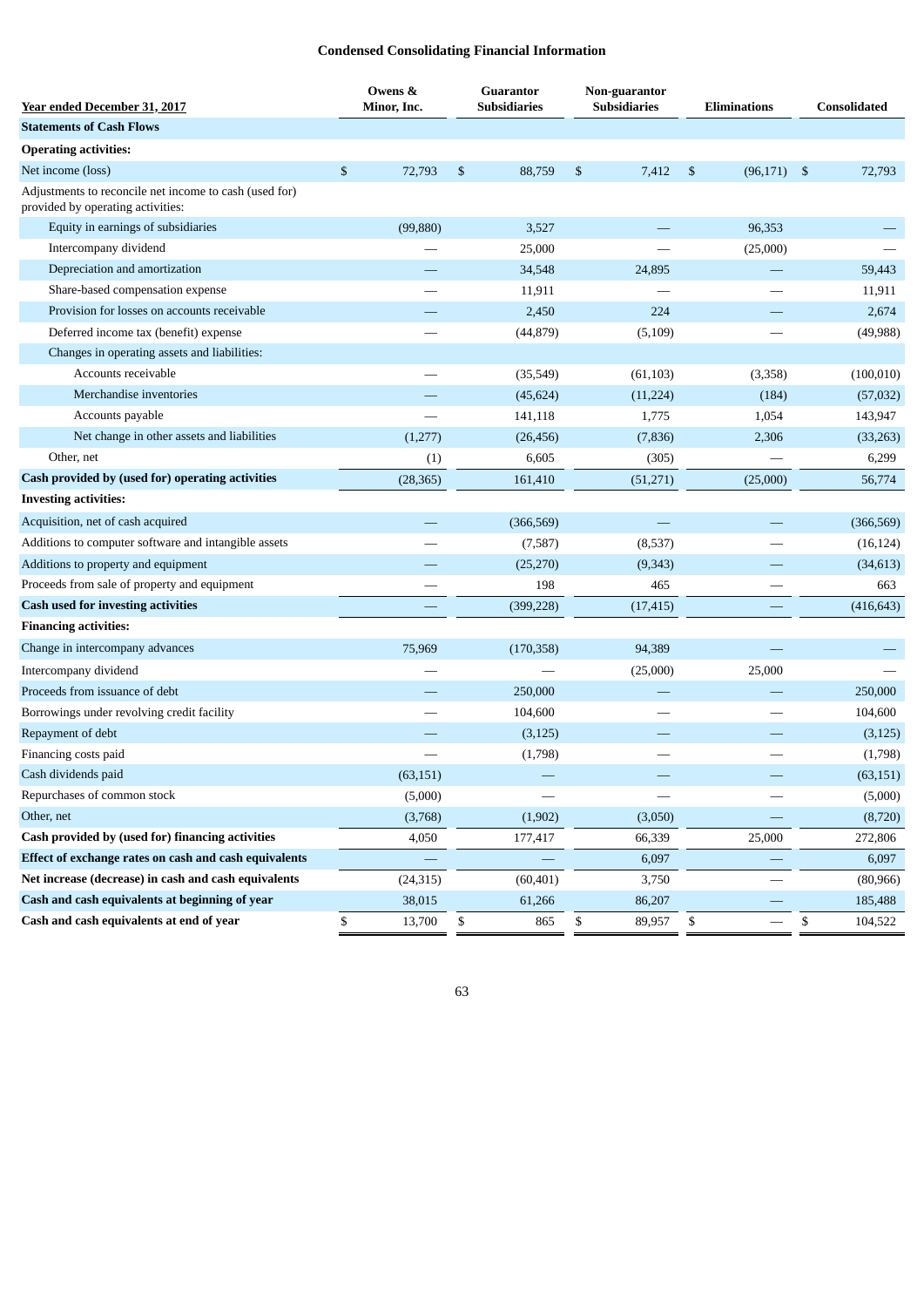| Year ended December 31, 2016                                                                |                | Owens &<br>Minor, Inc. | <b>Guarantor</b><br><b>Subsidiaries</b> | Non-guarantor<br><b>Subsidiaries</b> |           | <b>Eliminations</b> |                | Consolidated  |
|---------------------------------------------------------------------------------------------|----------------|------------------------|-----------------------------------------|--------------------------------------|-----------|---------------------|----------------|---------------|
| <b>Statements of Cash Flows</b>                                                             |                |                        |                                         |                                      |           |                     |                |               |
| <b>Operating activities:</b>                                                                |                |                        |                                         |                                      |           |                     |                |               |
| Net income (loss)                                                                           | $\mathfrak{S}$ | 108,787                | \$<br>121,165                           | \$                                   | 16,616    | $\mathfrak{S}$      | $(137,781)$ \$ | 108,787       |
| Adjustments to reconcile net income to cash (used for)<br>provided by operating activities: |                |                        |                                         |                                      |           |                     |                |               |
| Equity in earnings of subsidiaries                                                          |                | (138, 815)             | 389                                     |                                      |           |                     | 138,426        |               |
| Depreciation and amortization                                                               |                |                        | 29,589                                  |                                      | 25,804    |                     |                | 55,393        |
| Share-based compensation expense                                                            |                |                        | 12,042                                  |                                      |           |                     |                | 12,042        |
| Provision for losses on accounts receivable                                                 |                |                        | 84                                      |                                      | 293       |                     |                | 377           |
| Deferred income tax (benefit) expense                                                       |                |                        | 6,245                                   |                                      | (2,027)   |                     |                | 4,218         |
| Changes in operating assets and liabilities:                                                |                |                        |                                         |                                      |           |                     |                |               |
| Accounts receivable                                                                         |                |                        | (18, 581)                               |                                      | (6,358)   |                     | (305)          | (25, 244)     |
| Merchandise inventories                                                                     |                |                        | 26,666                                  |                                      | (3, 449)  |                     | (628)          | 22,589        |
| Accounts payable                                                                            |                |                        | 20,280                                  |                                      | 22,862    |                     | 288            | 43,430        |
| Net change in other assets and liabilities                                                  |                | 180                    | (26, 397)                               |                                      | (11, 342) |                     |                | (37, 559)     |
| Other, net                                                                                  |                | 1,615                  | 999                                     |                                      | 1,048     |                     |                | 3,662         |
| Cash provided by (used for) operating activities                                            |                | (28, 233)              | 172,481                                 |                                      | 43,447    |                     |                | 187,695       |
| <b>Investing activities:</b>                                                                |                |                        |                                         |                                      |           |                     |                |               |
| Additions to computer software and intangible assets                                        |                |                        | (4,004)                                 |                                      | (5,815)   |                     |                | (9, 819)      |
| Additions to property and equipment                                                         |                |                        | (10, 329)                               |                                      | (9, 973)  |                     |                | (20, 302)     |
| Proceeds from sale of property and equipment                                                |                |                        | 125                                     |                                      | 5,250     |                     |                | 5,375         |
| <b>Cash used for investing activities</b>                                                   |                |                        | (14,208)                                |                                      | (10,538)  |                     |                | (24,746)      |
| <b>Financing activities:</b>                                                                |                |                        |                                         |                                      |           |                     |                |               |
| Change in intercompany advances                                                             |                | 101,424                | (100, 308)                              |                                      | (1, 116)  |                     |                |               |
| Cash dividends paid                                                                         |                | (63, 382)              |                                         |                                      |           |                     |                | (63, 382)     |
| Repurchases of common stock                                                                 |                | (71,028)               |                                         |                                      |           |                     |                | (71, 028)     |
| Other, net                                                                                  |                | (4,050)                | (2,313)                                 |                                      | (1, 931)  |                     |                | (8, 294)      |
| Cash provided by (used for) financing activities                                            |                | (37,036)               | (102, 621)                              |                                      | (3,047)   |                     |                | (142, 704)    |
| Effect of exchange rates on cash and cash equivalents                                       |                |                        |                                         |                                      | 4,223     |                     |                | 4,223         |
| Net increase (decrease) in cash and cash equivalents                                        |                | (65, 269)              | 55,652                                  |                                      | 34,085    |                     |                | 24,468        |
| Cash and cash equivalents at beginning of year                                              |                | 103,284                | 5,614                                   |                                      | 52,122    |                     |                | 161,020       |
| Cash and cash equivalents at end of year                                                    | $\mathbb{S}$   | 38,015                 | \$<br>61,266                            | $\mathbb{S}$                         | 86,207    | $\mathbb{S}$        |                | \$<br>185,488 |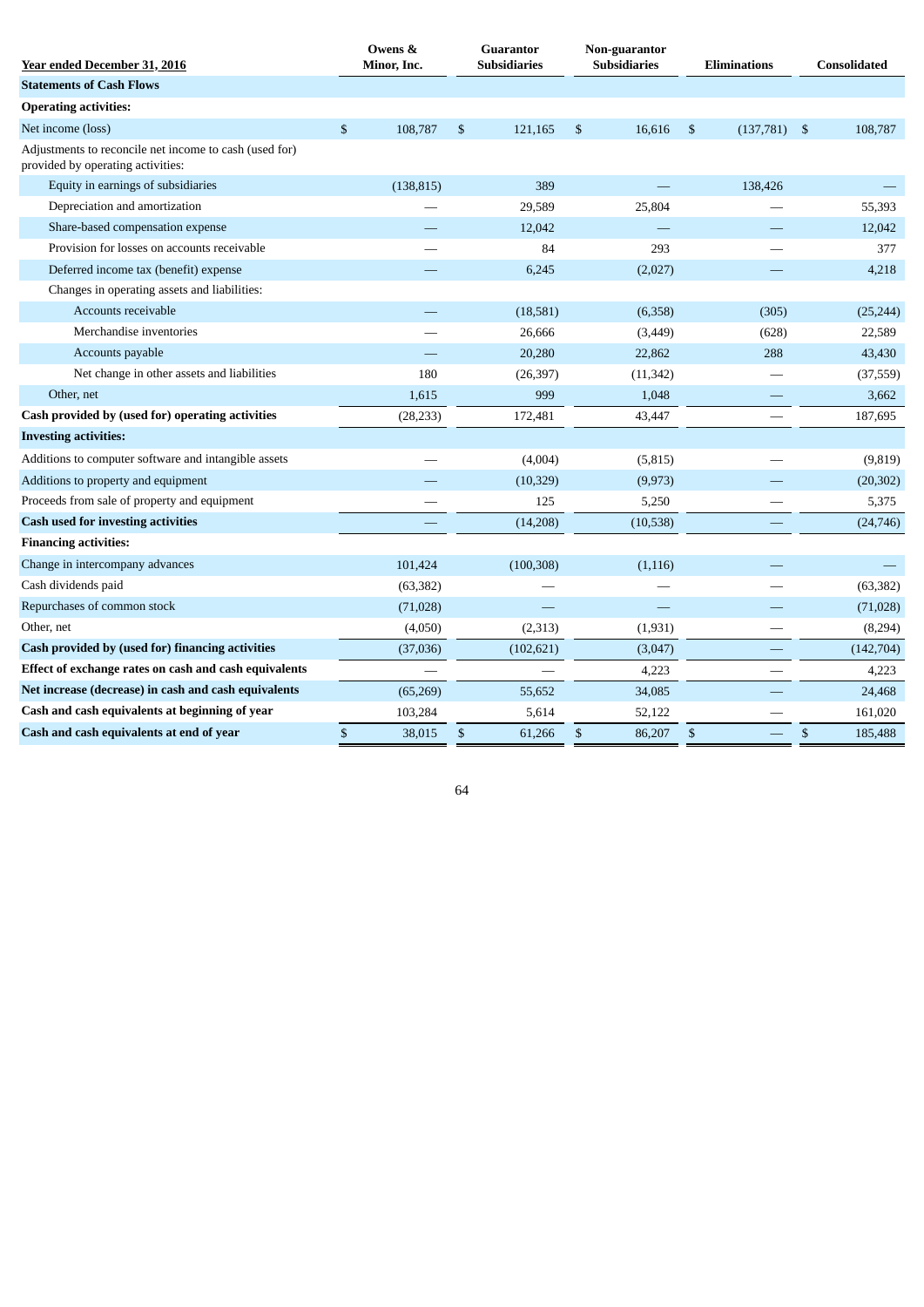# **Condensed Consolidating Financial Information**

| <b>Year ended December 31, 2015</b>                                                         | Owens &<br>Minor, Inc. | <b>Guarantor</b><br>Subsidiaries | Non-guarantor<br>Subsidiaries | <b>Eliminations</b> |            |                | <b>Consolidated</b> |
|---------------------------------------------------------------------------------------------|------------------------|----------------------------------|-------------------------------|---------------------|------------|----------------|---------------------|
| <b>Statements of Cash Flows</b>                                                             |                        |                                  |                               |                     |            |                |                     |
| <b>Operating activities:</b>                                                                |                        |                                  |                               |                     |            |                |                     |
| Net income (loss)                                                                           | \$<br>103,409          | \$<br>102,060                    | \$<br>7,831                   | $\mathbb{S}$        | (109, 891) | $\mathfrak{S}$ | 103,409             |
| Adjustments to reconcile net income to cash (used for)<br>provided by operating activities: |                        |                                  |                               |                     |            |                |                     |
| Equity in earnings of subsidiaries                                                          | (122, 258)             | 10,348                           |                               |                     | 111,910    |                |                     |
| Depreciation and amortization                                                               |                        | 34,497                           | 31,485                        |                     |            |                | 65,982              |
| Share-based compensation expense                                                            |                        | 11,306                           |                               |                     |            |                | 11,306              |
| Provision for losses on accounts receivable                                                 |                        | 202                              | (226)                         |                     |            |                | (24)                |
| Deferred income tax (benefit) expense                                                       |                        | (5,267)                          | (834)                         |                     |            |                | (6,101)             |
| Changes in operating assets and liabilities:                                                |                        |                                  |                               |                     |            |                |                     |
| Accounts receivable                                                                         |                        | 12,076                           | (27, 274)                     |                     | 33,531     |                | 18,333              |
| Merchandise inventories                                                                     |                        | (66, 317)                        | (1,277)                       |                     | (2, 133)   |                | (69, 727)           |
| Accounts payable                                                                            |                        | 95,624                           | 13,418                        |                     | 4,969      |                | 114,011             |
| Net change in other assets and liabilities                                                  | 666                    | 61,454                           | 6,443                         |                     | (38, 386)  |                | 30,177              |
| Other, net                                                                                  | 1,501                  | 920                              | 456                           |                     |            |                | 2,877               |
| Cash provided by (used for) operating activities                                            | (16, 682)              | 256,903                          | 30,022                        |                     |            |                | 270,243             |
| <b>Investing activities:</b>                                                                |                        |                                  |                               |                     |            |                |                     |
| Additions to computer software and intangible assets                                        |                        | (13,688)                         | (2, 397)                      |                     |            |                | (16,085)            |
| Additions to property and equipment                                                         |                        | (3,621)                          | (16,910)                      |                     |            |                | (20, 531)           |
| Proceeds from sale of property and equipment                                                |                        | 87                               | 56                            |                     |            |                | 143                 |
| <b>Cash used for investing activities</b>                                                   |                        | (17, 222)                        | (19,251)                      |                     |            |                | (36, 473)           |
| <b>Financing activities:</b>                                                                |                        |                                  |                               |                     |            |                |                     |
| Proceeds from (repayment of) revolver                                                       |                        | (33,700)                         |                               |                     |            |                | (33,700)            |
| Change in intercompany advances                                                             | 183,688                | (201, 851)                       | 18,163                        |                     |            |                |                     |
| Cash dividends paid                                                                         | (63, 651)              |                                  |                               |                     |            |                | (63, 651)           |
| Repurchases of common stock                                                                 | (20,000)               |                                  |                               |                     |            |                | (20,000)            |
| Other, net                                                                                  | (2,084)                | (2, 428)                         | (3,016)                       |                     |            |                | (7,528)             |
| Cash provided by (used for) financing activities                                            | 97,953                 | (237, 979)                       | 15,147                        |                     |            |                | (124, 879)          |
| Effect of exchange rates on cash and cash equivalents                                       |                        |                                  | (4,643)                       |                     |            |                | (4,643)             |
| Net increase (decrease) in cash and cash equivalents                                        | 81,271                 | 1,702                            | 21,275                        |                     |            |                | 104,248             |
| Cash and cash equivalents at beginning of year                                              | 22,013                 | 3,912                            | 30,847                        |                     |            |                | 56,772              |
| Cash and cash equivalents at end of year                                                    | \$<br>103,284          | \$<br>5,614                      | \$<br>52,122                  | \$                  |            | $\mathbf S$    | 161,020             |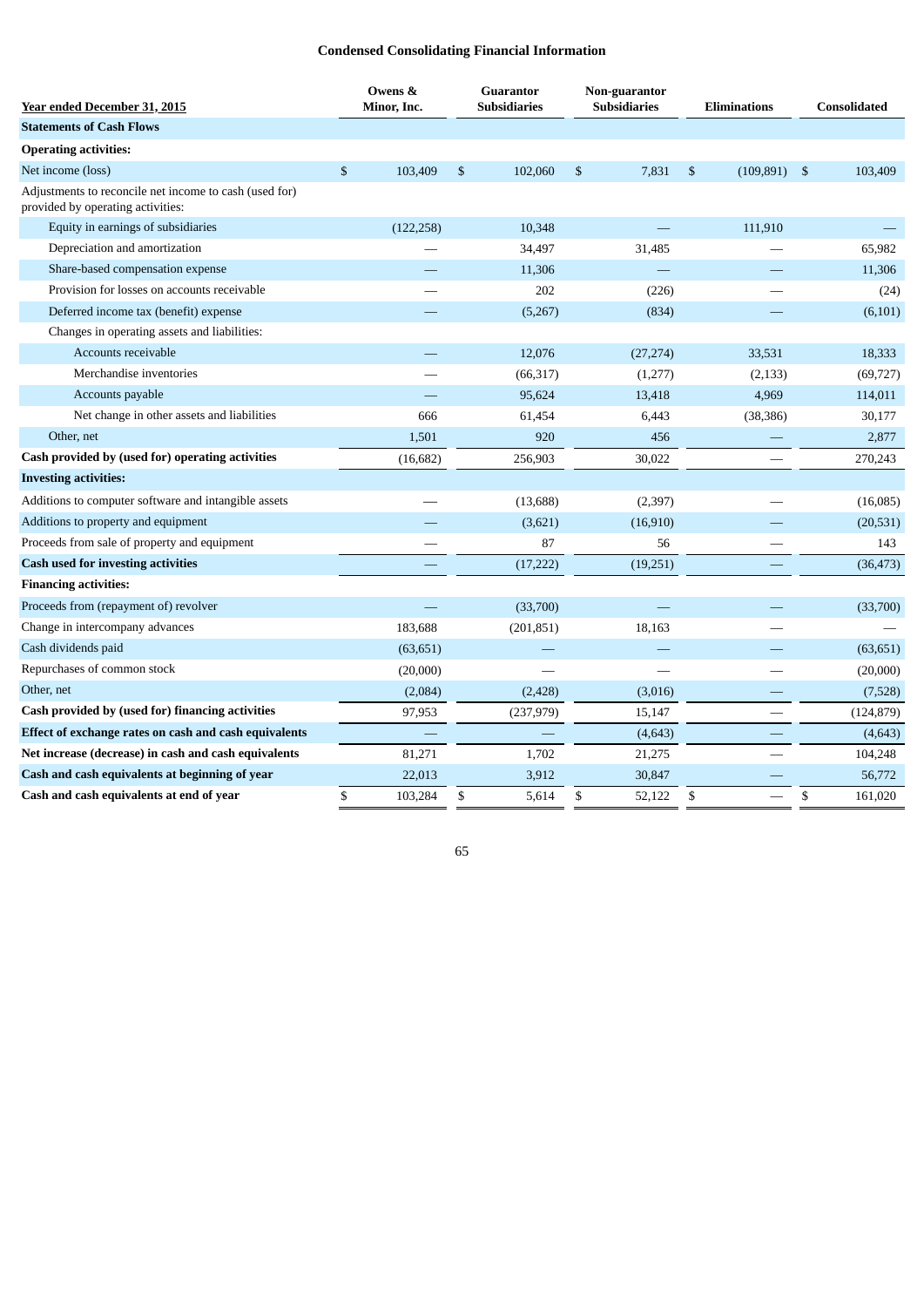### **Report of Independent Registered Public Accounting Firm**

To the Board of Directors and Shareholders Owens & Minor, Inc.:

### *Opinion on the Consolidated Financial Statements*

We have audited the accompanying consolidated balance sheets of Owens & Minor, Inc. and subsidiaries (the "Company") as of December 31, 2017 and 2016, the related consolidated statements of income, comprehensive income, changes in shareholders' equity, and cash flows for each of the years in the three-year period ended December 31, 2017, and the related notes (collectively, the "consolidated financial statements"). In our opinion, the consolidated financial statements present fairly, in all material respects, the financial position of the Company as of December 31, 2017 and 2016, and the results of its operations and its cash flows for each of the years in the three‑year period ended December 31, 2017, in conformity with U.S. generally accepted accounting principles.

We also have audited, in accordance with the standards of the Public Company Accounting Oversight Board (United States) ("PCAOB"), the Company's internal control over financial reporting as of December 31, 2017, based on criteria established in Internal Control - Integrated Framework (2013) issued by the Committee of Sponsoring Organizations of the Treadway Commission, and our report dated February 23, 2018 expressed an unqualified opinion on the effectiveness of the Company's internal control over financial reporting.

### *Basis for Opinion*

These consolidated financial statements are the responsibility of the Company's management. Our responsibility is to express an opinion on these consolidated financial statements based on our audits. We are a public accounting firm registered with the PCAOB and are required to be independent with respect to the Company in accordance with the U.S. federal securities laws and the applicable rules and regulations of the Securities and Exchange Commission and the PCAOB.

We conducted our audits in accordance with the standards of the PCAOB. Those standards require that we plan and perform the audit to obtain reasonable assurance about whether the consolidated financial statements are free of material misstatement, whether due to error or fraud. Our audits included performing procedures to assess the risks of material misstatement of the consolidated financial statements, whether due to error or fraud, and performing procedures that respond to those risks. Such procedures included examining, on a test basis, evidence regarding the amounts and disclosures in the consolidated financial statements. Our audits also included evaluating the accounting principles used and significant estimates made by management, as well as evaluating the overall presentation of the consolidated financial statements. We believe that our audits provide a reasonable basis for our opinion.

/s/ KPMG LLP

We have served as the Company's auditor since 1987.

Richmond, Virginia February 23, 2018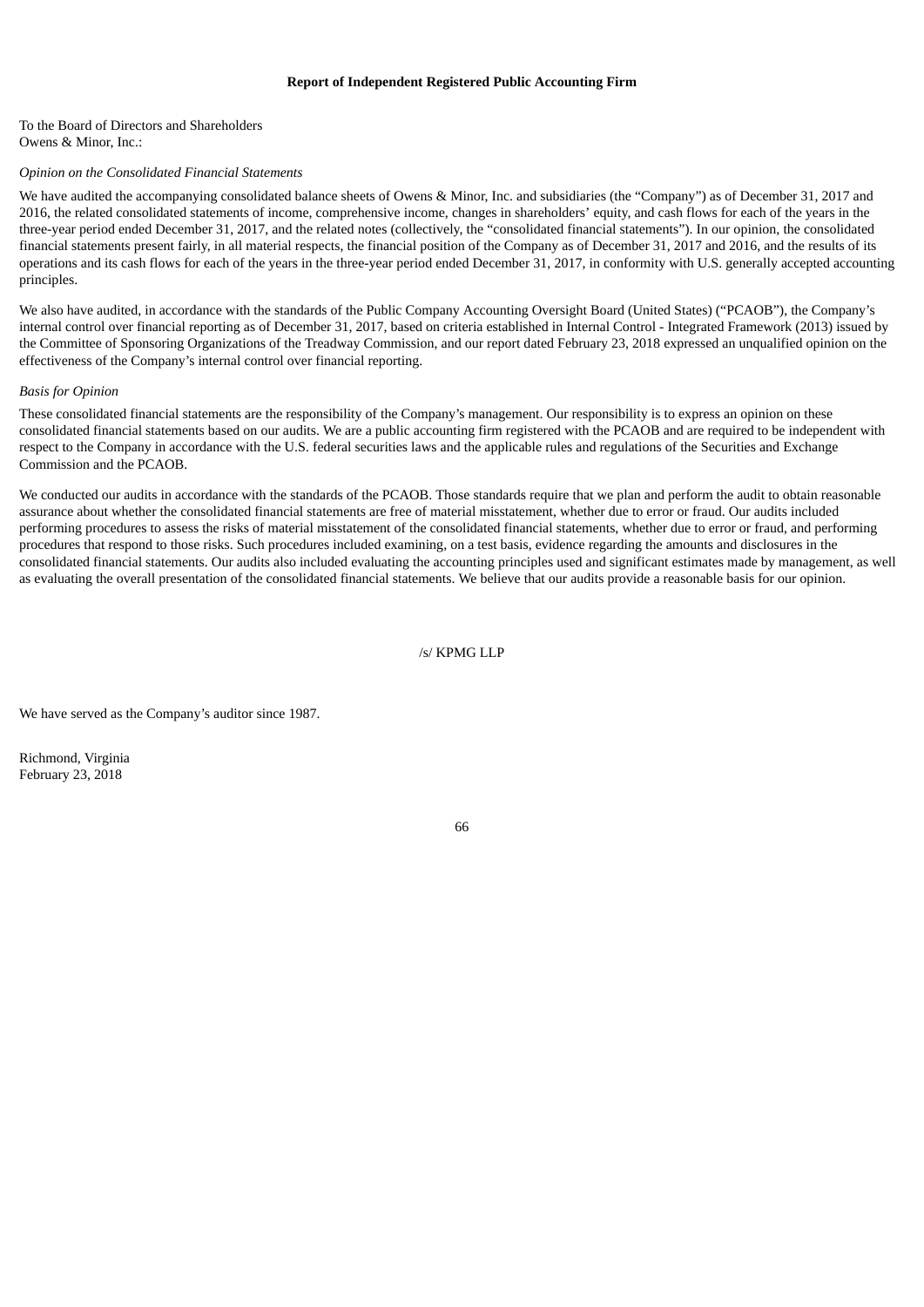### **SELECTED QUARTERLY FINANCIAL INFORMATION**

*(unaudited)*

|                                                                  | <b>Year Ended December 31, 2017</b> |           |                        |           |                        |           |                        |           |
|------------------------------------------------------------------|-------------------------------------|-----------|------------------------|-----------|------------------------|-----------|------------------------|-----------|
|                                                                  |                                     | 1st       |                        | 2nd       |                        | 3rd       |                        | 4th       |
| (in thousands, except per share data)                            | Quarter <sup>(1)</sup>              |           | Quarter <sup>(2)</sup> |           | Quarter <sup>(3)</sup> |           | Quarter <sup>(4)</sup> |           |
| Net revenue                                                      | \$                                  | 2,328,573 | -S                     | 2,265,907 | <sup>\$</sup>          | 2,333,961 | <sup>\$</sup>          | 2,389,834 |
| Gross margin                                                     | \$                                  | 281,180   | -S                     | 273,532   | \$                     | 301,942   | - \$                   | 315,212   |
| Net income                                                       | \$                                  | 18,785    | - \$                   | 20,141    | \$                     | 10,871    | - \$                   | 22,997    |
| Net income attributable to Owens & Minor, Inc. per common share: |                                     |           |                        |           |                        |           |                        |           |
| <b>Basic</b>                                                     | \$                                  | 0.31      | - \$                   | 0.33      | - \$                   | 0.18      | - \$                   | 0.38      |
| Diluted                                                          | \$                                  | 0.31      | - \$                   | 0.33      | \$                     | 0.18      | - \$                   | 0.38      |
| Cash dividends per common share                                  | \$                                  | 0.2575    | - \$                   | 0.2575    | -S                     | 0.2575    | - \$                   | 0.2575    |
| Market price:                                                    |                                     |           |                        |           |                        |           |                        |           |
| High                                                             | $\mathbf{s}$                        | 36.95     | - \$                   | 34.80     | - \$                   | 32.51     | - \$                   | 29.64     |
| Low                                                              | \$                                  | 33.90     | -S                     | 31.49     | \$                     | 27.07     | - \$                   | 18.10     |

|                                                                  |              | Year Ended December 31, 2016              |               |                      |               |                      |      |                               |  |  |
|------------------------------------------------------------------|--------------|-------------------------------------------|---------------|----------------------|---------------|----------------------|------|-------------------------------|--|--|
| (in thousands, except per share data)                            |              | 1 <sub>st</sub><br>Quarter <sup>(5)</sup> |               | 2nd<br>Quarter $(6)$ |               | 3rd<br>Quarter $(7)$ |      | 4th<br>Quarter <sup>(8)</sup> |  |  |
| Net revenue                                                      | $\mathbb{S}$ | 2,455,793                                 | <sup>\$</sup> | 2,483,676            | <sup>\$</sup> | 2,415,601            | \$.  | 2,368,361                     |  |  |
| Gross margin                                                     | \$           | 296,636                                   | -S            | 299,420              | \$            | 296,275              | \$   | 294,980                       |  |  |
| Net income                                                       | \$           | 24,135                                    | - \$          | 27,716               | \$            | 29,831               | - \$ | 27,105                        |  |  |
| Net income attributable to Owens & Minor, Inc. per common share: |              |                                           |               |                      |               |                      |      |                               |  |  |
| <b>Basic</b>                                                     | \$           | 0.39                                      | - \$          | 0.45                 | - \$          | 0.48                 | - \$ | 0.45                          |  |  |
| Diluted                                                          | \$           | 0.39                                      | -S            | 0.45                 | \$            | 0.48                 | - \$ | 0.45                          |  |  |
| Cash dividends per common share                                  | \$           | 0.255                                     | - \$          | 0.255                | <sup>\$</sup> | 0.255                | - \$ | 0.255                         |  |  |
| Market price:                                                    |              |                                           |               |                      |               |                      |      |                               |  |  |
| High                                                             | \$           | 40.51                                     | -\$           | 41.20                | \$            | 38.01                | - \$ | 35.77                         |  |  |
| Low                                                              | \$           | 32.95                                     | \$            | 35.21                | \$.           | 33.29                | -\$  | 31.94                         |  |  |

 $^{(1)}$  We incurred charges of \$5.4 million after tax (or \$0.09 per diluted share) in the first quarter of 2017 associated with acquisition-related and exit and realignment activities and \$0.6 million after tax (\$0.01 per diluted share) associated with software as a service implementation costs.

(2) We incurred charaes of \$1.9 million after tax (or \$0.03 per diluted share) in the second auarter of 2017 associated with acauisition-related and exit and realignment activities and \$2.4 million after tax (\$0.04 per diluted share) associated with software as a service implementation costs. We also recognized a \$3.4 million (\$0.06 per diluted share) tax benefit associated with the release of an income tax valuation allowance in Europe.

 $^{(3)}$  We incurred charges of \$6.4 million after tax (or \$0.11 per diluted share) in the third quarter of 2017 associated with acquisition-related and exit and realignment activities and \$3.2 million after tax (\$0.05 per diluted share) associated with software as a service implementation costs.

 $^{(4)}$  We incurred charges of \$24.7 million after tax (or \$0.41 per diluted share) in the fourth quarter of 2017 associated with acquisition-related and exit and realignment activities and \$3.4 million after tax (\$0.06 per diluted share) associated with software as a service implementation costs. We also recognized a \$34.6 million (\$0.58 per diluted share) tax benefit associated with the estimated benefits under the Tax Cuts and Jobs Act in the fourth quarter of 2017.

(5) We incurred charges of \$7.1 million after tax (\$0.11 per diluted share) in the first quarter of 2016 associated with acquisition-related and exit and *realignment activities.*

 $^{(6)}$  We incurred charges of \$4.5 million after tax (or \$0.07 per diluted common share) in the second quarter of 2016 associated with acquisition-related and *exit and realignment activities.*

(7) We incurred charges of \$1.7 million after tax (or \$0.03 per diluted common share) in the third quarter of 2016 associated with acquisition-related and exit *and realignment activities.*

 $^{(8)}$  We incurred charges of \$4.5 million after tax (or \$0.07 per diluted common share) in the fourth quarter of 2016 associated with acquisition-related and *exit and realignment activities.*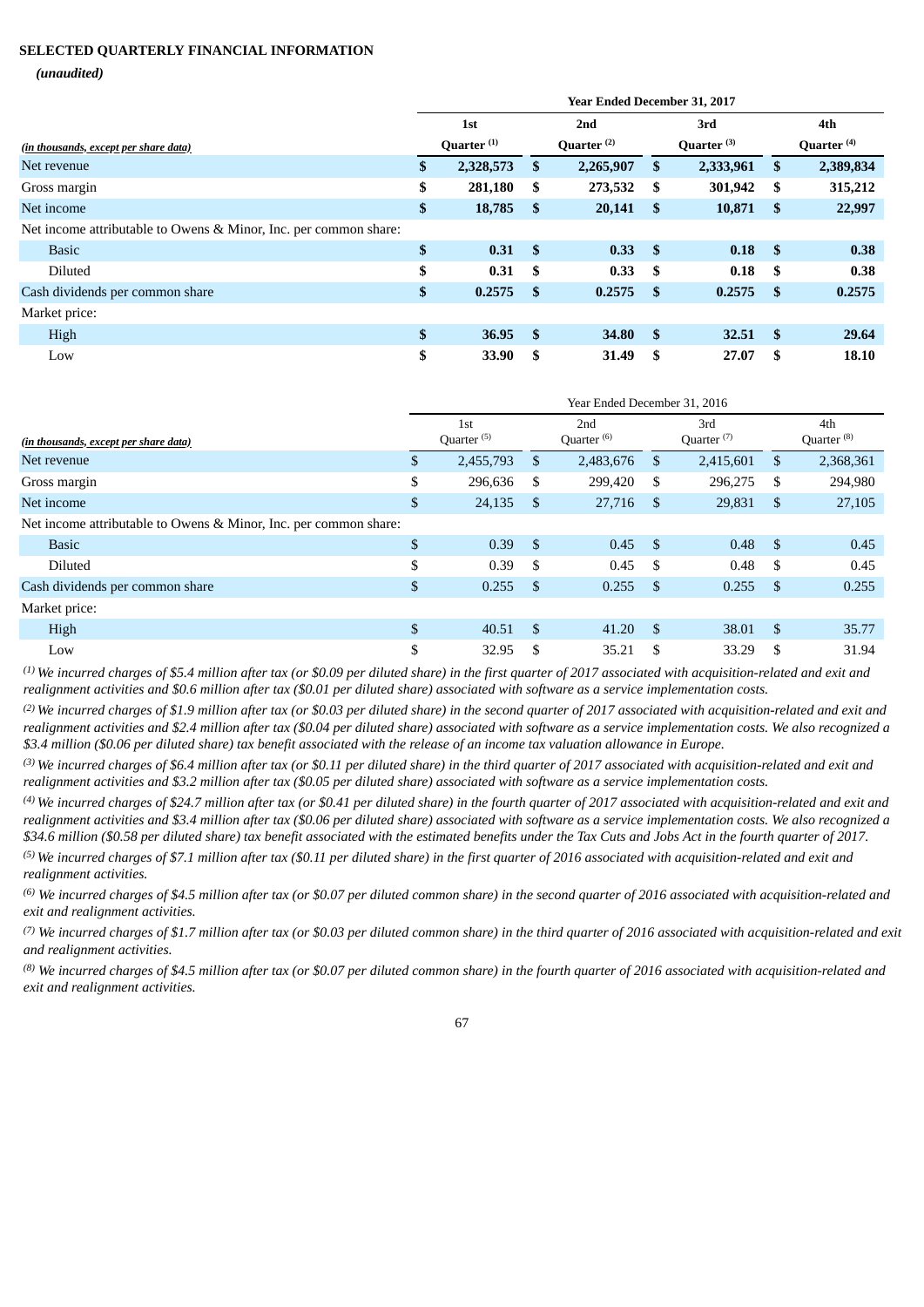# **Index to Exhibits**

| 2.1   | Purchase Agreement, dated as of October 31, 2017, by and among Halyard Health, Inc., the other sellers party thereto and Owens & Minor,<br>Inc. (incorporated herein by reference to our Current Report on Form 8-K/A, Exhibit 2.1, dated November 1, 2017) **                                                             |
|-------|----------------------------------------------------------------------------------------------------------------------------------------------------------------------------------------------------------------------------------------------------------------------------------------------------------------------------|
| 3.1   | Amended and Restated Articles of Incorporation of Owens & Minor, Inc. (incorporated herein by reference to our Current Report on Form<br>8-K, Exhibit 3.1, dated July 29, 2008)                                                                                                                                            |
| 3.2   | Amended and Restated Bylaws of Owens & Minor, Inc. as adopted May 5, 2017 (incorporated herein by reference to our Current Report on<br>Form 8-K, Exhibit 3.1, dated May 8, 2017)                                                                                                                                          |
| 4.1   | Indenture, dated September 16, 2014, by and among Owens & Minor, Inc., Owens and Minor Distribution, Inc., Owens & Minor Medical,<br>Inc. and U.S. Bank National Association, as trustee (incorporated herein by reference to our Current Report on Form 8-K, Exhibit 4.1, dated<br>September 17, 2014)                    |
| 4.2   | First Supplemental Indenture, dated September 16, 2014, by and among Owens & Minor, Inc., Owens and Minor Distribution, Inc.,<br>Owens & Minor Medical, Inc. and U.S. Bank National Association, as trustee (incorporated herein by reference to our Current Report on<br>Form 8-K, Exhibit 4.2, dated September 17, 2014) |
| 4.3   | Form of Global Note for the 3.875% Senior Notes due 2021 (incorporated herein by reference to our Current Report on Form 8-K, Exhibit A<br>of Exhibit 4.2, dated September 17, 2014)                                                                                                                                       |
| 4.4   | Form of Global Note for the 4.375% Senior Notes due 2024 (incorporated herein by reference to our Current Report on Form 8-K, Exhibit B<br>of Exhibit 4.2, dated September 17, 2014)                                                                                                                                       |
| 10.1  | Form of Director Restricted Stock Grant Agreement (incorporated herein by reference to our Quarterly Report on Form 10-Q, Exhibit 10.3,<br>for the quarter ended March 31, 2008)*                                                                                                                                          |
| 10.2  | Form of Director Restricted Stock Agreement under the 2015 Plan (incorporated herein by reference to our Quarterly Report on Form 10-Q,<br>Exhibit 10.3, for the quarter ended March 31, 2016)*                                                                                                                            |
| 10.3  | Owens & Minor, Inc. Directors' Deferred Compensation Plan, as amended and restated effective January 1, 2005 (incorporated herein by<br>reference to our Quarterly Report on Form 10-Q, Exhibit 10.3, for the quarter ended September 30, 2008)*                                                                           |
| 10.4  | Deferral Election Form for Owens & Minor, Inc. Directors' Deferred Compensation Plan (incorporated herein by reference to our Annual<br>Report on Form 10-K, Exhibit 10.9, for the year ended December 31, 2010)*                                                                                                          |
| 10.5  | Form of Owens & Minor, Inc. Executive Severance Agreement effective January 1, 2011 (incorporated herein by reference to our Annual<br>Report on Form 10-K, Exhibit 10.10, for the year ended December 31, 2010)*                                                                                                          |
| 10.6  | Owens & Minor, Inc. Supplemental Executive Retirement Plan, as amended and restated effective January 1, 2005 ("SERP") (incorporated<br>herein by reference to our Quarterly Report on Form 10-Q, Exhibit 10.1, for the quarter ended September 30, 2008)*                                                                 |
| 10.7  | Resolutions of the Board of Directors of the Company amending the SERP (incorporated herein by reference to our Annual Report on<br>Form 10-K, Exhibit 10.12, for the year ended December 31, 2011)*                                                                                                                       |
| 10.8  | <u>Amendment effective March 1, 2016 of the Company's SERP (incorporated herein by reference to our Quarterly Report on Form 10-Q,</u><br>Exhibit 10.6, for the quarter ended March 31, 2016)*                                                                                                                             |
| 10.9  | Amendment effective March 1, 2016 of Exhibit II of the Company's SERP (incorporated herein by reference to our Quarterly Report on<br>Form 10-Q, Exhibit 10.7, for the quarter ended March 31, 2016)*                                                                                                                      |
| 10.10 | Owens & Minor, Inc. Amended and Restated Management Equity Ownership Program and Stock Ownership Rewards Program<br>(incorporated herein by reference to our Annual Report on Form 10-K, Exhibit 10.15, for the year ended December 31, 2009)*                                                                             |
| 10.11 | Amendment to MEOP effective January 1, 2014 (incorporated herein by reference to our Annual Report on Form 10-K, Exhibit 10.10, for<br>the year ended December 31, 2013)*                                                                                                                                                  |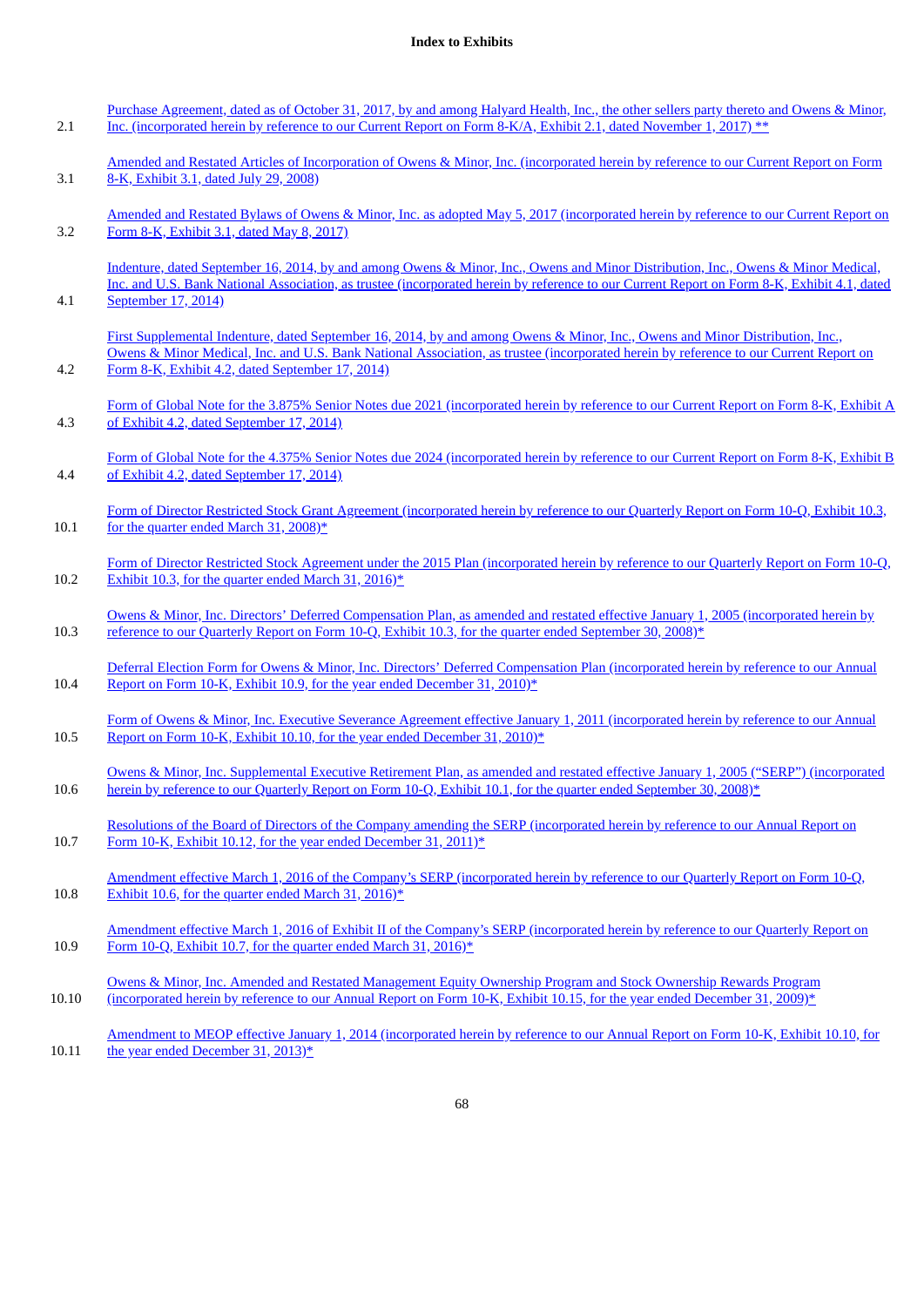| 10.12 | Owens & Minor, Inc. Executive Deferred Compensation and Retirement Plan effective January 1, 2013 (incorporated herein by reference to<br>our Quarterly Report on Form 10-Q, Exhibit 10.1, for the quarter ended March 31, 2013)*            |
|-------|----------------------------------------------------------------------------------------------------------------------------------------------------------------------------------------------------------------------------------------------|
| 10.13 | Owens & Minor, Inc. 2005 Stock Incentive Plan, as amended (incorporated herein by reference to our Registration Statement on Form S-8,<br>Registration No. 333-124965)*                                                                      |
| 10.14 | Resolution of the Board of Directors of the Company amending the Owens & Minor, Inc. 2005 Stock Incentive Plan (incorporated herein by<br>reference to our Annual Report on Form 10-K, Exhibit 10.21, for the year ended December 31, 2007)* |
| 10.15 | Amendment to Owens & Minor, Inc. 2005 Stock Incentive Plan (incorporated herein by reference to our Quarterly Report on Form 10-Q,<br>Exhibit 10.4, for the quarter ended March 31, 2008)*                                                   |
| 10.16 | Amendment to Owens & Minor, Inc. 2005 Stock Incentive Plan (incorporated herein by reference to our definitive Proxy Statement filed<br>pursuant to Section 14(a) of the Securities Exchange Act on March 17, 2010 (File No. 001-09810))*    |
| 10.17 | Form of Owens & Minor, Inc. Restricted Stock Grant Agreement under 2005 Stock Incentive Plan (incorporated herein by reference to our<br>Quarterly Report on Form 10-Q, Exhibit 10.2, for the quarter ended March 31, 2008)*                 |
| 10.18 | Form of Owens & Minor, Inc. Restricted Stock Agreement under the 2015 Stock Incentive Plan (incorporated herein by reference to our<br>Quarterly Report on Form 10-Q, Exhibit 10.2, for the quarter ended March 31, 2016)*                   |
| 10.19 | Form of Owens & Minor, Inc. Restricted Stock Unit Agreement under the Company's 2015 Stock Incentive Plan (incorporated herein by<br>reference to our Quarterly Report on Form 10-Q, Exhibit 10.1, for the quarter ended March 31, 2016)*    |
| 10.20 | Form of Performance Share Award Agreement under the 2005 Stock Incentive Plan (incorporated herein by reference to our Quarterly<br>Report on Form 10-Q, Exhibit 10.1, for the quarter ended March 31, 2014)*                                |
| 10.21 | Form of 2016 Performance Share Award Agreement under the 2015 Stock Incentive Plan (incorporated herein by reference to our Quarterly<br>Report on Form 10-Q, Exhibit 10.4, for the quarter ended March 31, 2016)*                           |
| 10.22 | Form of Performance Share Award Agreement for grant to James L. Bierman on September 2, 2014 (incorporated herein by reference to our<br>Annual Report on Form 10-K, Exhibit 10.26, for the year ended December 31, 2014)*                   |
| 10.23 | Form of 2015 Annual Executive Incentive Program (incorporated herein by reference to our Quarterly Report on Form 10-Q, Exhibit 10.5,<br>for the quarter ended June 30, 2015) $*$                                                            |
| 10.24 | Form of 2016 Executive Incentive Program (incorporated herein by reference to our Quarterly Report on Form 10-Q, Exhibit 10.5, for the<br>quarter ended March 31, 2016)*                                                                     |
| 10.25 | Owens & Minor, Inc. Officer Severance Policy (incorporated herein by reference to our Quarterly Report on Form 10-Q, Exhibit 10.4, for<br>the quarter ended June 30, 2015)*                                                                  |
| 10.26 | Policy on Recoupment of Executive Incentive Compensation (incorporated herein by reference to our Annual Report on Form 10-K, Exhibit<br>10.36, for the year ended December 31, 2009)*                                                       |
| 10.27 | Owens & Minor, Inc. 2015 Stock Incentive Plan (incorporated herein by reference to our Registration Statement on Form S-8, Registration<br>Number 333-203826)*                                                                               |
| 10.28 | Agreement dated February 14, 2015 Regarding the Retirement of James L. Bierman (incorporated herein by reference to our Quarterly<br>Report on Form 10-Q, Exhibit 10.1, for the quarter ended June 30, 2015)*                                |
| 10.29 | Employment Term Sheet Effective May 20, 2015 for P. Cody Phipps (incorporated herein by reference to our Quarterly Report on Form 10-<br>Q, Exhibit 10.2, for the quarter ended June 30, 2015)*                                              |
| 10.30 | Restricted Stock Grant Agreement dated July 1, 2015 between the Company and P. Cody Phipps (incorporated herein by reference to our<br>Quarterly Report on Form 10-Q, Exhibit 10.3, for the quarter ended June 30, 2015)*                    |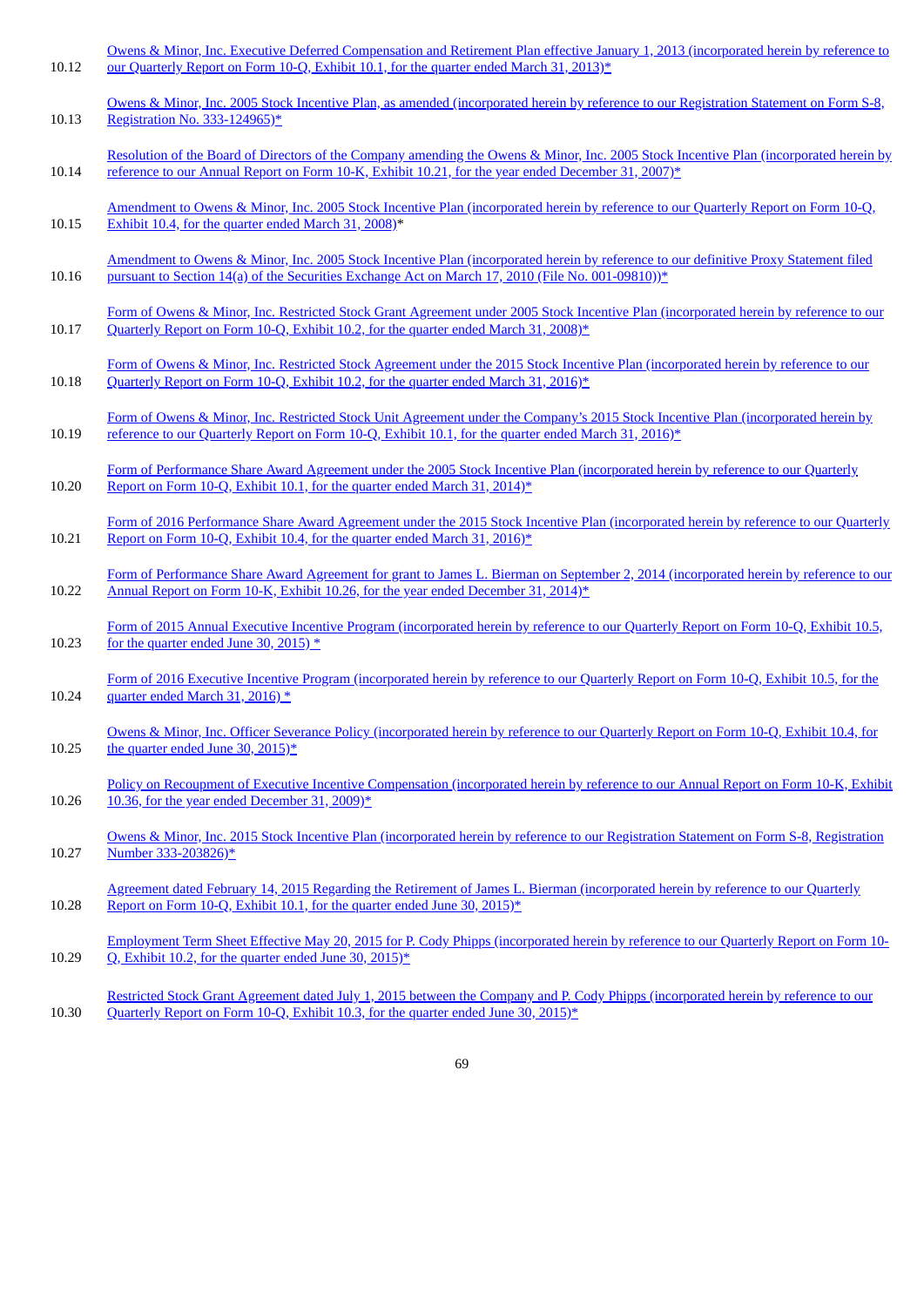Credit Agreement dated as of June 5, 2012 by and among Owens & Minor Distribution, Inc. and Owens & Minor Medical, Inc. (as Borrowers), Owens & Minor, Inc. and certain of its domestic subsidiaries (as Guarantors), Wells Fargo Bank, N.A. (as [Administrative](http://www.sec.gov/Archives/edgar/data/75252/000119312512265160/d363768dex101.htm) Agent), JPMorgan Chase Bank, N.A. (as Syndication Agent) and a syndicate of banks as specified on the signature pages thereof (incorporated herein by reference to our Current Report on Form 8-K, Exhibit 10.1, dated June 8, 2012)

First Amendment dated as of September 17, 2014 by and among Owens & Minor Distribution, Inc. and Owens & Minor Medical, Inc. ( as Borrowers), Owens & Minor, Inc. and certain of its domestic subsidiaries (as Guarantors) and Wells Fargo Bank, N.A. ( as [Administrative](http://www.sec.gov/Archives/edgar/data/75252/000119312514345601/d791915dex101.htm) Agent), to the Credit Agreement dated as of June 5, 2012 by and among the Borrowers, the Guarantors, a syndicate of financial institutions party thereto, the Administrative Agent, and the other agents party thereto (incorporated herein by reference to our Current Report on Form 8-K, Exhibit 10.1, dated September 18, 2014)

10.33 Share Purchase Agreement dated August 31, 2012 between Celesio AG, Admenta Deutschland GmbH, Admenta Denmark ApS, Admenta France S.A. and OCP Portugal Produtos Farmaceuticos, S.A. (as Sellers) and O&M-Movianto Nederland B.V., O&M-Movianto UK Holdings Ltd, [O&M-Movianto](http://www.sec.gov/Archives/edgar/data/75252/000119312512379218/d406350dex101.htm) France Holdings SAS (as Purchasers) and Owens & Minor, Inc. (as Purchasers' Guarantor) (incorporated herein by reference to our Current Report on Form 8-K, Exhibit10.1, dated September 4, 2012)

10.34 Agreement and Plan of Merger, dated as of June 24, 2014, by and among Owens & Minor Inc., Mongoose Merger Sub Inc. and Medical Action Industries Inc. [\(incorporated](http://www.sec.gov/Archives/edgar/data/75252/000119312514248045/d747719dex101.htm) herein by reference to our Current Report on Form 8-K, Exhibit 10.1, dated June 25, 2014)

10.35 Interest Purchase Agreement, dated as of May 2, 2017, by and among Owens & Minor, Inc., Barista Acquisition I, LLC, Barista Acquisition II, LLC , Mediq B.V. , Mediq International B.V. and Mediq USA Holdings [\(incorporated](http://www.sec.gov/Archives/edgar/data/75252/000007525217000072/projectbarista-interestpur.htm) herein by reference to our Quarterly Report on Form 10-Q, Exhibit 10.1, for the quarter ended March 31, 2017)

10.36 Owens & Minor, Inc. 2017 Teammate Stock Purchase Plan [\(incorporated](http://www.sec.gov/Archives/edgar/data/75252/000119312517092098/d336966ddef14a.htm) by reference to Appendix A to the Company's Definitive Proxy Statement on Schedule 14A filed March 22, 2017 (File No. 001-09810))

Credit Agreement, dated as of July 27, 2017, by and among Owens & Minor Distribution, Inc., Owens & Minor Medical, Inc., Barista Acquisition I, LLC, and Barista Acquisition II, LLC, (the "Borrowers"), Owens & Minor, Inc. and certain of its domestic subsidiaries (together, the "Guarantors), Merrill Lynch, Pierce, Fenner & Smith Incorporated, and Wells Fargo Bank, N.A. (the ["Administrative](http://www.sec.gov/Archives/edgar/data/75252/000007525217000106/creditagreementfinalvers.htm) Agent"), a syndicate of financial institutions party thereto, and the other agents party thereto (incorporated herein by reference to our Current Report on Form 8-K, Exhibit 10.1, dated July 28, 2017)

- 11.1 Calculation of Net Income per Common Share. Information related to this item is in Part II, Item 8, Notes to [Consolidated](#page-0-0) Financial Statements, Note 15-Net Income per Common Share
- 21.1 [Subsidiaries](#page-74-0) of Registrant

10.31

10.32

10.37

23.1 Consent of KPMG LLP, [independent](#page-76-0) registered public accounting firm

31.1 Certification of Chief Executive Officer pursuant to Rule 13(a)-14(a) under the Securities Exchange Act of 1934, as adopted pursuant to Section 302 of the [Sarbanes-Oxley](#page-77-0) Act of 2002

31.2 Certification of Chief Financial Officer pursuant to Rule 13(a)-14(a) under the Securities Exchange Act of 1934, as adopted pursuant to Section 302 of the [Sarbanes-Oxley](#page-78-0) Act of 2002

32.1 Certification of Chief Executive Officer Pursuant to 18 U.S.C. Section 1350, as Adopted Pursuant to Section 906 of the [Sarbanes-Oxley](#page-79-0) Act of 2002

#### 32.2 Certification of Chief Financial Officer Pursuant to 18 U.S.C. Section 1350, as Adopted Pursuant to Section 906 of the [Sarbanes-Oxley](#page-80-0) Act of 2002

- 101.INS XBRL Instance Document
- 101.SCH XBRL Taxonomy Extension Schema Document
- 101.CAL XBRL Taxonomy Extension Calculation Linkbase Document
- 101.DEF XBRL Taxonomy Definition Linkbase Document
- 101.LAB XBRL Taxonomy Extension Label Linkbase Document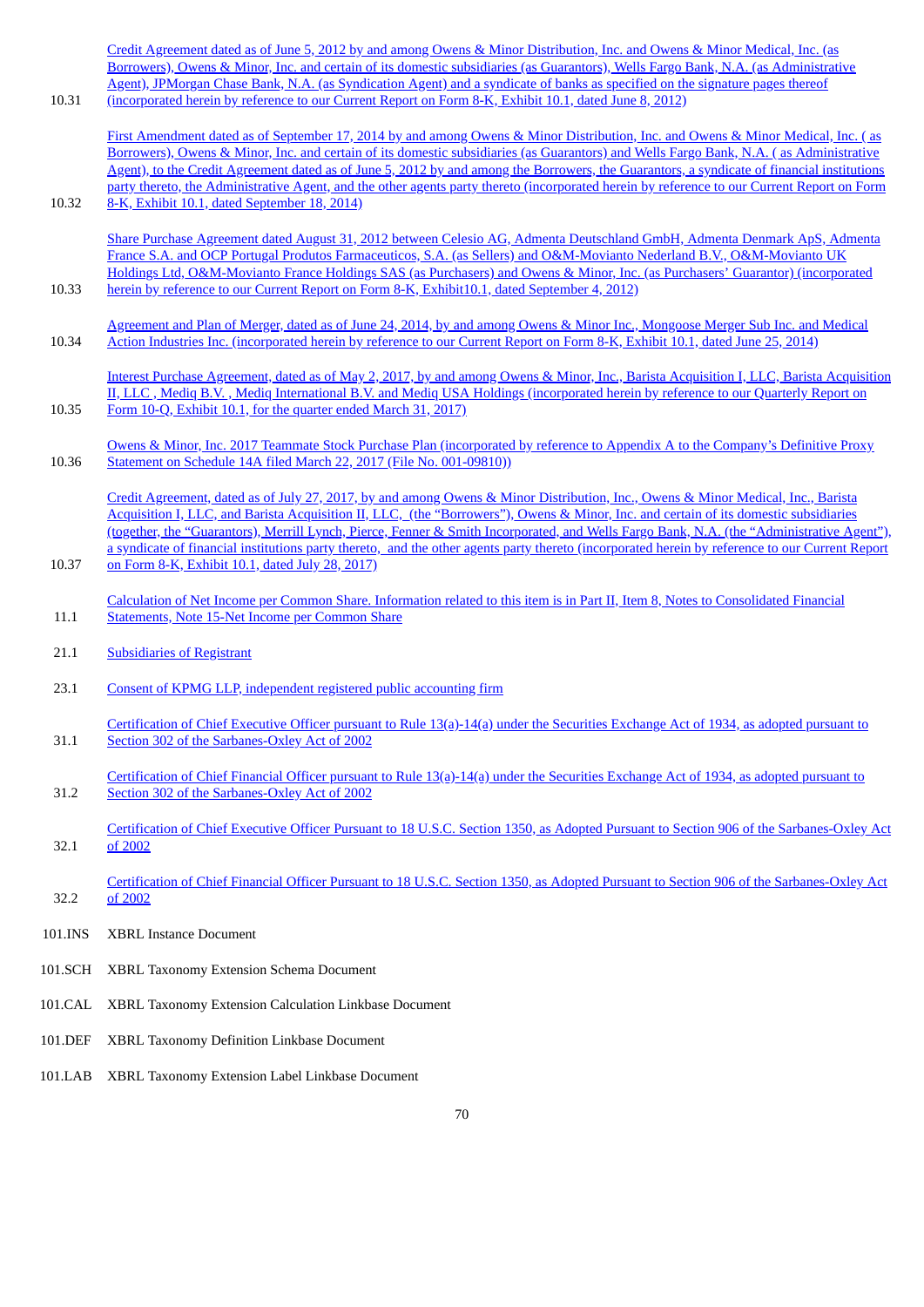\* Management contract or compensatory plan or arrangement.

\*\* Certain exhibits and schedules to the Purchase Agreement have been omitted pursuant to Item 601(b)(2) of Regulation S-K. The Company hereby undertakes to furnish copies of such omitted materials supplementally upon request by the SEC.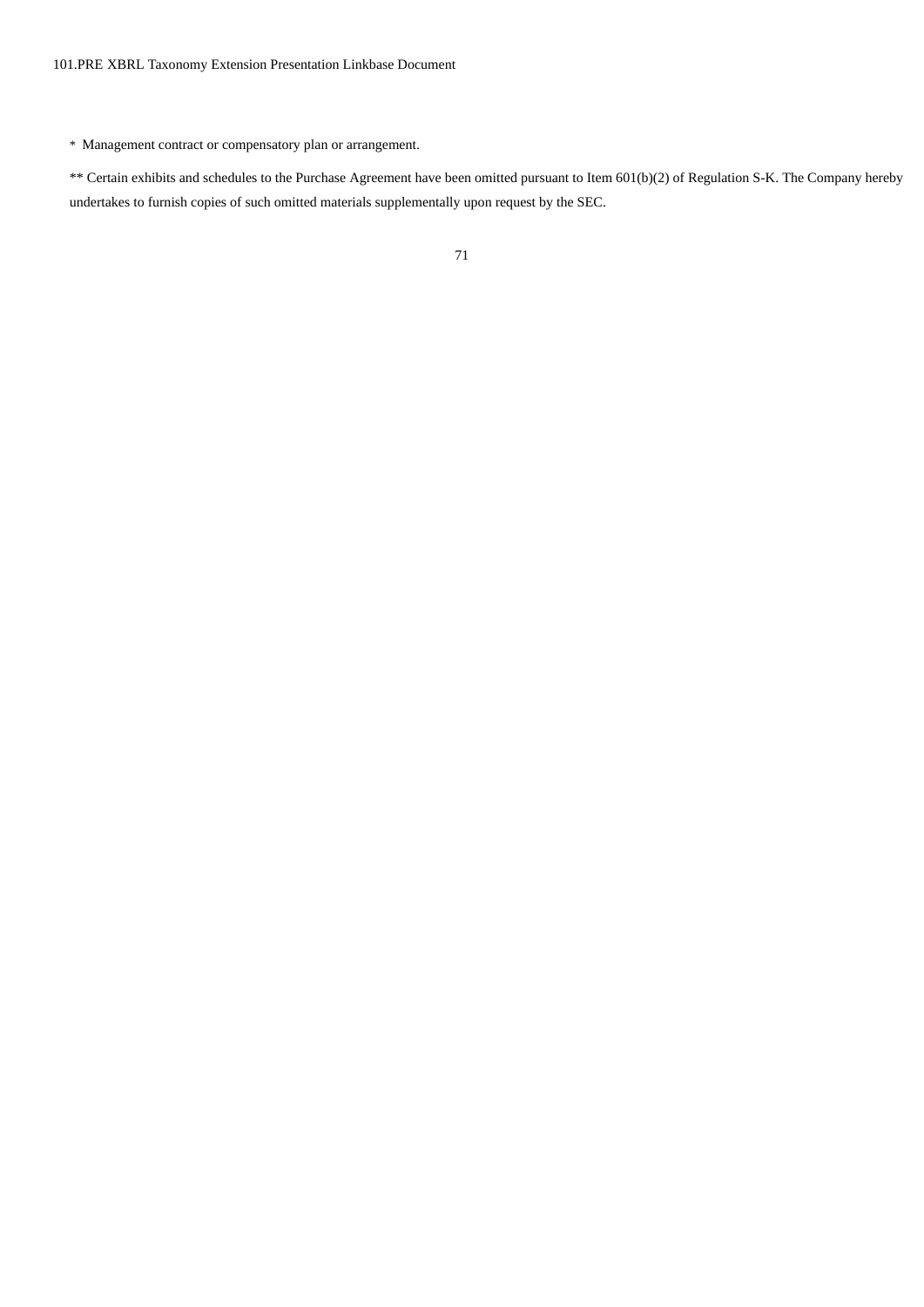### **SIGNATURES**

Pursuant to the requirements of Section 13 or 15(d) of the Securities Exchange Act of 1934, the registrant has duly caused this report to be signed on its behalf by the undersigned, thereunto duly authorized, on the 23<sup>rd</sup> day of February, 2018.

#### **OWENS & MINOR, INC.**

/s/ Paul C. Phipps **Paul C. Phipps President, Chief Executive Officer and Chairman of the Board**

Pursuant to the requirements of the Securities Exchange Act of 1934, this report has been signed below by the following persons on behalf of the registrant and in the capacities indicated on the 23<sup>rd</sup> day of February, 2018:

/s/ Paul C. Phipps /s/ Martha H. Marsh **Paul C. Phipps Martha H. Marsh President, Chief Executive Officer and Chairman of the Board Director** /s/ Richard A. Meier /s/ Eddie N. Moore, Jr. **Richard A. Meier Eddie N. Moore, Jr. Executive Vice President, Chief Financial Officer & President, International Director** /s/ Stuart M. Essig /s/ James E. Rogers **Stuart M. Essig James E. Rogers Director Director** /s/ John W. Gerdelman /s/ David S. Simmons **John W. Gerdelman David S. Simmons Director Director** /s/ Barbara B. Hill /s/ Robert C. Sledd **Barbara B. Hill Robert C. Sledd Director Director** /s/ Lemuel E. Lewis /s/ Anne Marie Whittemore **Lemuel E. Lewis Anne Marie Whittemore Director Lead Director**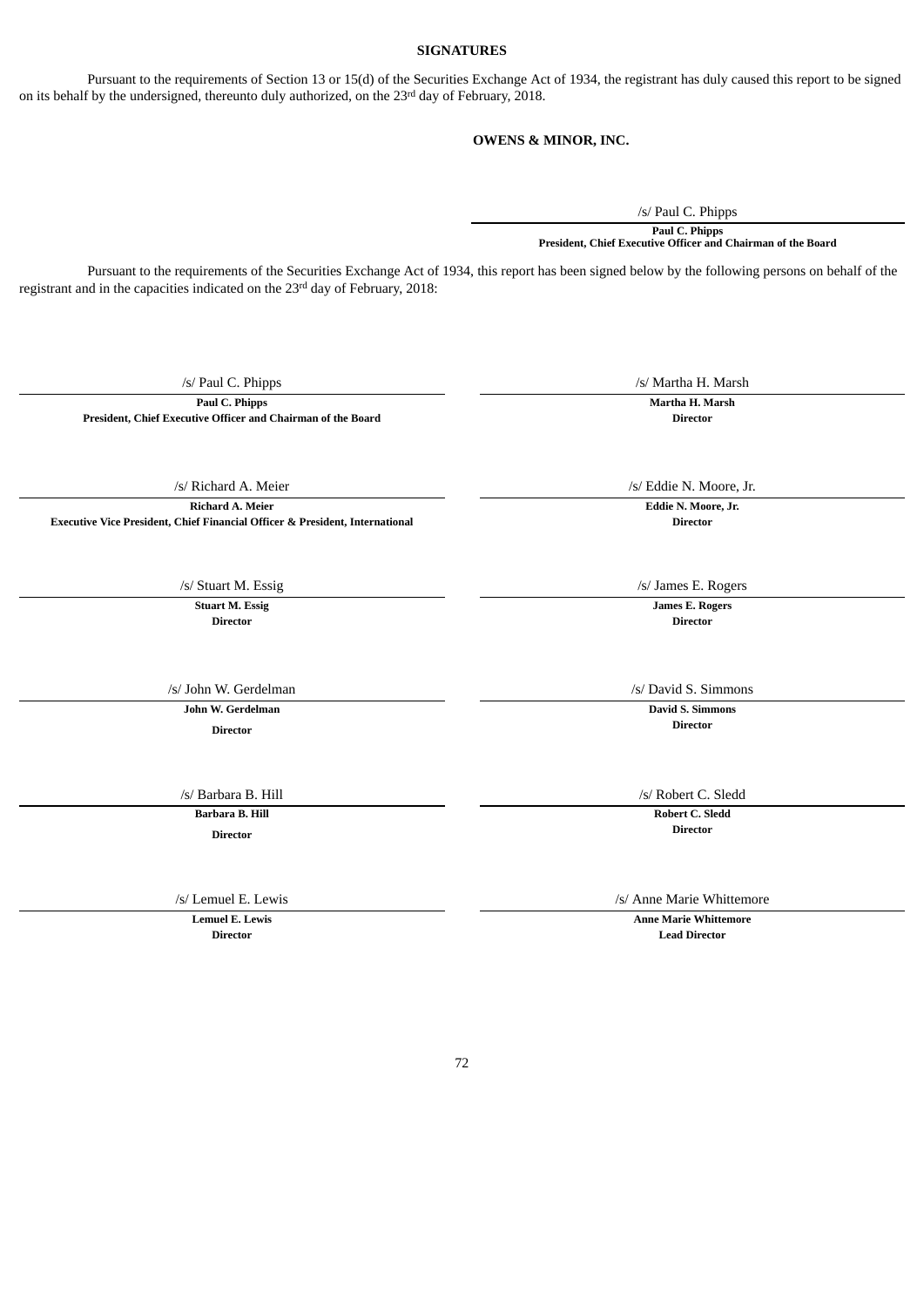### **P. Cody Phipps (56)**

## *President, Chief Executive Officer and Chairman of the Board*

President & Chief Executive Officer since joining Owens & Minor in July 2015. Mr. Phipps was also appointed to the board of directors at the time he joined the company and was appointed Chairman of the Board in May 2017. He most recently served as President & Chief Executive Officer of Essendant (formerly United Stationers Inc.), where he was also a member of the board of directors. After joining Essendant in 2003 as Senior Vice President, Operations, he was appointed President, United Stationers Supply, in 2006. Previously, he was a Partner at McKinsey & Company, Inc., where he co-founded and led its Service Strategy and Operations Initiative. During his tenure at McKinsey, Mr. Phipps provided consulting services to a range of corporate clients across a diverse set of industries, including retail, manufacturing and healthcare. Mr. Phipps serves on the board of directors of RR Donnelley.

### **Richard A. Meier (58)**

#### *Executive Vice President, Chief Financial Officer & President, International*

President, International since August 2015, and Executive Vice President & Chief Financial Officer since joining Owens & Minor in March 2013. Mr. Meier served from 2010 to 2012 as Executive Vice President & Chief Financial Officer of Teleflex, Inc., a global provider of specialty medical devices. Prior to that, he served as President & Chief Operating Officer of Advanced Medical Optics, Inc., from 2007 to 2009, and as Chief Operating Officer & Chief Financial Officer, and in a variety of other operations roles from 2002 through 2007. Previously Mr. Meier served as Chief Financial Officer and in various other roles at ICN Pharmaceuticals (now Velant Pharmaceutical Inc.). He also served for a number of years at Schroders & Co (now J.P. Morgan); Smith Barney (now CitiBank); and Manufacturers Hanover (now J.P. Morgan). Mr. Meier currently serves as Lead Director and Chair of Audit Committee of BioMarin Pharmaceuticals. He was a Director of Staar Surgical until June, 2016.

#### **Christopher M. Lowery (54)**

#### *President, Global Products*

President, Global Products since joining Owens & Minor in January 2018. Prior to that, from November 2014 to December 2017 Mr. Lowery was Senior Vice President and Chief Operating Officer at Halyard Healthcare, Inc. where he was responsible for leading worldwide sales and marketing, research and development, quality assurance, regulatory, and clinical affairs. From April 2010 to October 2014, Mr. Lowery served as Vice President of Sales and Marketing at Kimberly-Clark Health Care. Prior to joining Kimberly-Clark Health Care, Mr. Lowery held several senior marketing and sales roles at Covidien, a global health care products company.

### **Stuart Morris-Hipkins (47)**

#### *President, Global Solutions*

President, Global Solutions, since January 2018. Upon joining Owens & Minor in March 2017 to January 2018, Mr. Morris-Hipkins served as Executive Vice President, Global Manufacturer Services. Before joining Owens & Minor, Mr. Morris-Hipkins held a number of executive leadership roles within Smith and Nephew, PLC, and Smiths Group, PLC. Mr. Morris-Hipkins was Senior Vice President and General Manager for Smith and Nephew, PLC from 2014 to 2017, and previous to that, Vice President of Global Sales and Marketing for the Smiths Medical division from 2010 to 2014. Prior to that Mr. Morris-Hipkins held various leadership roles in the John Crane, Forsheda Engineered Seals, Smiths Interconnect, and Smiths Medical divisions of Smiths Group, PLC from 1998 to 2010. At Smith and Nephew, PLC Mr. Morris-Hipkins was the executive leader of the Syncera strategic business unit.

## **Nicholas J. Pace (47)**

#### *Executive Vice President, General Counsel, Corporate Secretary & Communications*

Executive Vice President, General Counsel & Communications since January 2018. Upon joining Owens & Minor in January 2016 until January 2018, Mr. Pace served as Senior Vice President, General Counsel & Corporate Secretary.. Prior to joining the company, Mr. Pace served as Executive Vice President, General Counsel & Secretary of Landmark Health, LLC from July-December 2015. From January 2014 to July 2015, he served in simultaneous roles of Senior Vice President, Strategy & General Counsel of Landmark Health, LLC and Executive Vice President, Corporate Development & General Counsel of

#### 73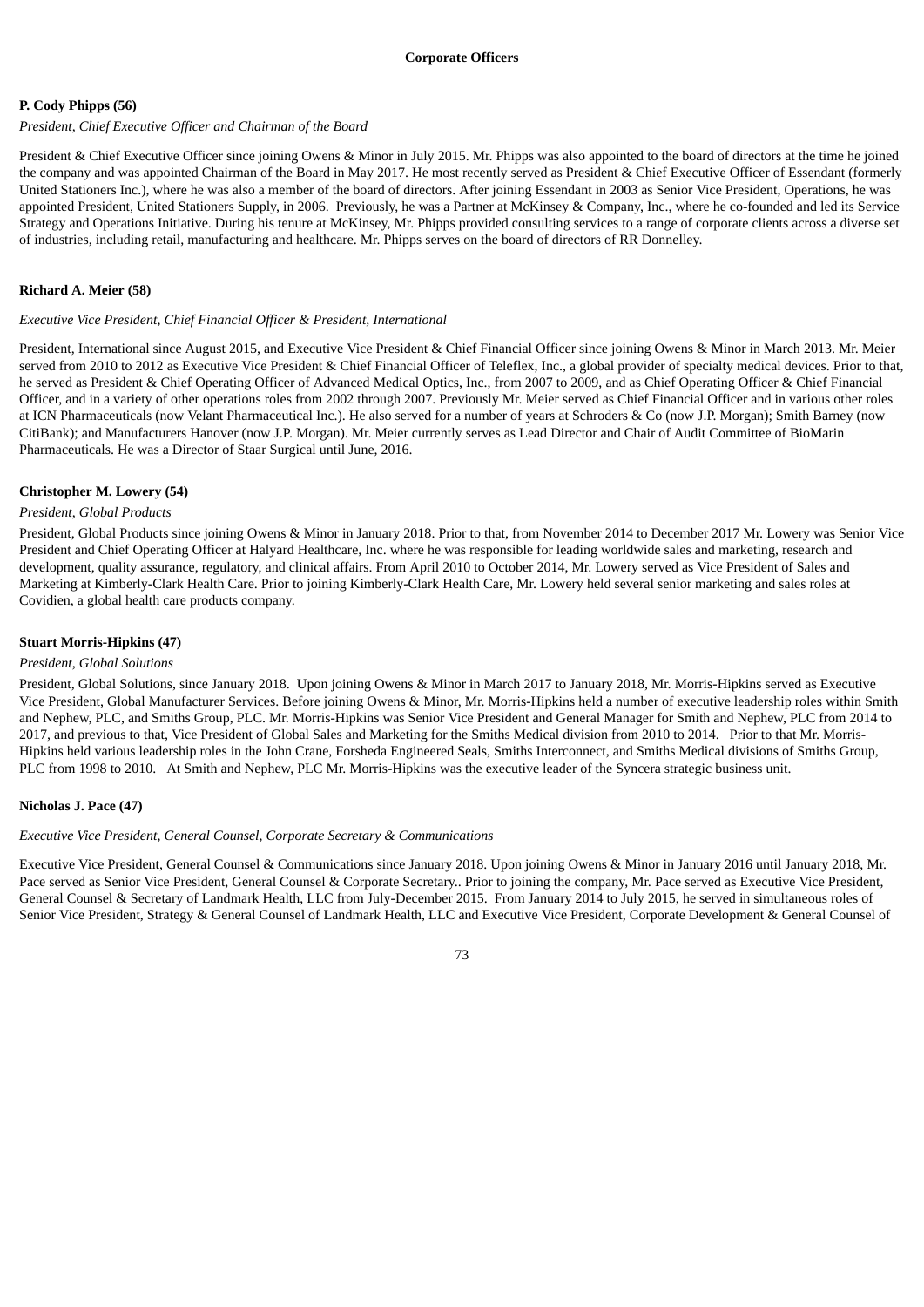Avalon Health Services, LLC, two healthcare companies sponsored by the private equity firm Francisco Partners. From March to October 2013, Mr. Pace served as Executive Vice President, Operations & Compliance for Health Diagnostic Laboratory, Inc., which filed for Chapter 11 bankruptcy protection in June 2015. Prior to that role, he served as Executive Vice President, General Counsel & Secretary of Amerigroup Corporation, where he worked from 2006- 2013.

## **Rony C. Kordahi (54)**

#### *Executive Vice President, North American Operations*

Executive Vice President, North American Operations since joining Owens & Minor in April 2016. Previously, Mr. Kordahi served as Vice President, Integrated Supply Chain Operations for Climate, Controls & Security-Americas, a division of United Technologies Corporation (UTC) from 2008 to 2016. Prior to joining UTC, Mr. Kordahi served for four years at Lennox International Inc., as General Manager of Parts & Supplies, North America, where he led the Lennox HVAC aftermarket business in North America.

## **Charles C. Colpo (60)**

#### *Senior Vice President, Strategic Supplier Management*

Senior Vice President, Strategic Supplier Management since October 2017. From May 2016 to October 2017, he served as Senior Vice President, Owens & Minor Europe Operations. Mr. Colpo was assigned to operational oversight of Owens & Minor Europe in 2014. He served as Senior Vice President, Strategic Relationships from August 2013 to May 2016. From March 2012 until August 2013, Mr. Colpo served as Senior Vice President, Operations. Prior to that, Mr. Colpo served as Executive Vice President & Chief Operating Officer from 2010 to 2012. Mr. Colpo served as Executive Vice President, Administration from 2008 until 2010 and as Senior Vice President, Operations, from 1999 until 2008. He has been with the company since 1981.

#### **Erika T. Davis (54)**

#### *Senior Vice President, Chief Administrative Officer*

Senior Vice President, Chief Administrative Officer since October 2016. From August 2015 to October 2016, Ms. Davis served as Senior Vice President & Corporate Chief of Staff. Prior to that Ms. Davis served as Senior Vice President, Administration & Operations from August 2013 to August 2015. Prior to that, Ms. Davis served as Senior Vice President, Human Resources, from 2001 until August 2013. Ms. Davis has been with the company since 1993.

#### **Geoffrey T. Marlatt (49)**

#### *Senior Vice President, Manufacturer Services*

Senior Vice President, Manufacturer Services since September 2014. From 2012 to 2014, Mr. Marlatt served as Regional Vice President, Provider Services, West Region. Prior to that, Mr. Marlatt served as Vice President, OM Solutions from 2006 to 2012. Before joining Owens & Minor in 2006, Mr. Marlatt held leadership positions with McKesson, Johnson & Johnson Ethicon, Medtronic and the Global Healthcare Exchange.

## **Stephen R. Olive (53)**

## *Senior Vice President, Chief Information Officer*

Senior Vice President, Chief Information Officer since joining Owens & Minor in 2016. Previously, Mr. Olive was Senior Vice President, Global Chief Information Officer of Royal Philips in Amsterdam from 2014 to 2016. Mr. Olive served for two years as Senior Vice President, Chief Information Officer for Philips Healthcare in Massachusetts from 2012 to 2014.

*Numbers inside parentheses indicate age.*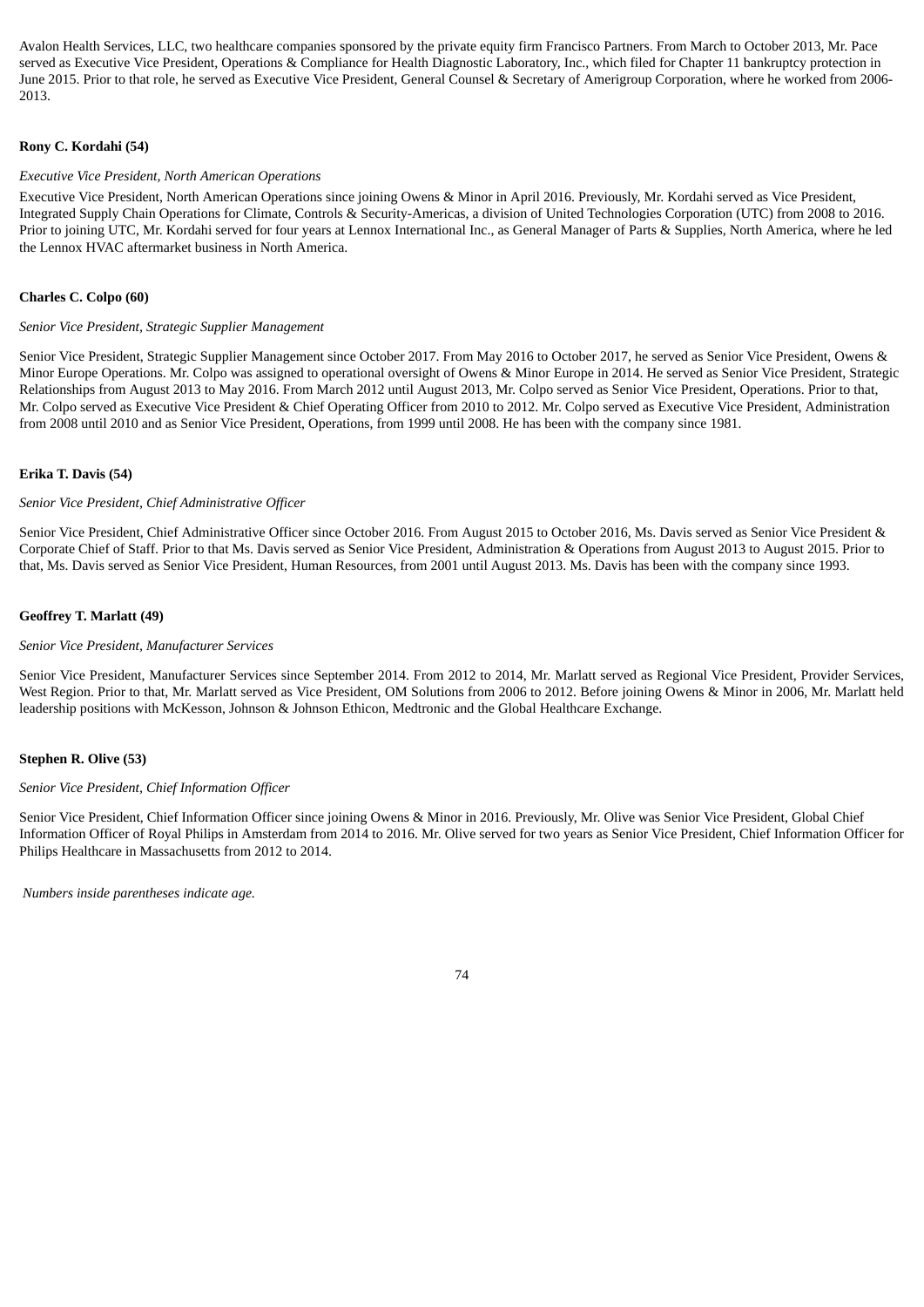# **Subsidiaries of Registrant**

| <b>State of</b>                                     |                                           |                       |                                 |  |
|-----------------------------------------------------|-------------------------------------------|-----------------------|---------------------------------|--|
| <b>Subsidiary</b>                                   | <b>Incorporation/Organization Country</b> |                       | <b>Assumed Name</b>             |  |
| 500 Expressway Drive South LLC                      | Delaware                                  | <b>USA</b>            |                                 |  |
| Access Diabetic Supply, LLC                         | Florida                                   | <b>USA</b>            | <b>AOM Healthcare Solutions</b> |  |
| Access Respiratory Supply, Inc.                     | Florida                                   | <b>USA</b>            |                                 |  |
| AVID Medical, Inc.                                  | Delaware                                  | <b>USA</b>            |                                 |  |
| Barista Acquisition I, LLC                          | Virginia                                  | <b>USA</b>            |                                 |  |
| Barista Acquisition II, LLC                         | Virginia                                  | <b>USA</b>            |                                 |  |
| Byram Holdings I, Inc.                              | New Jersey                                | <b>USA</b>            |                                 |  |
| Byram Healthcare Centers, Inc.                      | New Jersey                                | <b>USA</b>            |                                 |  |
| Clinical Care Services, L.L.C.                      | Utah                                      | <b>USA</b>            |                                 |  |
| Diabetes Specialty Center, L.L.C.                   | Utah                                      | <b>USA</b>            |                                 |  |
| <b>GNB Associates, LLC</b>                          | Virginia                                  | <b>USA</b>            |                                 |  |
| Key Diabetes Supply Co.                             | Michigan                                  | <b>USA</b>            | <b>AOM Healthcare Solutions</b> |  |
| MAI Acquisition Corp.                               | Delaware                                  | <b>USA</b>            |                                 |  |
| Medegen Newco, LLC                                  | Delaware                                  | <b>USA</b>            |                                 |  |
| Medical Action Industries, Inc.                     | Delaware                                  | <b>USA</b>            |                                 |  |
| Medical Supply Group, Inc.                          | Virginia                                  | <b>USA</b>            |                                 |  |
| O&M Byram Holdings, GP                              | Delaware                                  | <b>USA</b>            |                                 |  |
| O&M Funding Corp.                                   | Virginia                                  | <b>USA</b>            |                                 |  |
| O&M Halyard, Inc.                                   | Virginia                                  | <b>USA</b>            |                                 |  |
| O&M Worldwide, LLC                                  | Virginia                                  | <b>USA</b>            |                                 |  |
| OMSolutions International, Inc.                     | Virginia                                  | <b>USA</b>            |                                 |  |
| Owens & Minor Canada, Inc.                          | Virginia                                  | <b>USA</b>            |                                 |  |
| Owens & Minor Distribution, Inc.                    | Virginia                                  | <b>USA</b>            | <b>OM Healthcare Logistics</b>  |  |
| Owens & Minor Global Resources, LLC                 | Virginia                                  | <b>USA</b>            |                                 |  |
| Owens & Minor Healthcare Supply, Inc.               | Virginia                                  | <b>USA</b>            |                                 |  |
| Owens & Minor International Logistics, Inc.         | Virginia                                  | <b>USA</b>            |                                 |  |
| Owens & Minor Medical, Inc.                         | Virginia                                  | <b>USA</b>            |                                 |  |
| Owens & Minor, Inc.                                 | Virginia                                  | <b>USA</b>            |                                 |  |
| Owens & Minor, Inc. Executive Deferred Compensation |                                           |                       |                                 |  |
| Trust                                               | Virginia                                  | <b>USA</b>            |                                 |  |
| ArcRoyal Holdings Unlimited Company                 | N/A                                       | Ireland               |                                 |  |
| <b>ArcRoyal Unlimited Company</b>                   | N/A                                       | Ireland               |                                 |  |
| AVS Health Espana SL                                | N/A                                       | Spain                 |                                 |  |
| Healthcare Product Services Ltd.                    | $\rm N/A$                                 | <b>United Kingdom</b> |                                 |  |
| Healthcare Services Group Limited                   | $\rm N/A$                                 | <b>United Kingdom</b> |                                 |  |
| MIRA Medsource (Malaysia) SDN. BHD.                 | N/A                                       | Malaysia              |                                 |  |
| Mira MEDsource (Shanghai) Co., LTD                  | N/A                                       | Shanghai              |                                 |  |
| Mira MEDsource Holding Company Limited              | N/A                                       | Hong Kong             |                                 |  |
| Movianto Belgium NV                                 | $\rm N/A$                                 | Belgium               |                                 |  |
| Movianto Ceska republika sro                        | N/A                                       | Czech Republic        |                                 |  |
| Movianto Deutschland GmbH                           | $\rm N/A$                                 | Germany               |                                 |  |
| Movianto Espana SLU                                 | N/A                                       | Spain                 |                                 |  |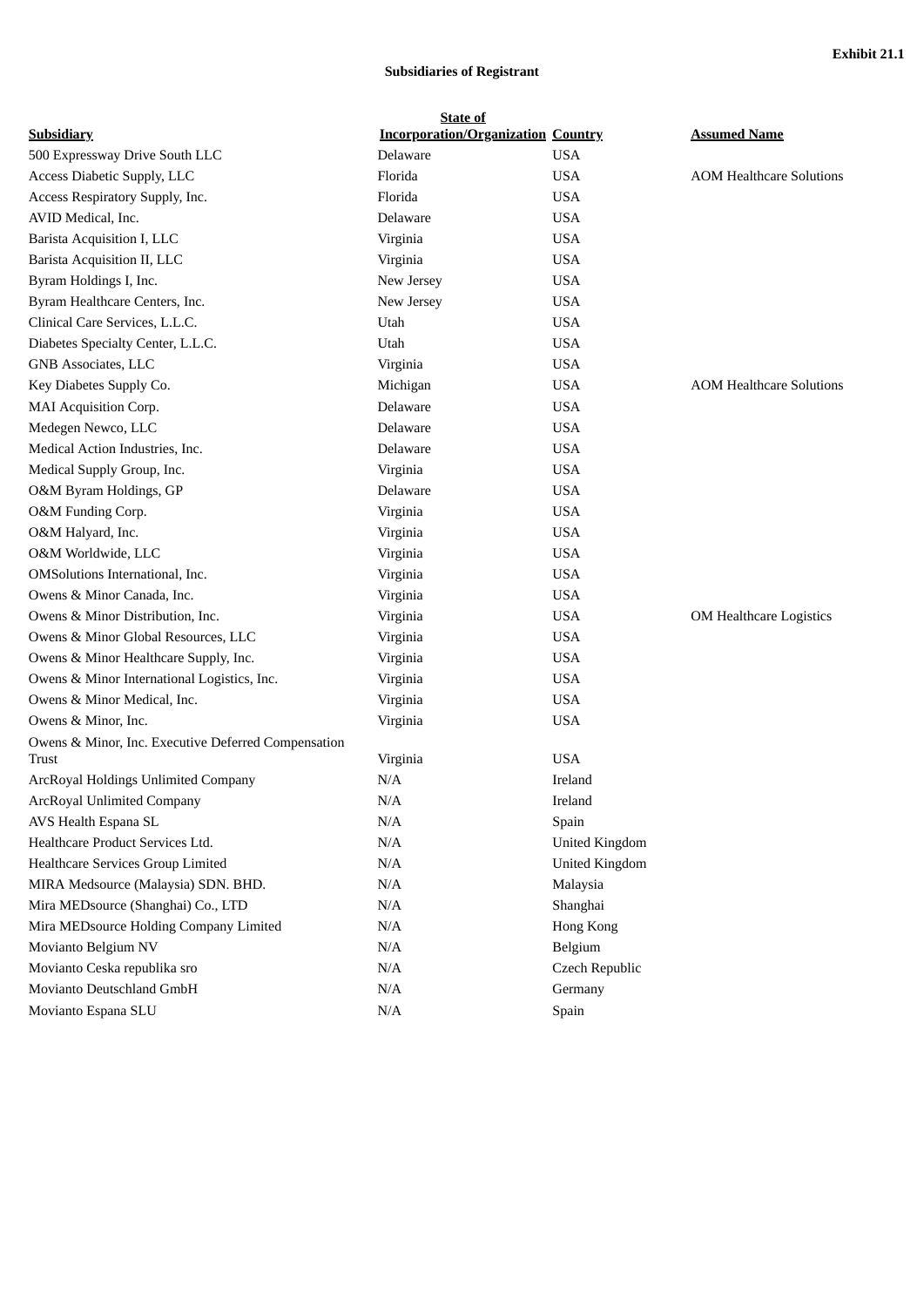| <b>Movianto France SAS</b>                      | N/A | France                |
|-------------------------------------------------|-----|-----------------------|
| Movianto GmbH                                   | N/A | Germany               |
| Movianto Nordic ApS                             | N/A | <b>Denmark</b>        |
| Movianto Polska SP ZOO                          | N/A | Poland                |
| Movianto Portugal, Unipessoal LDA               | N/A | Portugal              |
| Movianto Schweiz GmbH                           | N/A | Switzerland           |
| Movianto Slovensko sro                          | N/A | Slovak Republic       |
| Movianto Transport Solutions Ltd.               | N/A | <b>United Kingdom</b> |
| Movianto UK Ltd.                                | N/A | <b>United Kingdom</b> |
| Nalvest Limited                                 | N/A | Jersey                |
| O and M Halyard South Africa Pty Ltd            | N/A | South Africa          |
| O&M Halyard Australia PTY LTD                   | N/A | New South Wales       |
| O&M Halyard Canada ULC                          | N/A | British Columbia      |
| O&M Halyard Germany GmbH                        | N/A | Germany               |
| O&M Halyard International Unlimited Company     | N/A | <b>Ireland</b>        |
| O&M Halyard UK Limited                          | N/A | United Kingdom        |
| O&M Healthcare International Limited            | N/A | Ireland               |
| O&M Healthcare Italia S.R.L.                    | N/A | Italy                 |
| O&M-Movianto France Holdings S.A.S.             | N/A | France                |
| O&M-Movianto Nederland B.V.                     | N/A | Netherlands           |
| O&M-Movianto UK Holdings Ltd.                   | N/A | <b>United Kingdom</b> |
| Owens & Minor Global Services Unlimited Company | N/A | <b>Ireland</b>        |
| Owens & Minor International Limited             | N/A | Ireland               |
| Owens & Minor Ireland Unlimited Company         | N/A | Ireland               |
| Owens & Minor Jersey Holdings Limited           | N/A | Jersey                |
| Owens & Minor Jersey Unlimited                  | N/A | Jersey                |
| Pharmacare Logistics Ltd.                       | N/A | <b>United Kingdom</b> |
| Rutherford Holdings C.V.                        | N/A | <b>Netherlands</b>    |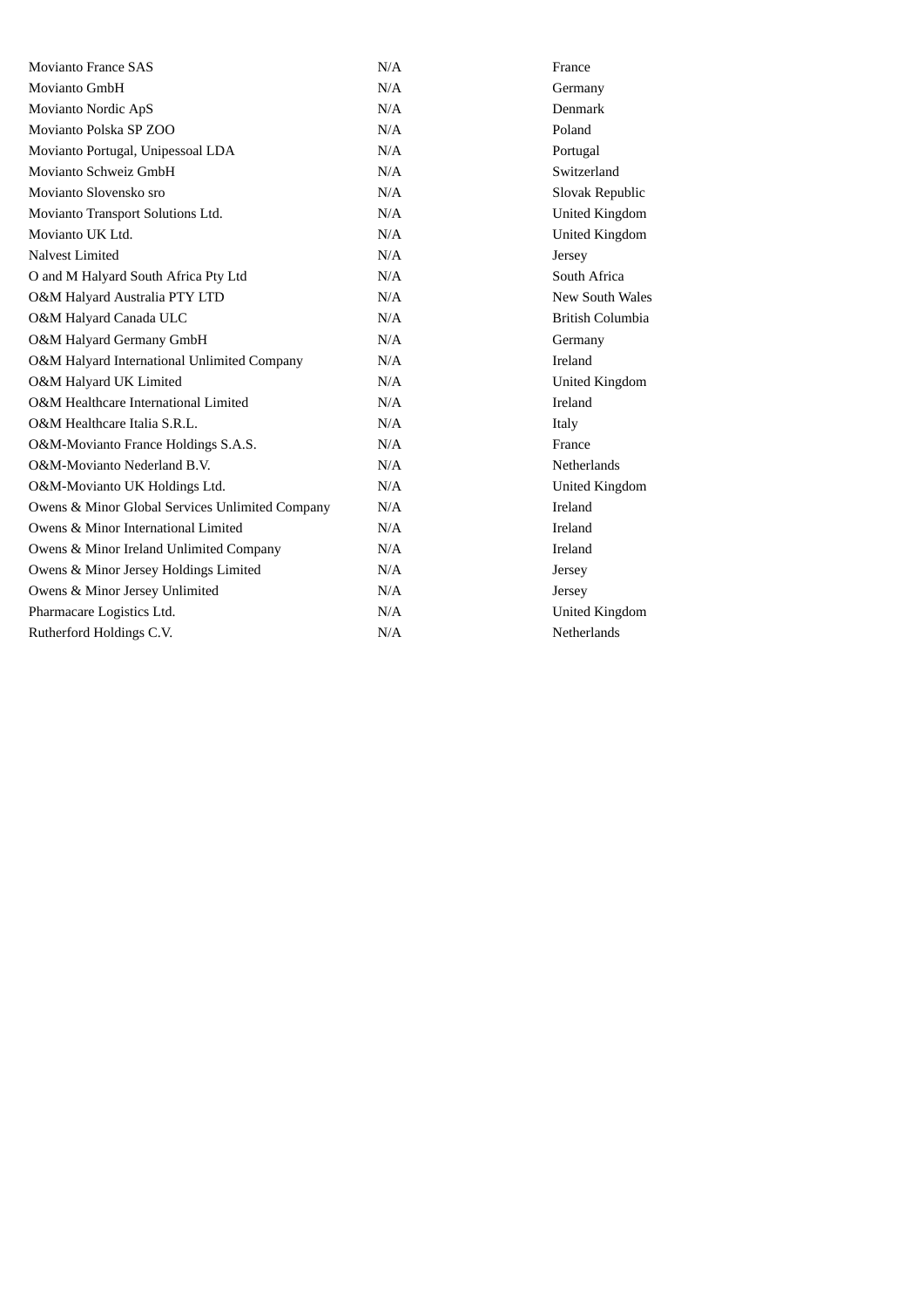### **Consent of Independent Registered Public Accounting Firm**

The Board of Directors Owens & Minor, Inc.:

We consent to the incorporation by reference in the registration statements (Nos. 33-32497, 33-41402, 333-124965, 333-142716, 333-203826 and 333-217783) on Form S-8 and registration statements (Nos. 333-198635 and 333-222004) on Form S-3 of Owens & Minor, Inc. of our reports dated February 23, 2018, with respect to the consolidated balance sheets of Owens & Minor, Inc. and subsidiaries as of December 31, 2017 and 2016, and the related consolidated statements of income, comprehensive income, changes in shareholders' equity, and cash flows for each of the years in the three-year period ended December 31, 2017, and the related notes (collectively, the "consolidated financial statements") and the effectiveness of internal control over financial reporting as of December 31, 2017,which reports appear in the December 31, 2017 annual report on Form 10-K of Owens & Minor, Inc.

Owens & Minor, Inc. acquired Byram Healthcare (Byram) during 2017, and management excluded from its assessment of the effectiveness of the Company's internal control over financial reporting as of December 31, 2017, Byram's internal control over financial reporting associated with total assets of \$78 million and total revenues of \$209 million included in the consolidated financial statements of Owens & Minor Inc. as of and for the year ended December 31, 2017. Our audit of internal control over financial reporting of Owens & Minor, Inc. also excluded an evaluation of the internal control over financial reporting of Byram.

/s/ KPMG LLP

Richmond, Virginia February 23, 2018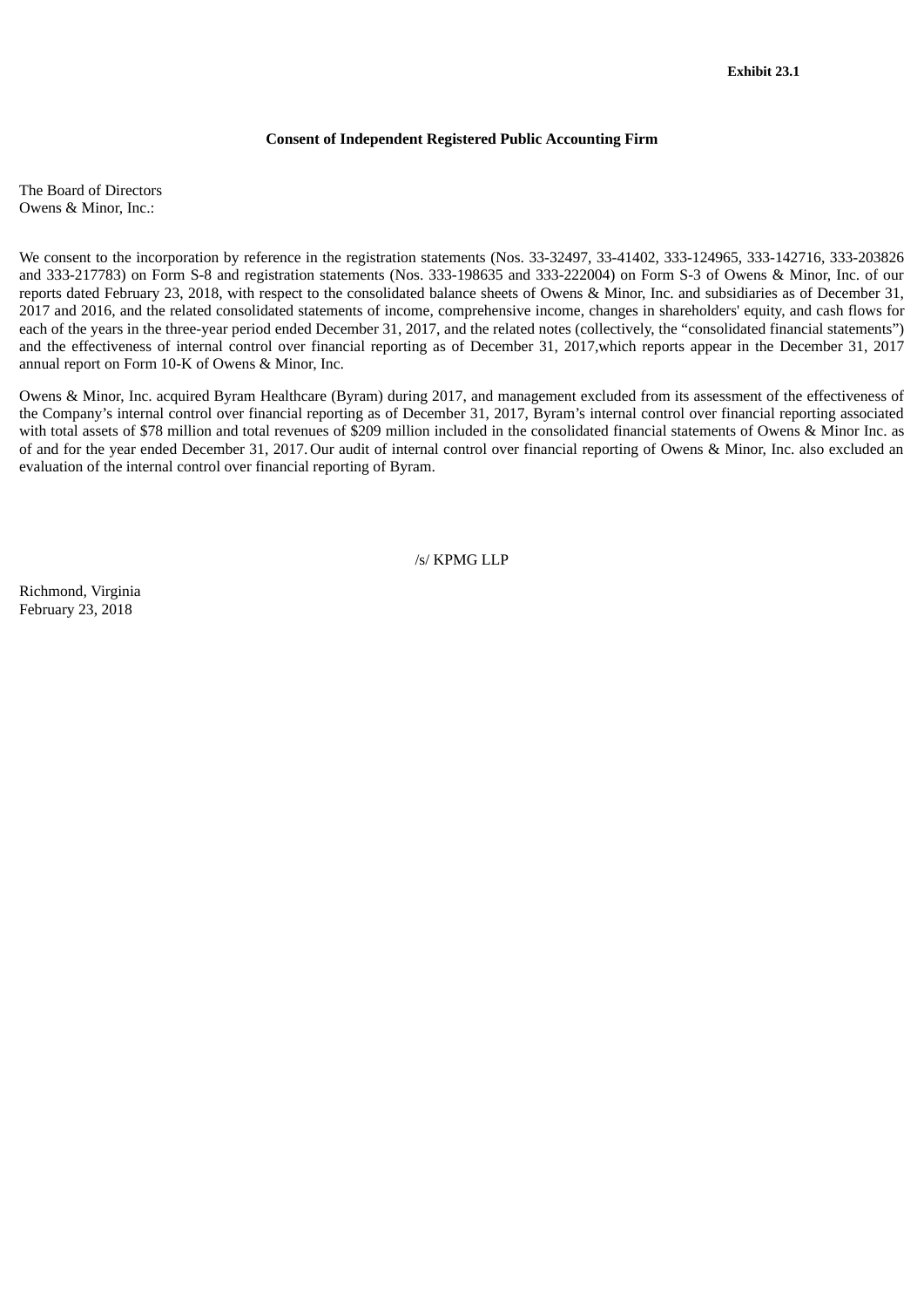# **CERTIFICATION PURSUANT TO RULE 13a-14(a) UNDER THE SECURITIES EXCHANGE ACT OF 1934, AS ADOPTED PURSUANT TO SECTION 302 OF THE SARBANES-OXLEY ACT OF 2002**

## I, Paul C. Phipps, certify that:

- 1. I have reviewed this Annual Report on Form 10-K for the year ended December 31, 2017, of Owens & Minor, Inc.;
- 2. Based on my knowledge, this report does not contain any untrue statement of a material fact or omit to state a material fact necessary to make the statements made, in light of the circumstances under which such statements were made, not misleading with respect to the period covered by this report;
- 3. Based on my knowledge, the financial statements, and other financial information included in this report, fairly present in all material respects the financial condition, results of operations and cash flows of the registrant as of, and for, the periods presented in this report;
- 4. The registrant's other certifying officer and I are responsible for establishing and maintaining disclosure controls and procedures (as defined in Exchange Act Rules 13a-15(e) and 15d-15(e)) and internal control over financial reporting (as defined in Exchange Act Rules 13a-15(f) and 15d- $15(f)$ ) for the registrant and have:
	- a. Designed such disclosure controls and procedures, or caused such disclosure controls and procedures to be designed under our supervision, to ensure that material information relating to the registrant, including its consolidated subsidiaries, is made known to us by others within those entities, particularly during the period in which this report is being prepared;
	- b. Designed such internal control over financial reporting, or caused such internal control over financial reporting to be designed under our supervision, to provide reasonable assurance regarding the reliability of financial reporting and the preparation of financial statements for external purposes in accordance with generally accepted accounting principles;
	- c. Evaluated the effectiveness of the registrant's disclosure controls and procedures and presented in this report our conclusions about the effectiveness of the disclosure controls and procedures, as of the end of the period covered by this report based on such evaluation; and
	- d. Disclosed in this report any change in the registrant's internal control over financial reporting that occurred during the registrant's most recent fiscal quarter (the registrant's fourth fiscal quarter in the case of an annual report) that has materially affected, or is reasonably likely to materially affect, the registrant's internal control over financial reporting; and
- 5. The registrant's other certifying officer and I have disclosed, based on our most recent evaluation of internal control over financial reporting, to the registrant's auditors and the audit committee of the registrant's board of directors (or persons performing the equivalent functions):
	- a. All significant deficiencies and material weaknesses in the design or operation of internal control over financial reporting which are reasonably likely to adversely affect the registrant's ability to record, process, summarize and report financial information; and
	- b. Any fraud, whether or not material, that involves management or other employees who have a significant role in the registrant's internal control over financial reporting.

Date: February 23, 2018

/s/ Paul C. Phipps Paul C. Phipps President, Chief Executive Officer and Chairman of the Board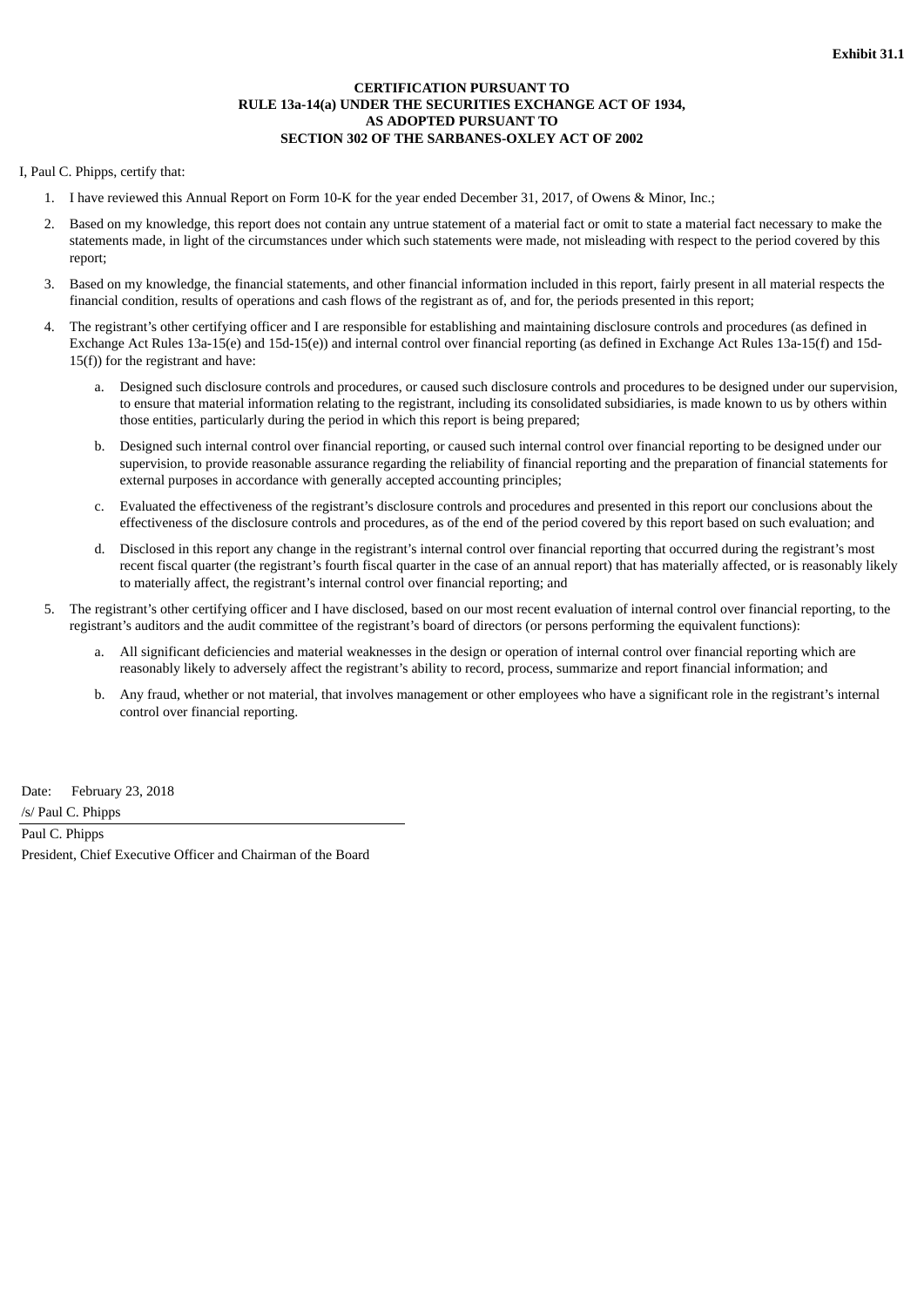# **CERTIFICATION PURSUANT TO RULE 13a-14(a) UNDER THE SECURITIES EXCHANGE ACT OF 1934, AS ADOPTED PURSUANT TO SECTION 302 OF THE SARBANES-OXLEY ACT OF 2002**

## I, Richard A. Meier, certify that:

- 1. I have reviewed this Annual Report on Form 10-K for the year ended December 31, 2017, of Owens & Minor, Inc.;
- 2. Based on my knowledge, this report does not contain any untrue statement of a material fact or omit to state a material fact necessary to make the statements made, in light of the circumstances under which such statements were made, not misleading with respect to the period covered by this report;
- 3. Based on my knowledge, the financial statements, and other financial information included in this report, fairly present in all material respects the financial condition, results of operations and cash flows of the registrant as of, and for, the periods presented in this report;
- 4. The registrant's other certifying officer and I are responsible for establishing and maintaining disclosure controls and procedures (as defined in Exchange Act Rules 13a-15(e) and 15d-15(e)) and internal control over financial reporting (as defined in Exchange Act Rules 13a-15(f) and 15d- $15(f)$ ) for the registrant and have:
	- a. Designed such disclosure controls and procedures, or caused such disclosure controls and procedures to be designed under our supervision, to ensure that material information relating to the registrant, including its consolidated subsidiaries, is made known to us by others within those entities, particularly during the period in which this report is being prepared;
	- b. Designed such internal control over financial reporting, or caused such internal control over financial reporting to be designed under our supervision, to provide reasonable assurance regarding the reliability of financial reporting and the preparation of financial statements for external purposes in accordance with generally accepted accounting principles;
	- c. Evaluated the effectiveness of the registrant's disclosure controls and procedures and presented in this report our conclusions about the effectiveness of the disclosure controls and procedures, as of the end of the period covered by this report based on such evaluation; and
	- d. Disclosed in this report any change in the registrant's internal control over financial reporting that occurred during the registrant's most recent fiscal quarter (the registrant's fourth fiscal quarter in the case of an annual report) that has materially affected, or is reasonably likely to materially affect, the registrant's internal control over financial reporting; and
- 5. The registrant's other certifying officer and I have disclosed, based on our most recent evaluation of internal control over financial reporting, to the registrant's auditors and the audit committee of the registrant's board of directors (or persons performing the equivalent functions):
	- a. All significant deficiencies and material weaknesses in the design or operation of internal control over financial reporting which are reasonably likely to adversely affect the registrant's ability to record, process, summarize and report financial information; and
	- b. Any fraud, whether or not material, that involves management or other employees who have a significant role in the registrant's internal control over financial reporting.

Date: February 23, 2018

/s/ Richard A. Meier Richard A. Meier

Executive Vice President, Chief Financial Officer & President, International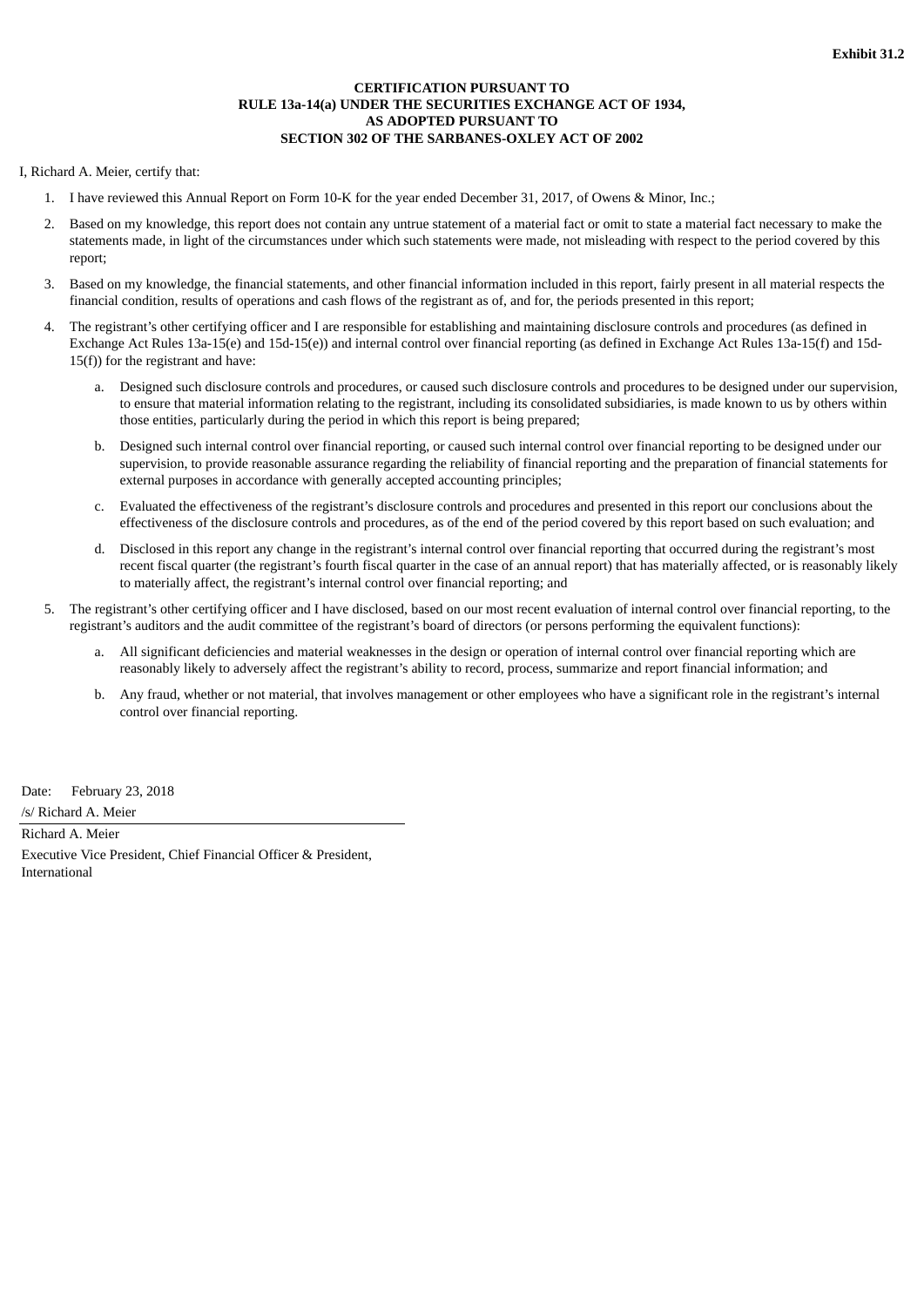# **CERTIFICATION PURSUANT TO 18 U.S.C. SECTION 1350, AS ADOPTED PURSUANT TO SECTION 906 OF THE SARBANES-OXLEY ACT OF 2002**

In connection with the Annual Report of Owens & Minor, Inc. (the "Company") on Form 10-K for the year ended December 31, 2017, as filed with the Securities and Exchange Commission on the date hereof (the "Report"), I, Paul C. Phipps, President, Chief Executive Officer and Chairman of the Board of the Company, certify, pursuant to 18 U.S.C. Section 1350, as adopted pursuant to Section 906 of the Sarbanes-Oxley Act of 2002, that to the best of my knowledge:

- (1) The Report fully complies with the requirements of Section 13(a) or 15(d) of the Securities Exchange Act of 1934, as amended; and
- (2) The information contained in the Report fairly presents, in all material respects, the financial condition and results of operations of the Company.

/s/ Paul C. Phipps

Paul C. Phipps President, Chief Executive Officer and Chairman of the Board Owens & Minor, Inc.

February 23, 2018